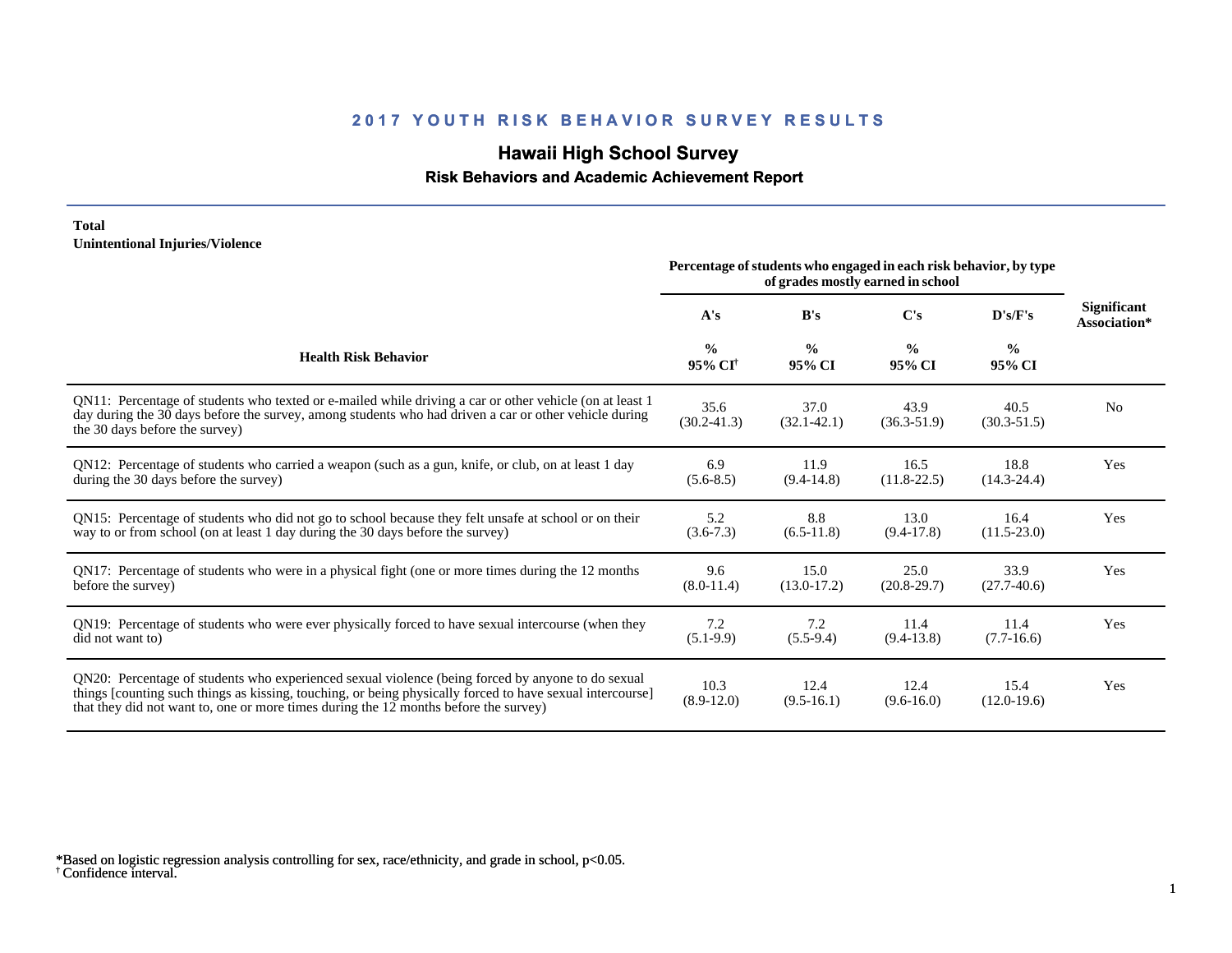## **Hawaii High School Survey**

### **Risk Behaviors and Academic Achievement Report**

#### **Total Unintentional Injuries/Violence**

|                                                                                                                                                                                                                                                                                                                                                                                                                        | Percentage of students who engaged in each risk behavior, by type<br>of grades mostly earned in school |                         |                         |                         |                                    |
|------------------------------------------------------------------------------------------------------------------------------------------------------------------------------------------------------------------------------------------------------------------------------------------------------------------------------------------------------------------------------------------------------------------------|--------------------------------------------------------------------------------------------------------|-------------------------|-------------------------|-------------------------|------------------------------------|
|                                                                                                                                                                                                                                                                                                                                                                                                                        | A's                                                                                                    | B's                     | $\bf C's$               | $\bf{D's/F's}$          | <b>Significant</b><br>Association* |
| <b>Health Risk Behavior</b>                                                                                                                                                                                                                                                                                                                                                                                            | $\frac{0}{0}$<br>95% CI <sup>†</sup>                                                                   | $\frac{6}{9}$<br>95% CI | $\frac{0}{0}$<br>95% CI | $\frac{0}{0}$<br>95% CI |                                    |
| QN22: Percentage of students who experienced physical dating violence (being physically hurt on<br>purpose by someone they were dating or going out with [counting such things as being hit, slammed<br>into something, or injured with an object or weapon] one or more times during the 12 months before<br>the survey, among students who dated or went out with someone during the 12 months before the<br>survey) | 9.1<br>$(6.2-13.2)$                                                                                    | 12.1<br>$(8.2 - 17.5)$  | 11.9<br>$(8.2 - 17.1)$  | 15.7<br>$(9.7 - 24.4)$  | N <sub>0</sub>                     |
| QN23: Percentage of students who were bullied on school property (ever during the 12 months before                                                                                                                                                                                                                                                                                                                     | 16.1                                                                                                   | 17.1                    | 23.6                    | 21.8                    | Yes                                |
| the survey)                                                                                                                                                                                                                                                                                                                                                                                                            | $(14.0 - 18.4)$                                                                                        | $(14.9-19.5)$           | $(19.8 - 28.0)$         | $(15.9 - 29.3)$         |                                    |
| QN24: Percentage of students who were electronically bullied (counting being bullied through texting,                                                                                                                                                                                                                                                                                                                  | 13.1                                                                                                   | 13.8                    | 17.6                    | 18.6                    | Yes                                |
| Instagram, Facebook, or other social media, ever during the 12 months before the survey)                                                                                                                                                                                                                                                                                                                               | $(11.5-14.8)$                                                                                          | $(11.9-16.0)$           | $(14.8 - 20.7)$         | $(14.0 - 24.2)$         |                                    |
| QN25: Percentage of students who felt sad or hopeless (almost every day for $>=$ 2 weeks in a row so                                                                                                                                                                                                                                                                                                                   | 23.2                                                                                                   | 30.0                    | 36.6                    | 42.0                    | Yes                                |
| that they stopped doing some usual activities, ever during the 12 months before the survey)                                                                                                                                                                                                                                                                                                                            | $(20.8 - 25.8)$                                                                                        | $(26.7 - 33.6)$         | $(31.8 - 41.7)$         | $(34.2 - 50.2)$         |                                    |
| QN26: Percentage of students who seriously considered attempting suicide (ever during the 12 months                                                                                                                                                                                                                                                                                                                    | 13.1                                                                                                   | 14.6                    | 20.8                    | 25.0                    | Yes                                |
| before the survey)                                                                                                                                                                                                                                                                                                                                                                                                     | $(11.4-14.9)$                                                                                          | $(12.0 - 17.5)$         | $(17.9 - 24.1)$         | $(18.9 - 32.3)$         |                                    |
| QN27: Percentage of students who made a plan about how they would attempt suicide (during the 12                                                                                                                                                                                                                                                                                                                       | 11.2                                                                                                   | 11.7                    | 18.2                    | 26.0                    | Yes                                |
| months before the survey)                                                                                                                                                                                                                                                                                                                                                                                              | $(9.7-12.9)$                                                                                           | $(9.3-14.7)$            | $(14.9 - 22.0)$         | $(19.8 - 33.4)$         |                                    |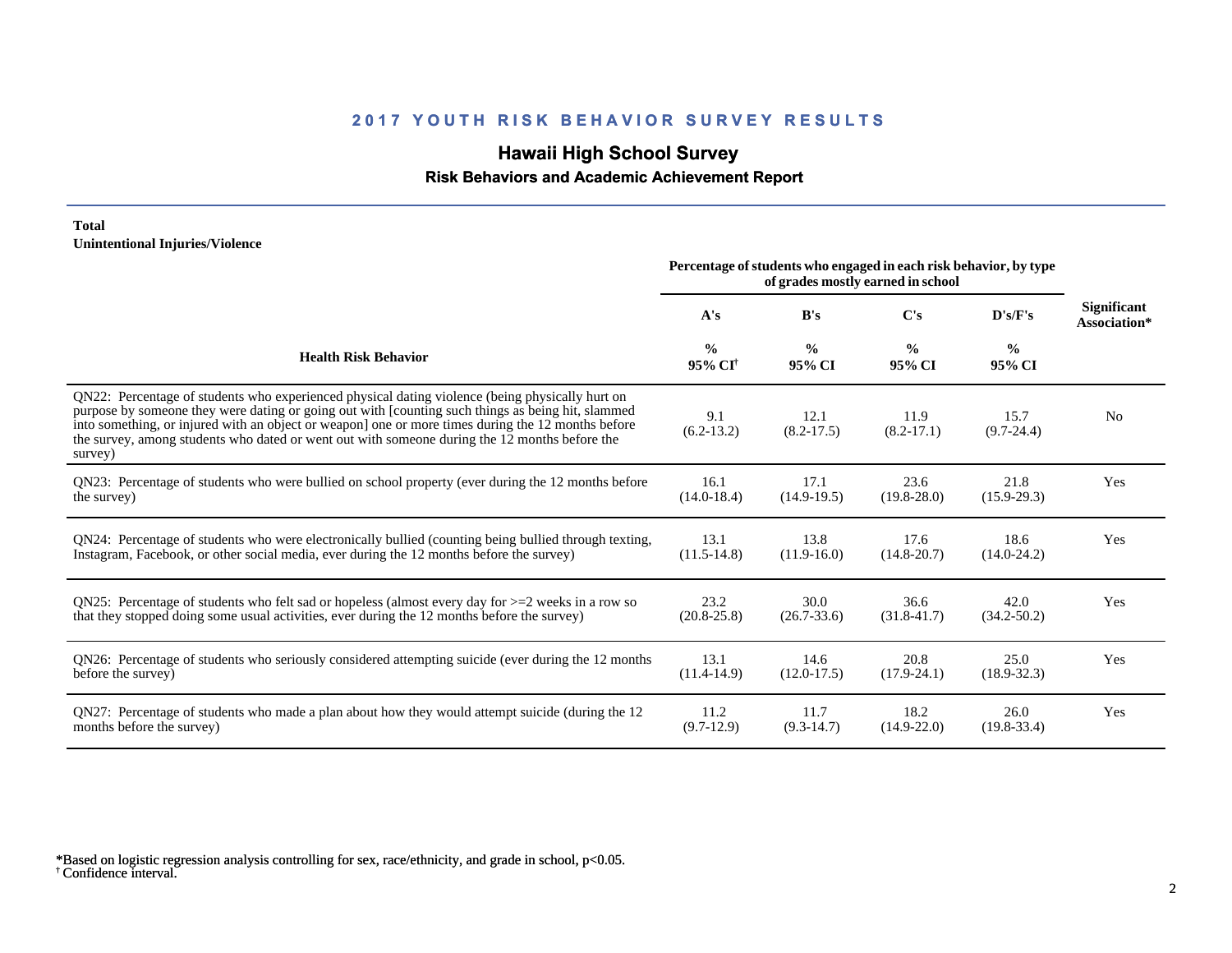# **Hawaii High School Survey**

## **Risk Behaviors and Academic Achievement Report**

#### **Total Unintentional Injuries/Violence**

|                                                                                                                                                                                                   | Percentage of students who engaged in each risk behavior, by type<br>of grades mostly earned in school |                         |                         |                         |                                    |
|---------------------------------------------------------------------------------------------------------------------------------------------------------------------------------------------------|--------------------------------------------------------------------------------------------------------|-------------------------|-------------------------|-------------------------|------------------------------------|
|                                                                                                                                                                                                   | A's                                                                                                    | B's                     | C's                     | $\bf{D's/F's}$          | <b>Significant</b><br>Association* |
| <b>Health Risk Behavior</b>                                                                                                                                                                       | $\frac{0}{0}$<br>95% CI†                                                                               | $\frac{0}{0}$<br>95% CI | $\frac{0}{0}$<br>95% CI | $\frac{6}{6}$<br>95% CI |                                    |
| QN28: Percentage of students who attempted suicide (one or more times during the 12 months before<br>the survey)                                                                                  | 5.6<br>$(4.5-6.8)$                                                                                     | 8.4<br>$(6.2-11.2)$     | 14.3<br>$(9.6 - 20.7)$  | 17.8<br>$(13.8 - 22.7)$ | Yes                                |
| QN29: Percentage of students who had a suicide attempt that resulted in an injury, poisoning, or<br>overdose that had to be treated by a doctor or nurse (during the 12 months before the survey) | 1.7<br>$(1.2 - 2.5)$                                                                                   | 1.6<br>$(0.9-2.7)$      | 3.9<br>$(2.2 - 6.7)$    | 3.7<br>$(2.0-6.8)$      | Yes                                |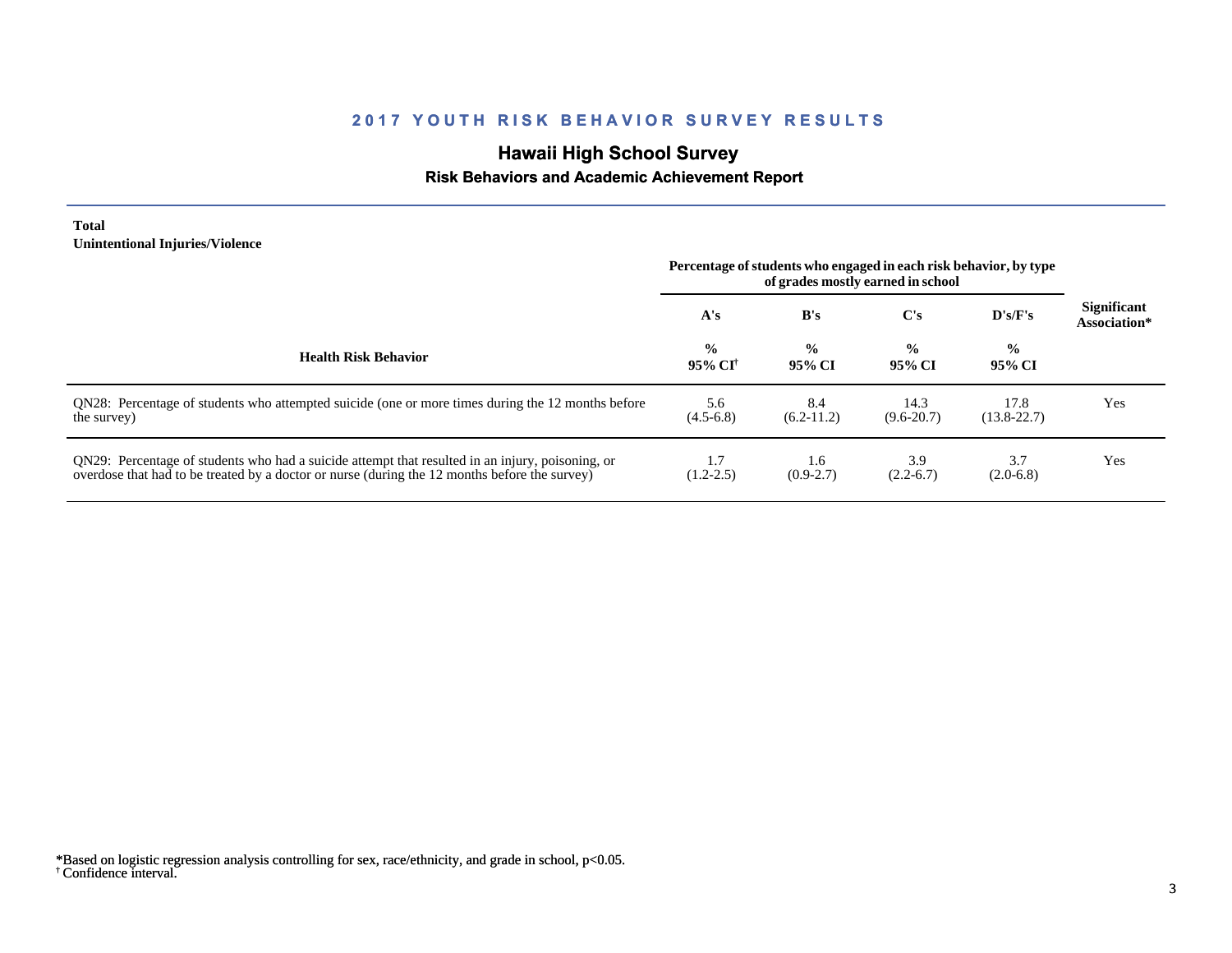# **Hawaii High School Survey**

## **Risk Behaviors and Academic Achievement Report**

#### **Total Tobacco Use**

|                                                                                                                                                                                                                                                                                                                 | Percentage of students who engaged in each risk behavior, by type<br>of grades mostly earned in school |                         |                         |                         |                                    |
|-----------------------------------------------------------------------------------------------------------------------------------------------------------------------------------------------------------------------------------------------------------------------------------------------------------------|--------------------------------------------------------------------------------------------------------|-------------------------|-------------------------|-------------------------|------------------------------------|
|                                                                                                                                                                                                                                                                                                                 | A's                                                                                                    | B's                     | C's                     | D's/F's                 | <b>Significant</b><br>Association* |
| <b>Health Risk Behavior</b>                                                                                                                                                                                                                                                                                     | $\frac{0}{0}$<br>95% CI <sup>+</sup>                                                                   | $\frac{0}{0}$<br>95% CI | $\frac{0}{0}$<br>95% CI | $\frac{0}{0}$<br>95% CI |                                    |
| QN31: Percentage of students who first tried cigarette smoking before age 13 years (even one or two                                                                                                                                                                                                             | 5.9                                                                                                    | 9.9                     | 12.8                    | 25.8                    | Yes                                |
| puffs)                                                                                                                                                                                                                                                                                                          | $(4.5 - 7.6)$                                                                                          | $(7.5-13.1)$            | $(10.2 - 16.0)$         | $(21.0-31.2)$           |                                    |
| QN32: Percentage of students who currently smoked cigarettes (on at least 1 day during the 30 days                                                                                                                                                                                                              | 4.0                                                                                                    | 5.7                     | 11.9                    | 20.3                    | Yes                                |
| before the survey)                                                                                                                                                                                                                                                                                              | $(3.0-5.3)$                                                                                            | $(4.4 - 7.5)$           | $(8.9 - 15.7)$          | $(15.7 - 25.9)$         |                                    |
| QNFRCIG: Percentage of students who currently smoked cigarettes frequently (on 20 or more days                                                                                                                                                                                                                  | 0.5                                                                                                    | 1.5                     | 1.7                     | 4.4                     | Yes                                |
| during the 30 days before the survey)                                                                                                                                                                                                                                                                           | $(0.3-0.9)$                                                                                            | $(0.8-2.9)$             | $(0.9-3.5)$             | $(2.6-7.4)$             |                                    |
| QNDAYCIG: Percentage of students who currently smoked cigarettes daily (on all 30 days during the                                                                                                                                                                                                               | 0.4                                                                                                    | 1.0                     | 0.9                     | 2.9                     | Yes                                |
| 30 days before the survey)                                                                                                                                                                                                                                                                                      | $(0.2 - 0.8)$                                                                                          | $(0.5-2.0)$             | $(0.4-2.0)$             | $(1.4-5.8)$             |                                    |
| QN35: Percentage of students who currently used an electronic vapor product (including e-cigarettes,<br>e-cigars, e-pipes, vape pipes, vaping pens, e-hookahs, and hookah pens [such as blu, NJOY, Vuse,<br>MarkTen, Logic, Vapin Plus, eGo, and Halo], on at least 1 day during the 30 days before the survey) | 15.6<br>$(13.1 - 18.4)$                                                                                | 25.3<br>$(22.2 - 28.8)$ | 35.8<br>$(31.3-40.7)$   | 42.8<br>$(37.4 - 48.3)$ | Yes                                |

<sup>†</sup> Confidence interval. \*Based on logistic regression analysis controlling for sex, race/ethnicity, and grade in school, p<0.05.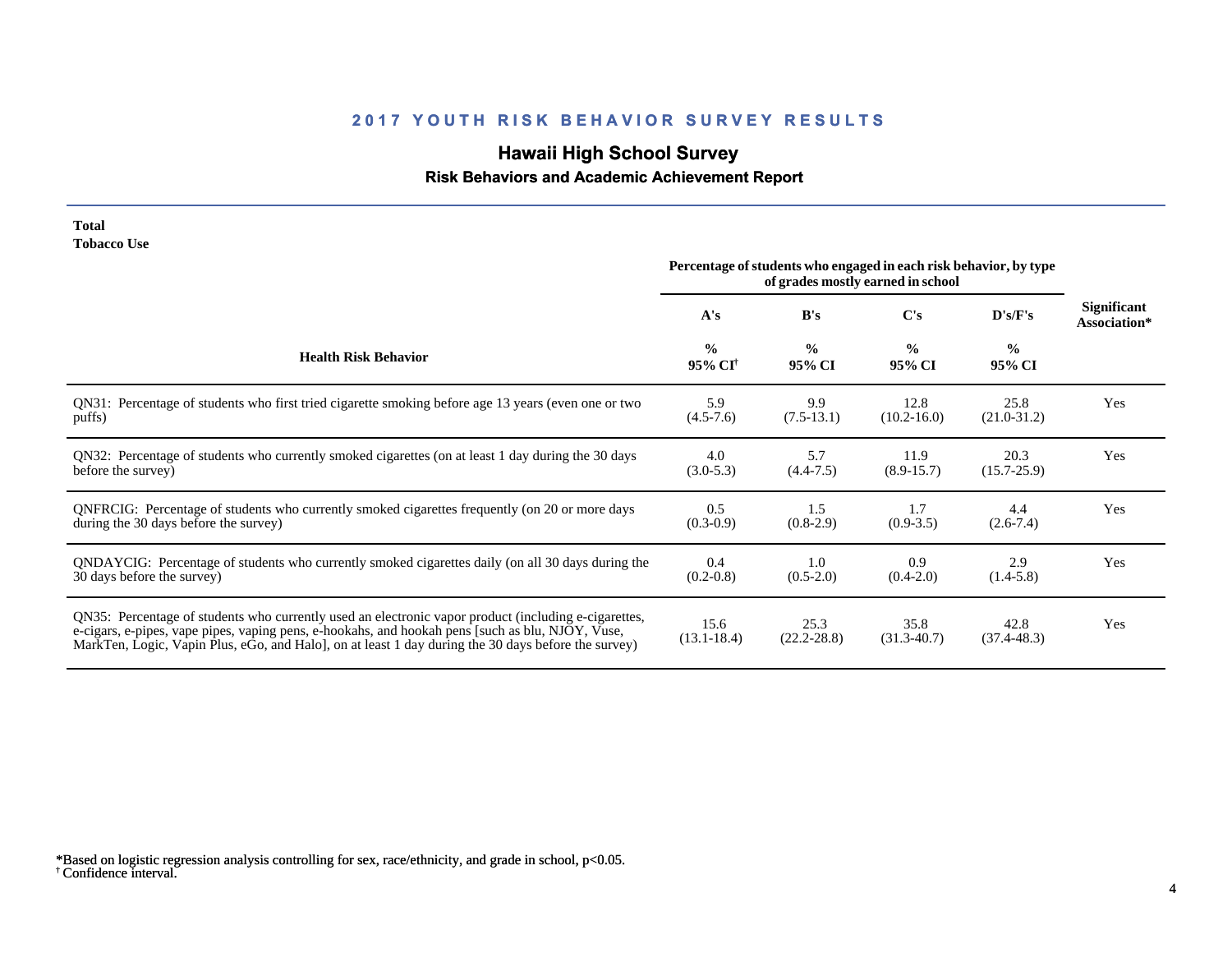## **Hawaii High School Survey**

### **Risk Behaviors and Academic Achievement Report**

#### **Total Alcohol/Other Drug Use**

|                                                                                                                                                                                                                                                                                       | Percentage of students who engaged in each risk behavior, by type |                         |                         |                         |                                    |
|---------------------------------------------------------------------------------------------------------------------------------------------------------------------------------------------------------------------------------------------------------------------------------------|-------------------------------------------------------------------|-------------------------|-------------------------|-------------------------|------------------------------------|
|                                                                                                                                                                                                                                                                                       | A's                                                               | B's                     | C's                     | D's/F's                 | <b>Significant</b><br>Association* |
| <b>Health Risk Behavior</b>                                                                                                                                                                                                                                                           | $\frac{0}{0}$<br>95% CI <sup>†</sup>                              | $\frac{0}{0}$<br>95% CI | $\frac{0}{0}$<br>95% CI | $\frac{0}{0}$<br>95% CI |                                    |
| QN41: Percentage of students who had their first drink of alcohol before age 13 years (other than a few                                                                                                                                                                               | 10.8                                                              | 15.9                    | 22.5                    | 31.6                    | Yes                                |
| sips)                                                                                                                                                                                                                                                                                 | $(8.4-13.8)$                                                      | $(13.7 - 18.4)$         | $(17.9 - 27.9)$         | $(27.0 - 36.7)$         |                                    |
| QN42: Percentage of students who currently drank alcohol (at least one drink of alcohol, on at least 1                                                                                                                                                                                | 17.5                                                              | 22.6                    | 36.1                    | 38.8                    | Yes                                |
| day during the 30 days before the survey)                                                                                                                                                                                                                                             | $(14.6 - 20.8)$                                                   | $(19.4 - 26.2)$         | $(32.1 - 40.3)$         | $(32.9 - 45.0)$         |                                    |
| QN44: Percentage of students who currently were binge drinking (had four or more drinks of alcohol<br>in a row for female students or five or more drinks of alcohol in a row for male students, within a<br>couple of hours, on at least 1 day during the 30 days before the survey) | 7.6<br>$(6.2-9.2)$                                                | 10.1<br>$(8.4-12.2)$    | 19.2<br>$(16.1 - 22.7)$ | 24.7<br>$(18.6 - 32.0)$ | Yes                                |
| QN47: Percentage of students who tried marijuana for the first time before age 13 years                                                                                                                                                                                               | 5.2<br>$(3.9-6.8)$                                                | 7.5<br>$(6.0-9.5)$      | 12.7<br>$(9.7-16.4)$    | 17.4<br>$(12.8 - 23.3)$ | Yes                                |
| QN48: Percentage of students who currently used marijuana (one or more times during the 30 days                                                                                                                                                                                       | 10.6                                                              | 16.8                    | 26.9                    | 32.5                    | Yes                                |
| before the survey)                                                                                                                                                                                                                                                                    | $(8.6-12.9)$                                                      | $(13.7 - 20.4)$         | $(23.0 - 31.1)$         | $(26.8 - 38.8)$         |                                    |
| QN49: Percentage of students who ever used cocaine (any form of cocaine, including powder, crack,                                                                                                                                                                                     | 4.2                                                               | 5.8                     | 9.7                     | 13.9                    | Yes                                |
| or freebase, one or more times during their life)                                                                                                                                                                                                                                     | $(2.7-6.4)$                                                       | $(4.4 - 7.6)$           | $(6.9-13.4)$            | $(10.1 - 18.7)$         |                                    |
| QN51: Percentage of students who ever used heroin (also called "smack," "junk," or "China White,"                                                                                                                                                                                     | 3.3                                                               | 2.5                     | 4.3                     | 13.6                    | Yes                                |
| one or more times during their life)                                                                                                                                                                                                                                                  | $(2.0-5.3)$                                                       | $(1.5-4.0)$             | $(2.9-6.3)$             | $(8.7 - 20.6)$          |                                    |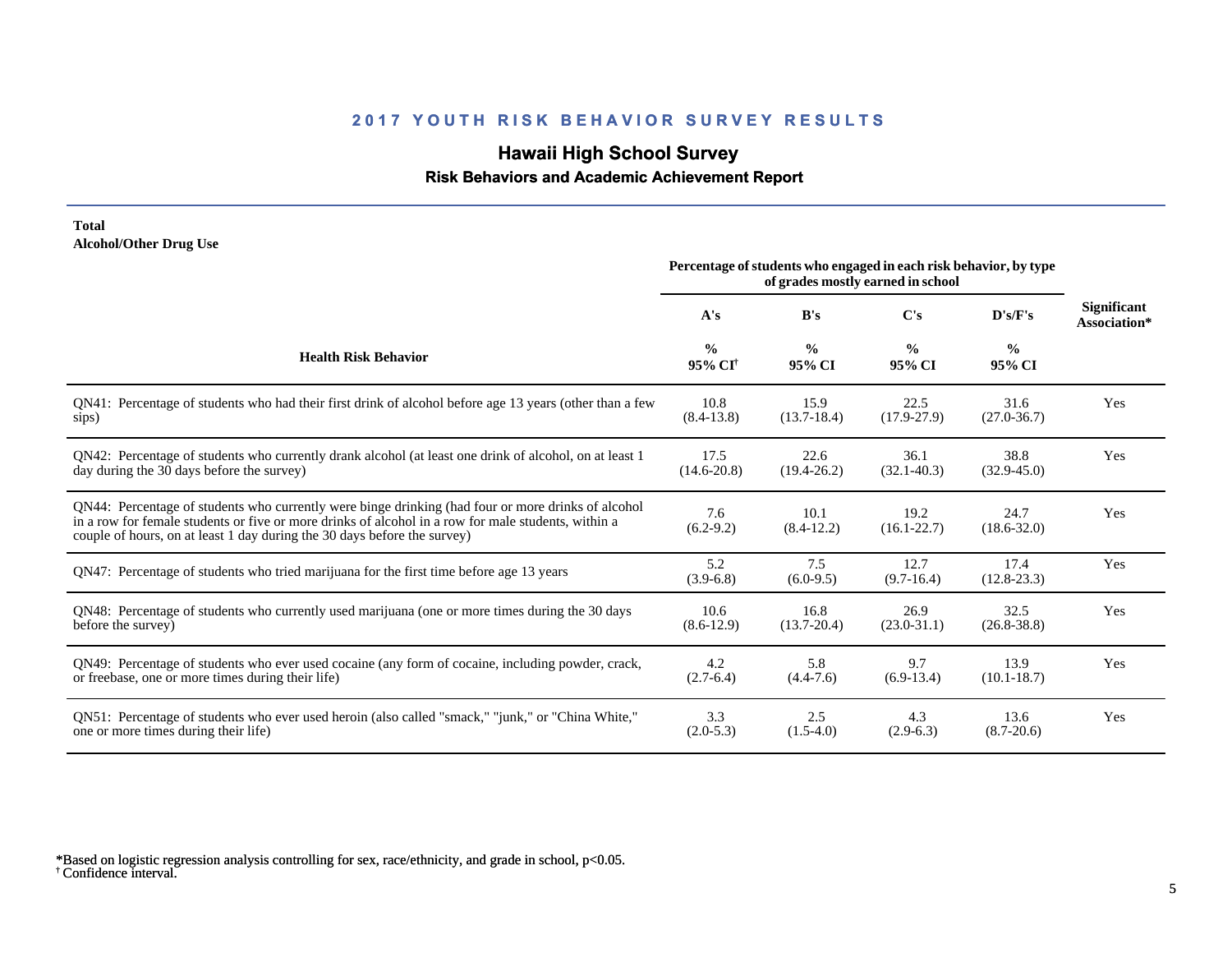## **Hawaii High School Survey**

## **Risk Behaviors and Academic Achievement Report**

#### **Total Alcohol/Other Drug Use**

|                                                                                                                                                                                                                                                                                       | Percentage of students who engaged in each risk behavior, by type<br>of grades mostly earned in school |                         |                         |                         |                                    |
|---------------------------------------------------------------------------------------------------------------------------------------------------------------------------------------------------------------------------------------------------------------------------------------|--------------------------------------------------------------------------------------------------------|-------------------------|-------------------------|-------------------------|------------------------------------|
|                                                                                                                                                                                                                                                                                       | A's                                                                                                    | B's                     | $\bf C's$               | D's/F's                 | <b>Significant</b><br>Association* |
| <b>Health Risk Behavior</b>                                                                                                                                                                                                                                                           | $\frac{0}{0}$<br>95% CI <sup>†</sup>                                                                   | $\frac{0}{0}$<br>95% CI | $\frac{0}{0}$<br>95% CI | $\frac{0}{0}$<br>95% CI |                                    |
| ON52: Percentage of students who ever used methamphetamines (also called "speed," "crystal,"                                                                                                                                                                                          | 2.6                                                                                                    | 3.0                     | 5.8                     | 12.5                    | Yes                                |
| "crank," or "ice," one or more times during their life)                                                                                                                                                                                                                               | $(1.7-4.1)$                                                                                            | $(2.0-4.6)$             | $(3.7-9.1)$             | $(8.0-19.2)$            |                                    |
| QN53: Percentage of students who ever used ecstasy (also called "MDMA," one or more times during                                                                                                                                                                                      | 3.6                                                                                                    | 3.7                     | 8.9                     | 14.3                    | Yes                                |
| their life)                                                                                                                                                                                                                                                                           | $(2.5-5.0)$                                                                                            | $(2.5-5.3)$             | $(6.7-11.8)$            | $(10.4 - 19.4)$         |                                    |
| QN54: Percentage of students who ever used synthetic marijuana (also called "K2," "Spice," "fake                                                                                                                                                                                      | 3.8                                                                                                    | 3.8                     | 9.4                     | 14.5                    | Yes                                |
| weed," "King Kong," "Yucatan Fire," "Skunk," or "Moon Rocks," one or more times during their life)                                                                                                                                                                                    | $(2.8-5.1)$                                                                                            | $(2.7-5.4)$             | $(6.9-12.8)$            | $(10.9-19.0)$           |                                    |
| QN56: Percentage of students who ever took prescription pain medicine without a doctor's<br>prescription or differently than how a doctor told them to use it (counting drugs such as codeine,<br>Vicodin, OxyContin, Hydrocodone, and Percocet, one or more times during their life) | 8.0<br>$(6.5-9.9)$                                                                                     | 10.9<br>$(8.9-13.2)$    | 16.2<br>$(13.1 - 19.9)$ | 23.6<br>$(17.5 - 31.2)$ | Yes                                |
| QN57: Percentage of students who ever injected any illegal drug (used a needle to inject any illegal                                                                                                                                                                                  | 1.5                                                                                                    | 2.4                     | 2.7                     | 7.6                     | Yes                                |
| drug into their body, one or more times during their life)                                                                                                                                                                                                                            | $(1.0-2.2)$                                                                                            | $(1.6-3.8)$             | $(1.6-4.4)$             | $(4.9-11.7)$            |                                    |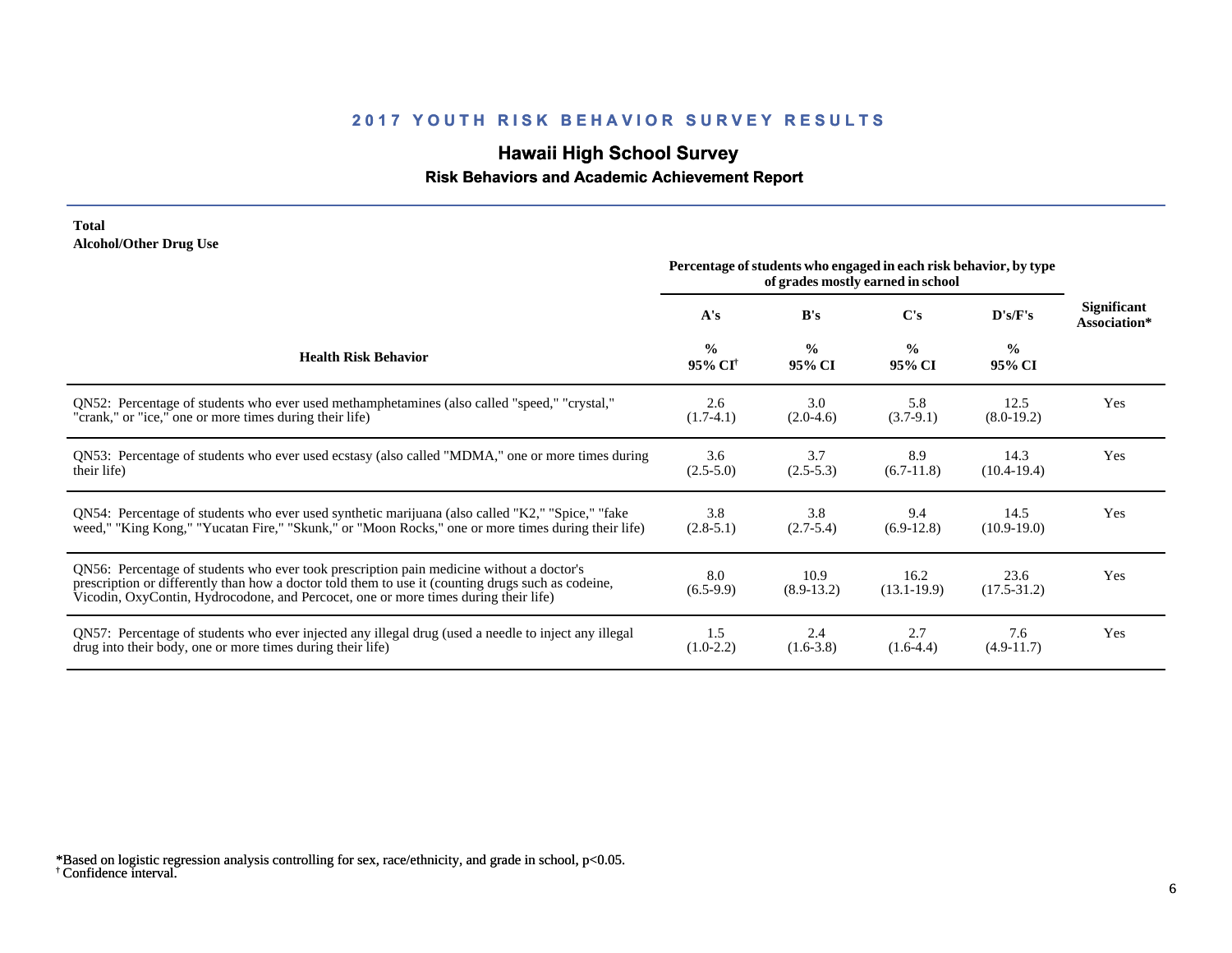# **Hawaii High School Survey**

## **Risk Behaviors and Academic Achievement Report**

| <b>Total</b><br><b>Sexual Behaviors</b>                                                                                                                               | Percentage of students who engaged in each risk behavior, by type |                         |                         |                         |                                    |
|-----------------------------------------------------------------------------------------------------------------------------------------------------------------------|-------------------------------------------------------------------|-------------------------|-------------------------|-------------------------|------------------------------------|
|                                                                                                                                                                       | A's                                                               | B's                     | C's                     | D's/F's                 | <b>Significant</b><br>Association* |
| <b>Health Risk Behavior</b>                                                                                                                                           | $\frac{0}{0}$<br>95% CI <sup>+</sup>                              | $\frac{0}{0}$<br>95% CI | $\frac{0}{0}$<br>95% CI | $\frac{0}{0}$<br>95% CI |                                    |
| QN60: Percentage of students who had sexual intercourse for the first time before age 13 years                                                                        | 1.9<br>$(1.3-2.7)$                                                | 3.0<br>$(1.9-4.6)$      | 3.8<br>$(2.6 - 5.3)$    | 8.5<br>$(5.1 - 13.8)$   | Yes                                |
| QN61: Percentage of students who had sexual intercourse with four or more persons during their life                                                                   | 3.7<br>$(2.8-4.9)$                                                | 5.0<br>$(3.8-6.5)$      | 7.2<br>$(5.2-9.9)$      | 8.6<br>$(5.2 - 13.9)$   | Yes                                |
| QN62: Percentage of students who were currently sexually active (had sexual intercourse with at least<br>one person, during the 3 months before the survey)           | 14.9<br>$(12.2 - 18.0)$                                           | 19.8<br>$(17.2 - 22.8)$ | 23.1<br>$(18.6 - 28.3)$ | 32.5<br>$(26.3 - 39.4)$ | Yes                                |
| QN63: Percentage of students who drank alcohol or used drugs before last sexual intercourse (among<br>students who were currently sexually active)                    | 16.8<br>$(12.4 - 22.3)$                                           | 19.9<br>$(14.2 - 27.1)$ | 29.5<br>$(18.7-43.4)$   | 34.7<br>$(20.0 - 53.0)$ | Yes                                |
| QN64: Percentage of students who used a condom during last sexual intercourse (among students who<br>were currently sexually active)                                  | 45.0<br>$(35.3 - 55.1)$                                           | 45.4<br>$(37.3 - 53.7)$ | 37.4<br>$(29.2 - 46.5)$ | 30.9<br>$(20.2 - 44.2)$ | N <sub>0</sub>                     |
| QN65: Percentage of students who used birth control pills before last sexual intercourse (to prevent<br>pregnancy, among students who were currently sexually active) | 18.3<br>$(12.4 - 26.1)$                                           | 14.6<br>$(10.2 - 20.4)$ | 8.6<br>$(4.3 - 16.3)$   | 20.9<br>$(9.5-40.0)$    | N <sub>0</sub>                     |

<sup>†</sup> Confidence interval. \*Based on logistic regression analysis controlling for sex, race/ethnicity, and grade in school, p<0.05.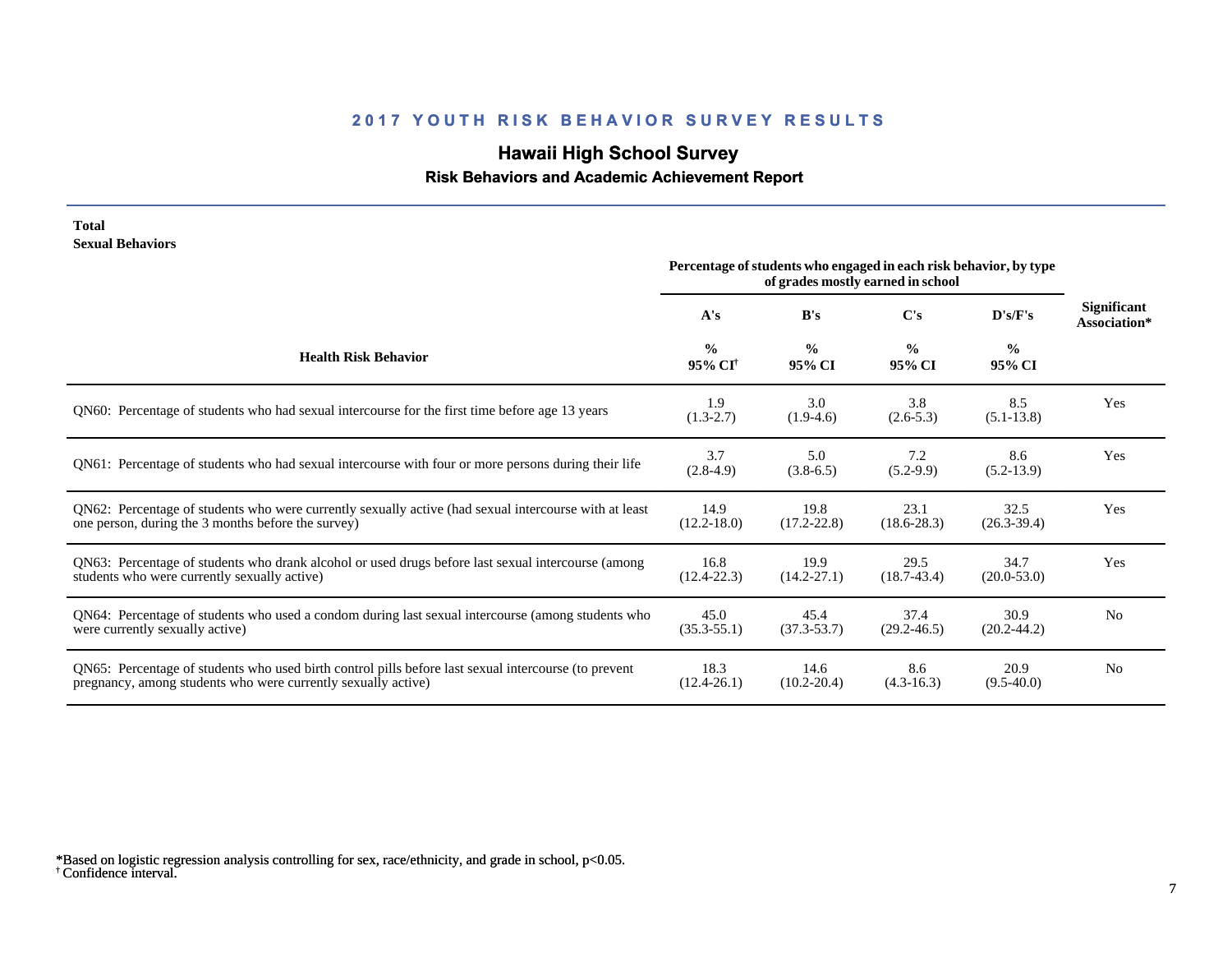# **Hawaii High School Survey**

 **Risk Behaviors and Academic Achievement Report**

#### **Total Sexual Behaviors**

|                                                                                                                                                                                                                                                                                                                                                                                                                            | Percentage of students who engaged in each risk behavior, by type<br>of grades mostly earned in school |                         |                         |                         |                                    |
|----------------------------------------------------------------------------------------------------------------------------------------------------------------------------------------------------------------------------------------------------------------------------------------------------------------------------------------------------------------------------------------------------------------------------|--------------------------------------------------------------------------------------------------------|-------------------------|-------------------------|-------------------------|------------------------------------|
|                                                                                                                                                                                                                                                                                                                                                                                                                            | A's                                                                                                    | B's                     | C's                     | D's/F's                 | <b>Significant</b><br>Association* |
| <b>Health Risk Behavior</b>                                                                                                                                                                                                                                                                                                                                                                                                | $\frac{0}{0}$<br>95% CI <sup>†</sup>                                                                   | $\frac{0}{0}$<br>95% CI | $\frac{0}{0}$<br>95% CI | $\frac{0}{0}$<br>95% CI |                                    |
| QNIUDIMP: Percentage of students who used an IUD (such as Mirena or ParaGard) or implant (such<br>as Implanon or Nexplanon) before last sexual intercourse (to prevent pregnancy, among students who<br>were currently sexually active)                                                                                                                                                                                    | 7.9<br>$(4.6-13.5)$                                                                                    | 9.8<br>$(5.2 - 17.5)$   | 5.6<br>$(2.3-13.0)$     | 6.6<br>$(2.5-16.3)$     | N <sub>0</sub>                     |
| <b>QNSHPARG:</b> Percentage of students who used a shot (such as Depo-Provera), patch (such as<br>OrthoEvra), or birth control ring (such as NuvaRing) before last sexual intercourse (to prevent<br>pregnancy, among students who were currently sexually active))                                                                                                                                                        | 3.6<br>$(1.9-6.8)$                                                                                     | 3.9<br>$(1.7 - 8.7)$    | 16.6<br>$(9.1 - 28.3)$  | 3.4<br>$(1.1-9.9)$      | <b>Yes</b>                         |
| QNOTHHPL: Percentage of students who used birth control pills; an IUD (such as Mirena or<br>ParaGard) or implant (such as Implanon or Nexplanon); or a shot (such as Depo-Provera), patch (such<br>as OrthoEvra), or birth control ring (such as NuvaRing) before last sexual intercourse (to prevent<br>pregnancy, among students who were currently sexually active)                                                     | 29.8<br>$(23.6 - 36.9)$                                                                                | 28.2<br>$(20.6 - 37.3)$ | 30.8<br>$(22.8-40.1)$   | 31.0<br>$(17.4 - 48.9)$ | N <sub>0</sub>                     |
| QNDUALBC: Percentage of students who used both a condom during last sexual intercourse and birth<br>control pills; an IUD (such as Mirena or ParaGard) or implant (such as Implanon or Nexplanon); or a<br>shot (such as Depo-Provera), patch (such as OrthoEvra), or birth control ring (such as NuvaRing)<br>before last sexual intercourse (to prevent pregnancy, among students who were currently sexually<br>active) | 5.2<br>$(3.5 - 7.7)$                                                                                   | 7.1<br>$(4.0-12.3)$     | 3.7<br>$(1.6-8.4)$      | 2.9<br>$(0.8-10.5)$     | Yes                                |
| QNBCNONE: Percentage of students who did not use any method to prevent pregnancy during last<br>sexual intercourse (among students who were currently sexually active)                                                                                                                                                                                                                                                     | 11.9<br>$(7.9-17.5)$                                                                                   | 16.2<br>$(10.4 - 24.4)$ | 16.9<br>$(10.1 - 26.8)$ | 29.1<br>$(16.8 - 45.7)$ | N <sub>0</sub>                     |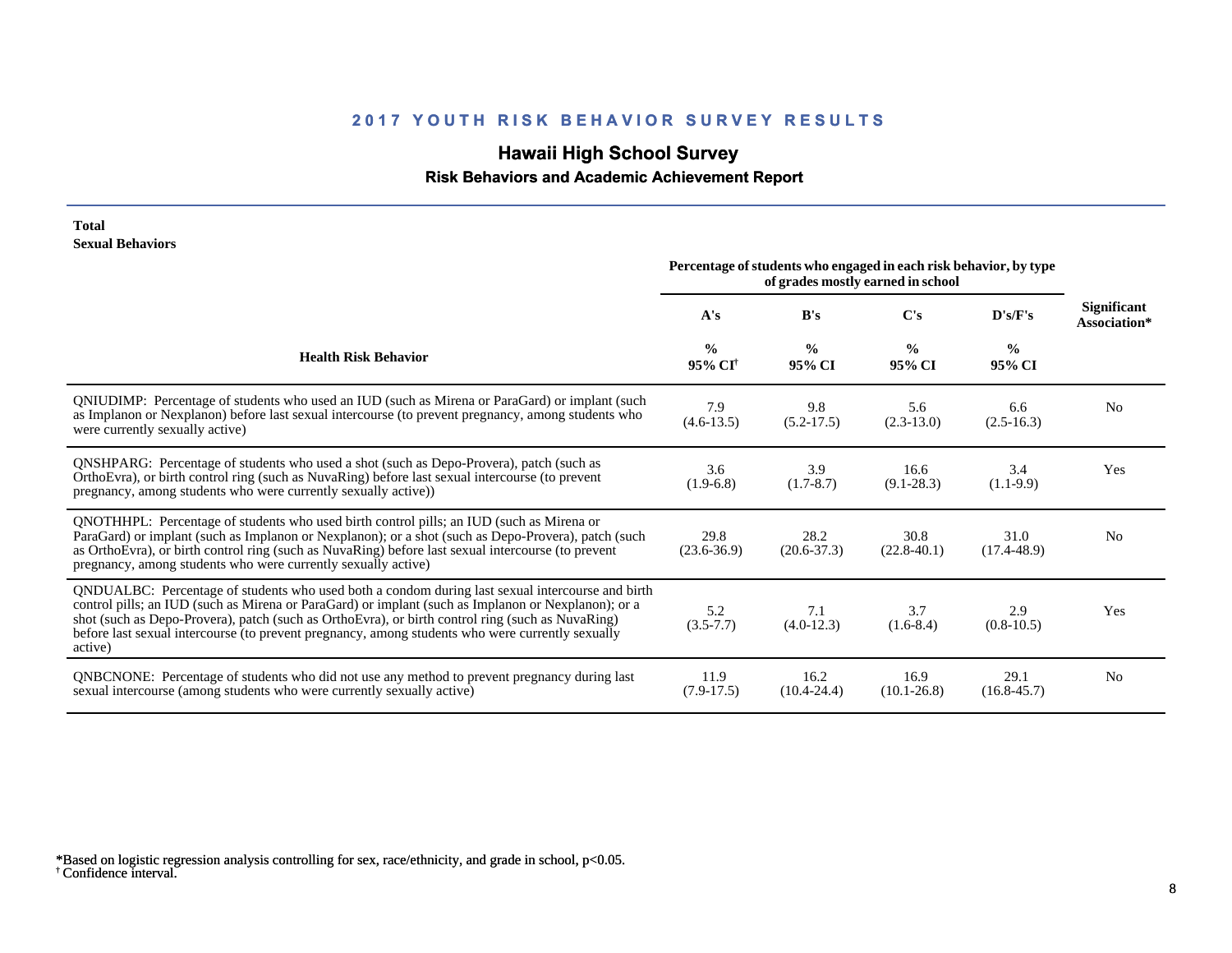## **Hawaii High School Survey**

## **Risk Behaviors and Academic Achievement Report**

| <b>Dietary Behaviors</b>                                                                                     | Percentage of students who engaged in each risk behavior, by type<br>of grades mostly earned in school |                         |                         |                         |                                    |
|--------------------------------------------------------------------------------------------------------------|--------------------------------------------------------------------------------------------------------|-------------------------|-------------------------|-------------------------|------------------------------------|
|                                                                                                              | A's                                                                                                    | B's                     | C's                     | D's/F's                 | <b>Significant</b><br>Association* |
| <b>Health Risk Behavior</b>                                                                                  | $\frac{0}{0}$<br>95% CI <sup>†</sup>                                                                   | $\frac{0}{0}$<br>95% CI | $\frac{0}{0}$<br>95% CI | $\frac{6}{6}$<br>95% CI |                                    |
| QNOBESE: Percentage of students who had obesity $(>= 95$ th percentile for body mass index, based on         | 10.4                                                                                                   | 14.7                    | 20.1                    | 17.4                    | Yes                                |
| sex- and age-specific reference data from the 2000 CDC growth charts) <sup>§</sup>                           | $(9.0 - 11.9)$                                                                                         | $(12.3-17.4)$           | $(16.0 - 25.0)$         | $(11.9-24.7)$           |                                    |
| QNOWT: Percentage of students who were overweight $(>= 85$ th percentile but <95th percentile for            | 13.9                                                                                                   | 12.5                    | 17.2                    | 14.5                    | N <sub>0</sub>                     |
| body mass index, based on sex- and age-specific reference data from the 2000 CDC growth charts) <sup>§</sup> | $(11.7-16.4)$                                                                                          | $(10.4 - 15.0)$         | $(14.4 - 20.5)$         | $(11.0-18.9)$           |                                    |
| QN68: Percentage of students who described themselves as slightly or very overweight                         | 30.3<br>$(27.5 - 33.3)$                                                                                | 32.1<br>$(28.7 - 35.7)$ | 32.7<br>$(29.1 - 36.5)$ | 36.6<br>$(29.9 - 43.8)$ | N <sub>0</sub>                     |
| QN70: Percentage of students who did not drink fruit juice (100% fruit juices one or more times              | 38.8                                                                                                   | 33.8                    | 34.7                    | 30.4                    | N <sub>0</sub>                     |
| during the 7 days before the survey)                                                                         | $(35.5 - 42.2)$                                                                                        | $(30.2 - 37.5)$         | $(29.6 - 40.2)$         | $(24.2 - 37.5)$         |                                    |
| QN71: Percentage of students who did not eat fruit (one or more times during the 7 days before the           | 11.8                                                                                                   | 12.5                    | 13.7                    | 14.8                    | N <sub>0</sub>                     |
| survey)                                                                                                      | $(9.7-14.4)$                                                                                           | $(10.4 - 14.9)$         | $(11.0-17.0)$           | $(10.1 - 21.1)$         |                                    |
| QNFR0: Percentage of students who did not eat fruit or drink 100% fruit juices (such as orange juice,        | 7.3                                                                                                    | 6.1                     | 8.0                     | 9.5                     | N <sub>0</sub>                     |
| apple juice, or grape juice, during the 7 days before the survey)                                            | $(5.9-9.1)$                                                                                            | $(4.9-7.5)$             | $(5.8-11.0)$            | $(5.6-15.6)$            |                                    |
| QNFR1: Percentage of students who ate fruit or drank 100% fruit juices one or more times per day             | 48.1                                                                                                   | 49.4                    | 44.0                    | 51.9                    | N <sub>0</sub>                     |
| (such as orange juice, apple juice, or grape juice, during the 7 days before the survey)                     | $(45.3 - 50.8)$                                                                                        | $(45.8 - 53.1)$         | $(39.3 - 48.8)$         | $(45.6 - 58.1)$         |                                    |

\*Based on logistic regression analysis controlling for sex, race/ethnicity, and grade in school, p<0.05.

† Confidence interval.

**Total**

§ Based on reference data from the 2000 CDC Growth Charts. In 2017, new, slightly different ranges were used to calculate biologically implausible responses to height and weight questions.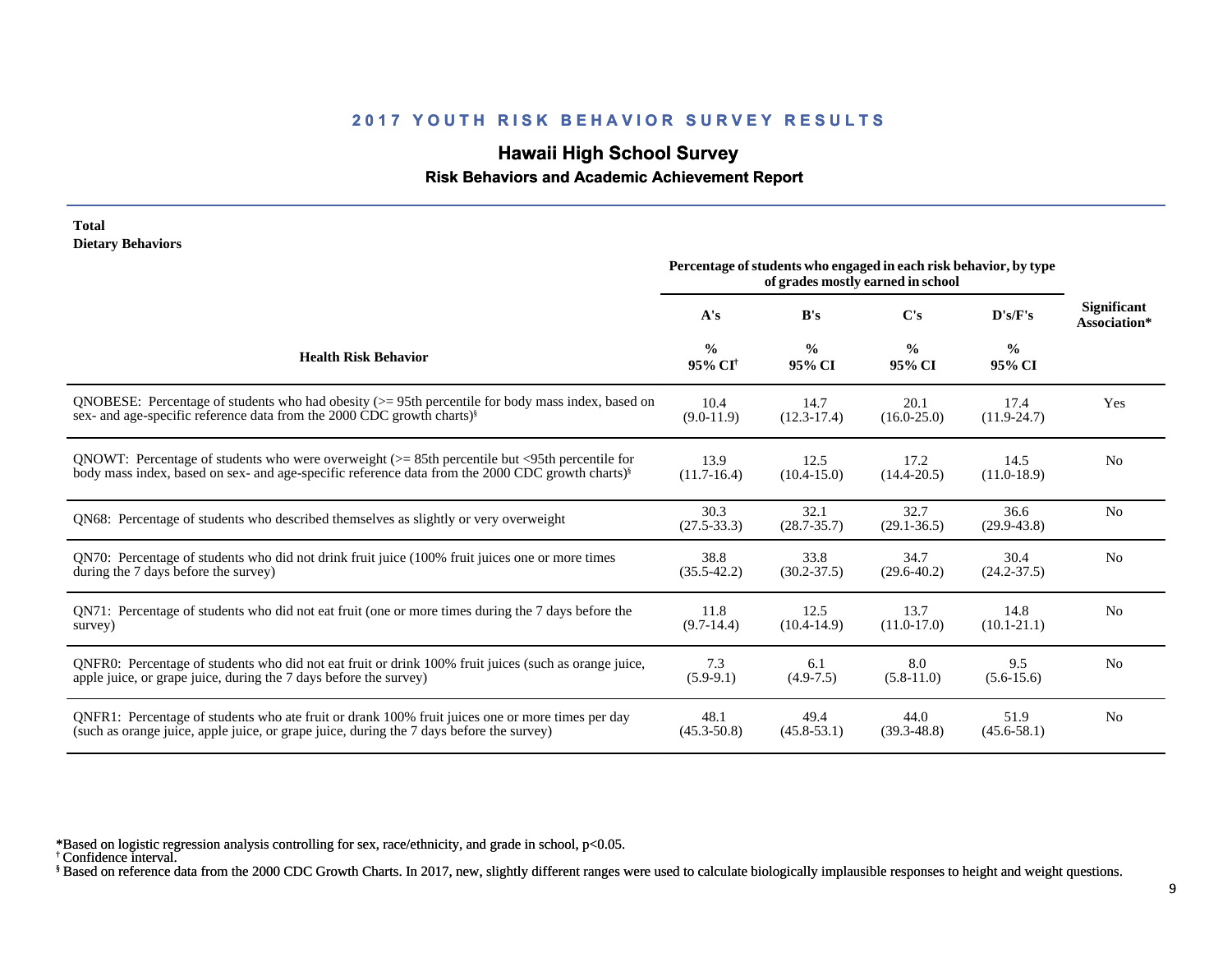## **Hawaii High School Survey**

## **Risk Behaviors and Academic Achievement Report**

#### **Total Dietary Behaviors**

|                                                                                                       | Percentage of students who engaged in each risk behavior, by type<br>of grades mostly earned in school |                         |                         |                         |                                    |
|-------------------------------------------------------------------------------------------------------|--------------------------------------------------------------------------------------------------------|-------------------------|-------------------------|-------------------------|------------------------------------|
|                                                                                                       | A's                                                                                                    | B's                     | $\bf C's$               | D's/F's                 | <b>Significant</b><br>Association* |
| <b>Health Risk Behavior</b>                                                                           | $\frac{0}{0}$<br>95% CI <sup>†</sup>                                                                   | $\frac{0}{0}$<br>95% CI | $\frac{0}{0}$<br>95% CI | $\frac{0}{0}$<br>95% CI |                                    |
| QNFR2: Percentage of students who ate fruit or drank 100% fruit juices two or more times per day      | 20.5                                                                                                   | 22.2                    | 17.9                    | 21.2                    | N <sub>0</sub>                     |
| (such as orange juice, apple juice, or grape juice, during the 7 days before the survey)              | $(18.2 - 23.1)$                                                                                        | $(19.3 - 25.3)$         | $(14.6 - 21.9)$         | $(15.8 - 27.9)$         |                                    |
| QNFR3: Percentage of students who ate fruit or drank 100% fruit juices three or more times per day    | 11.6                                                                                                   | 13.5                    | 13.0                    | 14.6                    | N <sub>0</sub>                     |
| (such as orange juice, apple juice, or grape juice, during the 7 days before the survey)              | $(9.6-14.0)$                                                                                           | $(11.1 - 16.3)$         | $(10.4 - 16.2)$         | $(10.3 - 20.2)$         |                                    |
| QN72: Percentage of students who did not eat green salad (one or more times during the 7 days before  | 38.4                                                                                                   | 42.5                    | 43.9                    | 47.1                    | N <sub>0</sub>                     |
| the survey)                                                                                           | $(35.7 - 41.2)$                                                                                        | $(38.3 - 46.9)$         | $(37.7 - 50.2)$         | $(40.4 - 53.9)$         |                                    |
| QN73: Percentage of students who did not eat potatoes (one or more times during the 7 days before the | 45.5                                                                                                   | 45.9                    | 43.2                    | 42.5                    | N <sub>0</sub>                     |
| survey)                                                                                               | $(42.4 - 48.8)$                                                                                        | $(43.2 - 48.7)$         | $(38.9 - 47.6)$         | $(36.3 - 48.9)$         |                                    |
| QN74: Percentage of students who did not eat carrots (one or more times during the 7 days before the  | 47.7                                                                                                   | 48.4                    | 49.7                    | 43.3                    | N <sub>0</sub>                     |
| survey)                                                                                               | $(44.8 - 50.6)$                                                                                        | $(44.8 - 51.9)$         | $(44.3 - 55.0)$         | $(36.6 - 50.3)$         |                                    |
| QN75: Percentage of students who did not eat other vegetables (one or more times during the 7 days    | 18.8                                                                                                   | 21.6                    | 24.4                    | 24.1                    | N <sub>0</sub>                     |
| before the survey)                                                                                    | $(16.8 - 21.1)$                                                                                        | $(18.4 - 25.2)$         | $(19.8-29.6)$           | $(17.4 - 32.3)$         |                                    |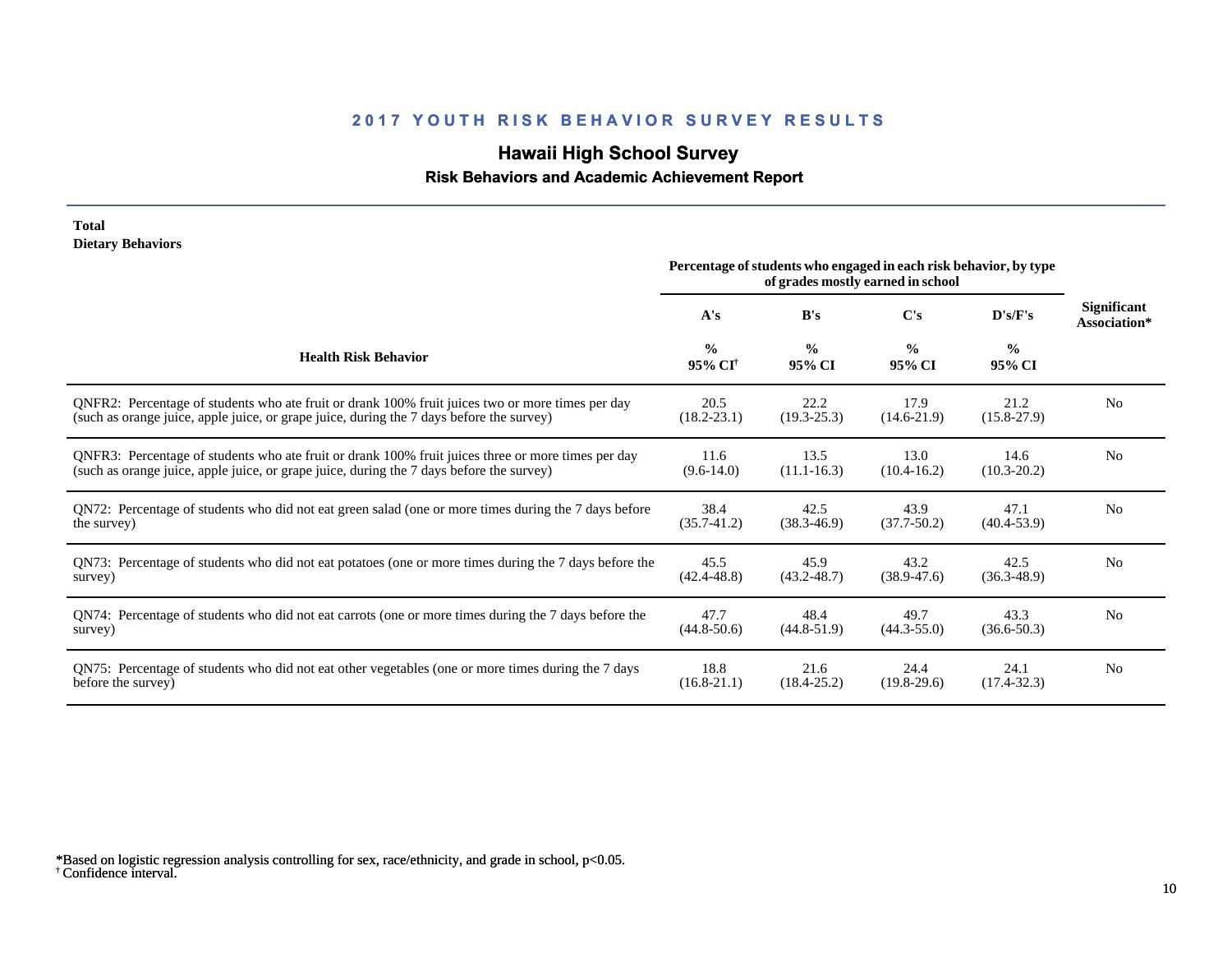## **Hawaii High School Survey**

 **Risk Behaviors and Academic Achievement Report**

| <b>Dietary Behaviors</b>                                                                                                                                                                                                                 | Percentage of students who engaged in each risk behavior, by type<br>of grades mostly earned in school |                         |                         |                         |                                    |
|------------------------------------------------------------------------------------------------------------------------------------------------------------------------------------------------------------------------------------------|--------------------------------------------------------------------------------------------------------|-------------------------|-------------------------|-------------------------|------------------------------------|
|                                                                                                                                                                                                                                          | A's                                                                                                    | B's                     | C's                     | D's/F's                 | <b>Significant</b><br>Association* |
| <b>Health Risk Behavior</b>                                                                                                                                                                                                              | $\frac{0}{0}$<br>95% CI <sup>+</sup>                                                                   | $\frac{0}{0}$<br>95% CI | $\frac{0}{0}$<br>95% CI | $\frac{0}{0}$<br>95% CI |                                    |
| QNVEG0: Percentage of students who did not eat vegetables (green salad, potatoes [excluding French]<br>fries, fried potatoes, or potato chips], carrots, or other vegetables, during the 7 days before the survey)                       | 7.8<br>$(6.4-9.6)$                                                                                     | 9.3<br>$(7.4-11.5)$     | 8.6<br>$(6.1-11.9)$     | 7.3<br>$(4.8 - 11.0)$   | N <sub>0</sub>                     |
| QNVEG1: Percentage of students who ate vegetables one or more times per day (green salad, potatoes<br>[excluding French fries, fried potatoes, or potato chips], carrots, or other vegetables, during the 7 days<br>before the survey)   | 58.4<br>$(54.5 - 62.3)$                                                                                | 54.2<br>$(50.9 - 57.4)$ | 53.5<br>$(47.0 - 59.8)$ | 59.8<br>$(54.5 - 65.0)$ | N <sub>0</sub>                     |
| QNVEG2: Percentage of students who ate vegetables two or more times per day (green salad, potatoes<br>[excluding French fries, fried potatoes, or potato chips], carrots, or other vegetables, during the 7 days<br>before the survey)   | 22.5<br>$(20.0 - 25.2)$                                                                                | 22.3<br>$(18.8 - 26.3)$ | 20.4<br>$(16.4 - 25.1)$ | 27.4<br>$(21.7 - 34.0)$ | N <sub>0</sub>                     |
| QNVEG3: Percentage of students who ate vegetables three or more times per day (green salad,<br>potatoes [excluding French fries, fried potatoes, or potato chips], carrots, or other vegetables, during the<br>7 days before the survey) | 10.6<br>$(8.9-12.7)$                                                                                   | 10.7<br>$(8.2 - 14.0)$  | 10.1<br>$(7.3-13.7)$    | 18.5<br>$(13.2 - 25.2)$ | Yes                                |
| QN76: Percentage of students who did not drink a can, bottle, or glass of soda or pop (such as Coke,<br>Pepsi, or Sprite, not counting diet soda or diet pop, during the 7 days before the survey)                                       | 45.9<br>$(43.1 - 48.8)$                                                                                | 37.3<br>$(34.1 - 40.7)$ | 26.4<br>$(22.5 - 30.6)$ | 23.5<br>$(17.8 - 30.2)$ | Yes                                |
| QNSODA1: Percentage of students who drank a can, bottle, or glass of soda or pop one or more times<br>per day (such as Coke, Pepsi, or Sprite, not counting diet soda or diet pop, during the 7 days before the<br>survey)               | 6.2<br>$(5.0 - 7.7)$                                                                                   | 11.0<br>$(9.2 - 13.2)$  | 13.5<br>$(11.1 - 16.2)$ | 22.9<br>$(17.0 - 30.1)$ | Yes                                |

† Confidence interval. \*Based on logistic regression analysis controlling for sex, race/ethnicity, and grade in school, p<0.05.

**Total**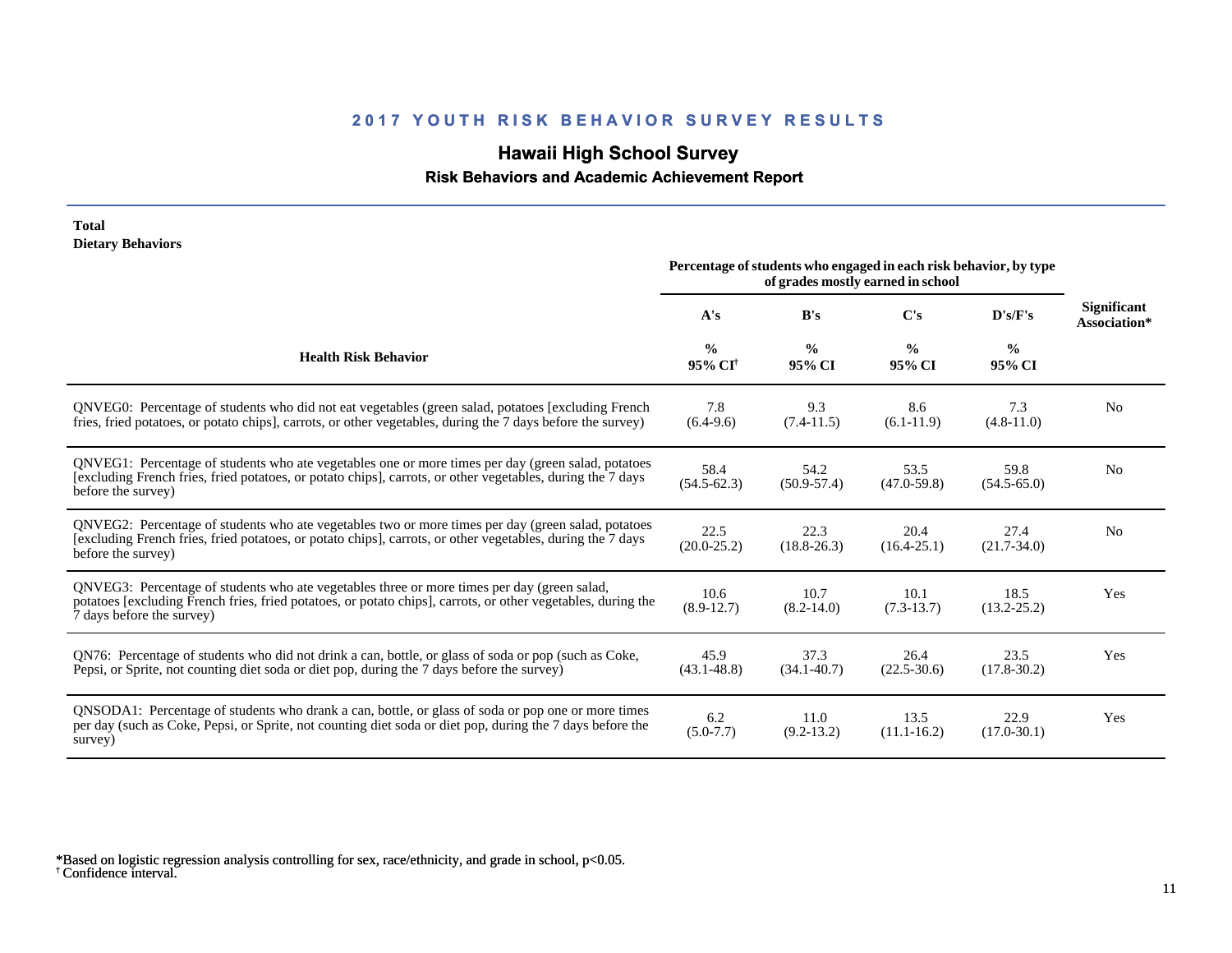## **Hawaii High School Survey**

## **Risk Behaviors and Academic Achievement Report**

#### **Total Dietary Behaviors**

|                                                                                                                                                                                                                                                                                      | Percentage of students who engaged in each risk behavior, by type<br>of grades mostly earned in school |                         |                         |                         |                                    |
|--------------------------------------------------------------------------------------------------------------------------------------------------------------------------------------------------------------------------------------------------------------------------------------|--------------------------------------------------------------------------------------------------------|-------------------------|-------------------------|-------------------------|------------------------------------|
|                                                                                                                                                                                                                                                                                      | A's                                                                                                    | B's                     | C's                     | D's/F's                 | <b>Significant</b><br>Association* |
| <b>Health Risk Behavior</b>                                                                                                                                                                                                                                                          | $\frac{0}{0}$<br>95% CI <sup>†</sup>                                                                   | $\frac{0}{0}$<br>95% CI | $\frac{0}{0}$<br>95% CI | $\frac{0}{0}$<br>95% CI |                                    |
| QNSODA2: Percentage of students who drank a can, bottle, or glass of soda or pop two or more times<br>per day (such as Coke, Pepsi, or Sprite, not counting diet soda or diet pop, during the 7 days before the<br>survey)                                                           | 3.1<br>$(2.3-4.2)$                                                                                     | 6.7<br>$(5.2 - 8.6)$    | 8.4<br>$(6.4-11.0)$     | 13.9<br>$(10.0-19.1)$   | Yes                                |
| QNSODA3: Percentage of students who drank a can, bottle, or glass of soda or pop three or more<br>times per day (such as Coke, Pepsi, or Sprite, not counting diet soda or diet pop, during the 7 days<br>before the survey)                                                         | 1.3<br>$(0.7-2.1)$                                                                                     | 3.3<br>$(2.4 - 4.4)$    | 3.5<br>$(2.3-5.1)$      | 8.6<br>$(5.5-13.3)$     | Yes                                |
| QN77: Percentage of students who did not drink milk (during the 7 days before the survey)                                                                                                                                                                                            | 36.4<br>$(33.8-39.2)$                                                                                  | 33.9<br>$(28.8 - 39.5)$ | 31.9<br>$(26.1 - 38.3)$ | 34.4<br>$(26.7-43.1)$   | N <sub>0</sub>                     |
| QNMILK1: Percentage of students who drank one or more glasses per day of milk (counting the milk<br>they drank in a glass or cup, from a carton, or with cereal and counting the half pint of milk served at<br>school as equal to one glass, during the 7 days before the survey)   | 20.1<br>$(16.3 - 24.5)$                                                                                | 19.9<br>$(16.1 - 24.3)$ | 18.6<br>$(15.0 - 22.7)$ | 21.0<br>$(15.3 - 28.1)$ | N <sub>0</sub>                     |
| QNMILK2: Percentage of students who drank two or more glasses per day of milk (counting the milk<br>they drank in a glass or cup, from a carton, or with cereal and counting the half pint of milk served at<br>school as equal to one glass, during the 7 days before the survey)   | 10.3<br>$(8.2 - 12.8)$                                                                                 | 10.7<br>$(8.2 - 13.9)$  | 10.5<br>$(8.0-13.7)$    | 15.2<br>$(9.6-23.1)$    | No                                 |
| QNMILK3: Percentage of students who drank three or more glasses per day of milk (counting the milk<br>they drank in a glass or cup, from a carton, or with cereal and counting the half pint of milk served at<br>school as equal to one glass, during the 7 days before the survey) | 3.8<br>$(2.7 - 5.2)$                                                                                   | 5.2<br>$(3.9-6.8)$      | 4.9<br>$(3.5-6.9)$      | 5.8<br>$(3.1 - 10.5)$   | N <sub>0</sub>                     |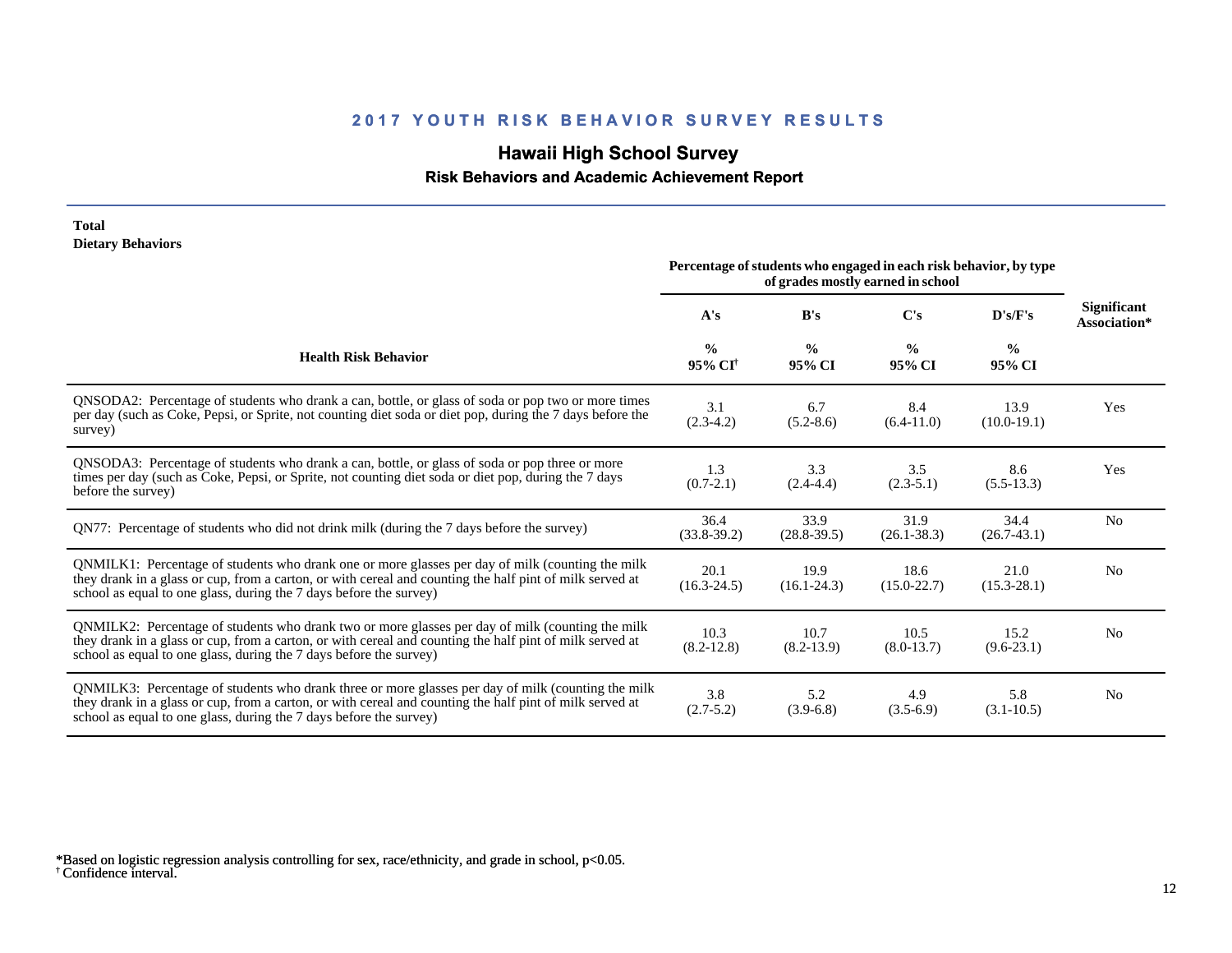# **Hawaii High School Survey**

## **Risk Behaviors and Academic Achievement Report**

| <b>Total</b><br><b>Dietary Behaviors</b>                                                                  | Percentage of students who engaged in each risk behavior, by type<br>of grades mostly earned in school |                         |                         |                         |                                    |
|-----------------------------------------------------------------------------------------------------------|--------------------------------------------------------------------------------------------------------|-------------------------|-------------------------|-------------------------|------------------------------------|
|                                                                                                           | A's                                                                                                    | B's                     | $\bf C's$               | $\bf{D's/F's}$          | <b>Significant</b><br>Association* |
| <b>Health Risk Behavior</b>                                                                               | $\frac{0}{0}$<br>95% CI <sup>†</sup>                                                                   | $\frac{0}{0}$<br>95% CI | $\frac{0}{0}$<br>95% CI | $\frac{0}{0}$<br>95% CI |                                    |
| QN78: Percentage of students who did not eat breakfast (during the 7 days before the survey)              | 12.3<br>$(10.2 - 14.7)$                                                                                | 13.4<br>$(10.8-16.3)$   | 15.0<br>$(11.8-18.9)$   | 17.0<br>$(11.9-23.6)$   | N <sub>0</sub>                     |
| QNBK7DAY: Percentage of students who ate breakfast on all 7 days (during the 7 days before the<br>survey) | 43.3<br>$(39.3 - 47.5)$                                                                                | 37.0<br>$(33.3 - 40.8)$ | 25.8<br>$(21.8-30.1)$   | 22.4<br>$(17.0 - 28.9)$ | Yes                                |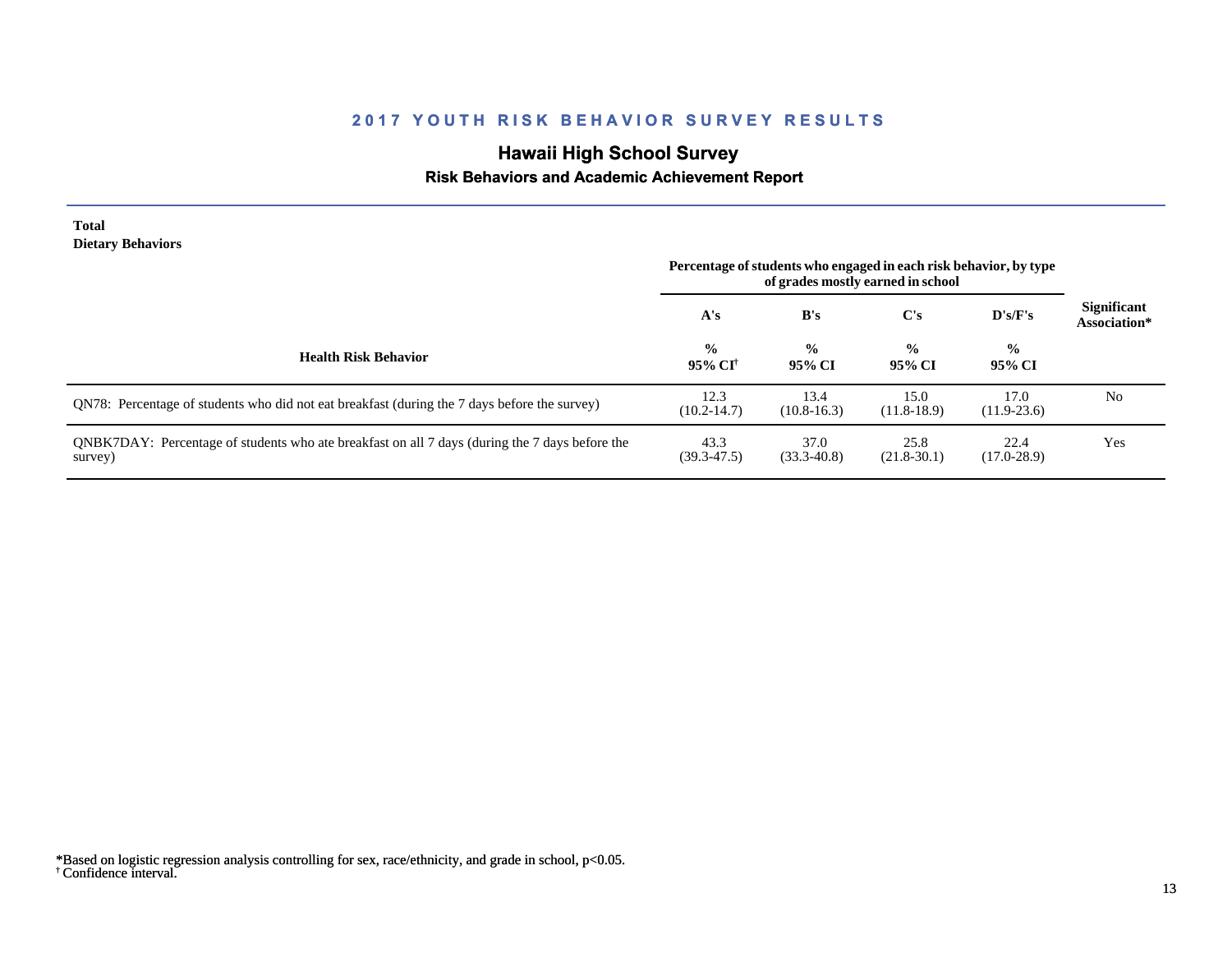## **Hawaii High School Survey**

 **Risk Behaviors and Academic Achievement Report**

#### **Total Physical Activity**

|                                                                                                                                                                                                                                                                                                                                                      | Percentage of students who engaged in each risk behavior, by type<br>of grades mostly earned in school |                         |                         |                         |                                    |
|------------------------------------------------------------------------------------------------------------------------------------------------------------------------------------------------------------------------------------------------------------------------------------------------------------------------------------------------------|--------------------------------------------------------------------------------------------------------|-------------------------|-------------------------|-------------------------|------------------------------------|
|                                                                                                                                                                                                                                                                                                                                                      | A's                                                                                                    | B's                     | C's                     | D's/F's                 | <b>Significant</b><br>Association* |
| <b>Health Risk Behavior</b>                                                                                                                                                                                                                                                                                                                          | $\frac{0}{0}$<br>$95\%$ CI <sup>†</sup>                                                                | $\frac{0}{0}$<br>95% CI | $\frac{0}{0}$<br>95% CI | $\frac{0}{0}$<br>95% CI |                                    |
| QN79: Percentage of students who were physically active at least 60 minutes per day on 5 or more<br>days (in any kind of physical activity that increased their heart rate and made them breathe hard some<br>of the time during the 7 days before the survey)                                                                                       | 36.7<br>$(33.6 - 39.9)$                                                                                | 40.2<br>$(36.3-44.3)$   | 35.0<br>$(30.3-39.9)$   | 28.4<br>$(21.3 - 36.7)$ | Yes                                |
| QNPA0DAY: Percentage of students who did not participate in at least 60 minutes of physical activity<br>on at least 1 day (in any kind of physical activity that increased their heart rate and made them breathe<br>hard some of the time during the 7 days before the survey)                                                                      | 22.0<br>$(19.4 - 24.9)$                                                                                | 13.7<br>$(11.0-16.9)$   | 17.2<br>$(13.6 - 21.6)$ | 23.8<br>$(19.0-29.2)$   | Yes                                |
| QNPA7DAY: Percentage of students who were physically active at least 60 minutes per day on all 7<br>days (in any kind of physical activity that increased their heart rate and made them breathe hard some<br>of the time during the 7 days before the survey)                                                                                       | 18.9<br>$(15.1 - 23.4)$                                                                                | 22.6<br>$(18.8 - 27.0)$ | 18.3<br>$(14.5 - 22.9)$ | 14.4<br>$(9.9-20.6)$    | Yes                                |
| QN80: Percentage of students who watched television 3 or more hours per day (on an average school<br>day)                                                                                                                                                                                                                                            | 16.7<br>$(14.3-19.3)$                                                                                  | 18.9<br>$(16.6-21.4)$   | 18.9<br>$(15.1 - 23.5)$ | 20.4<br>$(14.8 - 27.4)$ | N <sub>0</sub>                     |
| QN81: Percentage of students who played video or computer games or used a computer 3 or more<br>hours per day (counting time spent on things such as Xbox, PlayStation, an iPad or other tablet, a<br>smartphone, texting, YouTube, Instagram, Facebook, or other social media, for something that was not<br>school work, on an average school day) | 40.4<br>$(36.5 - 44.5)$                                                                                | 39.5<br>$(35.6 - 43.4)$ | 43.8<br>$(37.8 - 50.0)$ | 40.7<br>$(35.5-46.1)$   | N <sub>0</sub>                     |
| QN82: Percentage of students who attended physical education (PE) classes on 1 or more days (in an<br>average week when they were in school)                                                                                                                                                                                                         | 32.8<br>$(29.5 - 36.4)$                                                                                | 41.0<br>$(35.8 - 46.5)$ | 45.0<br>$(38.8 - 51.4)$ | 51.4<br>$(42.2 - 60.5)$ | Yes                                |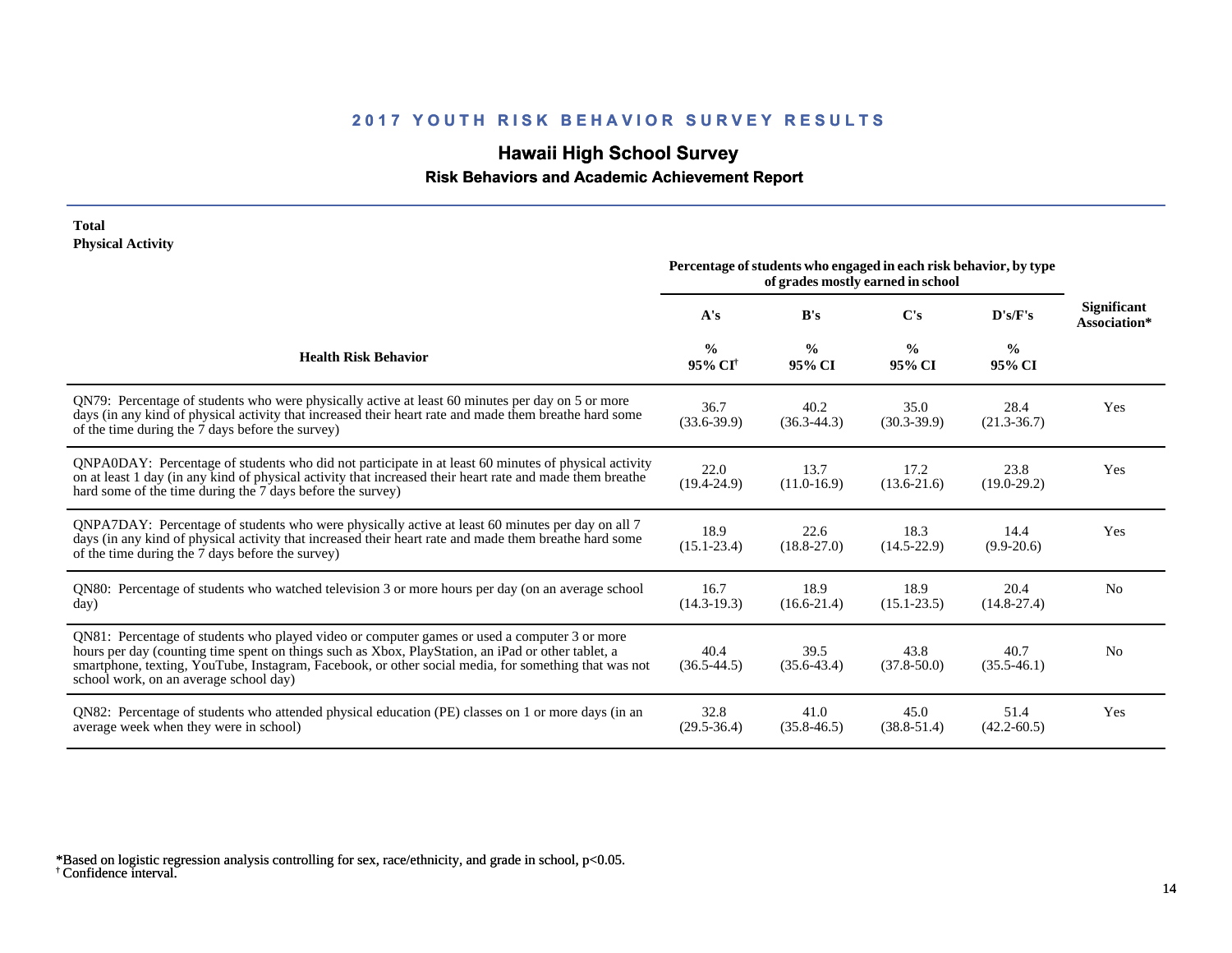## **Hawaii High School Survey**

## **Risk Behaviors and Academic Achievement Report**

#### **Total Physical Activity**

|                                                                                                                                                                             | Percentage of students who engaged in each risk behavior, by type<br>of grades mostly earned in school |                         |                         |                         |                                    |
|-----------------------------------------------------------------------------------------------------------------------------------------------------------------------------|--------------------------------------------------------------------------------------------------------|-------------------------|-------------------------|-------------------------|------------------------------------|
|                                                                                                                                                                             | A's                                                                                                    | B's                     | $\bf C's$               | D's/F's                 | <b>Significant</b><br>Association* |
| <b>Health Risk Behavior</b>                                                                                                                                                 | $\frac{0}{0}$<br>95% CI†                                                                               | $\frac{0}{0}$<br>95% CI | $\frac{0}{0}$<br>95% CI | $\frac{0}{0}$<br>95% CI |                                    |
| ONDLYPE: Percentage of students who attended physical education (PE) classes on all 5 days (in an<br>average week when they were in school)                                 | 4.4<br>$(3.0-6.6)$                                                                                     | 6.8<br>$(4.4 - 10.5)$   | 7.0<br>$(4.7-10.1)$     | 4.8<br>$(2.7-8.2)$      | N <sub>0</sub>                     |
| QN83: Percentage of students who played on at least one sports team (counting any teams run by their<br>school or community groups, during the 12 months before the survey) | 53.0<br>$(49.5 - 56.4)$                                                                                | 52.6<br>$(48.1 - 57.0)$ | 45.1<br>$(40.4 - 49.9)$ | 40.1<br>$(33.5-47.2)$   | Yes                                |
| QN88: Percentage of students who got 8 or more hours of sleep (on an average school night)                                                                                  | 24.7<br>$(22.4 - 27.2)$                                                                                | 23.9<br>$(20.7 - 27.4)$ | 16.5<br>$(13.3 - 20.2)$ | 16.1<br>$(12.3 - 20.6)$ | Yes                                |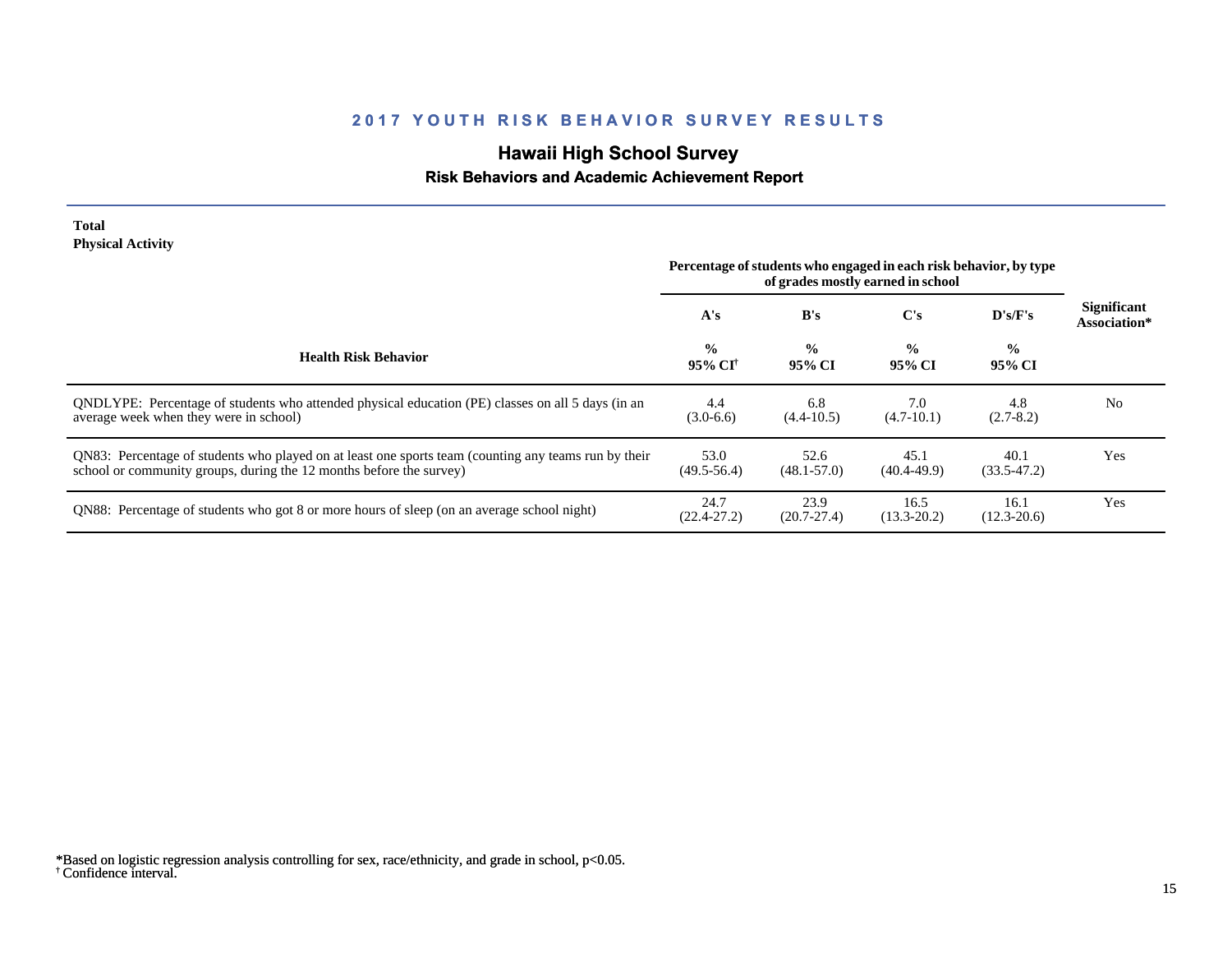# **Hawaii High School Survey**

## **Risk Behaviors and Academic Achievement Report**

| Total<br><b>Other</b>                                                                                                                                  |                                                                                                        |                         |                         |                         |                                    |
|--------------------------------------------------------------------------------------------------------------------------------------------------------|--------------------------------------------------------------------------------------------------------|-------------------------|-------------------------|-------------------------|------------------------------------|
|                                                                                                                                                        | Percentage of students who engaged in each risk behavior, by type<br>of grades mostly earned in school |                         |                         |                         |                                    |
|                                                                                                                                                        | A's                                                                                                    | B's                     | C's                     | $\bf{D's/F's}$          | <b>Significant</b><br>Association* |
| <b>Health Risk Behavior</b>                                                                                                                            | $\frac{0}{0}$<br>95% CI†                                                                               | $\frac{0}{0}$<br>95% CI | $\frac{0}{0}$<br>95% CI | $\frac{0}{0}$<br>95% CI |                                    |
| QN86: Percentage of students who saw a dentist (for a check-up, exam, teeth cleaning, or other dental<br>work, during the 12 months before the survey) | 81.8<br>$(79.3 - 84.0)$                                                                                | 75.4<br>$(72.6 - 78.0)$ | 71.3<br>$(66.7 - 75.4)$ | 55.9<br>$(48.8 - 62.8)$ | Yes                                |
| QNNODNT: Percentage of students who never saw a dentist (for a check-up, exam, teeth cleaning, or<br>other dental work)                                | 0.7<br>$(0.4-1.4)$                                                                                     | 1.5<br>$(0.9-2.5)$      | 2.2<br>$(1.4-3.6)$      | 2.7<br>$(1.7-4.3)$      | N <sub>0</sub>                     |
| QN87: Percentage of students who had ever been told by a doctor or nurse that they had asthma                                                          | 30.6<br>$(28.0 - 33.3)$                                                                                | 27.6<br>$(24.9 - 30.5)$ | 30.1<br>$(25.4 - 35.4)$ | 35.2<br>$(25.0 - 46.9)$ | N <sub>0</sub>                     |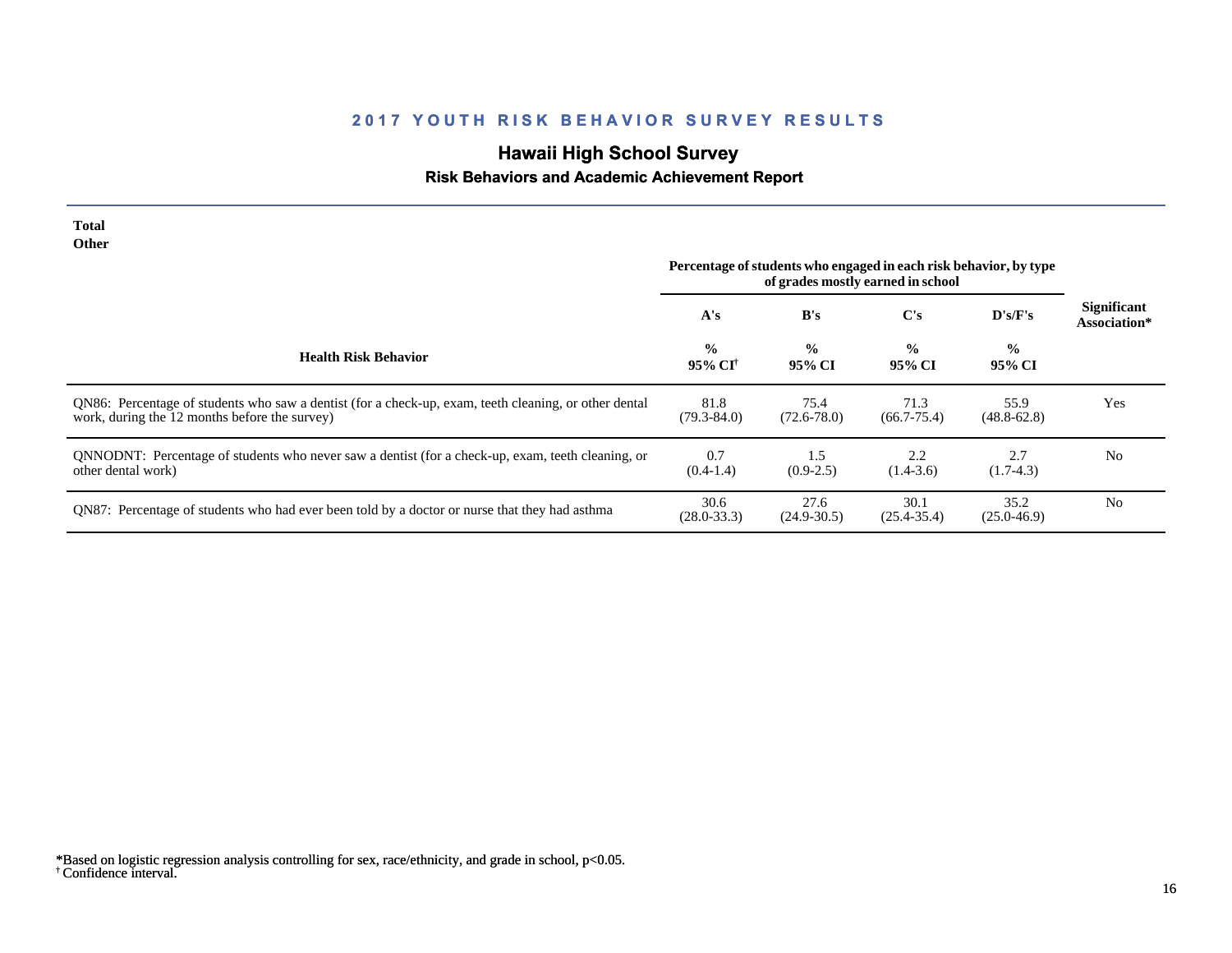# **Hawaii High School Survey**

 **Risk Behaviors and Academic Achievement Report**

| <b>Total</b><br><b>Site-Added</b>                                                                                                                                                                                                                                                                                                                                                                                                                                                    |                                      |                                                                   |                                   |                         |                                    |
|--------------------------------------------------------------------------------------------------------------------------------------------------------------------------------------------------------------------------------------------------------------------------------------------------------------------------------------------------------------------------------------------------------------------------------------------------------------------------------------|--------------------------------------|-------------------------------------------------------------------|-----------------------------------|-------------------------|------------------------------------|
|                                                                                                                                                                                                                                                                                                                                                                                                                                                                                      |                                      | Percentage of students who engaged in each risk behavior, by type | of grades mostly earned in school |                         |                                    |
|                                                                                                                                                                                                                                                                                                                                                                                                                                                                                      | A's                                  | B's                                                               | $\bf C's$                         | D's/F's                 | <b>Significant</b><br>Association* |
| <b>Health Risk Behavior</b>                                                                                                                                                                                                                                                                                                                                                                                                                                                          | $\frac{0}{0}$<br>95% CI <sup>+</sup> | $\frac{0}{0}$<br>95% CI                                           | $\frac{0}{0}$<br>95% CI           | $\frac{0}{0}$<br>95% CI |                                    |
| QN90: Percentage of students who report they do not describe themselves as only one race or ethnicity                                                                                                                                                                                                                                                                                                                                                                                | 16.9<br>$(14.2 - 20.0)$              | 19.7<br>$(16.7 - 23.1)$                                           | 23.0<br>$(20.0 - 26.2)$           | 17.3<br>$(13.1 - 22.4)$ | Yes                                |
| QN91: Percentage of students who reported that either of their parents or other adults in their family<br>are serving on active duty in the military                                                                                                                                                                                                                                                                                                                                 | 19.1<br>$(12.3 - 28.5)$              | 18.0<br>$(12.5 - 25.3)$                                           | 21.8<br>$(17.6 - 26.8)$           | 24.2<br>$(15.1 - 36.5)$ | N <sub>0</sub>                     |
| QN92: Percentage of students who reported someone they were dating or going out with purposely<br>tried to control them or emotionally hurt them one or more times (such things as being told who they<br>could and could not spend time with, being humiliated in front of others, or being threatened if they did<br>not do what they wanted, during the 12 months before the survey, among students who dated or went<br>out with someone during the 12 months before the survey) | 27.8<br>$(23.7 - 32.4)$              | 27.8<br>$(23.8-32.1)$                                             | 34.7<br>$(29.1 - 40.7)$           | 35.7<br>$(25.1 - 47.9)$ | N <sub>0</sub>                     |
| QN93: Percentage of students who disagree or strongly disagree that harassment and bullying by other<br>students is a problem at their school                                                                                                                                                                                                                                                                                                                                        | 25.7<br>$(22.1 - 29.6)$              | 21.4<br>$(18.2 - 25.1)$                                           | 23.9<br>$(20.8 - 27.3)$           | 22.4<br>$(17.2 - 28.6)$ | N <sub>0</sub>                     |
| QN94: Percentage of students who did something to purposely hurt themselves without wanting to die<br>(such as cutting or burning themselves on purpose one or more times during the 12 months before the<br>survey)                                                                                                                                                                                                                                                                 | 15.7<br>$(13.5 - 18.1)$              | 18.0<br>$(15.5 - 20.9)$                                           | 21.1<br>$(17.2 - 25.5)$           | 29.3<br>$(22.3 - 37.4)$ | Yes                                |
| QN95: Percentage of students who first tried using an electronic vapor product before age 13 years                                                                                                                                                                                                                                                                                                                                                                                   | 4.8<br>$(3.4-6.8)$                   | 6.5<br>$(5.3 - 8.0)$                                              | 12.6<br>$(9.7-16.1)$              | 23.0<br>$(16.9 - 30.5)$ | Yes                                |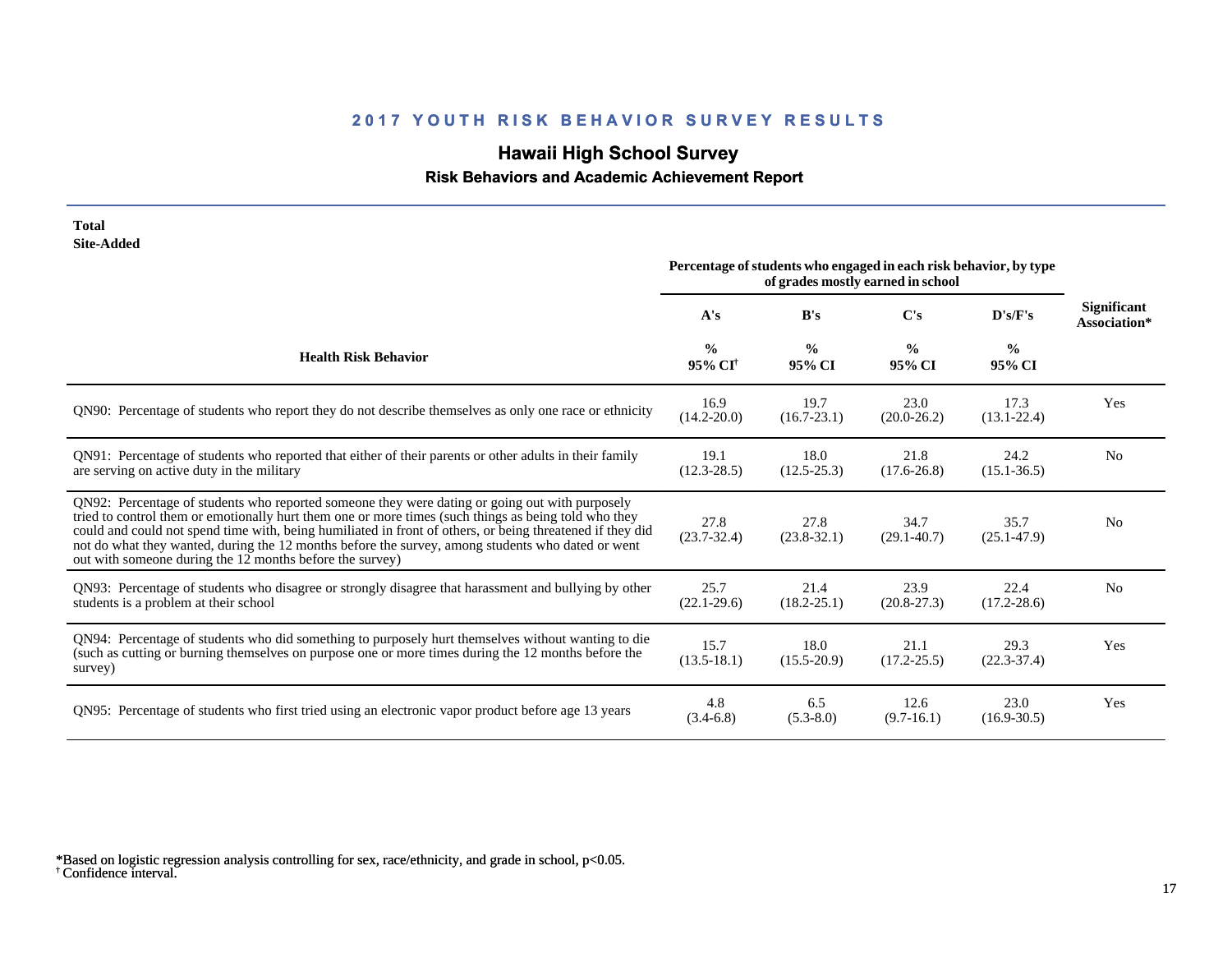# **Hawaii High School Survey**

## **Risk Behaviors and Academic Achievement Report**

| <b>Total</b><br><b>Site-Added</b>                                                                                                                                                                                                                                                                                                                                                          |                                      |                                                                   |                                   |                         |                             |
|--------------------------------------------------------------------------------------------------------------------------------------------------------------------------------------------------------------------------------------------------------------------------------------------------------------------------------------------------------------------------------------------|--------------------------------------|-------------------------------------------------------------------|-----------------------------------|-------------------------|-----------------------------|
|                                                                                                                                                                                                                                                                                                                                                                                            |                                      | Percentage of students who engaged in each risk behavior, by type | of grades mostly earned in school |                         |                             |
|                                                                                                                                                                                                                                                                                                                                                                                            | A's                                  | B's                                                               | C's                               | $\bf{D's/F's}$          | Significant<br>Association* |
| <b>Health Risk Behavior</b>                                                                                                                                                                                                                                                                                                                                                                | $\frac{0}{0}$<br>95% CI <sup>+</sup> | $\frac{6}{9}$<br>95% CI                                           | $\frac{0}{0}$<br>95% CI           | $\frac{6}{6}$<br>95% CI |                             |
| QN96: Percentage of students who usually got the alcohol they drank by buying it themselves (from a<br>store, such as a liquor store, convenience store, supermarket, discount store, or gas station, from a<br>restaurant, bar, or club, or from a public event such as a concert or sporting event, during the 30 days<br>before the survey, among students who currently drank alcohol) | 15.2<br>$(10.3 - 22.0)$              | 10.1<br>$(6.8-14.7)$                                              | 13.6<br>$(8.6-21.0)$              | 24.7<br>$(18.0 - 32.9)$ | N <sub>0</sub>              |
| QN97: Percentage of students who usually used marijuana by smoking it in a joint, bong, pipe, or blunt<br>(during the 30 days before the survey, among students who used marijuana)                                                                                                                                                                                                        | 77.4<br>$(68.9 - 84.1)$              | 77.2<br>$(68.4 - 84.1)$                                           | 85.8<br>$(80.2 - 90.0)$           | 78.1<br>$(64.3 - 87.5)$ | Yes                         |
| QN98: Percentage of students who ever used hallucinogenic drugs (such as LSD, acid, PCP, angel<br>dust, mescaline, or mushrooms, one or more times during their life)                                                                                                                                                                                                                      | 4.4<br>$(3.4-5.6)$                   | 5.2<br>$(4.0-6.8)$                                                | 9.0<br>$(7.0-11.5)$               | 20.2<br>$(14.6 - 27.1)$ | Yes                         |
| QN99: Percentage of students who are transgender                                                                                                                                                                                                                                                                                                                                           | 1.8<br>$(1.0-3.3)$                   | 2.7<br>$(1.7-4.3)$                                                | 3.5<br>$(2.3-5.3)$                | 9.2<br>$(5.7-14.4)$     | Yes                         |
| QN100: Percentage of students who tried to lose weight or keep from gaining weight by going without<br>eating for 24 hours or more; taking any diet pills, powders, or liquids; vomiting or taking laxatives;<br>smoking cigarettes; or skipping meals (during the 30 days before the survey)                                                                                              | 20.1<br>$(18.1 - 22.3)$              | 19.8<br>$(16.9 - 23.0)$                                           | 24.5<br>$(21.2 - 28.1)$           | 26.0<br>$(20.1 - 32.8)$ | Yes                         |
| QN101: Percentage of students who drank a can, bottle, pouch, or glass of a juice drink (such as Fruit<br>Punch, Hawaiian Sun, Aloha Maid, Sunny Delight, or Tang, but not counting 100% fruit juice, one or<br>more times per day during the 7 days before the survey)                                                                                                                    | 5.9<br>$(4.9 - 7.1)$                 | 11.6<br>$(9.2 - 14.5)$                                            | 13.0<br>$(9.9-16.7)$              | 15.8<br>$(12.4-19.9)$   | Yes                         |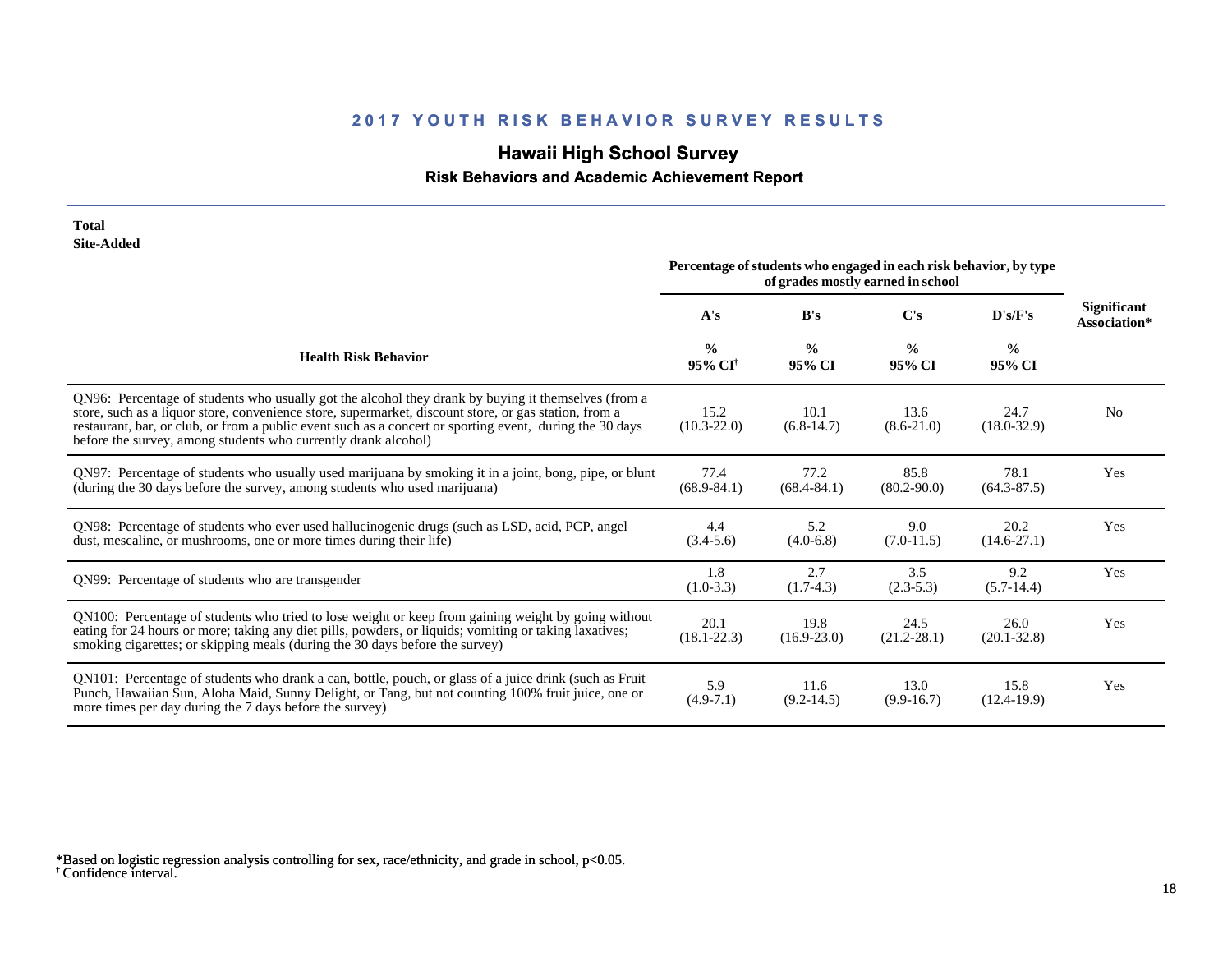# **Hawaii High School Survey**

## **Risk Behaviors and Academic Achievement Report**

| <b>Total</b><br><b>Site-Added</b>                                                                                                                                                                | Percentage of students who engaged in each risk behavior, by type |                         |                                   |                         |                                    |
|--------------------------------------------------------------------------------------------------------------------------------------------------------------------------------------------------|-------------------------------------------------------------------|-------------------------|-----------------------------------|-------------------------|------------------------------------|
|                                                                                                                                                                                                  |                                                                   |                         | of grades mostly earned in school |                         |                                    |
|                                                                                                                                                                                                  | A's                                                               | B's                     | C's                               | D's/F's                 | <b>Significant</b><br>Association* |
| <b>Health Risk Behavior</b>                                                                                                                                                                      | $\frac{0}{0}$<br>95% CI <sup>+</sup>                              | $\frac{6}{9}$<br>95% CI | $\frac{0}{0}$<br>95% CI           | $\frac{0}{0}$<br>95% CI |                                    |
| QN102: Percentage of students who most of the time or always went hungry because there was not<br>enough food in their home (during the 30 days before the survey)                               | 4.7<br>$(3.5-6.2)$                                                | 5.8<br>$(4.6-7.4)$      | 7.7<br>$(5.5-10.6)$               | 14.7<br>$(9.9-21.4)$    | Yes                                |
| QN103: Percentage of students who did exercises to strengthen or tone their muscles on three or more<br>days (such as push-ups, sit-ups, or weight lifting, during the 7 days before the survey) | 38.8<br>$(35.5 - 42.3)$                                           | 46.8<br>$(42.2 - 51.4)$ | 47.1<br>$(41.4 - 52.7)$           | 37.6<br>$(32.3 - 43.2)$ | Yes                                |
| QN104: Percentage of students who walk or ride their bike to or from school (one or more days during<br>an average week when they are in school and weather allows them to do so)                | 31.7<br>$(28.3 - 35.3)$                                           | 35.7<br>$(31.2 - 40.5)$ | 43.5<br>$(39.0 - 48.1)$           | 45.1<br>$(38.7 - 51.7)$ | Yes                                |
| QN105: Percentage of students who have been taught about AIDS or HIV infection in school                                                                                                         | 73.3<br>$(68.2 - 77.9)$                                           | 73.5<br>$(69.4 - 77.1)$ | 68.8<br>$(62.1 - 74.8)$           | 59.6<br>$(51.5-67.3)$   | Yes                                |
| QN106: Percentage of students who most of the time or always wear sunscreen (with an SPF of 15 or<br>higher when they are outside for more than one hour on a sunny day)                         | 14.8<br>$(11.5-18.7)$                                             | 10.3<br>$(7.9-13.3)$    | 6.6<br>$(4.7-9.2)$                | 11.8<br>$(7.4-18.4)$    | Yes                                |
| QN107: Percentage of students who had a toothache (during the 12 months before the survey)                                                                                                       | 26.2<br>$(22.7 - 30.1)$                                           | 22.3<br>$(19.5 - 25.4)$ | 25.8<br>$(21.6 - 30.4)$           | 24.1<br>$(17.1 - 33.0)$ | N <sub>0</sub>                     |
| QN108: Percentage of students who saw a doctor or nurse (for a check-up or physical exam when they<br>were not sick or injured during the 12 months before the survey)                           | 71.4<br>$(68.5 - 74.2)$                                           | 68.0<br>$(65.1 - 70.8)$ | 61.8<br>$(56.7 - 66.7)$           | 59.1<br>$(52.1 - 65.8)$ | Yes                                |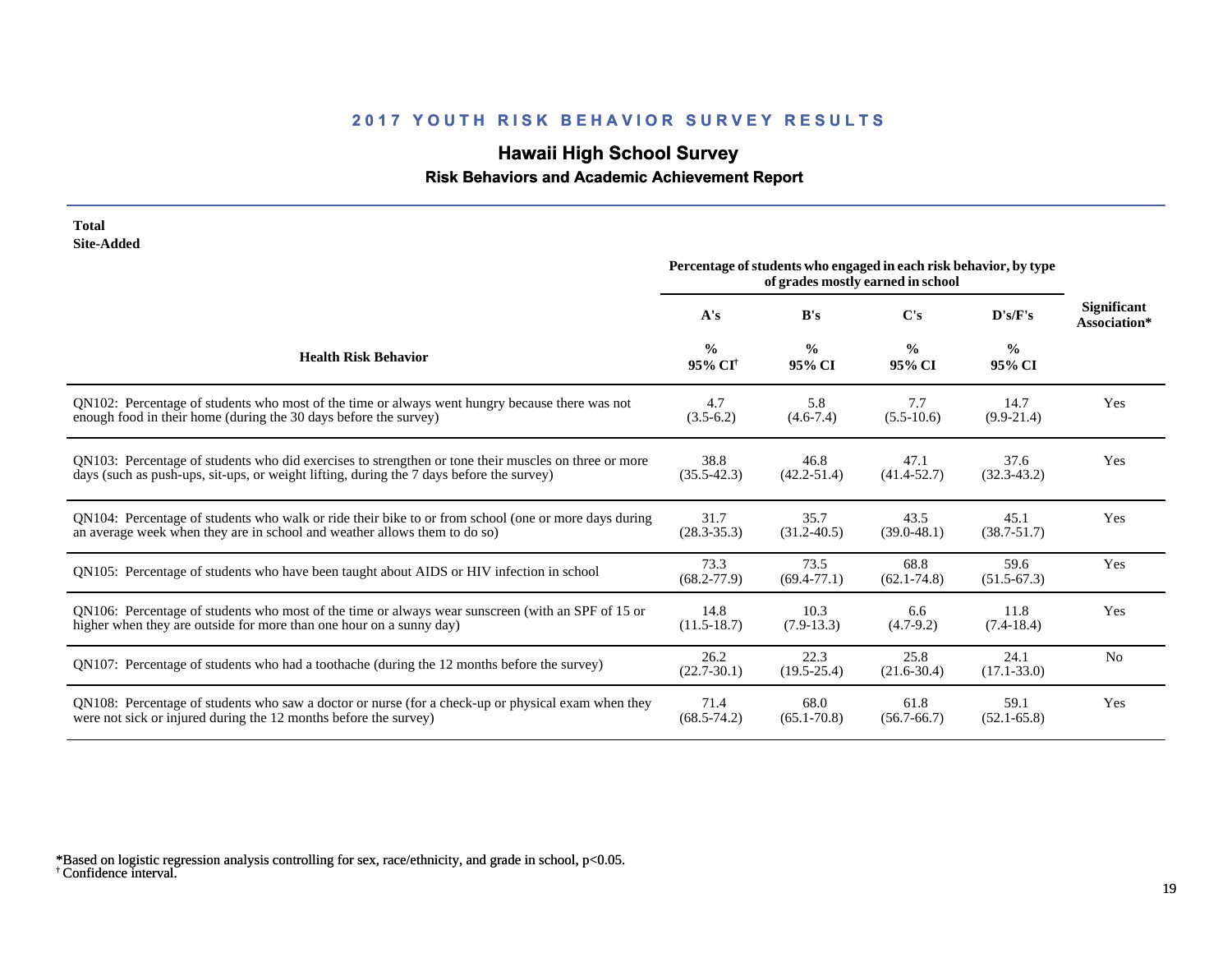# **Hawaii High School Survey**

## **Risk Behaviors and Academic Achievement Report**

| <b>Site-Added</b>                                                                                                                                                                                                                           | Percentage of students who engaged in each risk behavior, by type |                         |                         |                         |                                    |
|---------------------------------------------------------------------------------------------------------------------------------------------------------------------------------------------------------------------------------------------|-------------------------------------------------------------------|-------------------------|-------------------------|-------------------------|------------------------------------|
|                                                                                                                                                                                                                                             | A's                                                               | B's                     | C's                     | $\bf{D's/F's}$          | <b>Significant</b><br>Association* |
| <b>Health Risk Behavior</b>                                                                                                                                                                                                                 | $\frac{0}{0}$<br>95% CI <sup>+</sup>                              | $\frac{0}{0}$<br>95% CI | $\frac{0}{0}$<br>95% CI | $\frac{0}{0}$<br>95% CI |                                    |
| QN109: Percentage of students who had been told by a doctor or nurse that they had asthma and who                                                                                                                                           | 10.5                                                              | 12.3                    | 13.5                    | 16.9                    | N <sub>0</sub>                     |
| still have asthma                                                                                                                                                                                                                           | $(9.0-12.1)$                                                      | $(10.1 - 14.9)$         | $(11.0-16.6)$           | $(9.7 - 27.8)$          |                                    |
| QN110: Percentage of students who did not go to school because they were sick (on one or more days                                                                                                                                          | 34.3                                                              | 43.5                    | 52.8                    | 63.7                    | Yes                                |
| during the 30 days before the survey)                                                                                                                                                                                                       | $(31.3 - 37.4)$                                                   | $(37.8-49.4)$           | $(46.6 - 58.9)$         | $(57.3 - 69.5)$         |                                    |
| QN111: Percentage of students who usually slept in the home of a friend, family member, or other<br>person because they had to leave their home or their parent or guardian cannot afford housing (during<br>the 30 days before the survey) | 3.0<br>$(2.0-4.4)$                                                | 2.6<br>$(1.9-3.7)$      | 6.7<br>$(4.9-9.1)$      | 10.0<br>$(6.1 - 16.0)$  | Yes                                |
| ON112: Percentage of students who probably or definitely will complete a post high school program                                                                                                                                           | 77.1                                                              | 72.1                    | 59.3                    | 48.7                    | Yes                                |
| (such as a vocational training program, military service, community college, or 4-year college)                                                                                                                                             | $(73.7 - 80.2)$                                                   | $(68.1 - 75.8)$         | $(55.5-63.1)$           | $(40.4 - 57.1)$         |                                    |
| QN113: Percentage of students who most of the time or always get the kind of help they need (among                                                                                                                                          | 24.1                                                              | 18.2                    | 17.9                    | 14.9                    | Yes                                |
| students who report having felt sad, empty, hopeless, angry, or anxious)                                                                                                                                                                    | $(21.0 - 27.5)$                                                   | $(15.5 - 21.2)$         | $(13.4 - 23.5)$         | $(10.5 - 20.9)$         |                                    |
| QN114: Percentage of students who reported there is at least one teacher or other adult in their school                                                                                                                                     | 67.6                                                              | 58.4                    | 59.0                    | 51.3                    | Yes                                |
| that they can talk to if they have a problem                                                                                                                                                                                                | $(63.8 - 71.2)$                                                   | $(55.2 - 61.6)$         | $(53.2 - 64.5)$         | $(37.8-64.6)$           |                                    |

† Confidence interval. \*Based on logistic regression analysis controlling for sex, race/ethnicity, and grade in school, p<0.05.

**Total**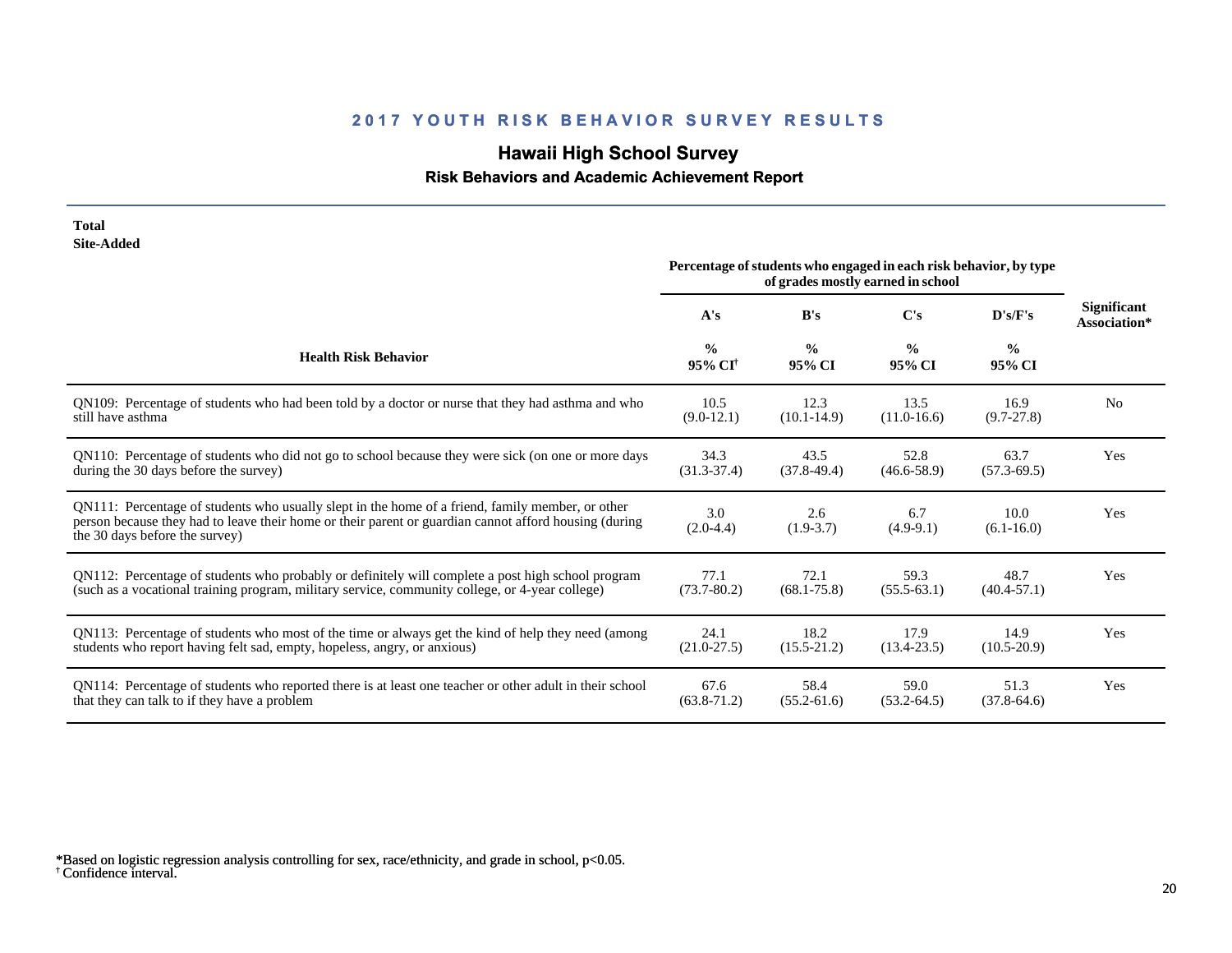# **Hawaii High School Survey**

## **Risk Behaviors and Academic Achievement Report**

| <b>Total</b><br><b>Site-Added</b>                                                                      |                                         |                                                                   |                                   |                         |                                    |
|--------------------------------------------------------------------------------------------------------|-----------------------------------------|-------------------------------------------------------------------|-----------------------------------|-------------------------|------------------------------------|
|                                                                                                        |                                         | Percentage of students who engaged in each risk behavior, by type | of grades mostly earned in school |                         |                                    |
|                                                                                                        | A's                                     | B's                                                               | C's                               | D's/F's                 | <b>Significant</b><br>Association* |
| <b>Health Risk Behavior</b>                                                                            | $\frac{0}{0}$<br>$95\%$ CI <sup>†</sup> | $\frac{0}{0}$<br>95% CI                                           | $\frac{0}{0}$<br>95% CI           | $\frac{0}{0}$<br>95% CI |                                    |
| QN115: Percentage of students who have an adult outside of school they can talk to about things that   | 77.0                                    | 71.5                                                              | 69.4                              | 54.8                    | Yes                                |
| are important to them                                                                                  | $(73.1 - 80.5)$                         | $(67.6 - 75.1)$                                                   | $(65.4 - 73.1)$                   | $(47.3 - 62.1)$         |                                    |
| QN116: Percentage of students who reported their parents or other adults in their family talked with   | 53.5                                    | 53.2                                                              | 51.3                              | 49.7                    | N <sub>0</sub>                     |
| them about what they expect them to do or not to do when it comes to sex                               | $(48.7 - 58.2)$                         | $(50.2 - 56.2)$                                                   | $(46.4 - 56.2)$                   | $(42.9 - 56.6)$         |                                    |
| QN117: Percentage of students who report their parents would feel it was a little bit wrong, wrong, or | 91.1                                    | 89.2                                                              | 84.7                              | 77.6                    | Yes                                |
| very wrong for them to drink beer, wine, or hard liquor regularly (such as rum, gin, vodka or whiskey) | $(88.6 - 93.1)$                         | $(86.3-91.5)$                                                     | $(81.4 - 87.5)$                   | $(71.2 - 82.9)$         |                                    |
| QN118: Percentage of students who have talked with one of their parents or another adult in their      | 46.5                                    | 46.0                                                              | 38.8                              | 40.7                    | N <sub>0</sub>                     |
| family about the dangers of tobacco, alcohol, or drug use (during the 12 months before the survey)     | $(42.9 - 50.2)$                         | $(42.8 - 49.3)$                                                   | $(33.5 - 44.5)$                   | $(31.9-50.1)$           |                                    |
| QN119: Percentage of students who have ridden in a car driven by someone, including the student,       | 17.9                                    | 20.8                                                              | 22.4                              | 31.0                    | Yes                                |
| who was "high" or had been using alcohol or drugs (during the 30 days before the survey)               | $(15.8 - 20.2)$                         | $(18.5 - 23.4)$                                                   | $(17.8 - 27.7)$                   | $(24.9 - 37.9)$         |                                    |
| QN120: Percentage of students who ever use alcohol or drugs to relax, feel better about themselves, or | 16.0                                    | 16.9                                                              | 28.5                              | 29.5                    | Yes                                |
| fit in                                                                                                 | $(13.6 - 18.7)$                         | $(14.4 - 19.7)$                                                   | $(24.3 - 33.2)$                   | $(24.3 - 35.3)$         |                                    |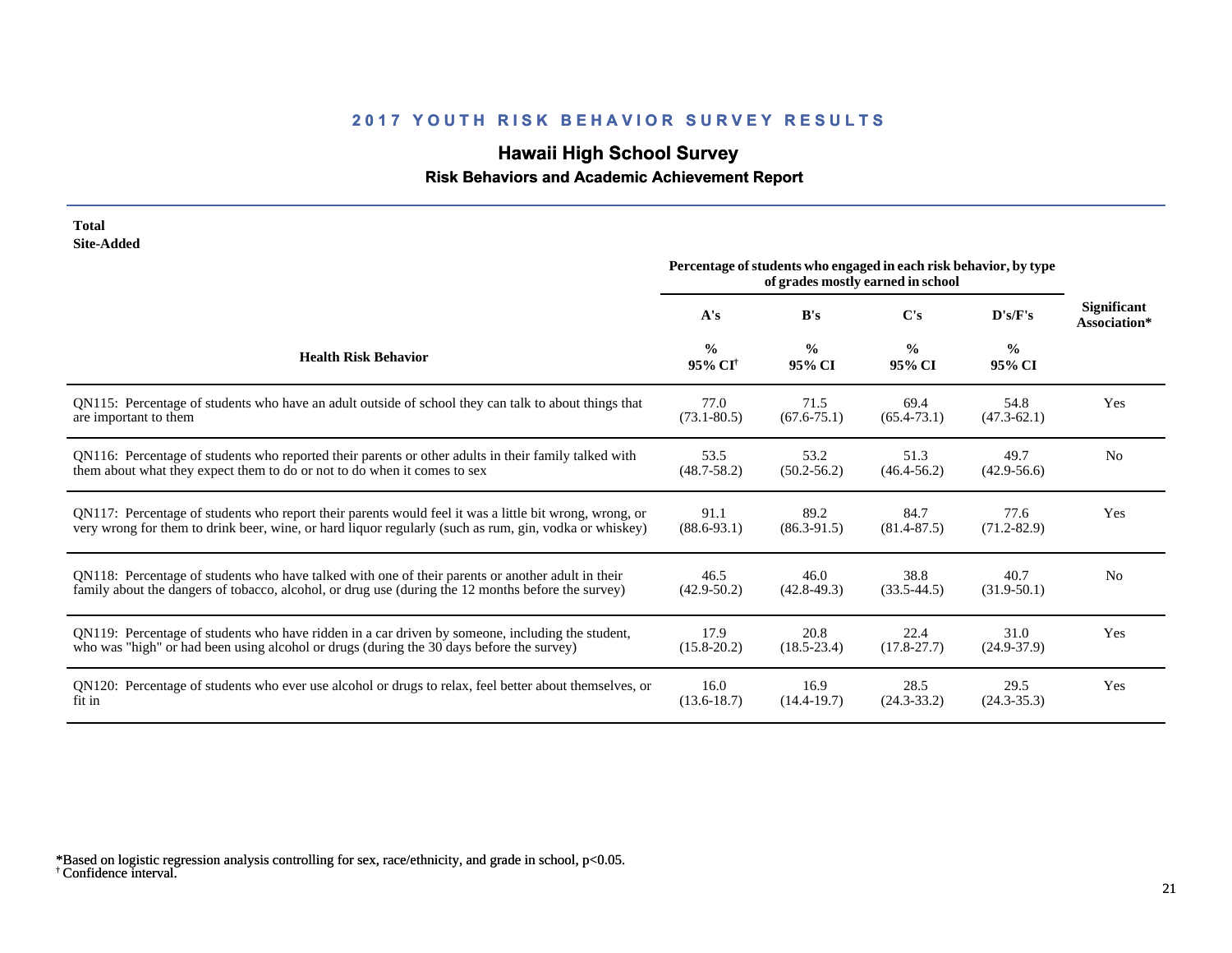# **Hawaii High School Survey**

## **Risk Behaviors and Academic Achievement Report**

| <b>Total</b><br><b>Site-Added</b>                                                                                                                            | Percentage of students who engaged in each risk behavior, by type |                         |                                          |                         |                                    |
|--------------------------------------------------------------------------------------------------------------------------------------------------------------|-------------------------------------------------------------------|-------------------------|------------------------------------------|-------------------------|------------------------------------|
|                                                                                                                                                              | A's                                                               | B's                     | of grades mostly earned in school<br>C's | D's/F's                 | <b>Significant</b><br>Association* |
| <b>Health Risk Behavior</b>                                                                                                                                  | $\frac{0}{0}$<br>95% CI <sup>+</sup>                              | $\frac{0}{0}$<br>95% CI | $\frac{0}{0}$<br>95% CI                  | $\frac{0}{0}$<br>95% CI |                                    |
| QN121: Percentage of students who ever use alcohol or drugs while they are alone                                                                             | 15.1<br>$(12.5 - 18.2)$                                           | 14.7<br>$(12.8-17.0)$   | 22.5<br>$(18.7 - 26.9)$                  | 32.5<br>$(25.5-40.3)$   | Yes                                |
| QN122: Percentage of students who ever forget things they did while using alcohol or drugs                                                                   | 13.6<br>$(11.5-15.9)$                                             | 13.9<br>$(11.8-16.1)$   | 20.4<br>$(16.6-24.9)$                    | 29.2<br>$(25.0 - 33.9)$ | Yes                                |
| QN123: Percentage of students who have ever gotten into trouble while they were using alcohol or<br>drugs                                                    | 11.1<br>$(8.9-13.9)$                                              | 9.1<br>$(7.6-10.8)$     | 20.2<br>$(15.7 - 25.6)$                  | 23.1<br>$(18.2 - 28.8)$ | Yes                                |
| QN124: Percentage of students who have attended school under the influence of alcohol, marijuana, or<br>other drugs (during the 12 months before the survey) | 14.9<br>$(12.9-17.2)$                                             | 13.2<br>$(10.9 - 15.7)$ | 20.5<br>$(15.8-26.1)$                    | 26.4<br>$(20.5 - 33.2)$ | Yes                                |
| QN125: Percentage of students who have family or friends that have told them that they should cut<br>down on their drinking or drug use                      | 11.5<br>$(9.2 - 14.3)$                                            | 9.5<br>$(7.2-12.4)$     | 17.4<br>$(13.7 - 21.9)$                  | 21.7<br>$(16.4 - 28.1)$ | Yes                                |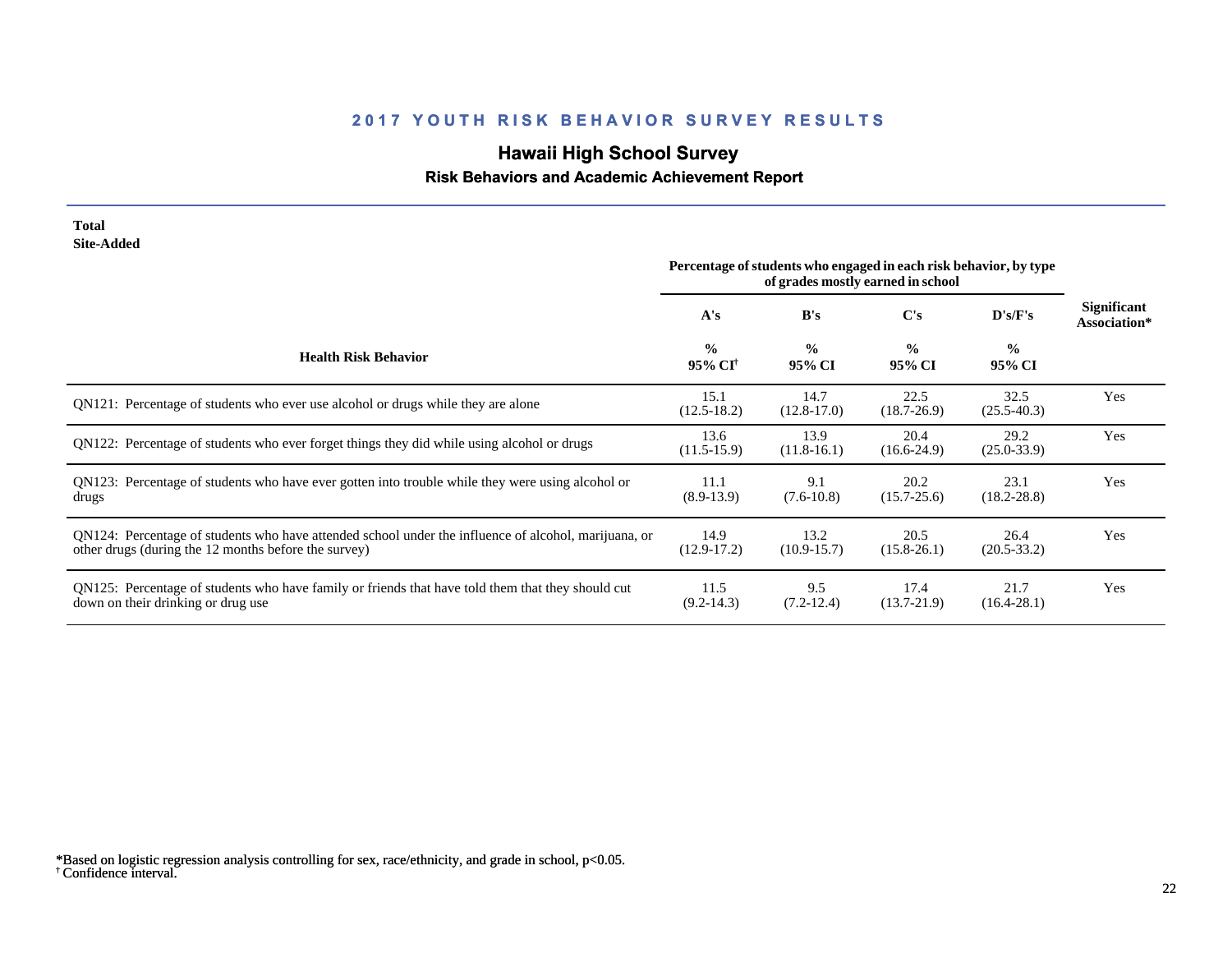## **Hawaii High School Survey**

### **Risk Behaviors and Academic Achievement Report**

#### **Male Unintentional Injuries/Violence**

|                                                                                                                                                                                                                                                                                                        | Percentage of students who engaged in each risk behavior, by type<br>of grades mostly earned in school |                         |                         |                         |                                    |
|--------------------------------------------------------------------------------------------------------------------------------------------------------------------------------------------------------------------------------------------------------------------------------------------------------|--------------------------------------------------------------------------------------------------------|-------------------------|-------------------------|-------------------------|------------------------------------|
|                                                                                                                                                                                                                                                                                                        | A's                                                                                                    | B's                     | $\bf C's$               | D's/F's                 | <b>Significant</b><br>Association* |
| <b>Health Risk Behavior</b>                                                                                                                                                                                                                                                                            | $\frac{0}{0}$<br>95% CI <sup>+</sup>                                                                   | $\frac{0}{0}$<br>95% CI | $\frac{0}{0}$<br>95% CI | $\frac{0}{0}$<br>95% CI |                                    |
| QN11: Percentage of students who texted or e-mailed while driving a car or other vehicle (on at least 1)<br>day during the 30 days before the survey, among students who had driven a car or other vehicle during<br>the 30 days before the survey)                                                    | 36.6<br>$(30.7-42.9)$                                                                                  | 36.7<br>$(29.9-44.1)$   | 43.7<br>$(35.4 - 52.5)$ | 38.7<br>$(25.7 - 53.5)$ | N <sub>0</sub>                     |
| QN12: Percentage of students who carried a weapon (such as a gun, knife, or club, on at least 1 day<br>during the 30 days before the survey)                                                                                                                                                           | 11.2<br>$(9.0-13.9)$                                                                                   | 14.7<br>$(10.5 - 20.1)$ | 21.5<br>$(16.0 - 28.3)$ | 25.2<br>$(19.1 - 32.5)$ | Yes                                |
| QN15: Percentage of students who did not go to school because they felt unsafe at school or on their<br>way to or from school (on at least 1 day during the 30 days before the survey)                                                                                                                 | 7.1<br>$(4.5-11.1)$                                                                                    | 7.2<br>$(5.1 - 10.2)$   | 12.5<br>$(9.3 - 16.5)$  | 15.8<br>$(9.3 - 25.5)$  | Yes                                |
| QN17: Percentage of students who were in a physical fight (one or more times during the 12 months<br>before the survey)                                                                                                                                                                                | 14.2<br>$(11.0-18.2)$                                                                                  | 17.0<br>$(13.3 - 21.5)$ | 26.7<br>$(21.7-32.4)$   | 37.6<br>$(28.0 - 48.3)$ | Yes                                |
| QN19: Percentage of students who were ever physically forced to have sexual intercourse (when they<br>did not want to                                                                                                                                                                                  | 4.1<br>$(2.7-6.2)$                                                                                     | 3.9<br>$(2.4-6.4)$      | 8.2<br>$(5.6-11.9)$     | 10.1<br>$(5.4-18.0)$    | N <sub>0</sub>                     |
| QN20: Percentage of students who experienced sexual violence (being forced by anyone to do sexual<br>things [counting such things as kissing, touching, or being physically forced to have sexual intercourse]<br>that they did not want to, one or more times during the 12 months before the survey) | 6.3<br>$(4.8-8.2)$                                                                                     | 6.5<br>$(4.2-9.8)$      | 8.9<br>$(6.2-12.6)$     | 9.5<br>$(6.4-13.7)$     | N <sub>0</sub>                     |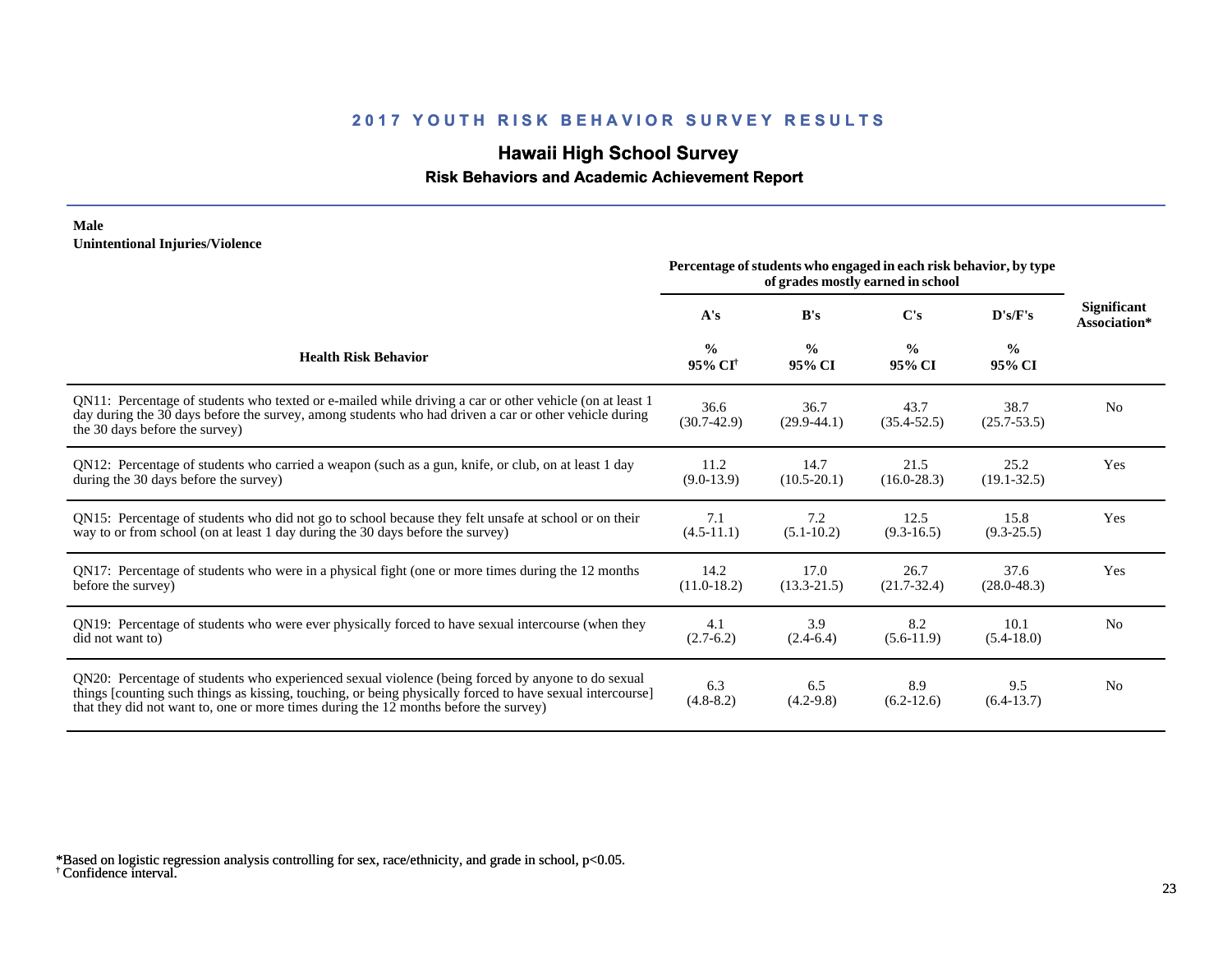## **Hawaii High School Survey**

### **Risk Behaviors and Academic Achievement Report**

#### **Male Unintentional Injuries/Violence**

|                                                                                                                                                                                                                                                                                                                                                                                                                        | Percentage of students who engaged in each risk behavior, by type<br>of grades mostly earned in school |                         |                         |                         |                                    |
|------------------------------------------------------------------------------------------------------------------------------------------------------------------------------------------------------------------------------------------------------------------------------------------------------------------------------------------------------------------------------------------------------------------------|--------------------------------------------------------------------------------------------------------|-------------------------|-------------------------|-------------------------|------------------------------------|
|                                                                                                                                                                                                                                                                                                                                                                                                                        | A's                                                                                                    | B's                     | C's                     | D's/F's                 | <b>Significant</b><br>Association* |
| <b>Health Risk Behavior</b>                                                                                                                                                                                                                                                                                                                                                                                            | $\frac{0}{0}$<br>95% CI <sup>+</sup>                                                                   | $\frac{0}{0}$<br>95% CI | $\frac{0}{0}$<br>95% CI | $\frac{0}{0}$<br>95% CI |                                    |
| QN22: Percentage of students who experienced physical dating violence (being physically hurt on<br>purpose by someone they were dating or going out with [counting such things as being hit, slammed<br>into something, or injured with an object or weapon] one or more times during the 12 months before<br>the survey, among students who dated or went out with someone during the 12 months before the<br>survey) | 13.7<br>$(8.7 - 21.0)$                                                                                 | 13.1<br>$(7.3 - 22.5)$  | 12.2<br>$(7.1 - 20.0)$  | 18.0<br>$(9.5 - 31.5)$  | N <sub>0</sub>                     |
| QN23: Percentage of students who were bullied on school property (ever during the 12 months before                                                                                                                                                                                                                                                                                                                     | 18.9                                                                                                   | 16.2                    | 23.5                    | 20.7                    | N <sub>0</sub>                     |
| the survey)                                                                                                                                                                                                                                                                                                                                                                                                            | $(15.6 - 22.8)$                                                                                        | $(13.6-19.1)$           | $(17.2 - 31.1)$         | $(13.7 - 30.1)$         |                                    |
| QN24: Percentage of students who were electronically bullied (counting being bullied through texting,                                                                                                                                                                                                                                                                                                                  | 12.9                                                                                                   | 10.1                    | 14.4                    | 13.9                    | N <sub>0</sub>                     |
| Instagram, Facebook, or other social media, ever during the 12 months before the survey)                                                                                                                                                                                                                                                                                                                               | $(10.2 - 16.2)$                                                                                        | $(7.8-12.9)$            | $(9.6-21.0)$            | $(8.4 - 22.2)$          |                                    |
| QN25: Percentage of students who felt sad or hopeless (almost every day for $>=$ 2 weeks in a row so                                                                                                                                                                                                                                                                                                                   | 18.2                                                                                                   | 21.5                    | 28.2                    | 36.4                    | Yes                                |
| that they stopped doing some usual activities, ever during the 12 months before the survey)                                                                                                                                                                                                                                                                                                                            | $(14.2 - 22.9)$                                                                                        | $(17.6 - 26.0)$         | $(21.1 - 36.6)$         | $(27.3 - 46.7)$         |                                    |
| QN26: Percentage of students who seriously considered attempting suicide (ever during the 12 months                                                                                                                                                                                                                                                                                                                    | 9.6                                                                                                    | 10.3                    | 14.3                    | 23.2                    | Yes                                |
| before the survey)                                                                                                                                                                                                                                                                                                                                                                                                     | $(7.5-12.4)$                                                                                           | $(7.2 - 14.6)$          | $(10.0 - 20.1)$         | $(16.8 - 31.0)$         |                                    |
| QN27: Percentage of students who made a plan about how they would attempt suicide (during the 12                                                                                                                                                                                                                                                                                                                       | 9.6                                                                                                    | 8.8                     | 14.1                    | 23.3                    | Yes                                |
| months before the survey)                                                                                                                                                                                                                                                                                                                                                                                              | $(7.0-13.0)$                                                                                           | $(6.2-12.5)$            | $(10.6 - 18.7)$         | $(16.9 - 31.3)$         |                                    |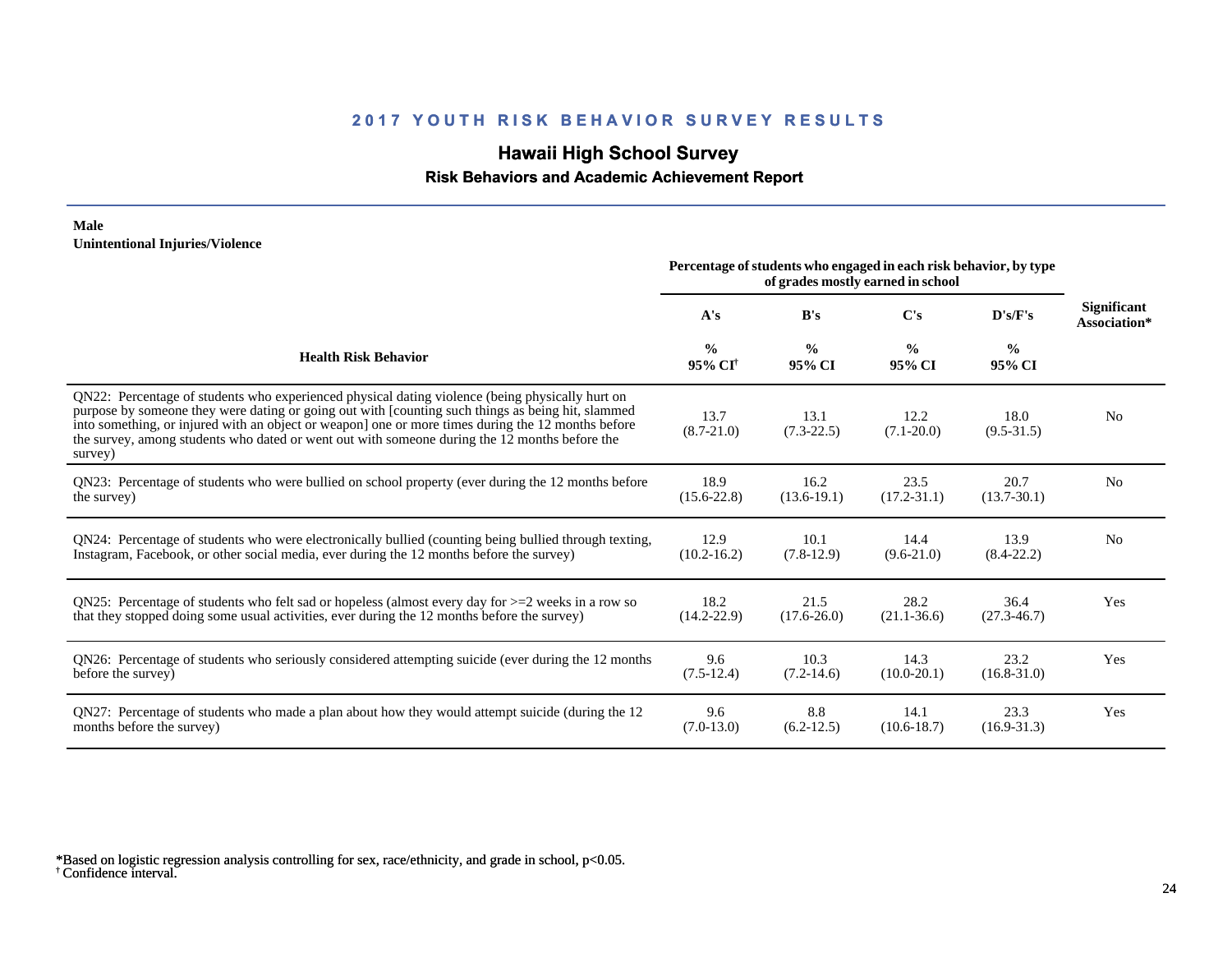# **Hawaii High School Survey**

## **Risk Behaviors and Academic Achievement Report**

#### **Male Unintentional Injuries/Violence**

|                                                                                                                                                                                                   | Percentage of students who engaged in each risk behavior, by type<br>of grades mostly earned in school |                         |                         |                         |                                    |
|---------------------------------------------------------------------------------------------------------------------------------------------------------------------------------------------------|--------------------------------------------------------------------------------------------------------|-------------------------|-------------------------|-------------------------|------------------------------------|
|                                                                                                                                                                                                   | A's                                                                                                    | B's                     | $\bf C's$               | D's/F's                 | <b>Significant</b><br>Association* |
| <b>Health Risk Behavior</b>                                                                                                                                                                       | $\frac{0}{0}$<br>95% CI <sup>†</sup>                                                                   | $\frac{0}{0}$<br>95% CI | $\frac{0}{0}$<br>95% CI | $\frac{0}{0}$<br>95% CI |                                    |
| ON28: Percentage of students who attempted suicide (one or more times during the 12 months before<br>the survey)                                                                                  | 5.7<br>$(3.7-8.9)$                                                                                     | 5.7<br>$(3.4-9.4)$      | 9.4<br>$(6.2-14.1)$     | 18.7<br>$(13.2 - 25.7)$ | Yes                                |
| QN29: Percentage of students who had a suicide attempt that resulted in an injury, poisoning, or<br>overdose that had to be treated by a doctor or nurse (during the 12 months before the survey) | 2.4<br>$(1.3-4.4)$                                                                                     | 0.7<br>$(0.4-1.3)$      | 3.2<br>$(1.5-6.8)$      | 3.5<br>$(2.0-6.2)$      | Yes                                |

<sup>†</sup> Confidence interval. \*Based on logistic regression analysis controlling for sex, race/ethnicity, and grade in school, p<0.05.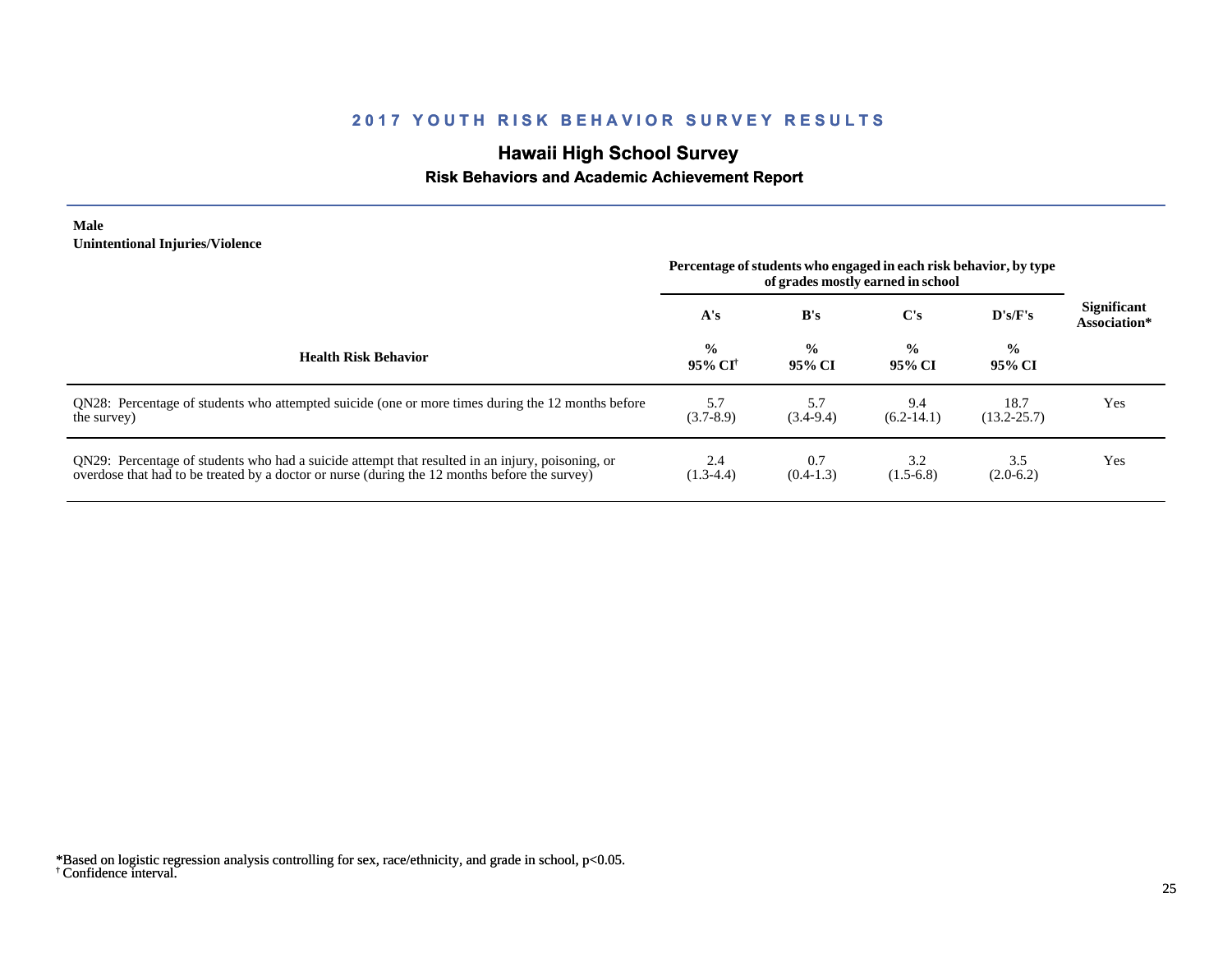## **Hawaii High School Survey**

## **Risk Behaviors and Academic Achievement Report**

#### **Male Tobacco Use**

|                                                                                                                                                                                                                                                                                                                | Percentage of students who engaged in each risk behavior, by type<br>of grades mostly earned in school |                         |                         |                         |                                    |
|----------------------------------------------------------------------------------------------------------------------------------------------------------------------------------------------------------------------------------------------------------------------------------------------------------------|--------------------------------------------------------------------------------------------------------|-------------------------|-------------------------|-------------------------|------------------------------------|
|                                                                                                                                                                                                                                                                                                                | A's                                                                                                    | B's                     | C's                     | D's/F's                 | <b>Significant</b><br>Association* |
| <b>Health Risk Behavior</b>                                                                                                                                                                                                                                                                                    | $\frac{0}{0}$<br>95% CI <sup>†</sup>                                                                   | $\frac{0}{0}$<br>95% CI | $\frac{0}{0}$<br>95% CI | $\frac{0}{0}$<br>95% CI |                                    |
| QN31: Percentage of students who first tried cigarette smoking before age 13 years (even one or two                                                                                                                                                                                                            | 8.7                                                                                                    | 9.9                     | 13.2                    | 24.4                    | Yes                                |
| puffs)                                                                                                                                                                                                                                                                                                         | $(6.0-12.3)$                                                                                           | $(7.3-13.4)$            | $(9.7-17.8)$            | $(16.9 - 33.7)$         |                                    |
| QN32: Percentage of students who currently smoked cigarettes (on at least 1 day during the 30 days                                                                                                                                                                                                             | 5.8                                                                                                    | 5.2                     | 12.5                    | 22.6                    | Yes                                |
| before the survey)                                                                                                                                                                                                                                                                                             | $(3.9 - 8.5)$                                                                                          | $(3.3-8.2)$             | $(8.5-17.9)$            | $(15.6 - 31.6)$         |                                    |
| QNFRCIG: Percentage of students who currently smoked cigarettes frequently (on 20 or more days                                                                                                                                                                                                                 | 1.3                                                                                                    | 1.5                     | 0.8                     | 5.0                     | Yes                                |
| during the 30 days before the survey)                                                                                                                                                                                                                                                                          | $(0.7 - 2.4)$                                                                                          | $(0.5-4.1)$             | $(0.3-2.1)$             | $(2.4-9.8)$             |                                    |
| QNDAYCIG: Percentage of students who currently smoked cigarettes daily (on all 30 days during the                                                                                                                                                                                                              | 1.0                                                                                                    | 1.1                     | 0.6                     | 3.4                     | N <sub>0</sub>                     |
| 30 days before the survey)                                                                                                                                                                                                                                                                                     | $(0.6-1.9)$                                                                                            | $(0.3-3.4)$             | $(0.2 - 2.0)$           | $(1.3-8.5)$             |                                    |
| QN35: Percentage of students who currently used an electronic vapor product (including e-cigarettes,<br>e-cigars, e-pipes, vape pipes, vaping pens, e-hookahs, and hookah pens [such as blu, NJOY, Vuse,<br>MarkTen, Logic, Vapin Plus, eGo, and Halo, on at least 1 day during the 30 days before the survey) | 16.4<br>$(13.5-19.7)$                                                                                  | 26.4<br>$(21.5-31.9)$   | 38.0<br>$(32.2 - 44.1)$ | 46.9<br>$(36.0 - 58.0)$ | Yes                                |

<sup>†</sup> Confidence interval. \*Based on logistic regression analysis controlling for sex, race/ethnicity, and grade in school, p<0.05.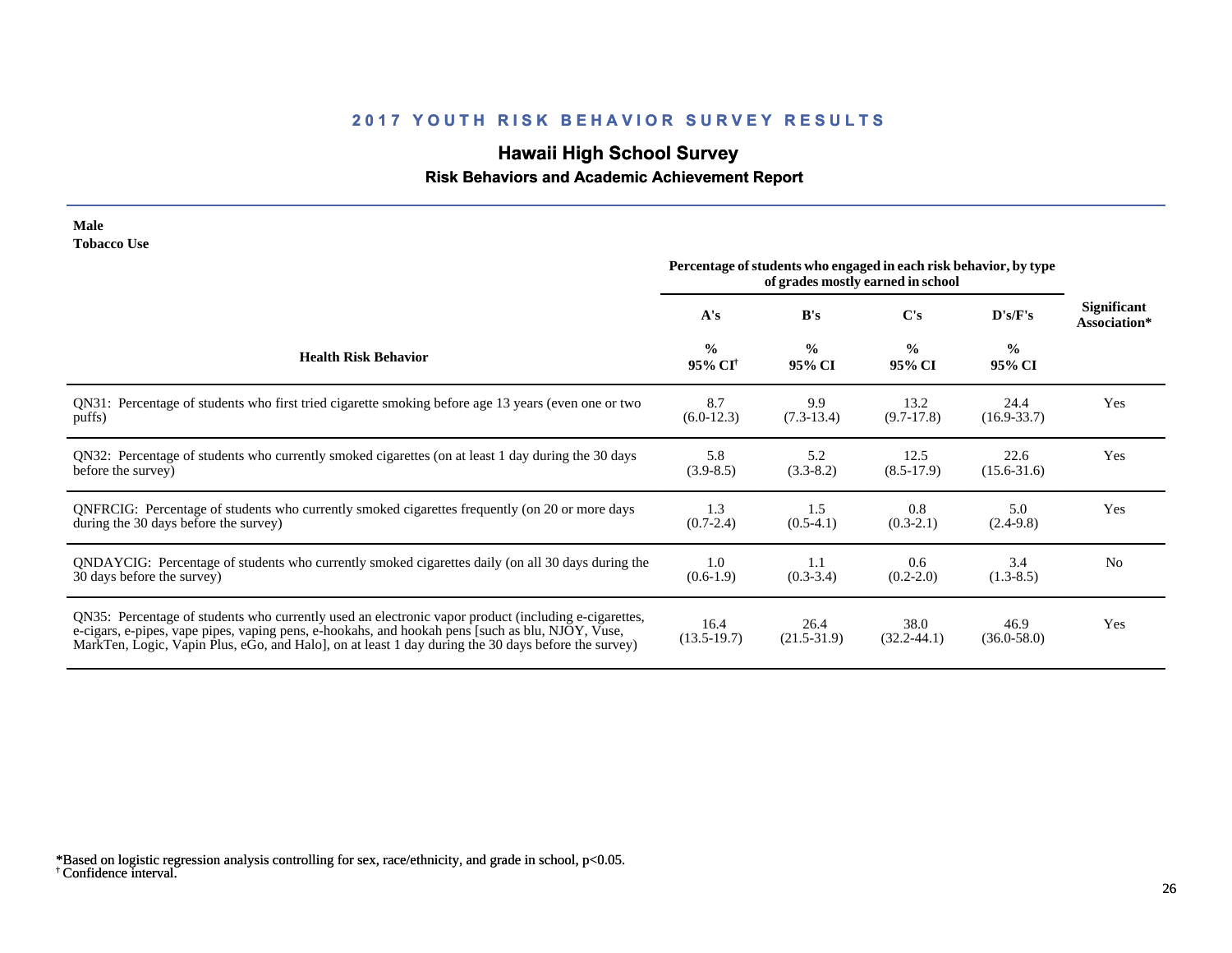## **Hawaii High School Survey**

### **Risk Behaviors and Academic Achievement Report**

#### **Male Alcohol/Other Drug Use**

|                                                                                                                                                                                                                                                                                       | Percentage of students who engaged in each risk behavior, by type<br>of grades mostly earned in school |                         |                         |                         |                                    |
|---------------------------------------------------------------------------------------------------------------------------------------------------------------------------------------------------------------------------------------------------------------------------------------|--------------------------------------------------------------------------------------------------------|-------------------------|-------------------------|-------------------------|------------------------------------|
|                                                                                                                                                                                                                                                                                       | A's                                                                                                    | B's                     | $\bf C's$               | D's/F's                 | <b>Significant</b><br>Association* |
| <b>Health Risk Behavior</b>                                                                                                                                                                                                                                                           | $\frac{0}{0}$<br>95% CI <sup>+</sup>                                                                   | $\frac{0}{0}$<br>95% CI | $\frac{0}{0}$<br>95% CI | $\frac{0}{0}$<br>95% CI |                                    |
| QN41: Percentage of students who had their first drink of alcohol before age 13 years (other than a few                                                                                                                                                                               | 13.2                                                                                                   | 16.5                    | 21.6                    | 30.6                    | Yes                                |
| sips)                                                                                                                                                                                                                                                                                 | $(9.9-17.4)$                                                                                           | $(12.8-21.1)$           | $(16.3 - 28.2)$         | $(23.2 - 39.2)$         |                                    |
| QN42: Percentage of students who currently drank alcohol (at least one drink of alcohol, on at least 1                                                                                                                                                                                | 14.0                                                                                                   | 17.6                    | 32.1                    | 38.1                    | Yes                                |
| day during the 30 days before the survey)                                                                                                                                                                                                                                             | $(11.2 - 17.3)$                                                                                        | $(13.5 - 22.7)$         | $(26.5 - 38.3)$         | $(30.9 - 45.8)$         |                                    |
| QN44: Percentage of students who currently were binge drinking (had four or more drinks of alcohol<br>in a row for female students or five or more drinks of alcohol in a row for male students, within a<br>couple of hours, on at least 1 day during the 30 days before the survey) | 7.6<br>$(5.3 - 10.7)$                                                                                  | 8.7<br>$(5.9-12.7)$     | 16.3<br>$(12.7 - 20.7)$ | 23.7<br>$(16.4 - 33.1)$ | Yes                                |
| QN47: Percentage of students who tried marijuana for the first time before age 13 years                                                                                                                                                                                               | 7.1<br>$(5.2-9.6)$                                                                                     | 7.6<br>$(5.3 - 10.8)$   | 13.5<br>$(9.7-18.4)$    | 17.8<br>$(12.4 - 24.8)$ | Yes                                |
| QN48: Percentage of students who currently used marijuana (one or more times during the 30 days                                                                                                                                                                                       | 11.9                                                                                                   | 14.0                    | 26.8                    | 34.3                    | Yes                                |
| before the survey)                                                                                                                                                                                                                                                                    | $(8.9 - 15.7)$                                                                                         | $(10.7 - 18.0)$         | $(22.0 - 32.2)$         | $(25.6 - 44.2)$         |                                    |
| QN49: Percentage of students who ever used cocaine (any form of cocaine, including powder, crack,                                                                                                                                                                                     | 6.7                                                                                                    | 7.1                     | 9.5                     | 16.1                    | Yes                                |
| or freebase, one or more times during their life)                                                                                                                                                                                                                                     | $(3.9-11.2)$                                                                                           | $(4.7-10.7)$            | $(6.1 - 14.4)$          | $(11.0 - 23.0)$         |                                    |
| ON51: Percentage of students who ever used heroin (also called "smack," "junk," or "China White,"                                                                                                                                                                                     | 6.2                                                                                                    | 3.6                     | 5.5                     | 15.2                    | Yes                                |
| one or more times during their life)                                                                                                                                                                                                                                                  | $(3.6-10.4)$                                                                                           | $(2.0-6.6)$             | $(3.4 - 8.8)$           | $(8.5 - 25.7)$          |                                    |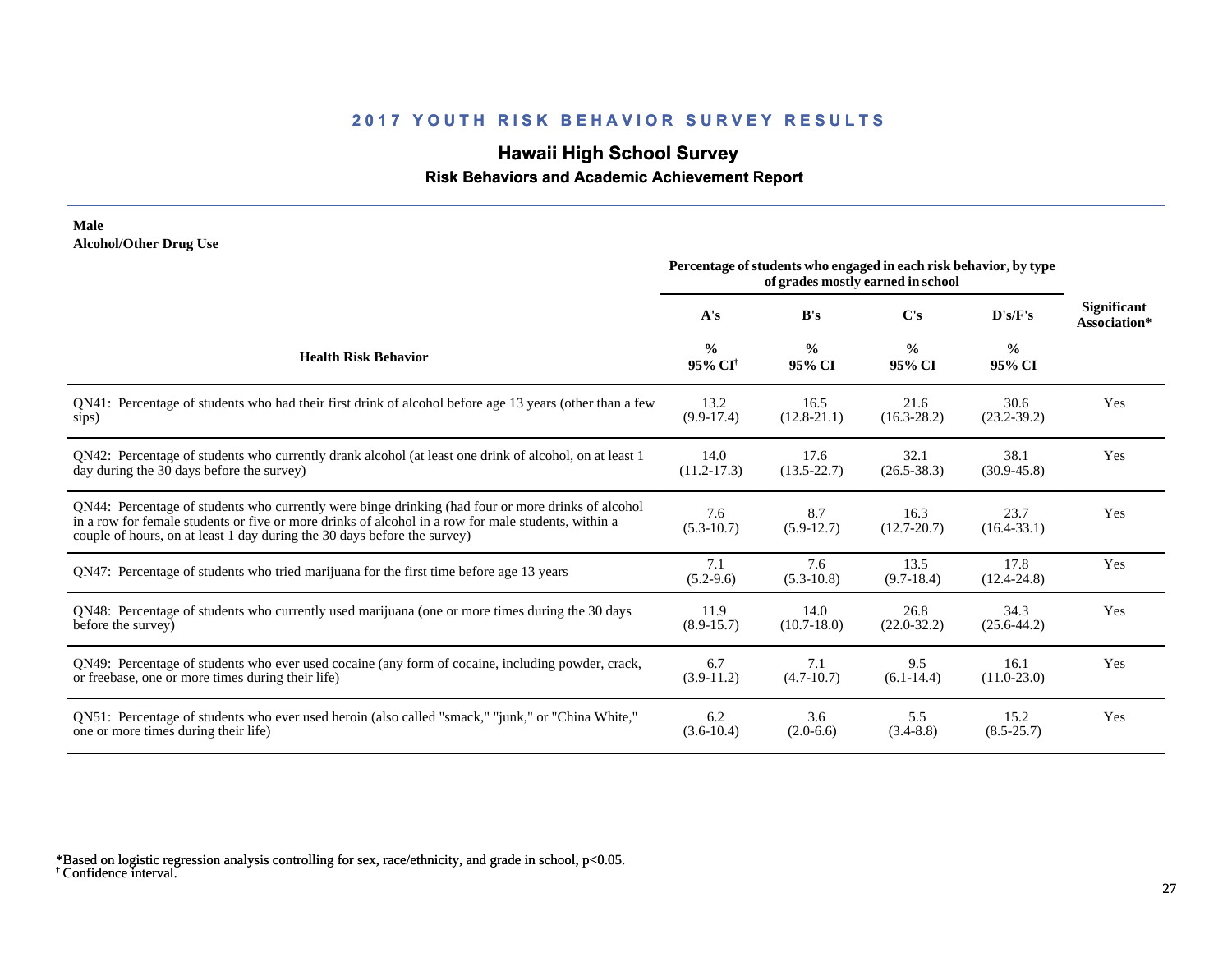## **Hawaii High School Survey**

## **Risk Behaviors and Academic Achievement Report**

#### **Male Alcohol/Other Drug Use**

|                                                                                                                                                                                                                                                                                       | Percentage of students who engaged in each risk behavior, by type<br>of grades mostly earned in school |                         |                         |                         |                                    |
|---------------------------------------------------------------------------------------------------------------------------------------------------------------------------------------------------------------------------------------------------------------------------------------|--------------------------------------------------------------------------------------------------------|-------------------------|-------------------------|-------------------------|------------------------------------|
|                                                                                                                                                                                                                                                                                       | A's                                                                                                    | B's                     | C's                     | D's/F's                 | <b>Significant</b><br>Association* |
| <b>Health Risk Behavior</b>                                                                                                                                                                                                                                                           | $\frac{0}{0}$<br>95% CI <sup>†</sup>                                                                   | $\frac{0}{0}$<br>95% CI | $\frac{0}{0}$<br>95% CI | $\frac{0}{0}$<br>95% CI |                                    |
| QN52: Percentage of students who ever used methamphetamines (also called "speed," "crystal,"                                                                                                                                                                                          | 5.0                                                                                                    | 3.9                     | 6.5                     | 15.1                    | Yes                                |
| "crank," or "ice," one or more times during their life)                                                                                                                                                                                                                               | $(3.2 - 7.8)$                                                                                          | $(2.2 - 7.0)$           | $(4.0-10.4)$            | $(8.1 - 26.5)$          |                                    |
| QN53: Percentage of students who ever used ecstasy (also called "MDMA," one or more times during                                                                                                                                                                                      | 4.9                                                                                                    | 4.4                     | 6.6                     | 16.7                    | Yes                                |
| their life)                                                                                                                                                                                                                                                                           | $(3.1 - 7.7)$                                                                                          | $(2.8-7.0)$             | $(3.9-11.0)$            | $(10.0-26.5)$           |                                    |
| QN54: Percentage of students who ever used synthetic marijuana (also called "K2," "Spice," "fake                                                                                                                                                                                      | 6.1                                                                                                    | 3.3                     | 11.6                    | 16.5                    | Yes                                |
| weed," "King Kong," "Yucatan Fire," "Skunk," or "Moon Rocks," one or more times during their life)                                                                                                                                                                                    | $(4.0-9.3)$                                                                                            | $(1.9-5.5)$             | $(8.1 - 16.5)$          | $(9.7 - 26.5)$          |                                    |
| QN56: Percentage of students who ever took prescription pain medicine without a doctor's<br>prescription or differently than how a doctor told them to use it (counting drugs such as codeine,<br>Vicodin, OxyContin, Hydrocodone, and Percocet, one or more times during their life) | 9.5<br>$(6.8-13.1)$                                                                                    | 10.2<br>$(7.4-13.8)$    | 15.5<br>$(11.1 - 21.1)$ | 20.5<br>$(13.9-29.2)$   | Yes                                |
| QN57: Percentage of students who ever injected any illegal drug (used a needle to inject any illegal                                                                                                                                                                                  | 2.1                                                                                                    | 3.7                     | 3.4                     | 8.5                     | Yes                                |
| drug into their body, one or more times during their life)                                                                                                                                                                                                                            | $(1.3-3.4)$                                                                                            | $(2.2-6.2)$             | $(1.8-6.3)$             | $(4.3-16.0)$            |                                    |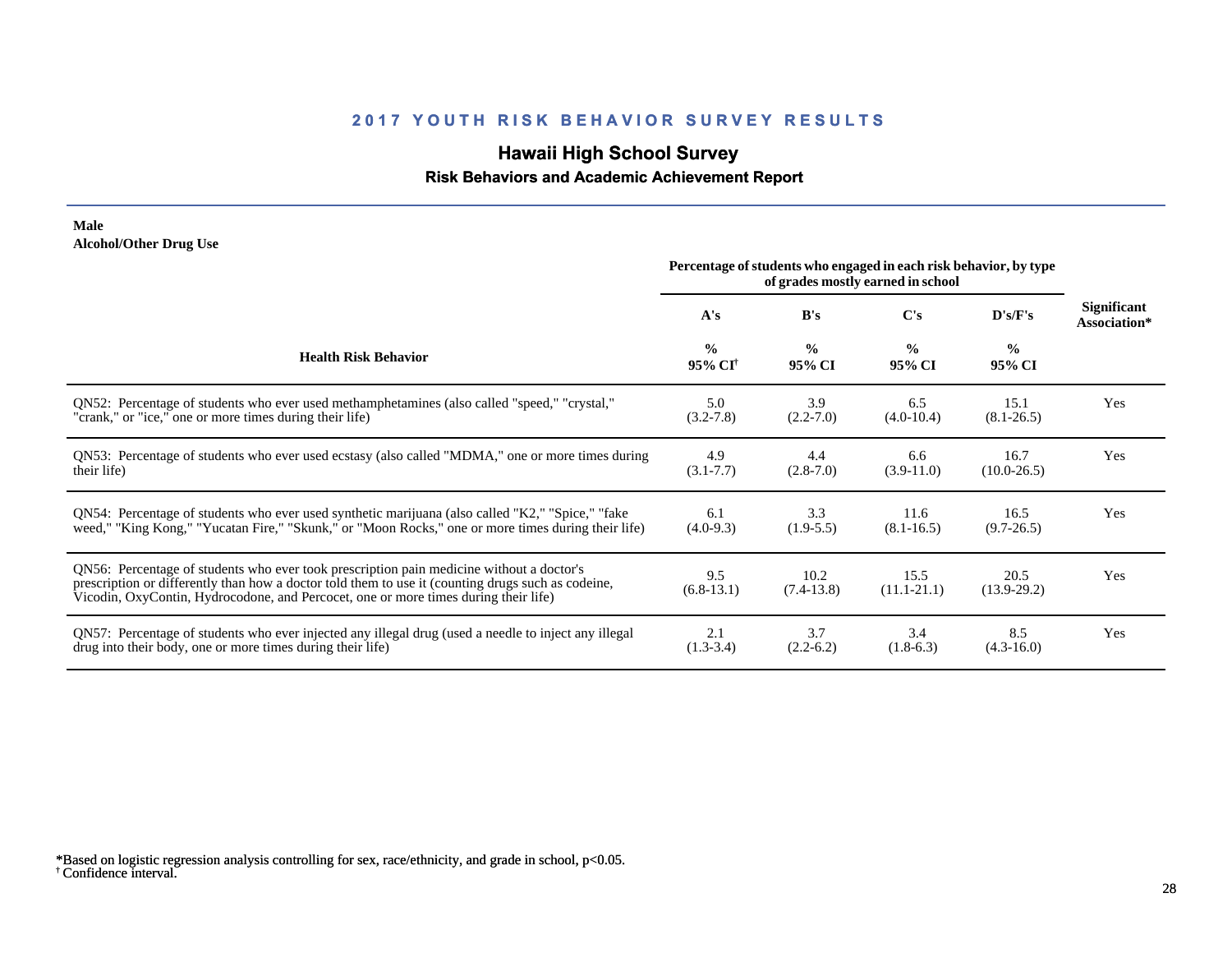# **Hawaii High School Survey**

## **Risk Behaviors and Academic Achievement Report**

| Male                                                                                                  | Percentage of students who engaged in each risk behavior, by type |                         |                         |                         |                                    |  |
|-------------------------------------------------------------------------------------------------------|-------------------------------------------------------------------|-------------------------|-------------------------|-------------------------|------------------------------------|--|
| <b>Sexual Behaviors</b>                                                                               | of grades mostly earned in school                                 |                         |                         |                         |                                    |  |
|                                                                                                       | A's                                                               | B's                     | C's                     | D's/F's                 | <b>Significant</b><br>Association* |  |
| <b>Health Risk Behavior</b>                                                                           | $\frac{0}{0}$<br>95% CI <sup>†</sup>                              | $\frac{0}{0}$<br>95% CI | $\frac{0}{0}$<br>95% CI | $\frac{0}{0}$<br>95% CI |                                    |  |
| QN60: Percentage of students who had sexual intercourse for the first time before age 13 years        | 2.9<br>$(1.6-5.2)$                                                | 2.8<br>$(1.5-5.1)$      | 4.7<br>$(3.0 - 7.3)$    | 8.7<br>$(4.6 - 15.8)$   | Yes                                |  |
| QN61: Percentage of students who had sexual intercourse with four or more persons during their life   | 4.8<br>$(3.2 - 7.2)$                                              | 4.8<br>$(2.9-7.8)$      | 6.8<br>$(4.2 - 10.6)$   | 9.0<br>$(4.3-17.8)$     | N <sub>o</sub>                     |  |
| QN62: Percentage of students who were currently sexually active (had sexual intercourse with at least | 11.0                                                              | 15.7                    | 18.2                    | 34.2                    | Yes                                |  |
| one person, during the 3 months before the survey)                                                    | $(7.8-15.1)$                                                      | $(12.0 - 20.3)$         | $(14.0 - 23.3)$         | $(25.1 - 44.5)$         |                                    |  |
| QN63: Percentage of students who drank alcohol or used drugs before last sexual intercourse (among    | 18.8                                                              | 24.1                    | 26.6                    | 43.0                    | N <sub>o</sub>                     |  |
| students who were currently sexually active)                                                          | $(12.1 - 28.0)$                                                   | $(13.9 - 38.4)$         | $(16.2 - 40.4)$         | $(22.2 - 66.6)$         |                                    |  |
| QN64: Percentage of students who used a condom during last sexual intercourse (among students who     | 41.3                                                              | 43.4                    | 44.7                    | 37.0                    | N <sub>o</sub>                     |  |
| were currently sexually active)                                                                       | $(29.8 - 53.7)$                                                   | $(29.2 - 58.7)$         | $(32.1 - 57.9)$         | $(19.6 - 58.6)$         |                                    |  |
| QN65: Percentage of students who used birth control pills before last sexual intercourse (to prevent  | 15.9                                                              | 11.0                    | 12.5                    | 28.7                    | N <sub>0</sub>                     |  |
| pregnancy, among students who were currently sexually active)                                         | $(8.4 - 28.2)$                                                    | $(5.2 - 21.7)$          | $(5.1-27.6)$            | $(11.6-55.2)$           |                                    |  |

<sup>†</sup> Confidence interval. \*Based on logistic regression analysis controlling for sex, race/ethnicity, and grade in school, p<0.05.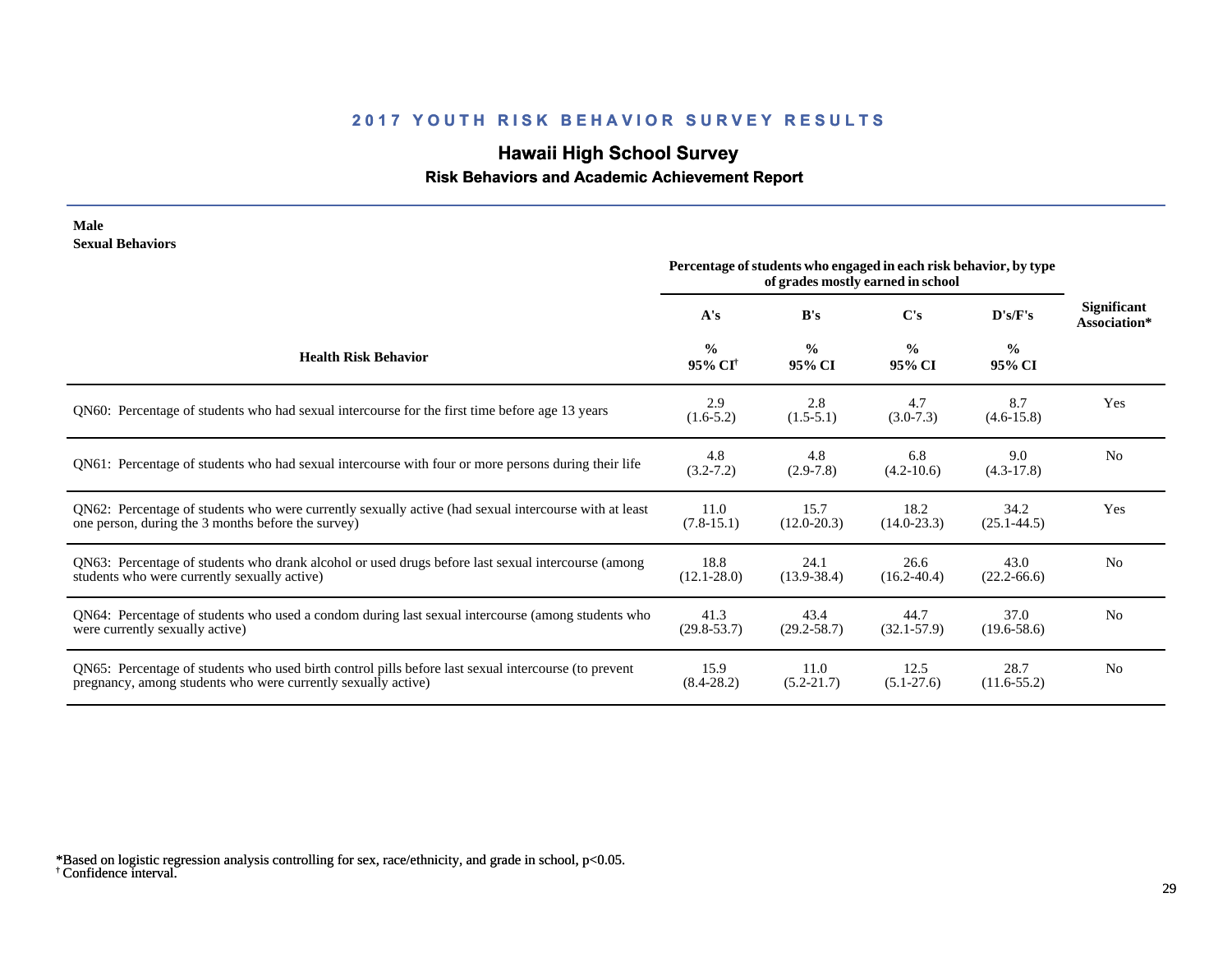# **Hawaii High School Survey**

 **Risk Behaviors and Academic Achievement Report**

#### **Male Sexual Behaviors**

|                                                                                                                                                                                                                                                                                                                                                                                                                            | Percentage of students who engaged in each risk behavior, by type<br>of grades mostly earned in school |                         |                         |                         |                                    |
|----------------------------------------------------------------------------------------------------------------------------------------------------------------------------------------------------------------------------------------------------------------------------------------------------------------------------------------------------------------------------------------------------------------------------|--------------------------------------------------------------------------------------------------------|-------------------------|-------------------------|-------------------------|------------------------------------|
|                                                                                                                                                                                                                                                                                                                                                                                                                            | A's                                                                                                    | B's                     | C's                     | D's/F's                 | <b>Significant</b><br>Association* |
| <b>Health Risk Behavior</b>                                                                                                                                                                                                                                                                                                                                                                                                | $\frac{0}{0}$<br>95% CI <sup>+</sup>                                                                   | $\frac{0}{0}$<br>95% CI | $\frac{0}{0}$<br>95% CI | $\frac{0}{0}$<br>95% CI |                                    |
| QNIUDIMP: Percentage of students who used an IUD (such as Mirena or ParaGard) or implant (such<br>as Implanon or Nexplanon) before last sexual intercourse (to prevent pregnancy, among students who<br>were currently sexually active)                                                                                                                                                                                    | 16.5<br>$(8.6-29.4)$                                                                                   | 6.4<br>$(2.4 - 16.0)$   | 2.5<br>$(0.8 - 7.5)$    | 1.0<br>$(0.2 - 4.7)$    | Yes                                |
| <b>QNSHPARG:</b> Percentage of students who used a shot (such as Depo-Provera), patch (such as<br>OrthoEvra), or birth control ring (such as NuvaRing) before last sexual intercourse (to prevent<br>pregnancy, among students who were currently sexually active)                                                                                                                                                         | 1.4<br>$(0.3-6.1)$                                                                                     | 7.0<br>$(2.2 - 20.4)$   | 7.3<br>$(2.3 - 20.8)$   | 2.4<br>$(0.3-15.6)$     | N <sub>0</sub>                     |
| QNOTHHPL: Percentage of students who used birth control pills; an IUD (such as Mirena or<br>ParaGard) or implant (such as Implanon or Nexplanon); or a shot (such as Depo-Provera), patch (such<br>as OrthoEvra), or birth control ring (such as NuvaRing) before last sexual intercourse (to prevent<br>pregnancy, among students who were currently sexually active)                                                     | 33.8<br>$(23.1 - 46.6)$                                                                                | 24.4<br>$(15.7 - 35.9)$ | 22.3<br>$(12.1 - 37.3)$ | 32.1<br>$(14.3 - 57.3)$ | N <sub>0</sub>                     |
| QNDUALBC: Percentage of students who used both a condom during last sexual intercourse and birth<br>control pills; an IUD (such as Mirena or ParaGard) or implant (such as Implanon or Nexplanon); or a<br>shot (such as Depo-Provera), patch (such as OrthoEvra), or birth control ring (such as NuvaRing)<br>before last sexual intercourse (to prevent pregnancy, among students who were currently sexually<br>active) | 8.4<br>$(3.8-17.5)$                                                                                    | 1.1<br>$(0.3-3.4)$      | 6.8<br>$(2.5-17.1)$     | 0.0                     | Yes                                |
| QNBCNONE: Percentage of students who did not use any method to prevent pregnancy during last<br>sexual intercourse (among students who were currently sexually active)                                                                                                                                                                                                                                                     | 15.1<br>$(9.4 - 23.4)$                                                                                 | 11.5<br>$(5.4-22.9)$    | 15.7<br>$(8.2 - 27.8)$  | 26.4<br>$(11.8-48.9)$   | N <sub>0</sub>                     |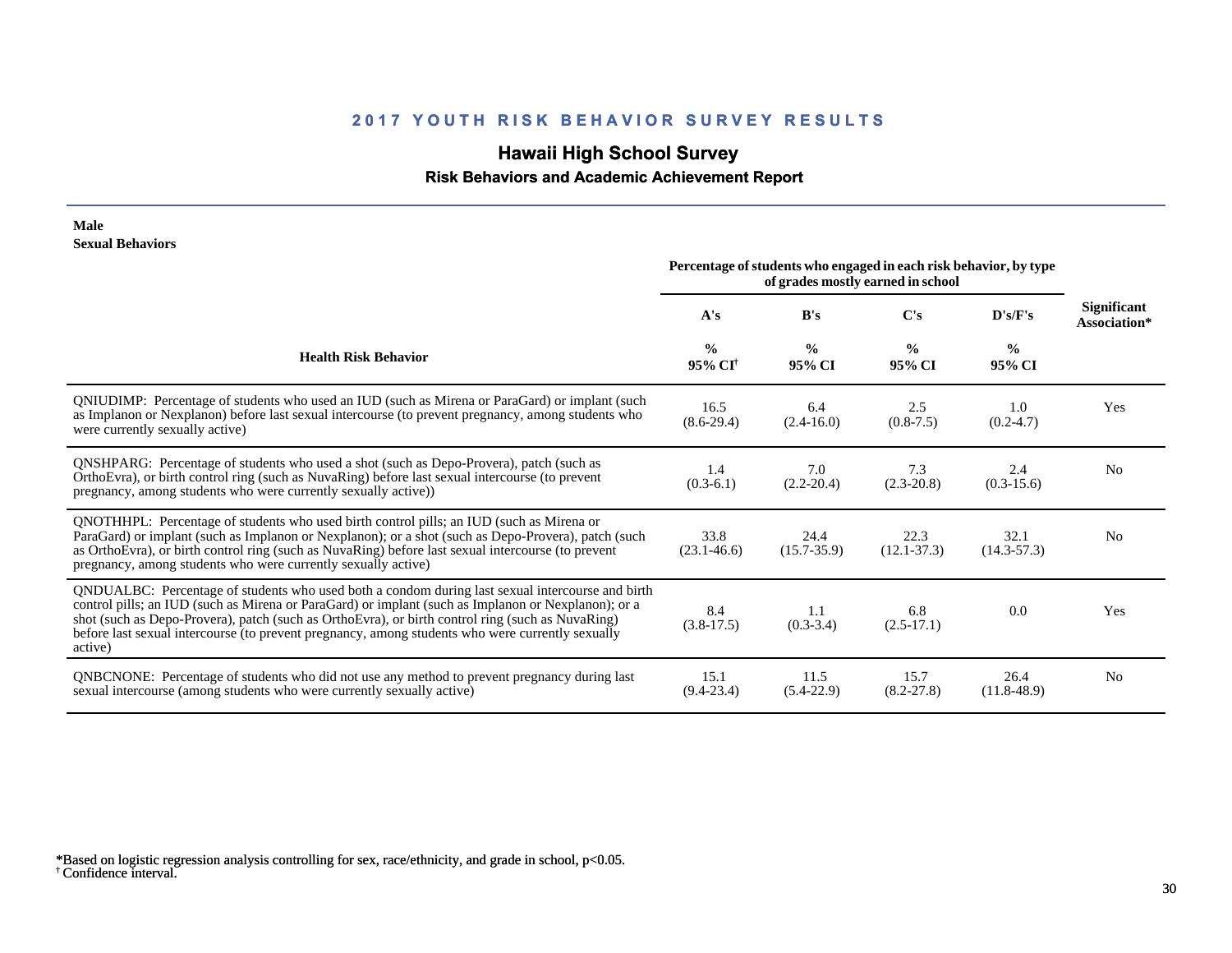## **Hawaii High School Survey**

 **Risk Behaviors and Academic Achievement Report**

| <b>Male</b><br><b>Dietary Behaviors</b>                                                                      |                                      |                                                                   |                                   |                         |                                    |
|--------------------------------------------------------------------------------------------------------------|--------------------------------------|-------------------------------------------------------------------|-----------------------------------|-------------------------|------------------------------------|
|                                                                                                              |                                      | Percentage of students who engaged in each risk behavior, by type | of grades mostly earned in school |                         |                                    |
|                                                                                                              | A's                                  | B's                                                               | C's                               | D's/F's                 | <b>Significant</b><br>Association* |
| <b>Health Risk Behavior</b>                                                                                  | $\frac{0}{0}$<br>95% CI <sup>†</sup> | $\frac{0}{0}$<br>95% CI                                           | $\frac{0}{0}$<br>95% CI           | $\frac{0}{0}$<br>95% CI |                                    |
| QNOBESE: Percentage of students who had obesity $(>= 95$ th percentile for body mass index, based on         | 13.9                                 | 18.0                                                              | 23.7                              | 17.4                    | Yes                                |
| sex- and age-specific reference data from the 2000 CDC growth charts) <sup>§</sup>                           | $(11.3-17.0)$                        | $(14.5 - 22.0)$                                                   | $(18.0 - 30.4)$                   | $(10.8 - 26.8)$         |                                    |
| QNOWT: Percentage of students who were overweight (>= 85th percentile but <95th percentile for               | 12.6                                 | 12.2                                                              | 14.5                              | 14.6                    | N <sub>0</sub>                     |
| body mass index, based on sex- and age-specific reference data from the 2000 CDC growth charts) <sup>§</sup> | $(9.5 - 16.5)$                       | $(9.8-15.2)$                                                      | $(10.0 - 20.6)$                   | $(9.9-20.9)$            |                                    |
| QN68: Percentage of students who described themselves as slightly or very overweight                         | 22.2<br>$(18.7 - 26.3)$              | 27.5<br>$(23.1 - 32.4)$                                           | 30.1<br>$(25.6 - 35.0)$           | 32.0<br>$(22.8-42.9)$   | N <sub>0</sub>                     |
| QN70: Percentage of students who did not drink fruit juice (100% fruit juices one or more times              | 33.9                                 | 34.8                                                              | 32.9                              | 30.6                    | N <sub>0</sub>                     |
| during the 7 days before the survey)                                                                         | $(29.0 - 39.1)$                      | $(29.3 - 40.7)$                                                   | $(27.2 - 39.3)$                   | $(22.3 - 40.4)$         |                                    |
| QN71: Percentage of students who did not eat fruit (one or more times during the 7 days before the           | 13.8                                 | 13.0                                                              | 16.7                              | 17.4                    | N <sub>0</sub>                     |
| survey)                                                                                                      | $(10.5-17.9)$                        | $(10.3 - 16.3)$                                                   | $(13.1 - 20.9)$                   | $(10.7 - 27.2)$         |                                    |
| QNFR0: Percentage of students who did not eat fruit or drink 100% fruit juices (such as orange juice,        | 8.7                                  | 6.4                                                               | 9.1                               | 11.6                    | N <sub>0</sub>                     |
| apple juice, or grape juice, during the 7 days before the survey)                                            | $(6.8-11.2)$                         | $(4.1-9.8)$                                                       | $(6.2 - 13.0)$                    | $(6.1 - 20.8)$          |                                    |
| QNFR1: Percentage of students who ate fruit or drank 100% fruit juices one or more times per day             | 52.4                                 | 51.8                                                              | 44.8                              | 49.3                    | N <sub>o</sub>                     |
| (such as orange juice, apple juice, or grape juice, during the 7 days before the survey)                     | $(45.5 - 59.2)$                      | $(46.9 - 56.6)$                                                   | $(39.4 - 50.3)$                   | $(39.5-59.1)$           |                                    |

\*Based on logistic regression analysis controlling for sex, race/ethnicity, and grade in school, p<0.05.

† Confidence interval.

§ Based on reference data from the 2000 CDC Growth Charts. In 2017, new, slightly different ranges were used to calculate biologically implausible responses to height and weight questions.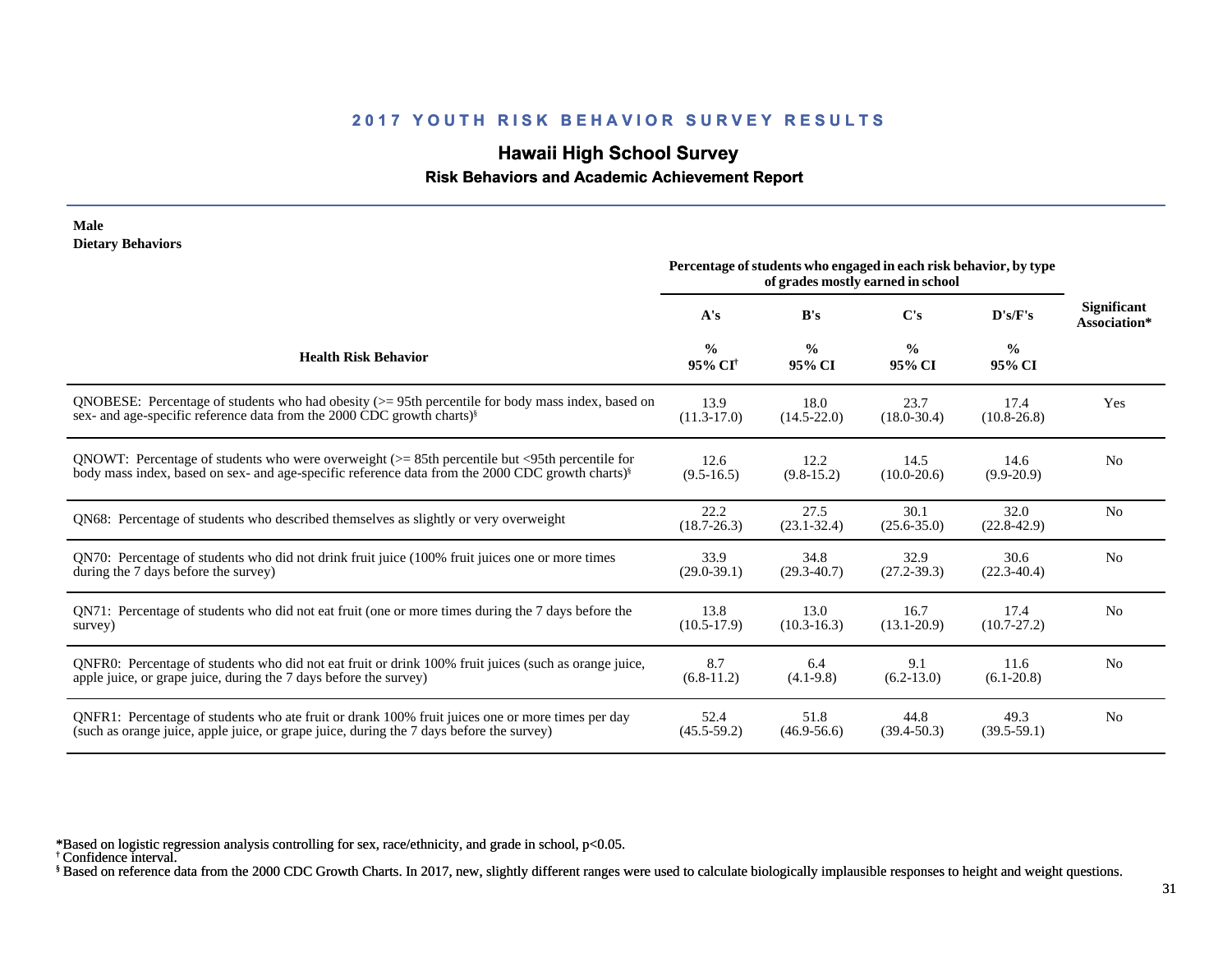## **Hawaii High School Survey**

## **Risk Behaviors and Academic Achievement Report**

#### **Male Dietary Behaviors**

|                                                                                                       | Percentage of students who engaged in each risk behavior, by type<br>of grades mostly earned in school |                         |                         |                         |                             |
|-------------------------------------------------------------------------------------------------------|--------------------------------------------------------------------------------------------------------|-------------------------|-------------------------|-------------------------|-----------------------------|
|                                                                                                       | A's                                                                                                    | B's                     | $\bf C's$               | D's/F's                 | Significant<br>Association* |
| <b>Health Risk Behavior</b>                                                                           | $\frac{0}{0}$<br>$95\%$ CI <sup>†</sup>                                                                | $\frac{0}{0}$<br>95% CI | $\frac{0}{0}$<br>95% CI | $\frac{0}{0}$<br>95% CI |                             |
| QNFR2: Percentage of students who ate fruit or drank 100% fruit juices two or more times per day      | 22.9                                                                                                   | 23.0                    | 17.0                    | 20.7                    | N <sub>0</sub>              |
| (such as orange juice, apple juice, or grape juice, during the 7 days before the survey)              | $(18.4 - 28.1)$                                                                                        | $(18.9 - 27.7)$         | $(12.3 - 22.9)$         | $(13.1 - 31.2)$         |                             |
| QNFR3: Percentage of students who ate fruit or drank 100% fruit juices three or more times per day    | 12.8                                                                                                   | 16.0                    | 12.0                    | 14.4                    | N <sub>0</sub>              |
| (such as orange juice, apple juice, or grape juice, during the 7 days before the survey)              | $(9.2 - 17.6)$                                                                                         | $(12.8-19.8)$           | $(8.3-17.1)$            | $(8.5-23.5)$            |                             |
| QN72: Percentage of students who did not eat green salad (one or more times during the 7 days before  | 41.5                                                                                                   | 47.6                    | 45.7                    | 52.0                    | N <sub>0</sub>              |
| the survey)                                                                                           | $(37.6 - 45.5)$                                                                                        | $(43.1 - 52.2)$         | $(38.5 - 53.0)$         | $(42.7 - 61.2)$         |                             |
| QN73: Percentage of students who did not eat potatoes (one or more times during the 7 days before the | 44.4                                                                                                   | 45.0                    | 42.2                    | 36.8                    | N <sub>0</sub>              |
| survey)                                                                                               | $(39.5-49.3)$                                                                                          | $(40.9 - 49.2)$         | $(36.4 - 48.3)$         | $(29.5 - 44.8)$         |                             |
| QN74: Percentage of students who did not eat carrots (one or more times during the 7 days before the  | 46.0                                                                                                   | 46.7                    | 45.5                    | 40.9                    | N <sub>0</sub>              |
| survey)                                                                                               | $(41.0 - 51.1)$                                                                                        | $(41.4 - 52.1)$         | $(39.2 - 52.0)$         | $(32.4 - 49.8)$         |                             |
| QN75: Percentage of students who did not eat other vegetables (one or more times during the 7 days    | 20.7                                                                                                   | 22.9                    | 26.1                    | 27.0                    | N <sub>0</sub>              |
| before the survey)                                                                                    | $(16.3 - 25.9)$                                                                                        | $(18.7 - 27.8)$         | $(20.4 - 32.8)$         | $(18.3 - 37.9)$         |                             |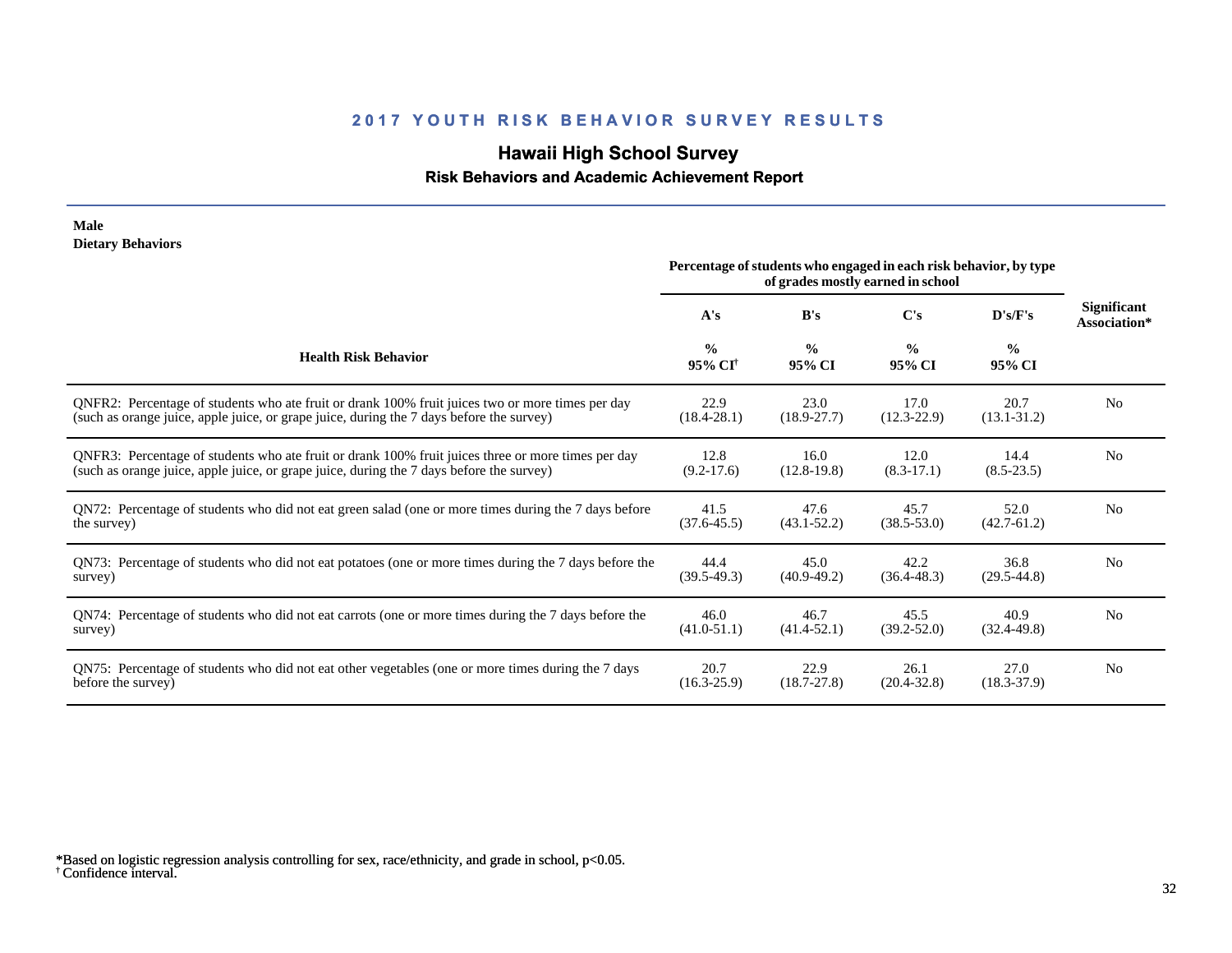## **Hawaii High School Survey**

 **Risk Behaviors and Academic Achievement Report**

| <b>Dietary Behaviors</b><br>Percentage of students who engaged in each risk behavior, by type<br>of grades mostly earned in school                                                                                                       |                                      |                         |                         |                         |                                    |
|------------------------------------------------------------------------------------------------------------------------------------------------------------------------------------------------------------------------------------------|--------------------------------------|-------------------------|-------------------------|-------------------------|------------------------------------|
|                                                                                                                                                                                                                                          | A's                                  | B's                     | C's                     | D's/F's                 | <b>Significant</b><br>Association* |
| <b>Health Risk Behavior</b>                                                                                                                                                                                                              | $\frac{0}{0}$<br>95% CI <sup>+</sup> | $\frac{0}{0}$<br>95% CI | $\frac{0}{0}$<br>95% CI | $\frac{0}{0}$<br>95% CI |                                    |
| ONVEG0: Percentage of students who did not eat vegetables (green salad, potatoes [excluding French<br>fries, fried potatoes, or potato chips], carrots, or other vegetables, during the 7 days before the survey)                        | 11.1<br>$(8.1 - 15.1)$               | 11.9<br>$(8.3-16.9)$    | 8.5<br>$(5.4-13.0)$     | 7.7<br>$(4.7-12.5)$     | Yes                                |
| QNVEG1: Percentage of students who ate vegetables one or more times per day (green salad, potatoes<br>[excluding French fries, fried potatoes, or potato chips], carrots, or other vegetables, during the 7 days<br>before the survey)   | 57.4<br>$(52.2 - 62.5)$              | 55.1<br>$(50.5-59.6)$   | 55.3<br>$(47.1 - 63.2)$ | 57.2<br>$(48.8 - 65.2)$ | N <sub>o</sub>                     |
| QNVEG2: Percentage of students who ate vegetables two or more times per day (green salad, potatoes<br>[excluding French fries, fried potatoes, or potato chips], carrots, or other vegetables, during the 7 days<br>before the survey)   | 24.6<br>$(20.3 - 29.5)$              | 22.4<br>$(17.3 - 28.4)$ | 20.0<br>$(14.1 - 27.6)$ | 26.1<br>$(18.3 - 35.8)$ | N <sub>0</sub>                     |
| QNVEG3: Percentage of students who ate vegetables three or more times per day (green salad,<br>potatoes [excluding French fries, fried potatoes, or potato chips], carrots, or other vegetables, during the<br>7 days before the survey) | 10.9<br>$(7.5-15.5)$                 | 11.1<br>$(7.8-15.6)$    | 10.6<br>$(6.9-16.0)$    | 18.6<br>$(12.4 - 26.9)$ | N <sub>0</sub>                     |
| QN76: Percentage of students who did not drink a can, bottle, or glass of soda or pop (such as Coke,<br>Pepsi, or Sprite, not counting diet soda or diet pop, during the 7 days before the survey)                                       | 41.8<br>$(38.0 - 45.7)$              | 31.7<br>$(26.1 - 37.9)$ | 25.3<br>$(21.0 - 30.0)$ | 18.1<br>$(12.0 - 26.4)$ | Yes                                |
| QNSODA1: Percentage of students who drank a can, bottle, or glass of soda or pop one or more times<br>per day (such as Coke, Pepsi, or Sprite, not counting diet soda or diet pop, during the 7 days before the<br>survey)               | 7.7<br>$(5.7-10.2)$                  | 14.1<br>$(10.9 - 18.0)$ | 14.4<br>$(10.3-19.6)$   | 26.7<br>$(19.1 - 36.0)$ | Yes                                |

† Confidence interval. \*Based on logistic regression analysis controlling for sex, race/ethnicity, and grade in school, p<0.05.

**Male**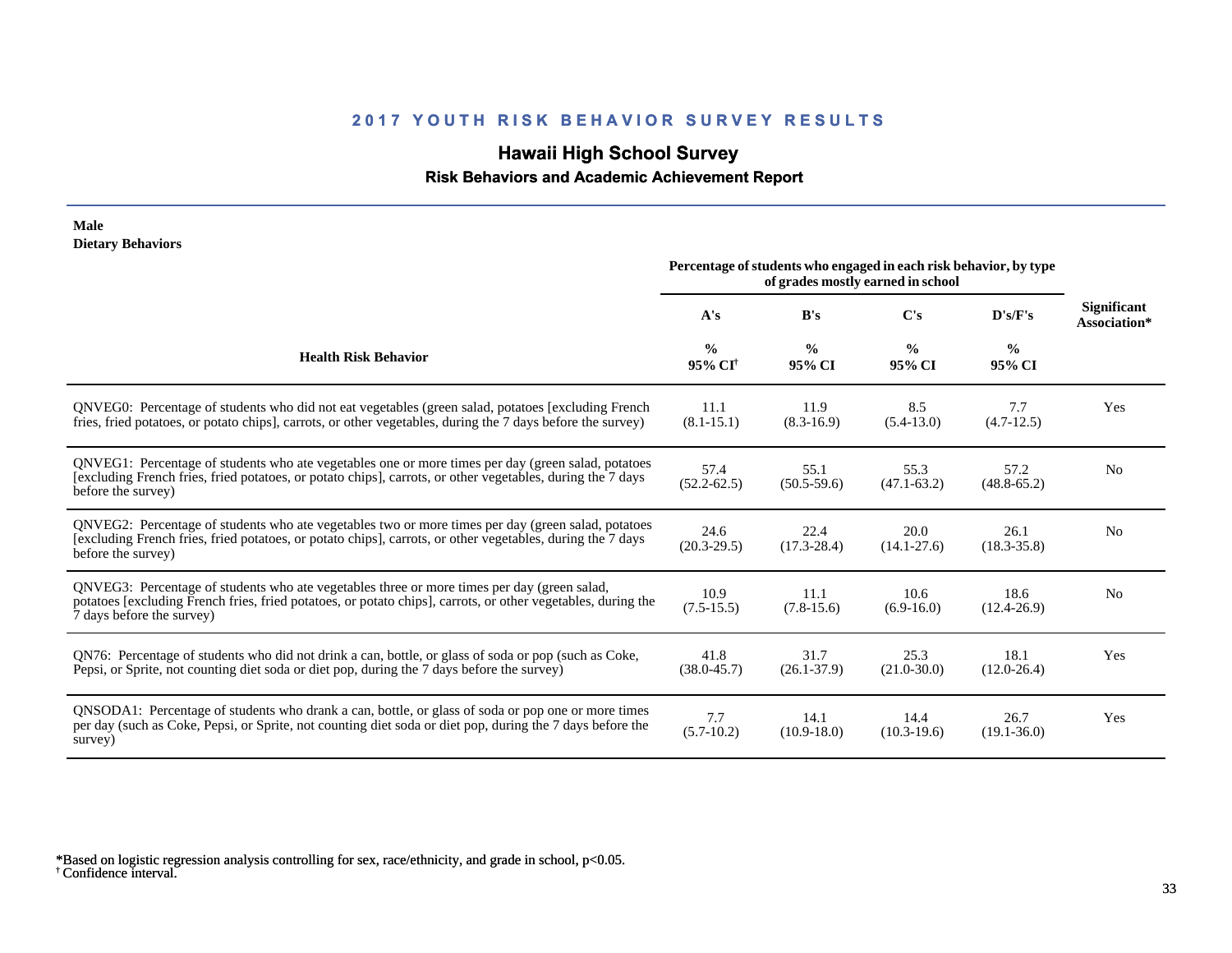## **Hawaii High School Survey**

### **Risk Behaviors and Academic Achievement Report**

#### **Male Dietary Behaviors**

|                                                                                                                                                                                                                                                                                      | Percentage of students who engaged in each risk behavior, by type<br>of grades mostly earned in school |                         |                         |                         |                                    |
|--------------------------------------------------------------------------------------------------------------------------------------------------------------------------------------------------------------------------------------------------------------------------------------|--------------------------------------------------------------------------------------------------------|-------------------------|-------------------------|-------------------------|------------------------------------|
|                                                                                                                                                                                                                                                                                      | A's                                                                                                    | B's                     | C's                     | D's/F's                 | <b>Significant</b><br>Association* |
| <b>Health Risk Behavior</b>                                                                                                                                                                                                                                                          | $\frac{0}{0}$<br>95% CI <sup>†</sup>                                                                   | $\frac{6}{9}$<br>95% CI | $\frac{0}{0}$<br>95% CI | $\frac{0}{0}$<br>95% CI |                                    |
| QNSODA2: Percentage of students who drank a can, bottle, or glass of soda or pop two or more times<br>per day (such as Coke, Pepsi, or Sprite, not counting diet soda or diet pop, during the 7 days before the<br>survey)                                                           | 4.4<br>$(2.5 - 7.5)$                                                                                   | 9.8<br>$(7.1 - 13.5)$   | 7.6<br>$(5.0-11.3)$     | 16.0<br>$(10.1 - 24.4)$ | Yes                                |
| QNSODA3: Percentage of students who drank a can, bottle, or glass of soda or pop three or more<br>times per day (such as Coke, Pepsi, or Sprite, not counting diet soda or diet pop, during the 7 days<br>before the survey)                                                         | 2.0<br>$(1.1-4.0)$                                                                                     | 4.6<br>$(3.1-6.6)$      | 3.2<br>$(1.9-5.5)$      | 9.8<br>$(5.6-16.4)$     | Yes                                |
| QN77: Percentage of students who did not drink milk (during the 7 days before the survey)                                                                                                                                                                                            | 32.1<br>$(26.9 - 37.7)$                                                                                | 28.3<br>$(21.6-36.1)$   | 29.9<br>$(23.4 - 37.3)$ | 30.5<br>$(23.4 - 38.6)$ | N <sub>0</sub>                     |
| QNMILK1: Percentage of students who drank one or more glasses per day of milk (counting the milk<br>they drank in a glass or cup, from a carton, or with cereal and counting the half pint of milk served at<br>school as equal to one glass, during the 7 days before the survey)   | 26.3<br>$(20.5 - 33.1)$                                                                                | 24.6<br>$(20.3 - 29.4)$ | 22.3<br>$(17.8 - 27.5)$ | 24.3<br>$(16.2 - 34.8)$ | N <sub>0</sub>                     |
| QNMILK2: Percentage of students who drank two or more glasses per day of milk (counting the milk<br>they drank in a glass or cup, from a carton, or with cereal and counting the half pint of milk served at<br>school as equal to one glass, during the 7 days before the survey)   | 14.6<br>$(10.8-19.3)$                                                                                  | 13.9<br>$(10.9 - 17.5)$ | 12.8<br>$(9.5-17.1)$    | 20.3<br>$(12.9 - 30.5)$ | N <sub>0</sub>                     |
| QNMILK3: Percentage of students who drank three or more glasses per day of milk (counting the milk<br>they drank in a glass or cup, from a carton, or with cereal and counting the half pint of milk served at<br>school as equal to one glass, during the 7 days before the survey) | 5.9<br>$(3.6-9.3)$                                                                                     | 7.3<br>$(5.2 - 10.3)$   | 6.4<br>$(4.1-9.7)$      | 8.0<br>$(4.2-14.5)$     | N <sub>0</sub>                     |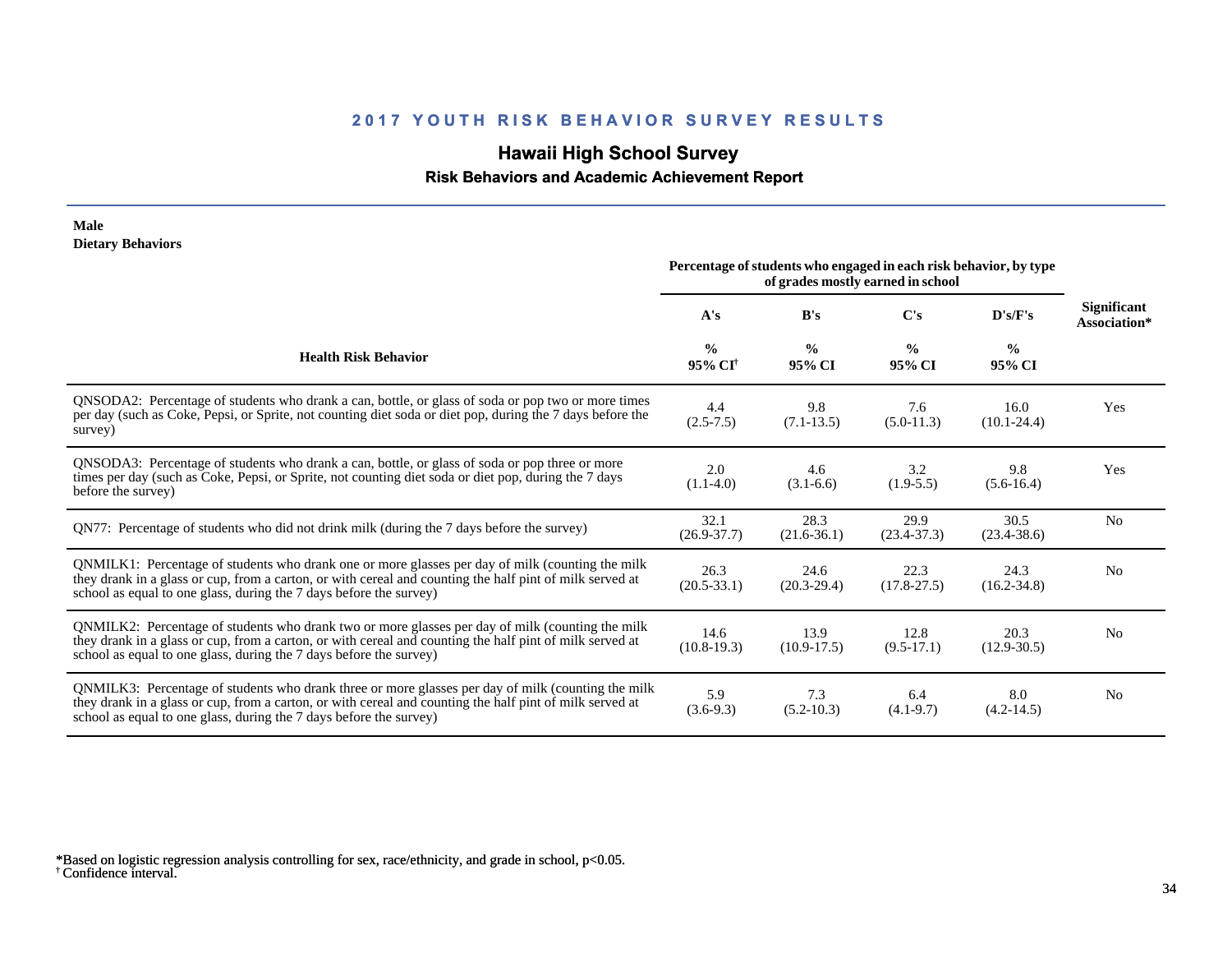# **Hawaii High School Survey**

## **Risk Behaviors and Academic Achievement Report**

| <b>Male</b><br><b>Dietary Behaviors</b>                                                                   | Percentage of students who engaged in each risk behavior, by type<br>of grades mostly earned in school |                         |                         |                         |                                    |
|-----------------------------------------------------------------------------------------------------------|--------------------------------------------------------------------------------------------------------|-------------------------|-------------------------|-------------------------|------------------------------------|
|                                                                                                           | A's                                                                                                    | B's                     | $\bf C's$               | D's/F's                 | <b>Significant</b><br>Association* |
| <b>Health Risk Behavior</b>                                                                               | $\frac{6}{6}$<br>95% CI†                                                                               | $\frac{0}{0}$<br>95% CI | $\frac{0}{0}$<br>95% CI | $\frac{0}{0}$<br>95% CI |                                    |
| QN78: Percentage of students who did not eat breakfast (during the 7 days before the survey)              | 17.1<br>$(14.3 - 20.3)$                                                                                | 11.1<br>$(7.3-16.5)$    | 13.3<br>$(10.5 - 16.9)$ | 14.2<br>$(7.9-24.2)$    | N <sub>0</sub>                     |
| QNBK7DAY: Percentage of students who ate breakfast on all 7 days (during the 7 days before the<br>survey) | 49.5<br>$(44.8 - 54.1)$                                                                                | 43.2<br>$(37.3-49.4)$   | 30.0<br>$(23.8-37.1)$   | 25.0<br>$(17.2 - 34.7)$ | Yes                                |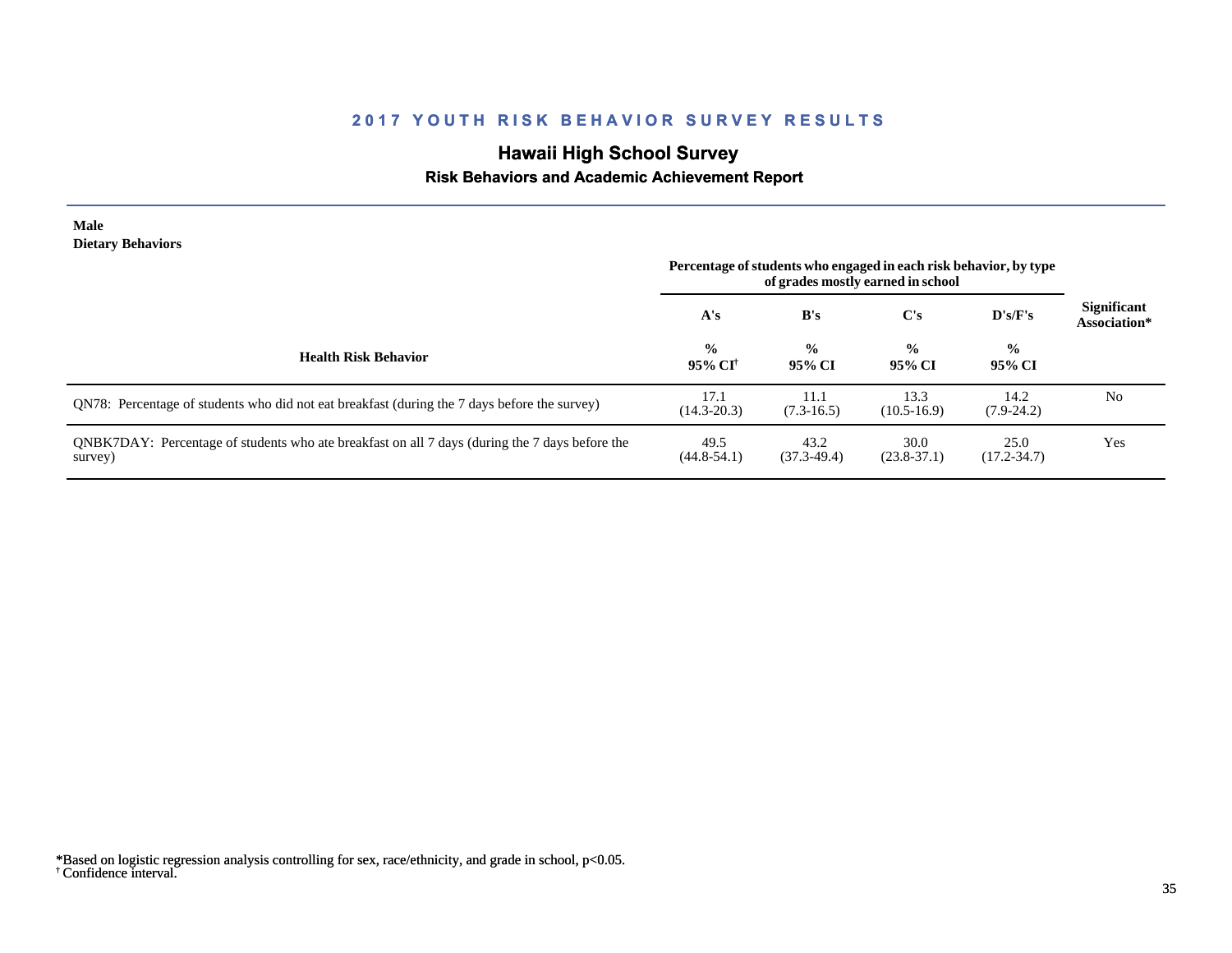## **Hawaii High School Survey**

 **Risk Behaviors and Academic Achievement Report**

#### **Male Physical Activity**

|                                                                                                                                                                                                                                                                                                                                                      | Percentage of students who engaged in each risk behavior, by type<br>of grades mostly earned in school |                         |                         |                         |                                    |
|------------------------------------------------------------------------------------------------------------------------------------------------------------------------------------------------------------------------------------------------------------------------------------------------------------------------------------------------------|--------------------------------------------------------------------------------------------------------|-------------------------|-------------------------|-------------------------|------------------------------------|
|                                                                                                                                                                                                                                                                                                                                                      | A's                                                                                                    | B's                     | C's                     | D's/F's                 | <b>Significant</b><br>Association* |
| <b>Health Risk Behavior</b>                                                                                                                                                                                                                                                                                                                          | $\frac{0}{0}$<br>$95\%$ CI <sup>†</sup>                                                                | $\frac{0}{0}$<br>95% CI | $\frac{0}{0}$<br>95% CI | $\frac{0}{0}$<br>95% CI |                                    |
| QN79: Percentage of students who were physically active at least 60 minutes per day on 5 or more<br>days (in any kind of physical activity that increased their heart rate and made them breathe hard some<br>of the time during the 7 days before the survey)                                                                                       | 43.7<br>$(39.3 - 48.2)$                                                                                | 49.9<br>$(44.5 - 55.3)$ | 40.2<br>$(34.0 - 46.8)$ | 37.9<br>$(25.2 - 52.5)$ | N <sub>0</sub>                     |
| QNPA0DAY: Percentage of students who did not participate in at least 60 minutes of physical activity<br>on at least 1 day (in any kind of physical activity that increased their heart rate and made them breathe<br>hard some of the time during the 7 days before the survey)                                                                      | 21.8<br>$(17.2 - 27.3)$                                                                                | 9.7<br>$(6.9-13.5)$     | 11.6<br>$(7.9-16.8)$    | 15.4<br>$(10.2 - 22.7)$ | Yes                                |
| QNPA7DAY: Percentage of students who were physically active at least 60 minutes per day on all 7<br>days (in any kind of physical activity that increased their heart rate and made them breathe hard some<br>of the time during the 7 days before the survey)                                                                                       | 23.5<br>$(17.3 - 31.1)$                                                                                | 30.1<br>$(24.0 - 37.0)$ | 20.9<br>$(16.0 - 26.9)$ | 20.3<br>$(14.1 - 28.3)$ | N <sub>0</sub>                     |
| QN80: Percentage of students who watched television 3 or more hours per day (on an average school<br>day)                                                                                                                                                                                                                                            | 12.4<br>$(9.6 - 15.8)$                                                                                 | 16.5<br>$(12.8 - 21.0)$ | 14.8<br>$(10.8-19.8)$   | 19.1<br>$(13.5 - 26.5)$ | N <sub>0</sub>                     |
| QN81: Percentage of students who played video or computer games or used a computer 3 or more<br>hours per day (counting time spent on things such as Xbox, PlayStation, an iPad or other tablet, a<br>smartphone, texting, YouTube, Instagram, Facebook, or other social media, for something that was not<br>school work, on an average school day) | 34.9<br>$(30.5 - 39.6)$                                                                                | 38.5<br>$(33.5-43.7)$   | 39.9<br>$(33.3 - 46.8)$ | 36.9<br>$(28.9 - 45.6)$ | N <sub>0</sub>                     |
| QN82: Percentage of students who attended physical education (PE) classes on 1 or more days (in an<br>average week when they were in school)                                                                                                                                                                                                         | 43.3<br>$(37.7-49.1)$                                                                                  | 49.6<br>$(42.0 - 57.2)$ | 50.0<br>$(43.4 - 56.7)$ | 58.5<br>$(45.9 - 70.0)$ | N <sub>0</sub>                     |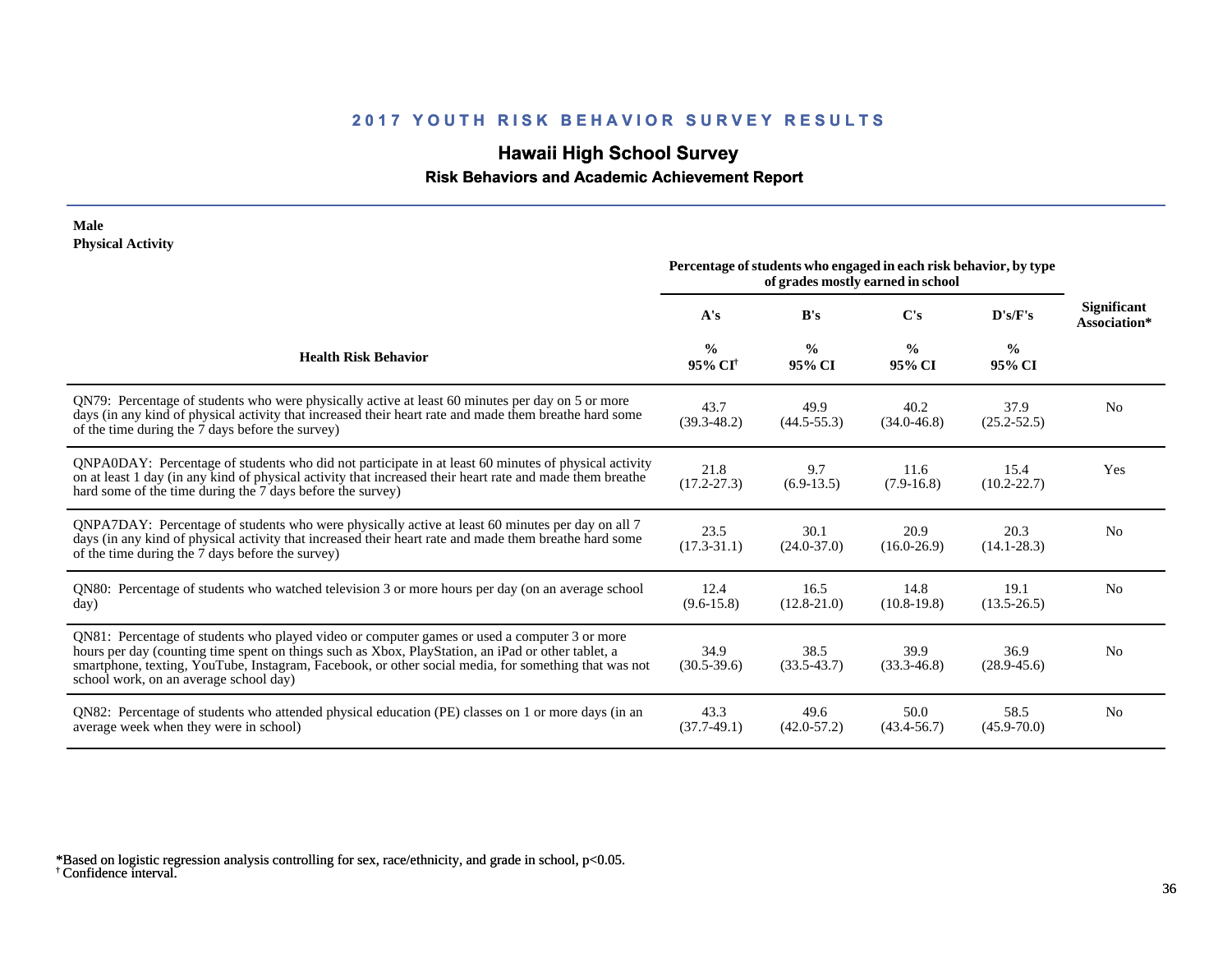# **Hawaii High School Survey**

### **Risk Behaviors and Academic Achievement Report**

#### **Male Physical Activity**

|                                                                                                                                                                             | Percentage of students who engaged in each risk behavior, by type<br>of grades mostly earned in school |                         |                         |                         |                                    |
|-----------------------------------------------------------------------------------------------------------------------------------------------------------------------------|--------------------------------------------------------------------------------------------------------|-------------------------|-------------------------|-------------------------|------------------------------------|
|                                                                                                                                                                             | A's                                                                                                    | B's                     | $\bf C's$               | D's/F's                 | <b>Significant</b><br>Association* |
| <b>Health Risk Behavior</b>                                                                                                                                                 | $\frac{0}{0}$<br>95% CI <sup>†</sup>                                                                   | $\frac{0}{0}$<br>95% CI | $\frac{0}{0}$<br>95% CI | $\frac{0}{0}$<br>95% CI |                                    |
| QNDLYPE: Percentage of students who attended physical education (PE) classes on all 5 days (in an<br>average week when they were in school)                                 | 6.5<br>$(4.0-10.5)$                                                                                    | 8.6<br>$(4.9-14.6)$     | 8.0<br>$(4.9-12.8)$     | 6.1<br>$(3.2 - 11.3)$   | No                                 |
| QN83: Percentage of students who played on at least one sports team (counting any teams run by their<br>school or community groups, during the 12 months before the survey) | 54.7<br>$(50.9 - 58.5)$                                                                                | 56.4<br>$(50.6 - 62.0)$ | 49.3<br>$(43.2 - 55.5)$ | 38.5<br>$(30.2 - 47.6)$ | Yes                                |
| ON88: Percentage of students who got 8 or more hours of sleep (on an average school night)                                                                                  | 29.1<br>$(23.6 - 35.3)$                                                                                | 27.3<br>$(22.6 - 32.6)$ | 17.8<br>$(13.8 - 22.5)$ | 18.9<br>$(13.5 - 25.8)$ | Yes                                |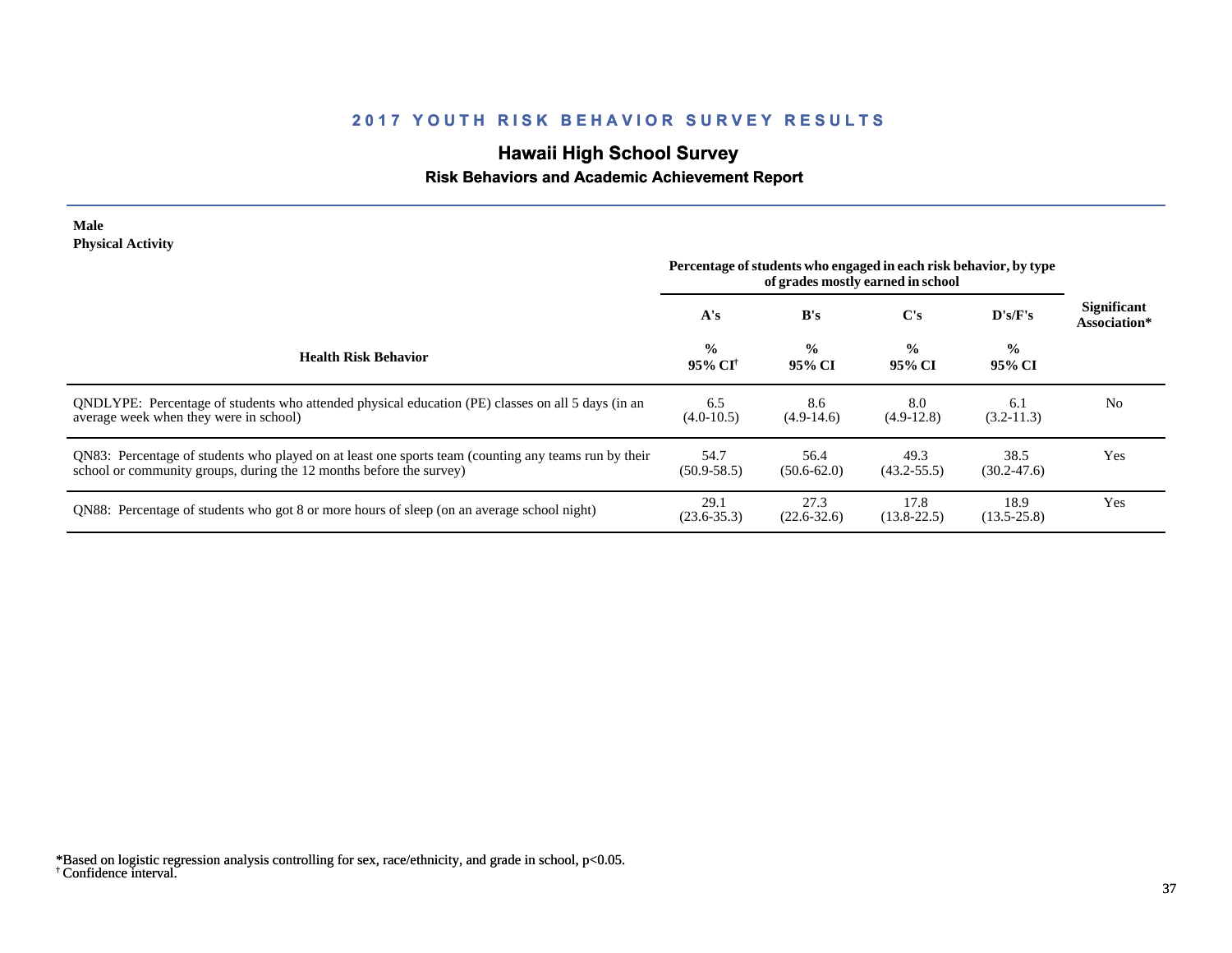# **Hawaii High School Survey**

### **Risk Behaviors and Academic Achievement Report**

| <b>Male</b><br><b>Other</b>                                                                                                                            |                                                                                                        |                         |                         |                         |                                    |
|--------------------------------------------------------------------------------------------------------------------------------------------------------|--------------------------------------------------------------------------------------------------------|-------------------------|-------------------------|-------------------------|------------------------------------|
|                                                                                                                                                        | Percentage of students who engaged in each risk behavior, by type<br>of grades mostly earned in school |                         |                         |                         |                                    |
|                                                                                                                                                        | A's                                                                                                    | B's                     | $\bf C's$               | D's/F's                 | <b>Significant</b><br>Association* |
| <b>Health Risk Behavior</b>                                                                                                                            | $\frac{0}{0}$<br>95% CI <sup>†</sup>                                                                   | $\frac{0}{0}$<br>95% CI | $\frac{0}{0}$<br>95% CI | $\frac{0}{0}$<br>95% CI |                                    |
| QN86: Percentage of students who saw a dentist (for a check-up, exam, teeth cleaning, or other dental<br>work, during the 12 months before the survey) | 81.2<br>$(77.8 - 84.2)$                                                                                | 75.7<br>$(72.0 - 79.2)$ | 69.9<br>$(61.7 - 76.9)$ | 53.8<br>$(45.3 - 62.1)$ | Yes                                |
| QNNODNT: Percentage of students who never saw a dentist (for a check-up, exam, teeth cleaning, or<br>other dental work)                                | 0.8<br>$(0.3-2.1)$                                                                                     | 1.1<br>$(0.6-1.9)$      | 2.7<br>$(1.5-5.1)$      | 2.5<br>$(1.3-4.8)$      | Yes                                |
| QN87: Percentage of students who had ever been told by a doctor or nurse that they had asthma                                                          | 36.5<br>$(32.1 - 41.2)$                                                                                | 28.0<br>$(23.9 - 32.5)$ | 27.3<br>$(22.0 - 33.4)$ | 35.1<br>$(23.2 - 49.3)$ | Yes                                |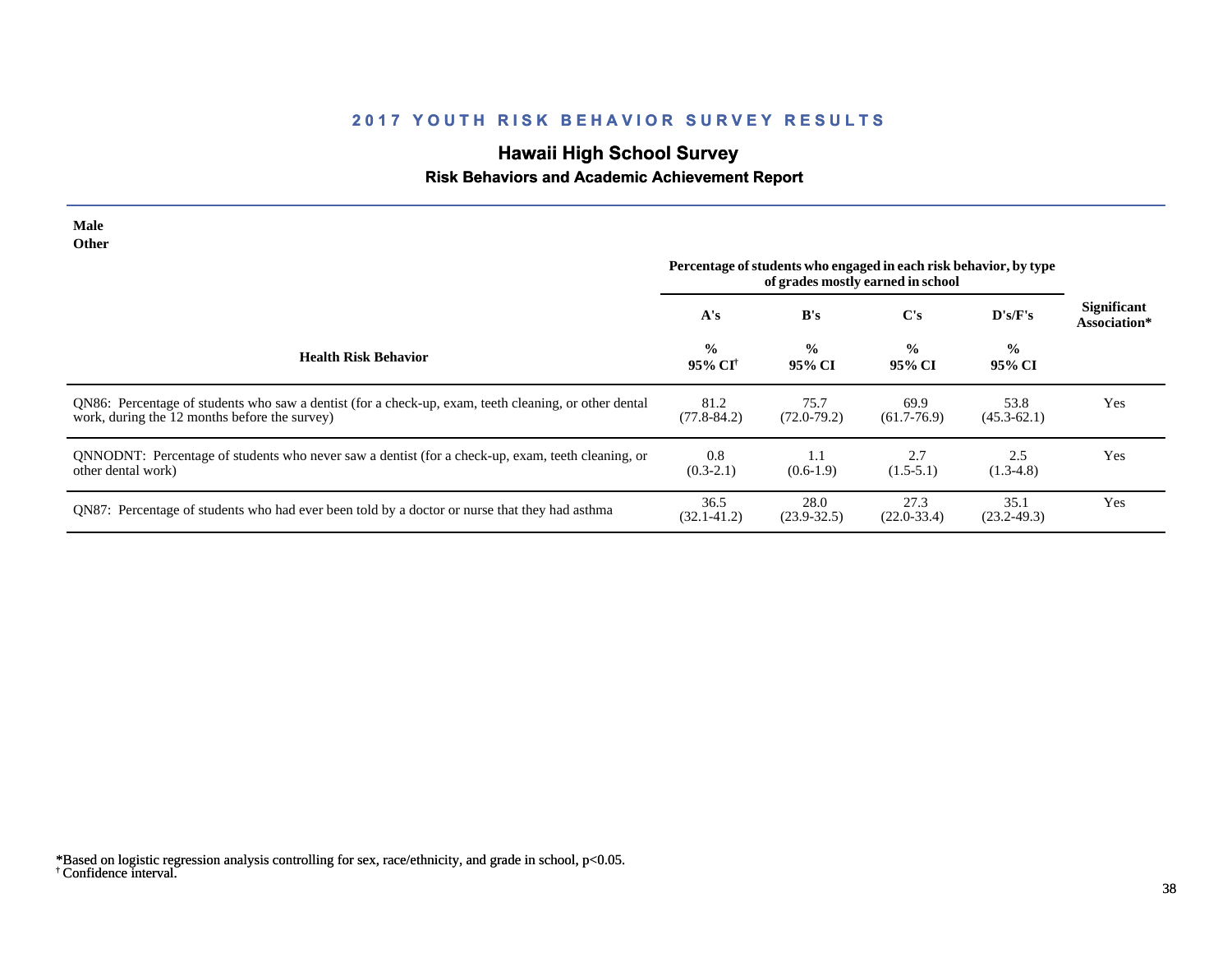## **Hawaii High School Survey**

 **Risk Behaviors and Academic Achievement Report**

| <b>Male</b><br><b>Site-Added</b>                                                                                                                                                                                                                                                                                                                                                                                                                                                     | Percentage of students who engaged in each risk behavior, by type |                         |                                   |                         |                                    |
|--------------------------------------------------------------------------------------------------------------------------------------------------------------------------------------------------------------------------------------------------------------------------------------------------------------------------------------------------------------------------------------------------------------------------------------------------------------------------------------|-------------------------------------------------------------------|-------------------------|-----------------------------------|-------------------------|------------------------------------|
|                                                                                                                                                                                                                                                                                                                                                                                                                                                                                      |                                                                   |                         | of grades mostly earned in school |                         |                                    |
|                                                                                                                                                                                                                                                                                                                                                                                                                                                                                      | A's                                                               | B's                     | $\bf C's$                         | D's/F's                 | <b>Significant</b><br>Association* |
| <b>Health Risk Behavior</b>                                                                                                                                                                                                                                                                                                                                                                                                                                                          | $\frac{0}{0}$<br>95% CI <sup>†</sup>                              | $\frac{0}{0}$<br>95% CI | $\frac{0}{0}$<br>95% CI           | $\frac{0}{0}$<br>95% CI |                                    |
| QN90: Percentage of students who report they do not describe themselves as only one race or ethnicity                                                                                                                                                                                                                                                                                                                                                                                | 16.4<br>$(12.2 - 21.9)$                                           | 19.1<br>$(14.6 - 24.6)$ | 20.8<br>$(16.3 - 26.3)$           | 11.2<br>$(7.6 - 16.4)$  | Yes                                |
| QN91: Percentage of students who reported that either of their parents or other adults in their family<br>are serving on active duty in the military                                                                                                                                                                                                                                                                                                                                 | 18.2<br>$(11.8 - 27.0)$                                           | 18.6<br>$(12.5 - 26.8)$ | 23.7<br>$(18.8-29.6)$             | 21.5<br>$(13.6 - 32.3)$ | N <sub>0</sub>                     |
| QN92: Percentage of students who reported someone they were dating or going out with purposely<br>tried to control them or emotionally hurt them one or more times (such things as being told who they<br>could and could not spend time with, being humiliated in front of others, or being threatened if they did<br>not do what they wanted, during the 12 months before the survey, among students who dated or went<br>out with someone during the 12 months before the survey) | 24.2<br>$(17.8 - 32.0)$                                           | 20.8<br>$(15.7 - 27.1)$ | 26.3<br>$(19.5 - 34.4)$           | 34.6<br>$(22.9 - 48.5)$ | N <sub>0</sub>                     |
| QN93: Percentage of students who disagree or strongly disagree that harassment and bullying by other<br>students is a problem at their school                                                                                                                                                                                                                                                                                                                                        | 27.6<br>$(23.0 - 32.6)$                                           | 24.9<br>$(21.0-29.2)$   | 25.9<br>$(20.9 - 31.6)$           | 24.6<br>$(17.3 - 33.8)$ | N <sub>0</sub>                     |
| QN94: Percentage of students who did something to purposely hurt themselves without wanting to die<br>(such as cutting or burning themselves on purpose one or more times during the 12 months before the<br>survey)                                                                                                                                                                                                                                                                 | 10.6<br>$(7.0 - 15.8)$                                            | 11.2<br>$(9.0-13.8)$    | 16.0<br>$(11.9-21.1)$             | 24.1<br>$(15.1 - 36.2)$ | Yes                                |
| QN95: Percentage of students who first tried using an electronic vapor product before age 13 years                                                                                                                                                                                                                                                                                                                                                                                   | 6.4<br>$(4.6 - 8.8)$                                              | 5.9<br>$(4.4 - 7.9)$    | 13.9<br>$(10.8-17.7)$             | 24.0<br>$(17.7 - 31.7)$ | Yes                                |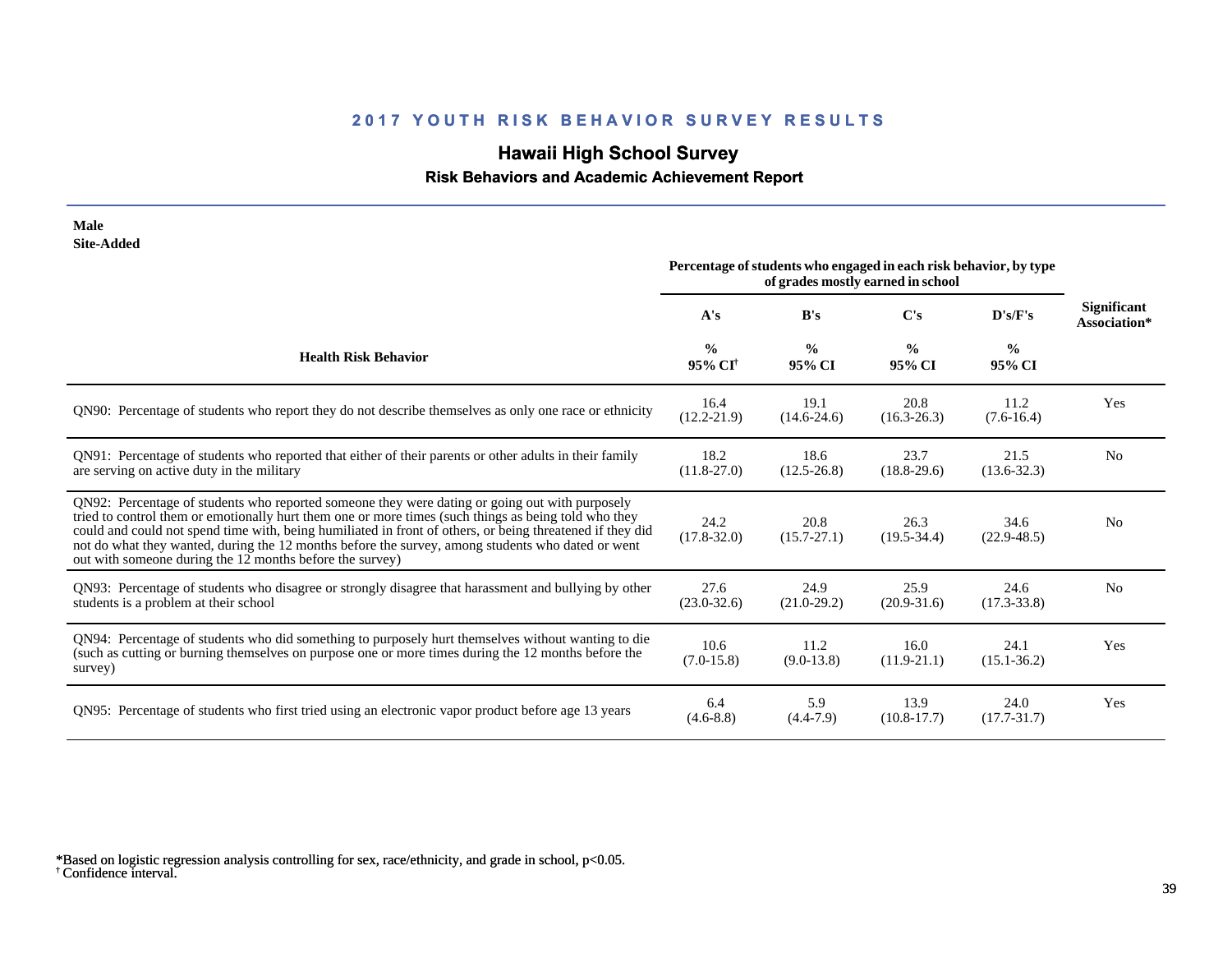# **Hawaii High School Survey**

### **Risk Behaviors and Academic Achievement Report**

| <b>Male</b><br><b>Site-Added</b>                                                                                                                                                                                                                                                                                                                                                           |                                      |                                                                                                        |                         |                         |                             |
|--------------------------------------------------------------------------------------------------------------------------------------------------------------------------------------------------------------------------------------------------------------------------------------------------------------------------------------------------------------------------------------------|--------------------------------------|--------------------------------------------------------------------------------------------------------|-------------------------|-------------------------|-----------------------------|
|                                                                                                                                                                                                                                                                                                                                                                                            |                                      | Percentage of students who engaged in each risk behavior, by type<br>of grades mostly earned in school |                         |                         |                             |
|                                                                                                                                                                                                                                                                                                                                                                                            | A's                                  | B's                                                                                                    | C's                     | D's/F's                 | Significant<br>Association* |
| <b>Health Risk Behavior</b>                                                                                                                                                                                                                                                                                                                                                                | $\frac{0}{0}$<br>95% CI <sup>†</sup> | $\frac{0}{0}$<br>95% CI                                                                                | $\frac{0}{0}$<br>95% CI | $\frac{0}{0}$<br>95% CI |                             |
| QN96: Percentage of students who usually got the alcohol they drank by buying it themselves (from a<br>store, such as a liquor store, convenience store, supermarket, discount store, or gas station, from a<br>restaurant, bar, or club, or from a public event such as a concert or sporting event, during the 30 days<br>before the survey, among students who currently drank alcohol) | 27.6<br>$(17.2 - 41.2)$              | 13.9<br>$(8.4 - 22.0)$                                                                                 | 15.7<br>$(9.5 - 24.7)$  | 22.9<br>$(13.7 - 35.7)$ | N <sub>0</sub>              |
| QN97: Percentage of students who usually used marijuana by smoking it in a joint, bong, pipe, or blunt<br>(during the 30 days before the survey, among students who used marijuana)                                                                                                                                                                                                        | 71.2<br>$(57.3 - 81.9)$              | 73.5<br>$(61.1 - 83.1)$                                                                                | 87.9<br>$(79.5 - 93.2)$ | 77.2<br>$(58.8 - 88.9)$ | Yes                         |
| QN98: Percentage of students who ever used hallucinogenic drugs (such as LSD, acid, PCP, angel<br>dust, mescaline, or mushrooms, one or more times during their life)                                                                                                                                                                                                                      | 6.8<br>$(4.8-9.4)$                   | 6.0<br>$(4.2 - 8.4)$                                                                                   | 9.8<br>$(6.9-13.6)$     | 23.2<br>$(14.9-34.3)$   | Yes                         |
| QN99: Percentage of students who are transgender                                                                                                                                                                                                                                                                                                                                           | 3.2<br>$(1.6-6.5)$                   | 2.9<br>$(1.6-5.1)$                                                                                     | 4.1<br>$(2.3-7.3)$      | 8.3<br>$(4.0-16.4)$     | N <sub>0</sub>              |
| QN100: Percentage of students who tried to lose weight or keep from gaining weight by going without<br>eating for 24 hours or more; taking any diet pills, powders, or liquids; vomiting or taking laxatives;<br>smoking cigarettes; or skipping meals (during the 30 days before the survey)                                                                                              | 17.7<br>$(14.5 - 21.4)$              | 11.9<br>$(9.0-15.5)$                                                                                   | 19.4<br>$(15.8 - 23.4)$ | 19.5<br>$(13.7 - 27.0)$ | Yes                         |
| QN101: Percentage of students who drank a can, bottle, pouch, or glass of a juice drink (such as Fruit<br>Punch, Hawaiian Sun, Aloha Maid, Sunny Delight, or Tang, but not counting 100% fruit juice, one or<br>more times per day during the 7 days before the survey)                                                                                                                    | 6.9<br>$(5.1-9.3)$                   | 12.8<br>$(9.5-17.0)$                                                                                   | 13.9<br>$(9.8-19.4)$    | 14.9<br>$(10.1 - 21.6)$ | Yes                         |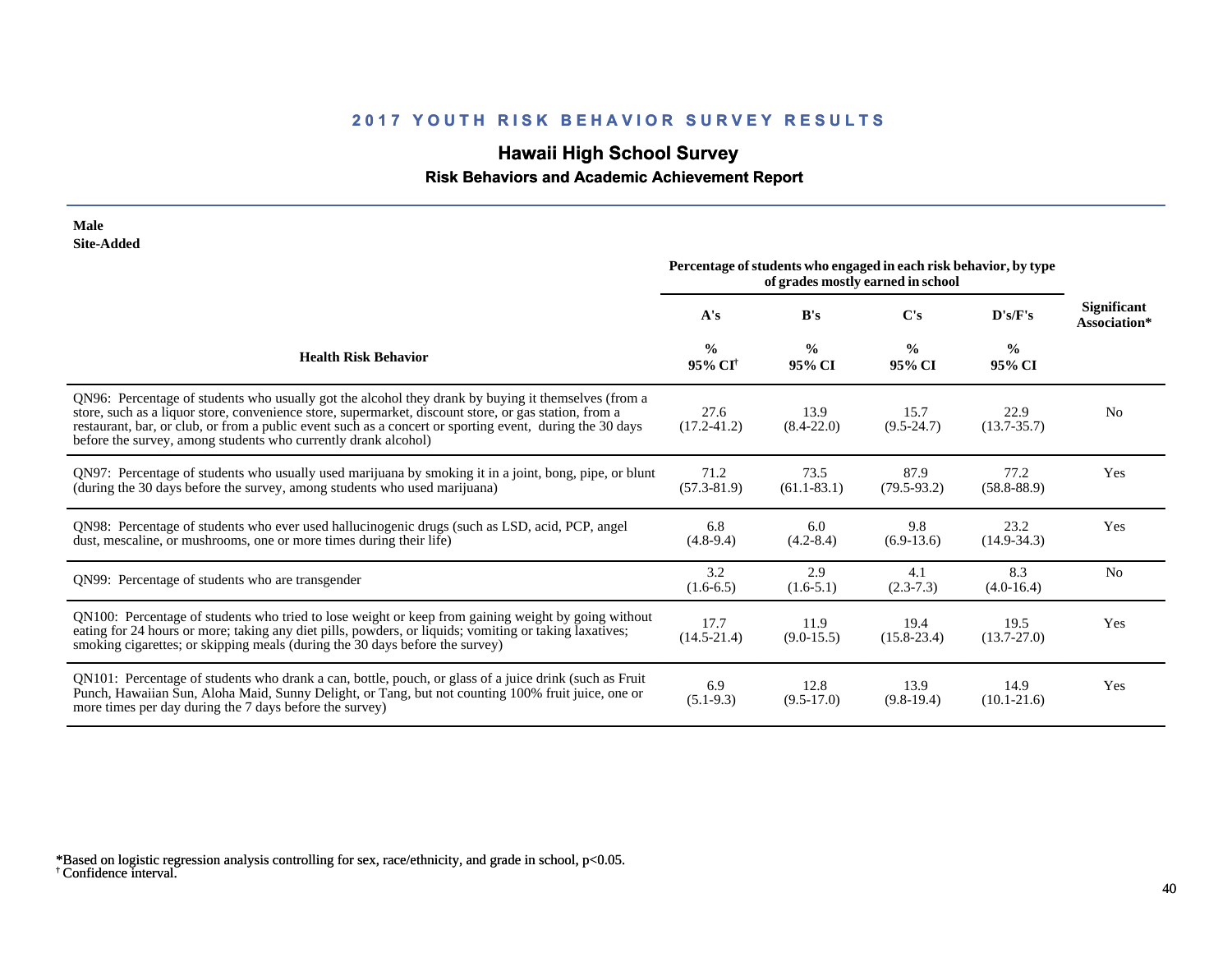# **Hawaii High School Survey**

#### **Risk Behaviors and Academic Achievement Report**

| Male<br><b>Site-Added</b>                                                                            | Percentage of students who engaged in each risk behavior, by type |                         |                         |                         |                                    |
|------------------------------------------------------------------------------------------------------|-------------------------------------------------------------------|-------------------------|-------------------------|-------------------------|------------------------------------|
|                                                                                                      | A's                                                               | B's                     | $\bf C's$               | D's/F's                 | <b>Significant</b><br>Association* |
| <b>Health Risk Behavior</b>                                                                          | $\frac{0}{0}$<br>95% CI <sup>+</sup>                              | $\frac{0}{0}$<br>95% CI | $\frac{0}{0}$<br>95% CI | $\frac{0}{0}$<br>95% CI |                                    |
| QN102: Percentage of students who most of the time or always went hungry because there was not       | 4.6                                                               | 5.4                     | 6.3                     | 12.5                    | Yes                                |
| enough food in their home (during the 30 days before the survey)                                     | $(3.1-6.8)$                                                       | $(3.6-8.1)$             | $(3.8-10.3)$            | $(7.2 - 20.9)$          |                                    |
| QN103: Percentage of students who did exercises to strengthen or tone their muscles on three or more | 48.2                                                              | 56.0                    | 53.9                    | 45.7                    | N <sub>0</sub>                     |
| days (such as push-ups, sit-ups, or weight lifting, during the 7 days before the survey)             | $(42.3 - 54.2)$                                                   | $(49.8 - 62.0)$         | $(47.1 - 60.5)$         | $(36.5 - 55.2)$         |                                    |
| QN104: Percentage of students who walk or ride their bike to or from school (one or more days during | 33.7                                                              | 37.4                    | 45.0                    | 44.2                    | Yes                                |
| an average week when they are in school and weather allows them to do so)                            | $(29.2 - 38.5)$                                                   | $(31.2 - 43.9)$         | $(38.6 - 51.6)$         | $(34.5 - 54.3)$         |                                    |
| QN105: Percentage of students who have been taught about AIDS or HIV infection in school             | 76.1<br>$(70.6 - 80.9)$                                           | 73.6<br>$(68.6 - 78.1)$ | 66.0<br>$(58.6 - 72.7)$ | 57.4<br>$(46.9 - 67.3)$ | Yes                                |
| QN106: Percentage of students who most of the time or always wear sunscreen (with an SPF of 15 or    | 12.1                                                              | 9.2                     | 5.4                     | 6.8                     | Yes                                |
| higher when they are outside for more than one hour on a sunny day)                                  | $(8.9-16.4)$                                                      | $(6.6-12.8)$            | $(3.2 - 8.7)$           | $(2.9-15.0)$            |                                    |
| QN107: Percentage of students who had a toothache (during the 12 months before the survey)           | 24.4<br>$(19.4 - 30.2)$                                           | 17.7<br>$(13.5 - 22.8)$ | 21.8<br>$(17.0 - 27.4)$ | 17.9<br>$(11.8-26.3)$   | N <sub>0</sub>                     |
| QN108: Percentage of students who saw a doctor or nurse (for a check-up or physical exam when they   | 71.8                                                              | 68.9                    | 61.1                    | 63.3                    | N <sub>0</sub>                     |
| were not sick or injured during the 12 months before the survey)                                     | $(66.5 - 76.6)$                                                   | $(65.5 - 72.1)$         | $(53.9 - 67.9)$         | $(54.4 - 71.4)$         |                                    |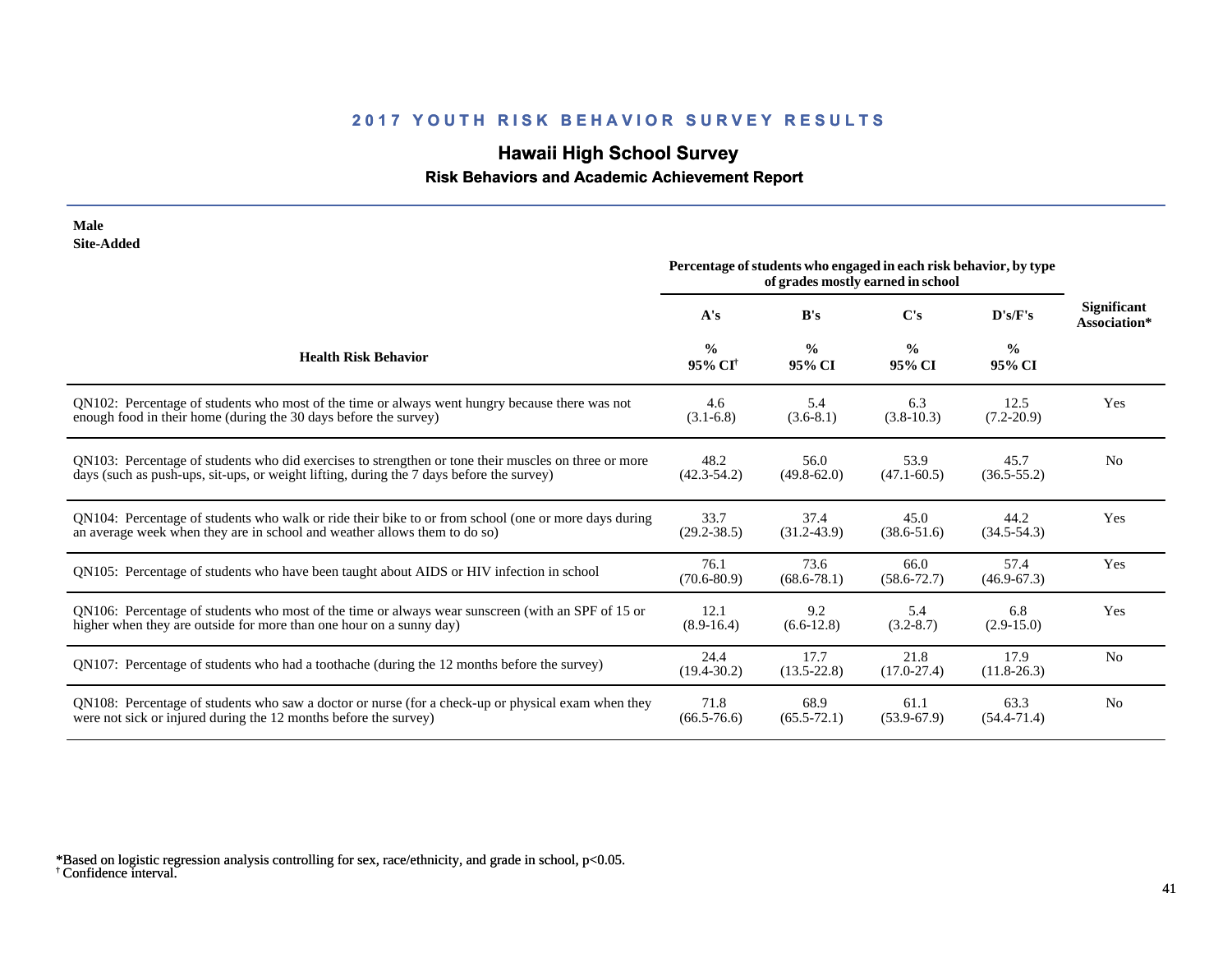# **Hawaii High School Survey**

### **Risk Behaviors and Academic Achievement Report**

| <b>Site-Added</b>                                                                                                                                                                                                                           | Percentage of students who engaged in each risk behavior, by type<br>of grades mostly earned in school |                         |                         |                         |                                    |
|---------------------------------------------------------------------------------------------------------------------------------------------------------------------------------------------------------------------------------------------|--------------------------------------------------------------------------------------------------------|-------------------------|-------------------------|-------------------------|------------------------------------|
|                                                                                                                                                                                                                                             | A's                                                                                                    | B's                     | C's                     | D's/F's                 | <b>Significant</b><br>Association* |
| <b>Health Risk Behavior</b>                                                                                                                                                                                                                 | $\frac{0}{0}$<br>95% CI <sup>†</sup>                                                                   | $\frac{0}{0}$<br>95% CI | $\frac{0}{0}$<br>95% CI | $\frac{0}{0}$<br>95% CI |                                    |
| QN109: Percentage of students who had been told by a doctor or nurse that they had asthma and who                                                                                                                                           | 10.2                                                                                                   | 10.3                    | 14.6                    | 13.3                    | N <sub>0</sub>                     |
| still have asthma                                                                                                                                                                                                                           | $(8.6 - 12.1)$                                                                                         | $(8.0-13.0)$            | $(11.1 - 18.8)$         | $(8.4 - 20.4)$          |                                    |
| QN110: Percentage of students who did not go to school because they were sick (on one or more days                                                                                                                                          | 29.5                                                                                                   | 37.7                    | 48.6                    | 56.2                    | Yes                                |
| during the 30 days before the survey)                                                                                                                                                                                                       | $(25.6 - 33.8)$                                                                                        | $(30.8 - 45.1)$         | $(42.1 - 55.1)$         | $(46.5 - 65.5)$         |                                    |
| QN111: Percentage of students who usually slept in the home of a friend, family member, or other<br>person because they had to leave their home or their parent or guardian cannot afford housing (during<br>the 30 days before the survey) | 5.6<br>$(3.6 - 8.8)$                                                                                   | 3.1<br>$(1.9-5.0)$      | 8.0<br>$(5.3-12.0)$     | 11.2<br>$(5.2 - 22.3)$  | Yes                                |
| QN112: Percentage of students who probably or definitely will complete a post high school program                                                                                                                                           | 70.4                                                                                                   | 69.7                    | 59.0                    | 55.4                    | Yes                                |
| (such as a vocational training program, military service, community college, or 4-year college)                                                                                                                                             | $(66.1 - 74.3)$                                                                                        | $(64.8 - 74.2)$         | $(53.2 - 64.6)$         | $(46.4 - 64.2)$         |                                    |
| QN113: Percentage of students who most of the time or always get the kind of help they need (among                                                                                                                                          | 23.7                                                                                                   | 15.1                    | 19.6                    | 15.0                    | N <sub>o</sub>                     |
| students who report having felt sad, empty, hopeless, angry, or anxious)                                                                                                                                                                    | $(18.4 - 29.8)$                                                                                        | $(10.9 - 20.6)$         | $(13.6 - 27.3)$         | $(9.3 - 23.3)$          |                                    |
| QN114: Percentage of students who reported there is at least one teacher or other adult in their school                                                                                                                                     | 70.0                                                                                                   | 62.1                    | 60.6                    | 52.1                    | N <sub>o</sub>                     |
| that they can talk to if they have a problem                                                                                                                                                                                                | $(62.2 - 76.9)$                                                                                        | $(56.8-67.1)$           | $(54.0 - 66.8)$         | $(38.3 - 65.6)$         |                                    |

† Confidence interval. \*Based on logistic regression analysis controlling for sex, race/ethnicity, and grade in school, p<0.05.

**Male**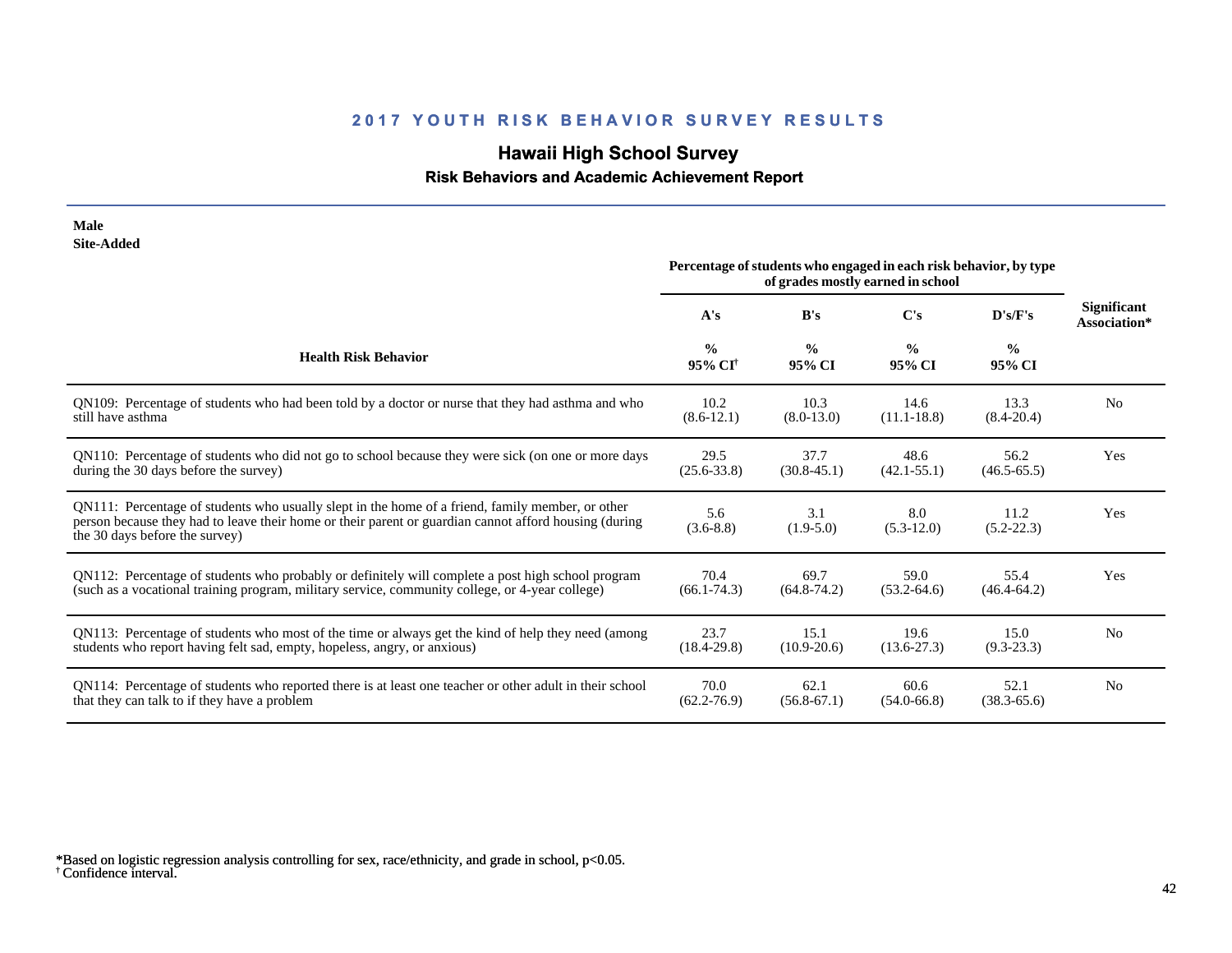# **Hawaii High School Survey**

#### **Risk Behaviors and Academic Achievement Report**

| <b>Male</b><br><b>Site-Added</b>                                                                       |                                      |                         |                                                                                                        |                         |                                    |
|--------------------------------------------------------------------------------------------------------|--------------------------------------|-------------------------|--------------------------------------------------------------------------------------------------------|-------------------------|------------------------------------|
|                                                                                                        |                                      |                         | Percentage of students who engaged in each risk behavior, by type<br>of grades mostly earned in school |                         |                                    |
|                                                                                                        | A's                                  | B's                     | $\bf C's$                                                                                              | D's/F's                 | <b>Significant</b><br>Association* |
| <b>Health Risk Behavior</b>                                                                            | $\frac{0}{0}$<br>95% CI <sup>†</sup> | $\frac{0}{0}$<br>95% CI | $\frac{0}{0}$<br>95% CI                                                                                | $\frac{0}{0}$<br>95% CI |                                    |
| QN115: Percentage of students who have an adult outside of school they can talk to about things that   | 78.9                                 | 76.1                    | 71.8                                                                                                   | 54.4                    | Yes                                |
| are important to them                                                                                  | $(72.1 - 84.4)$                      | $(71.4 - 80.2)$         | $(66.0-77.1)$                                                                                          | $(47.1 - 61.6)$         |                                    |
| QN116: Percentage of students who reported their parents or other adults in their family talked with   | 52.4                                 | 50.7                    | 47.8                                                                                                   | 44.3                    | N <sub>0</sub>                     |
| them about what they expect them to do or not to do when it comes to sex                               | $(46.6 - 58.1)$                      | $(46.4 - 55.1)$         | $(40.1 - 55.6)$                                                                                        | $(35.4 - 53.6)$         |                                    |
| QN117: Percentage of students who report their parents would feel it was a little bit wrong, wrong, or | 90.6                                 | 88.7                    | 81.6                                                                                                   | 72.5                    | Yes                                |
| very wrong for them to drink beer, wine, or hard liquor regularly (such as rum, gin, vodka or whiskey) | $(86.4 - 93.6)$                      | $(84.6 - 91.8)$         | $(76.6 - 85.7)$                                                                                        | $(63.1 - 80.3)$         |                                    |
| QN118: Percentage of students who have talked with one of their parents or another adult in their      | 51.0                                 | 47.8                    | 41.6                                                                                                   | 41.5                    | N <sub>0</sub>                     |
| family about the dangers of tobacco, alcohol, or drug use (during the 12 months before the survey)     | $(44.8 - 57.1)$                      | $(42.5 - 53.2)$         | $(36.1 - 47.3)$                                                                                        | $(29.6 - 54.5)$         |                                    |
| ON119: Percentage of students who have ridden in a car driven by someone, including the student,       | 21.9                                 | 20.6                    | 18.6                                                                                                   | 29.6                    | N <sub>0</sub>                     |
| who was "high" or had been using alcohol or drugs (during the 30 days before the survey)               | $(17.0 - 27.7)$                      | $(16.4 - 25.6)$         | $(13.6 - 24.9)$                                                                                        | $(20.7-40.4)$           |                                    |
| QN120: Percentage of students who ever use alcohol or drugs to relax, feel better about themselves, or | 19.5                                 | 13.2                    | 23.4                                                                                                   | 29.5                    | Yes                                |
| fit in                                                                                                 | $(16.8 - 22.6)$                      | $(10.0-17.1)$           | $(18.4 - 29.3)$                                                                                        | $(20.7-40.3)$           |                                    |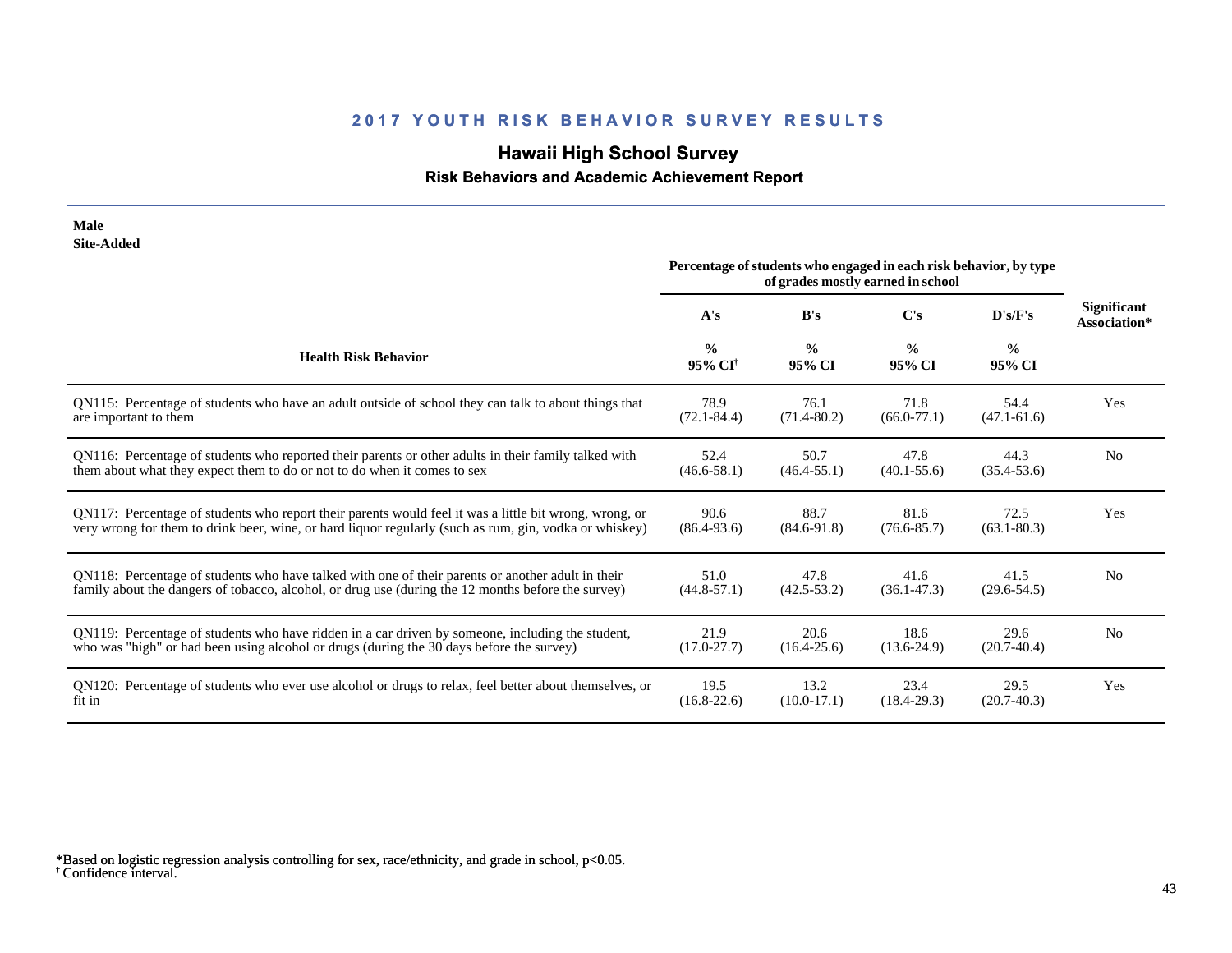# **Hawaii High School Survey**

### **Risk Behaviors and Academic Achievement Report**

| <b>Site-Added</b>                                                                                                                                            |                                      |                         |                                                                                                        |                         |                             |
|--------------------------------------------------------------------------------------------------------------------------------------------------------------|--------------------------------------|-------------------------|--------------------------------------------------------------------------------------------------------|-------------------------|-----------------------------|
|                                                                                                                                                              |                                      |                         | Percentage of students who engaged in each risk behavior, by type<br>of grades mostly earned in school |                         |                             |
|                                                                                                                                                              | A's                                  | B's                     | C's                                                                                                    | D's/F's                 | Significant<br>Association* |
| <b>Health Risk Behavior</b>                                                                                                                                  | $\frac{0}{0}$<br>95% CI <sup>†</sup> | $\frac{0}{0}$<br>95% CI | $\frac{0}{0}$<br>95% CI                                                                                | $\frac{0}{0}$<br>95% CI |                             |
| QN121: Percentage of students who ever use alcohol or drugs while they are alone                                                                             | 18.5<br>$(15.4 - 22.1)$              | 11.3<br>$(9.0-14.1)$    | 23.2<br>$(18.3 - 28.9)$                                                                                | 30.6<br>$(21.6-41.4)$   | Yes                         |
| QN122: Percentage of students who ever forget things they did while using alcohol or drugs                                                                   | 17.3<br>$(14.1 - 21.0)$              | 11.7<br>$(8.5-15.9)$    | 17.5<br>$(13.3 - 22.6)$                                                                                | 29.2<br>$(22.9 - 36.5)$ | Yes                         |
| QN123: Percentage of students who have ever gotten into trouble while they were using alcohol or<br>drugs                                                    | 15.5<br>$(12.1 - 19.6)$              | 7.8<br>$(6.0-10.0)$     | 19.1<br>$(14.1 - 25.3)$                                                                                | 22.9<br>$(16.3 - 31.2)$ | Yes                         |
| QN124: Percentage of students who have attended school under the influence of alcohol, marijuana, or<br>other drugs (during the 12 months before the survey) | 21.2<br>$(17.5 - 25.4)$              | 11.1<br>$(7.9-15.5)$    | 18.9<br>$(13.4 - 26.0)$                                                                                | 27.5<br>$(18.5 - 38.8)$ | Yes                         |
| QN125: Percentage of students who have family or friends that have told them that they should cut<br>down on their drinking or drug use                      | 17.6<br>$(13.3 - 22.9)$              | 8.2<br>$(5.8-11.5)$     | 14.8<br>$(10.8 - 20.0)$                                                                                | 22.1<br>$(14.7 - 31.7)$ | Yes                         |

† Confidence interval. \*Based on logistic regression analysis controlling for sex, race/ethnicity, and grade in school, p<0.05.

**Male**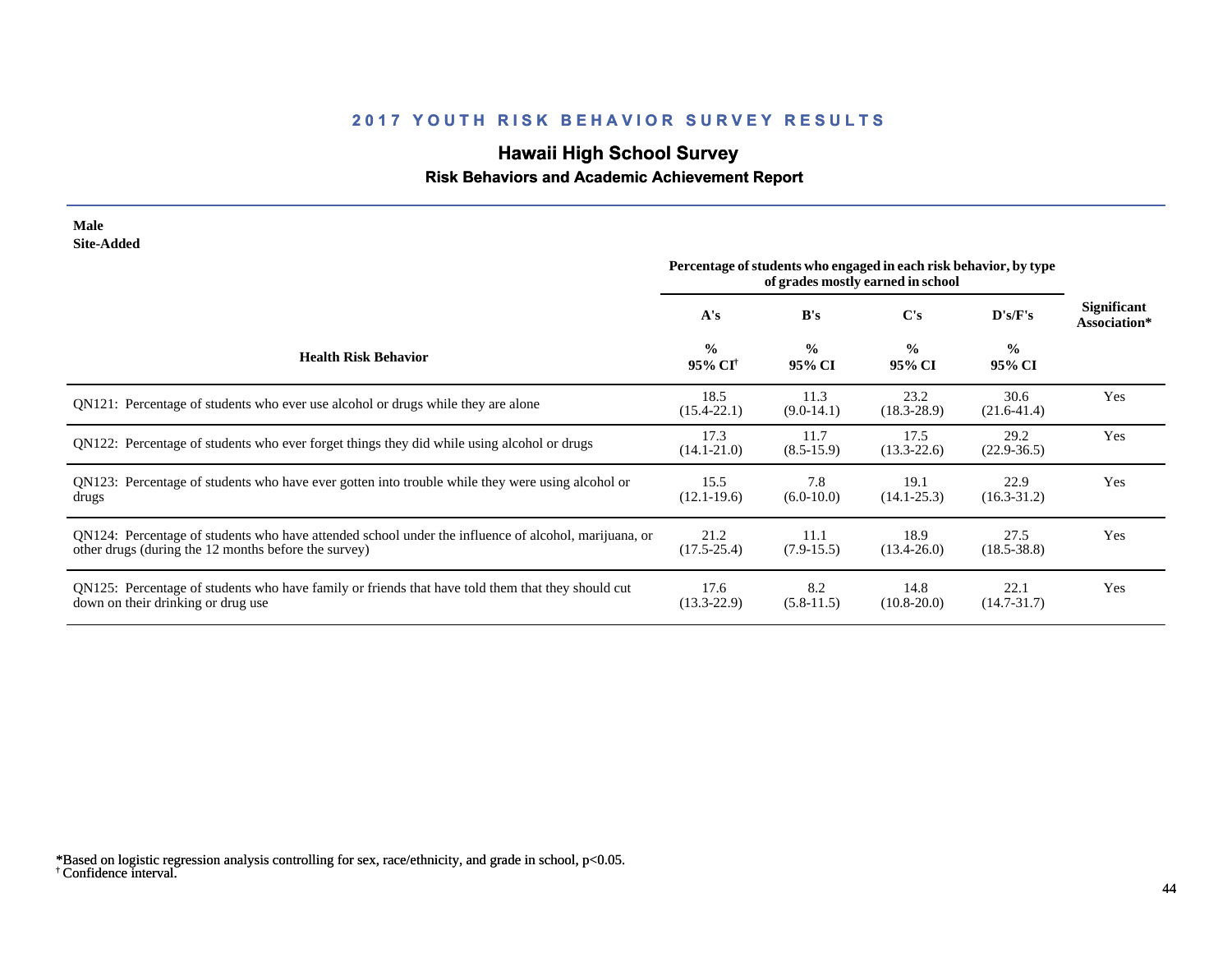## **Hawaii High School Survey**

 **Risk Behaviors and Academic Achievement Report**

#### **Female Unintentional Injuries/Violence**

|                                                                                                                                                                                                                                                                                                        | Percentage of students who engaged in each risk behavior, by type<br>of grades mostly earned in school |                         |                         |                         |                                    |
|--------------------------------------------------------------------------------------------------------------------------------------------------------------------------------------------------------------------------------------------------------------------------------------------------------|--------------------------------------------------------------------------------------------------------|-------------------------|-------------------------|-------------------------|------------------------------------|
|                                                                                                                                                                                                                                                                                                        | A's                                                                                                    | B's                     | C's                     | D's/F's                 | <b>Significant</b><br>Association* |
| <b>Health Risk Behavior</b>                                                                                                                                                                                                                                                                            | $\frac{0}{0}$<br>95% CI <sup>+</sup>                                                                   | $\frac{0}{0}$<br>95% CI | $\frac{0}{0}$<br>95% CI | $\frac{0}{0}$<br>95% CI |                                    |
| QN11: Percentage of students who texted or e-mailed while driving a car or other vehicle (on at least 1)<br>day during the 30 days before the survey, among students who had driven a car or other vehicle during<br>the 30 days before the survey)                                                    | 35.1<br>$(28.3 - 42.6)$                                                                                | 35.7<br>$(28.7 - 43.4)$ | 43.6<br>$(32.7 - 55.2)$ | 37.0<br>$(21.4 - 55.8)$ | N <sub>0</sub>                     |
| QN12: Percentage of students who carried a weapon (such as a gun, knife, or club, on at least 1 day<br>during the 30 days before the survey)                                                                                                                                                           | 3.7<br>$(2.7-5.1)$                                                                                     | 8.2<br>$(5.5-12.2)$     | 8.5<br>$(5.0-14.2)$     | 7.8<br>$(4.3-13.6)$     | Yes                                |
| QN15: Percentage of students who did not go to school because they felt unsafe at school or on their<br>way to or from school (on at least 1 day during the 30 days before the survey)                                                                                                                 | 3.6<br>$(2.5-5.3)$                                                                                     | 9.0<br>$(5.8-13.8)$     | 13.8<br>$(7.8-23.4)$    | 13.6<br>$(9.0-20.0)$    | Yes                                |
| QN17: Percentage of students who were in a physical fight (one or more times during the 12 months<br>before the survey)                                                                                                                                                                                | 6.2<br>$(4.9-7.9)$                                                                                     | 11.7<br>$(8.9-15.2)$    | 21.1<br>$(15.0 - 28.9)$ | 25.5<br>$(17.7 - 35.3)$ | Yes                                |
| QN19: Percentage of students who were ever physically forced to have sexual intercourse (when they<br>did not want to)                                                                                                                                                                                 | 9.0<br>$(6.2-13.0)$                                                                                    | 10.0<br>$(7.0-14.1)$    | 16.3<br>$(12.2 - 21.3)$ | 13.3<br>$(8.1 - 21.0)$  | N <sub>0</sub>                     |
| QN20: Percentage of students who experienced sexual violence (being forced by anyone to do sexual<br>things [counting such things as kissing, touching, or being physically forced to have sexual intercourse]<br>that they did not want to, one or more times during the 12 months before the survey) | 12.8<br>$(10.8-15.3)$                                                                                  | 17.5<br>$(12.1 - 24.7)$ | 17.2<br>$(12.1 - 23.8)$ | 22.3<br>$(15.2 - 31.5)$ | N <sub>0</sub>                     |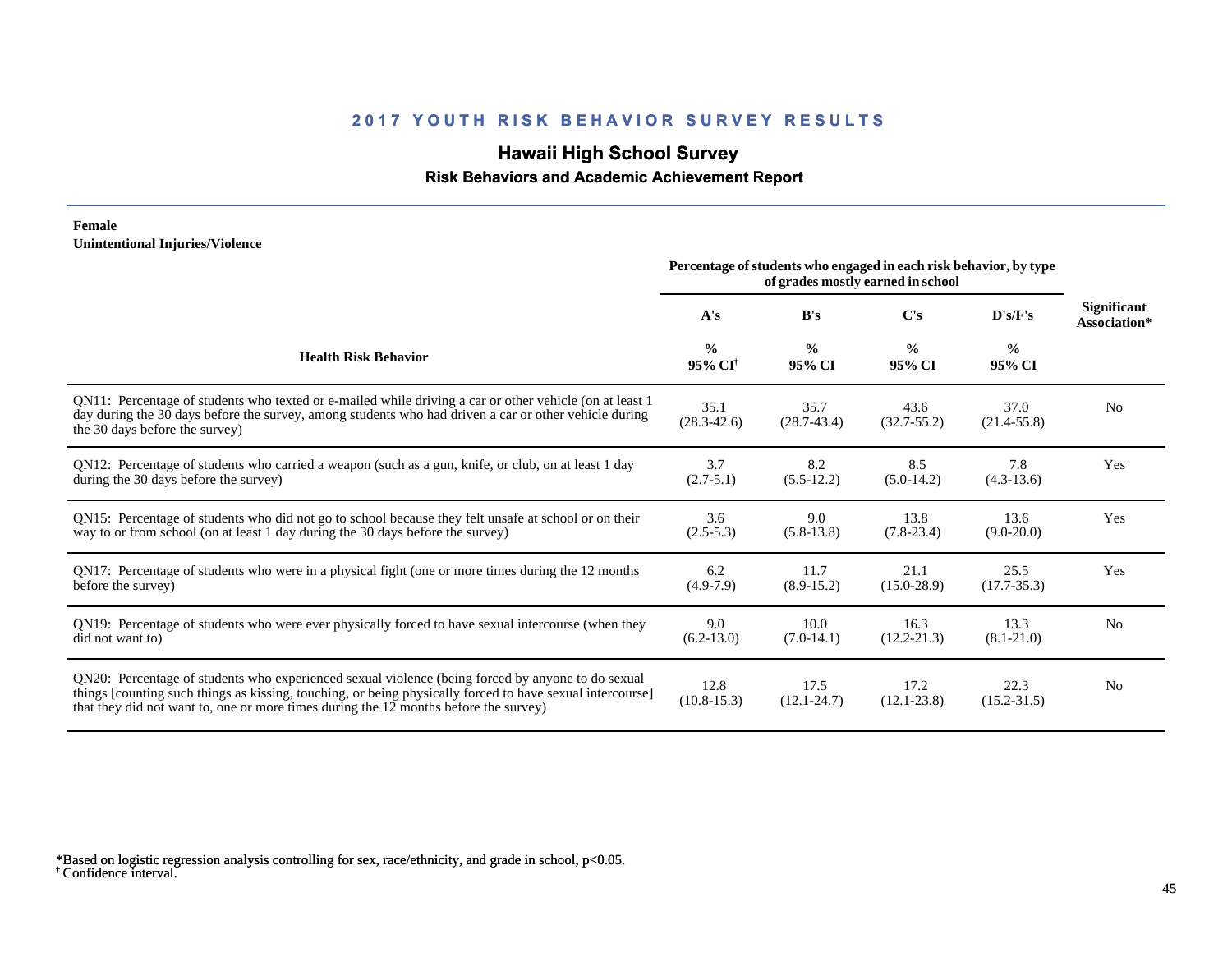# **Hawaii High School Survey**

## **Risk Behaviors and Academic Achievement Report**

#### **Female Unintentional Injuries/Violence**

|                                                                                                                                                                                                                                                                                                                                                                                                                        | Percentage of students who engaged in each risk behavior, by type<br>of grades mostly earned in school |                         |                         |                         |                                    |
|------------------------------------------------------------------------------------------------------------------------------------------------------------------------------------------------------------------------------------------------------------------------------------------------------------------------------------------------------------------------------------------------------------------------|--------------------------------------------------------------------------------------------------------|-------------------------|-------------------------|-------------------------|------------------------------------|
|                                                                                                                                                                                                                                                                                                                                                                                                                        | A's                                                                                                    | B's                     | C's                     | D's/F's                 | <b>Significant</b><br>Association* |
| <b>Health Risk Behavior</b>                                                                                                                                                                                                                                                                                                                                                                                            | $\frac{0}{0}$<br>95% CI <sup>†</sup>                                                                   | $\frac{0}{0}$<br>95% CI | $\frac{0}{0}$<br>95% CI | $\frac{0}{0}$<br>95% CI |                                    |
| QN22: Percentage of students who experienced physical dating violence (being physically hurt on<br>purpose by someone they were dating or going out with [counting such things as being hit, slammed<br>into something, or injured with an object or weapon] one or more times during the 12 months before<br>the survey, among students who dated or went out with someone during the 12 months before the<br>survey) | 6.3<br>$(4.0-10.0)$                                                                                    | 10.4<br>$(6.6-16.2)$    | 11.2<br>$(6.2-19.5)$    | 10.8<br>$(5.1-21.2)$    | N <sub>o</sub>                     |
| QN23: Percentage of students who were bullied on school property (ever during the 12 months before                                                                                                                                                                                                                                                                                                                     | 14.2                                                                                                   | 17.7                    | 24.1                    | 23.9                    | Yes                                |
| the survey)                                                                                                                                                                                                                                                                                                                                                                                                            | $(12.0 - 16.8)$                                                                                        | $(14.5 - 21.5)$         | $(18.1 - 31.5)$         | $(15.8 - 34.4)$         |                                    |
| QN24: Percentage of students who were electronically bullied (counting being bullied through texting,                                                                                                                                                                                                                                                                                                                  | 13.0                                                                                                   | 17.4                    | 22.6                    | 24.8                    | Yes                                |
| Instagram, Facebook, or other social media, ever during the 12 months before the survey)                                                                                                                                                                                                                                                                                                                               | $(11.2 - 15.0)$                                                                                        | $(14.6 - 20.6)$         | $(16.5 - 30.1)$         | $(15.4 - 37.5)$         |                                    |
| QN25: Percentage of students who felt sad or hopeless (almost every day for $>=$ 2 weeks in a row so                                                                                                                                                                                                                                                                                                                   | 26.5                                                                                                   | 38.1                    | 48.9                    | 50.5                    | Yes                                |
| that they stopped doing some usual activities, ever during the 12 months before the survey)                                                                                                                                                                                                                                                                                                                            | $(23.2 - 30.0)$                                                                                        | $(33.2 - 43.2)$         | $(41.9 - 55.9)$         | $(39.4 - 61.5)$         |                                    |
| QN26: Percentage of students who seriously considered attempting suicide (ever during the 12 months                                                                                                                                                                                                                                                                                                                    | 15.0                                                                                                   | 18.0                    | 30.1                    | 27.2                    | Yes                                |
| before the survey)                                                                                                                                                                                                                                                                                                                                                                                                     | $(12.1 - 18.5)$                                                                                        | $(15.1 - 21.2)$         | $(23.2 - 38.0)$         | $(16.1 - 42.1)$         |                                    |
| QN27: Percentage of students who made a plan about how they would attempt suicide (during the 12                                                                                                                                                                                                                                                                                                                       | 12.1                                                                                                   | 14.1                    | 24.6                    | 29.1                    | Yes                                |
| months before the survey)                                                                                                                                                                                                                                                                                                                                                                                              | $(10.0-14.6)$                                                                                          | $(11.0-17.8)$           | $(18.6 - 31.8)$         | $(18.3 - 42.8)$         |                                    |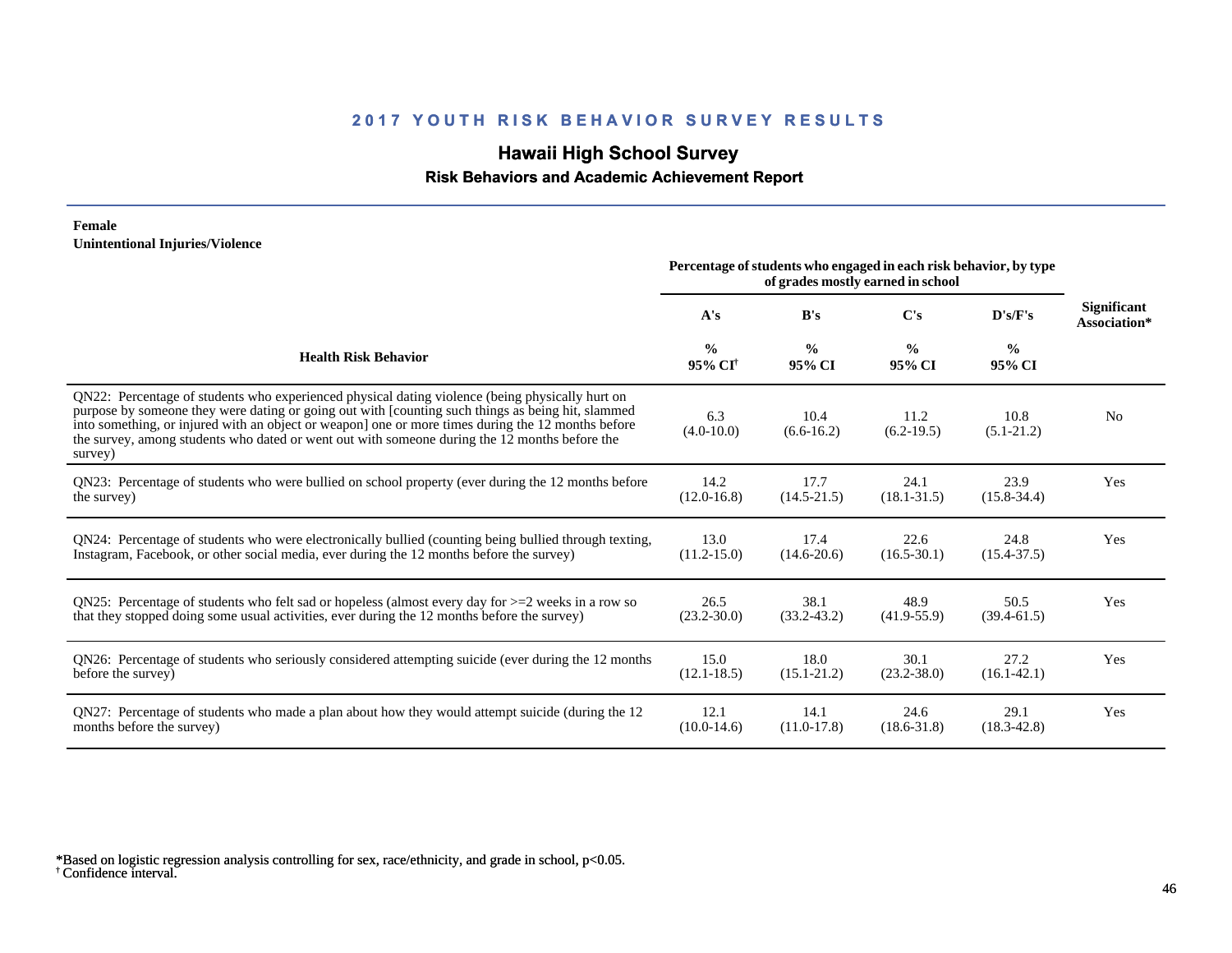# **Hawaii High School Survey**

#### **Risk Behaviors and Academic Achievement Report**

#### **Female Unintentional Injuries/Violence**

|                                                                                                                                                                                                   | Percentage of students who engaged in each risk behavior, by type<br>of grades mostly earned in school |                         |                         |                         |                                    |
|---------------------------------------------------------------------------------------------------------------------------------------------------------------------------------------------------|--------------------------------------------------------------------------------------------------------|-------------------------|-------------------------|-------------------------|------------------------------------|
|                                                                                                                                                                                                   | A's                                                                                                    | B's                     | C's                     | $\bf{D's/F's}$          | <b>Significant</b><br>Association* |
| <b>Health Risk Behavior</b>                                                                                                                                                                       | $\frac{6}{6}$<br>95% CF                                                                                | $\frac{0}{0}$<br>95% CI | $\frac{6}{9}$<br>95% CI | $\frac{0}{0}$<br>95% CI |                                    |
| QN28: Percentage of students who attempted suicide (one or more times during the 12 months before<br>the survey)                                                                                  | 5.4<br>$(4.3-6.7)$                                                                                     | 10.1<br>$(6.8-14.6)$    | 20.2<br>$(13.1 - 29.7)$ | 15.0<br>$(9.8-22.2)$    | Yes                                |
| QN29: Percentage of students who had a suicide attempt that resulted in an injury, poisoning, or<br>overdose that had to be treated by a doctor or nurse (during the 12 months before the survey) | 1.3<br>$(0.9-1.8)$                                                                                     | 2.4<br>$(1.2-4.5)$      | 4.6<br>$(2.0-9.9)$      | 4.2<br>$(1.5-11.1)$     | Yes                                |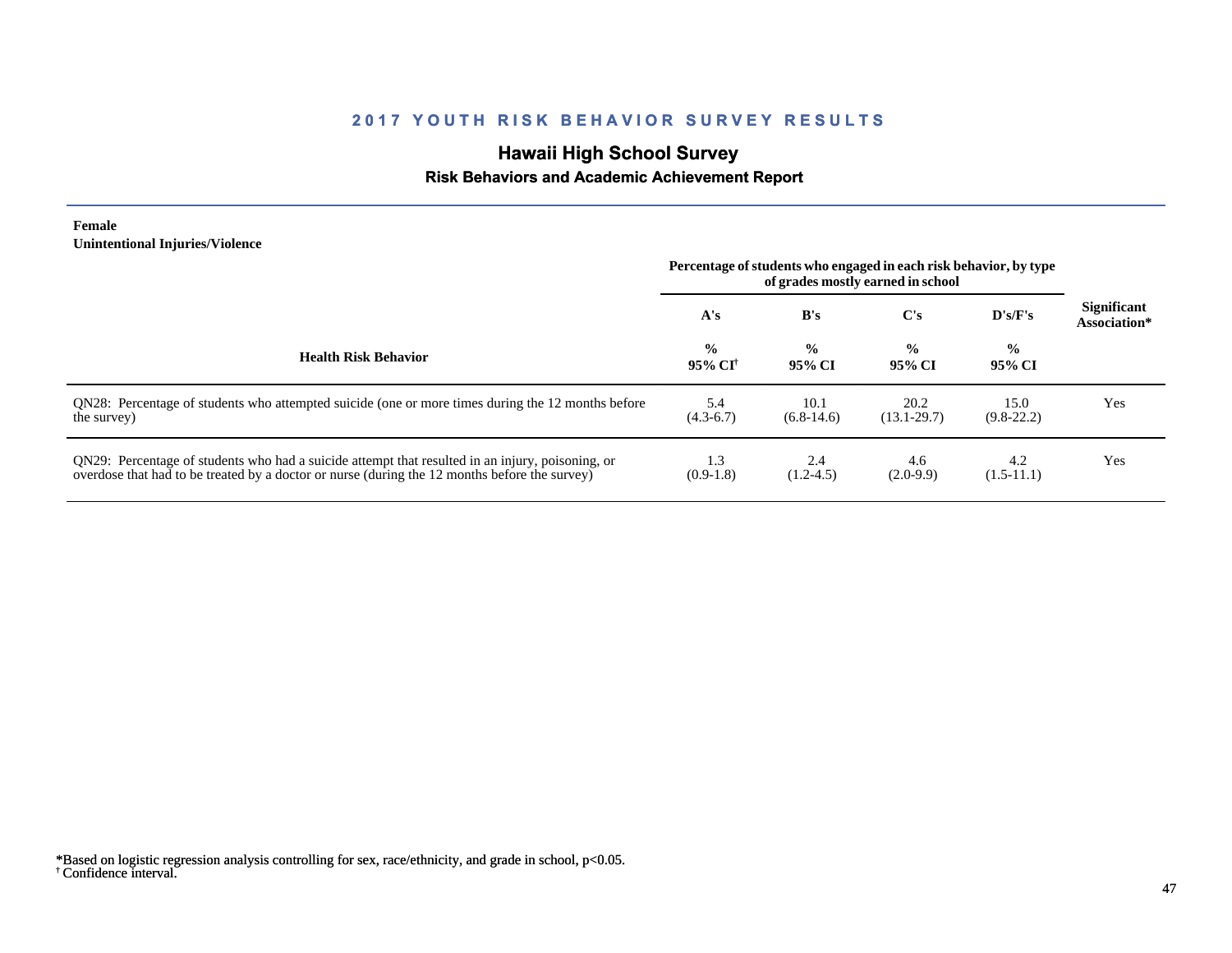# **Hawaii High School Survey**

#### **Risk Behaviors and Academic Achievement Report**

#### **Female Tobacco Use**

|                                                                                                                                                                                                                                                                                                                 | Percentage of students who engaged in each risk behavior, by type<br>of grades mostly earned in school |                         |                         |                         |                                    |
|-----------------------------------------------------------------------------------------------------------------------------------------------------------------------------------------------------------------------------------------------------------------------------------------------------------------|--------------------------------------------------------------------------------------------------------|-------------------------|-------------------------|-------------------------|------------------------------------|
|                                                                                                                                                                                                                                                                                                                 | A's                                                                                                    | B's                     | $\bf C's$               | D's/F's                 | <b>Significant</b><br>Association* |
| <b>Health Risk Behavior</b>                                                                                                                                                                                                                                                                                     | $\frac{0}{0}$<br>95% CI <sup>†</sup>                                                                   | $\frac{0}{0}$<br>95% CI | $\frac{0}{0}$<br>95% CI | $\frac{0}{0}$<br>95% CI |                                    |
| QN31: Percentage of students who first tried cigarette smoking before age 13 years (even one or two<br>puffs)                                                                                                                                                                                                   | 3.8<br>$(2.9-4.9)$                                                                                     | 8.8<br>$(6.0-12.8)$     | 11.7<br>$(8.4 - 15.9)$  | 25.1<br>$(16.9 - 35.5)$ | Yes                                |
| QN32: Percentage of students who currently smoked cigarettes (on at least 1 day during the 30 days<br>before the survey)                                                                                                                                                                                        | 2.6<br>$(1.8-3.9)$                                                                                     | 4.5<br>$(3.2-6.4)$      | 10.5<br>$(7.2 - 15.1)$  | 14.1<br>$(9.7 - 20.1)$  | Yes                                |
| ONFRCIG: Percentage of students who currently smoked cigarettes frequently (on 20 or more days<br>during the 30 days before the survey)                                                                                                                                                                         | 0.0                                                                                                    | 1.2<br>$(0.6-2.5)$      | 2.9<br>$(1.1 - 7.5)$    | 2.4<br>$(1.0-5.5)$      | Yes                                |
| QNDAYCIG: Percentage of students who currently smoked cigarettes daily (on all 30 days during the<br>30 days before the survey)                                                                                                                                                                                 | 0.0                                                                                                    | 0.9<br>$(0.3-2.3)$      | 1.2<br>$(0.4 - 3.7)$    | 1.2<br>$(0.5-3.0)$      | Yes                                |
| QN35: Percentage of students who currently used an electronic vapor product (including e-cigarettes,<br>e-cigars, e-pipes, vape pipes, vaping pens, e-hookahs, and hookah pens [such as blu, NJOY, Vuse,<br>MarkTen, Logic, Vapin Plus, eGo, and Halo], on at least 1 day during the 30 days before the survey) | 14.9<br>$(12.0-18.4)$                                                                                  | 23.8<br>$(20.3 - 27.7)$ | 32.2<br>$(26.6 - 38.4)$ | 34.1<br>$(24.5 - 45.3)$ | Yes                                |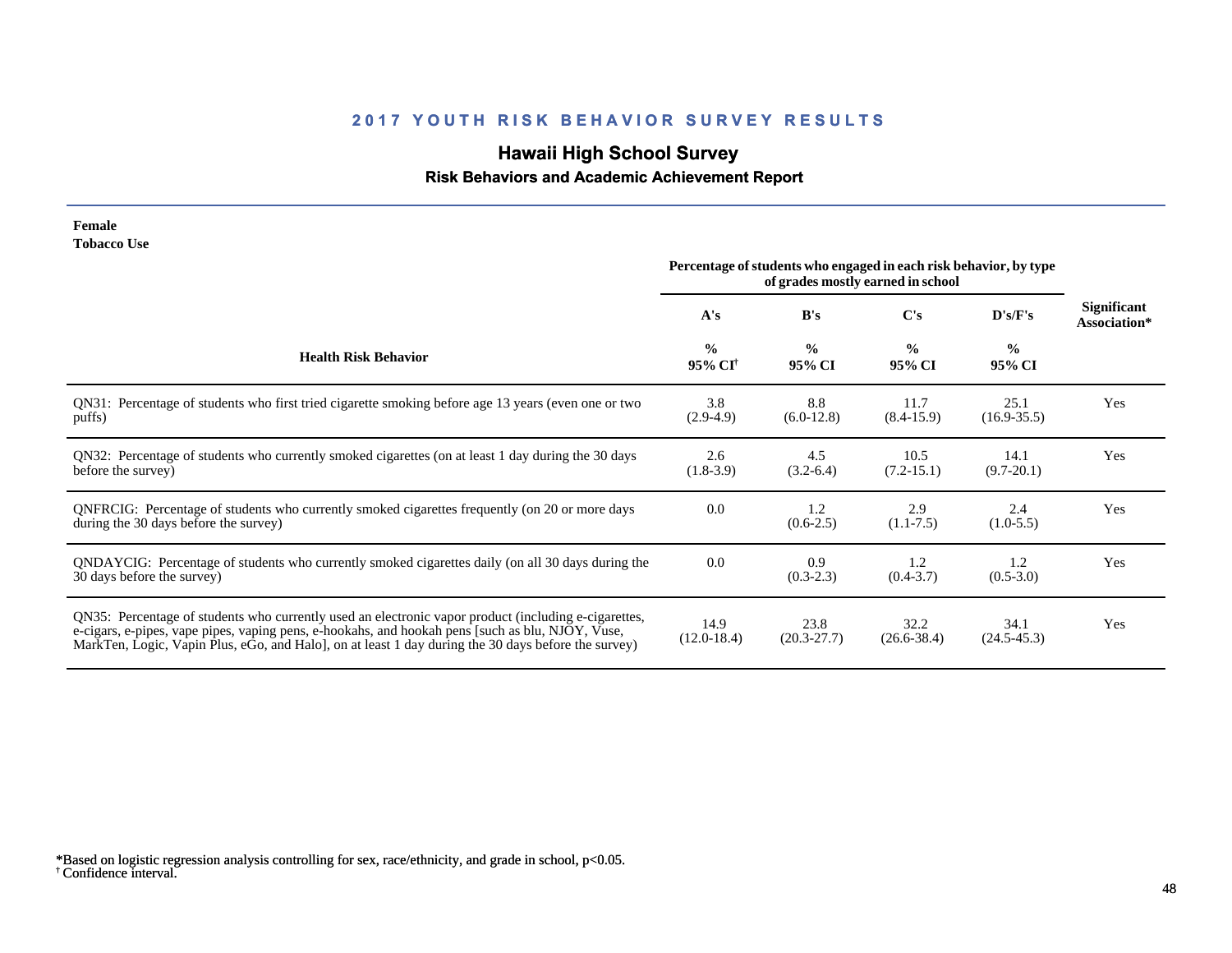## **Hawaii High School Survey**

#### **Risk Behaviors and Academic Achievement Report**

#### **Female Alcohol/Other Drug Use**

|                                                                                                                                                                                                                                                                                       | Percentage of students who engaged in each risk behavior, by type<br>of grades mostly earned in school |                         |                         |                         |                                    |
|---------------------------------------------------------------------------------------------------------------------------------------------------------------------------------------------------------------------------------------------------------------------------------------|--------------------------------------------------------------------------------------------------------|-------------------------|-------------------------|-------------------------|------------------------------------|
|                                                                                                                                                                                                                                                                                       | A's                                                                                                    | B's                     | C's                     | D's/F's                 | <b>Significant</b><br>Association* |
| <b>Health Risk Behavior</b>                                                                                                                                                                                                                                                           | $\frac{0}{0}$<br>95% CI <sup>†</sup>                                                                   | $\frac{0}{0}$<br>95% CI | $\frac{0}{0}$<br>95% CI | $\frac{6}{6}$<br>95% CI |                                    |
| QN41: Percentage of students who had their first drink of alcohol before age 13 years (other than a few                                                                                                                                                                               | 9.0                                                                                                    | 15.0                    | 23.6                    | 31.7                    | Yes                                |
| sips)                                                                                                                                                                                                                                                                                 | $(6.8-11.9)$                                                                                           | $(11.3-19.6)$           | $(17.6 - 30.8)$         | $(23.7-40.9)$           |                                    |
| QN42: Percentage of students who currently drank alcohol (at least one drink of alcohol, on at least 1                                                                                                                                                                                | 19.8                                                                                                   | 27.2                    | 41.9                    | 37.9                    | Yes                                |
| day during the 30 days before the survey)                                                                                                                                                                                                                                             | $(15.7 - 24.6)$                                                                                        | $(22.3 - 32.8)$         | $(34.6-49.6)$           | $(29.2 - 47.5)$         |                                    |
| QN44: Percentage of students who currently were binge drinking (had four or more drinks of alcohol<br>in a row for female students or five or more drinks of alcohol in a row for male students, within a<br>couple of hours, on at least 1 day during the 30 days before the survey) | 7.4<br>$(5.9-9.3)$                                                                                     | 11.5<br>$(8.5 - 15.4)$  | 23.3<br>$(17.9 - 29.8)$ | 23.7<br>$(15.5 - 34.5)$ | Yes                                |
| QN47: Percentage of students who tried marijuana for the first time before age 13 years                                                                                                                                                                                               | 4.0<br>$(2.5-6.2)$                                                                                     | 6.8<br>$(4.9-9.3)$      | 11.6<br>$(8.1 - 16.3)$  | 15.6<br>$(9.3 - 25.0)$  | Yes                                |
| QN48: Percentage of students who currently used marijuana (one or more times during the 30 days                                                                                                                                                                                       | 9.8                                                                                                    | 18.4                    | 26.7                    | 29.1                    | Yes                                |
| before the survey)                                                                                                                                                                                                                                                                    | $(7.5-12.8)$                                                                                           | $(14.0 - 23.7)$         | $(20.0 - 34.7)$         | $(22.0 - 37.4)$         |                                    |
| QN49: Percentage of students who ever used cocaine (any form of cocaine, including powder, crack,                                                                                                                                                                                     | 2.3                                                                                                    | 3.6                     | 9.5                     | 8.6                     | Yes                                |
| or freebase, one or more times during their life)                                                                                                                                                                                                                                     | $(1.5-3.7)$                                                                                            | $(2.5-5.3)$             | $(5.4-16.2)$            | $(4.8-14.8)$            |                                    |
| QN51: Percentage of students who ever used heroin (also called "smack," "junk," or "China White,"                                                                                                                                                                                     | 1.1                                                                                                    | 0.6                     | 1.7                     | 9.2                     | Yes                                |
| one or more times during their life)                                                                                                                                                                                                                                                  | $(0.5-2.3)$                                                                                            | $(0.3-1.3)$             | $(0.7-3.9)$             | $(4.2-19.0)$            |                                    |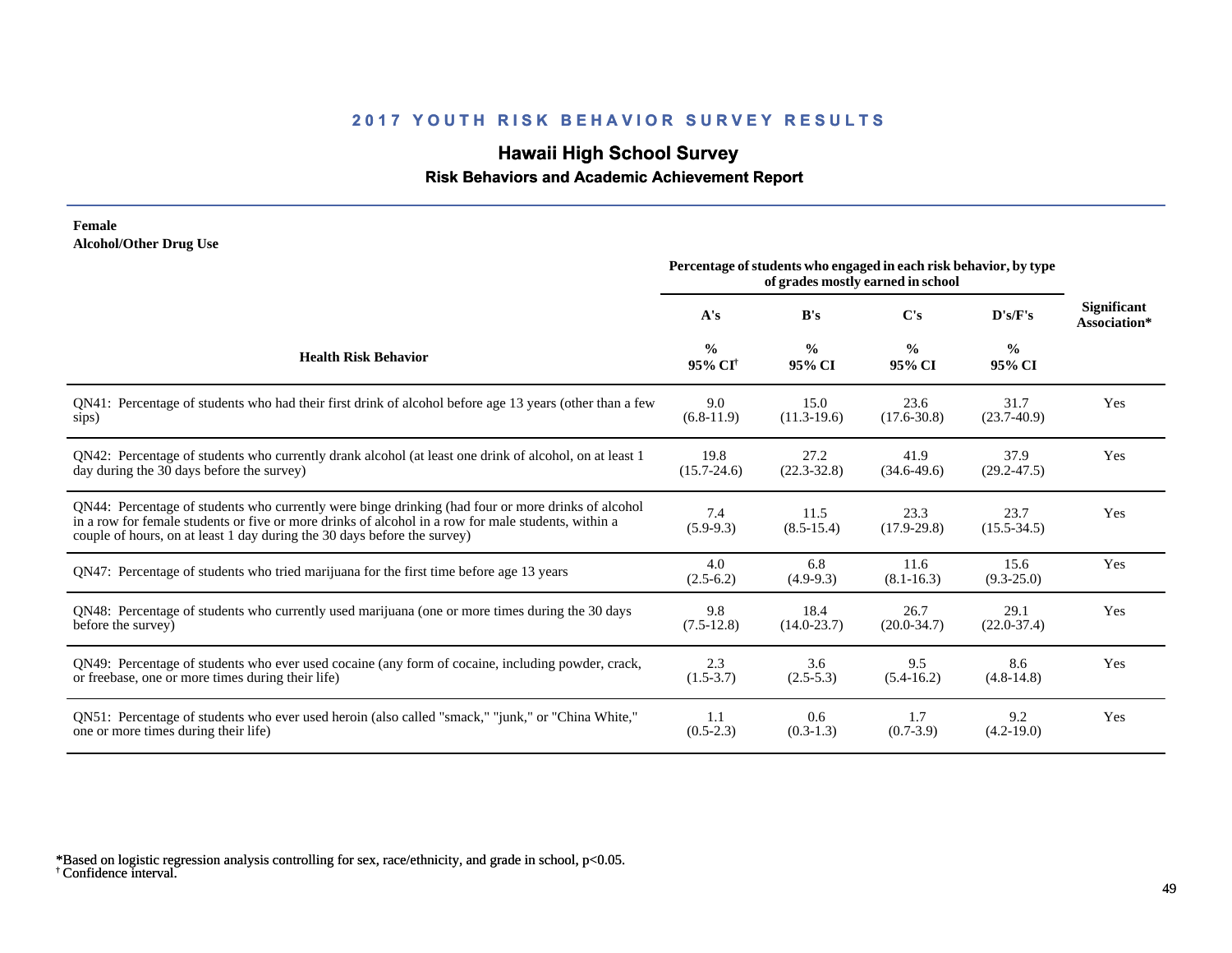## **Hawaii High School Survey**

#### **Risk Behaviors and Academic Achievement Report**

#### **Female Alcohol/Other Drug Use**

|                                                                                                                                                                                                                                                                                       | Percentage of students who engaged in each risk behavior, by type<br>of grades mostly earned in school |                         |                         |                         |                             |
|---------------------------------------------------------------------------------------------------------------------------------------------------------------------------------------------------------------------------------------------------------------------------------------|--------------------------------------------------------------------------------------------------------|-------------------------|-------------------------|-------------------------|-----------------------------|
|                                                                                                                                                                                                                                                                                       | A's                                                                                                    | B's                     | $\bf C's$               | D's/F's                 | Significant<br>Association* |
| <b>Health Risk Behavior</b>                                                                                                                                                                                                                                                           | $\frac{0}{0}$<br>95% CI <sup>†</sup>                                                                   | $\frac{0}{0}$<br>95% CI | $\frac{0}{0}$<br>95% CI | $\frac{0}{0}$<br>95% CI |                             |
| ON52: Percentage of students who ever used methamphetamines (also called "speed," "crystal,"                                                                                                                                                                                          | 0.9                                                                                                    | 1.5                     | 4.3                     | 5.8                     | Yes                         |
| "crank," or "ice," one or more times during their life)                                                                                                                                                                                                                               | $(0.4-2.0)$                                                                                            | $(0.7 - 3.5)$           | $(1.4-12.4)$            | $(1.4-21.2)$            |                             |
| QN53: Percentage of students who ever used ecstasy (also called "MDMA," one or more times during                                                                                                                                                                                      | 2.4                                                                                                    | 2.5                     | 12.2                    | 8.1                     | Yes                         |
| their life)                                                                                                                                                                                                                                                                           | $(1.5-3.7)$                                                                                            | $(1.4-4.6)$             | $(9.9-15.0)$            | $(4.7-13.8)$            |                             |
| QN54: Percentage of students who ever used synthetic marijuana (also called "K2," "Spice," "fake                                                                                                                                                                                      | 1.8                                                                                                    | 3.8                     | 5.7                     | 8.2                     | Yes                         |
| weed," "King Kong," "Yucatan Fire," "Skunk," or "Moon Rocks," one or more times during their life)                                                                                                                                                                                    | $(1.2 - 2.9)$                                                                                          | $(2.3-6.4)$             | $(3.4-9.3)$             | $(5.1 - 13.0)$          |                             |
| QN56: Percentage of students who ever took prescription pain medicine without a doctor's<br>prescription or differently than how a doctor told them to use it (counting drugs such as codeine,<br>Vicodin, OxyContin, Hydrocodone, and Percocet, one or more times during their life) | 6.8<br>$(5.3 - 8.8)$                                                                                   | 10.9<br>$(8.3-14.2)$    | 16.7<br>$(12.2 - 22.5)$ | 26.1<br>$(17.8-36.5)$   | Yes                         |
| QN57: Percentage of students who ever injected any illegal drug (used a needle to inject any illegal                                                                                                                                                                                  | 0.8                                                                                                    | 0.7                     | 1.4                     | 3.4                     | N <sub>0</sub>              |
| drug into their body, one or more times during their life)                                                                                                                                                                                                                            | $(0.4-1.9)$                                                                                            | $(0.3-1.9)$             | $(0.7 - 2.7)$           | $(1.3-8.7)$             |                             |

<sup>†</sup> Confidence interval. \*Based on logistic regression analysis controlling for sex, race/ethnicity, and grade in school, p<0.05.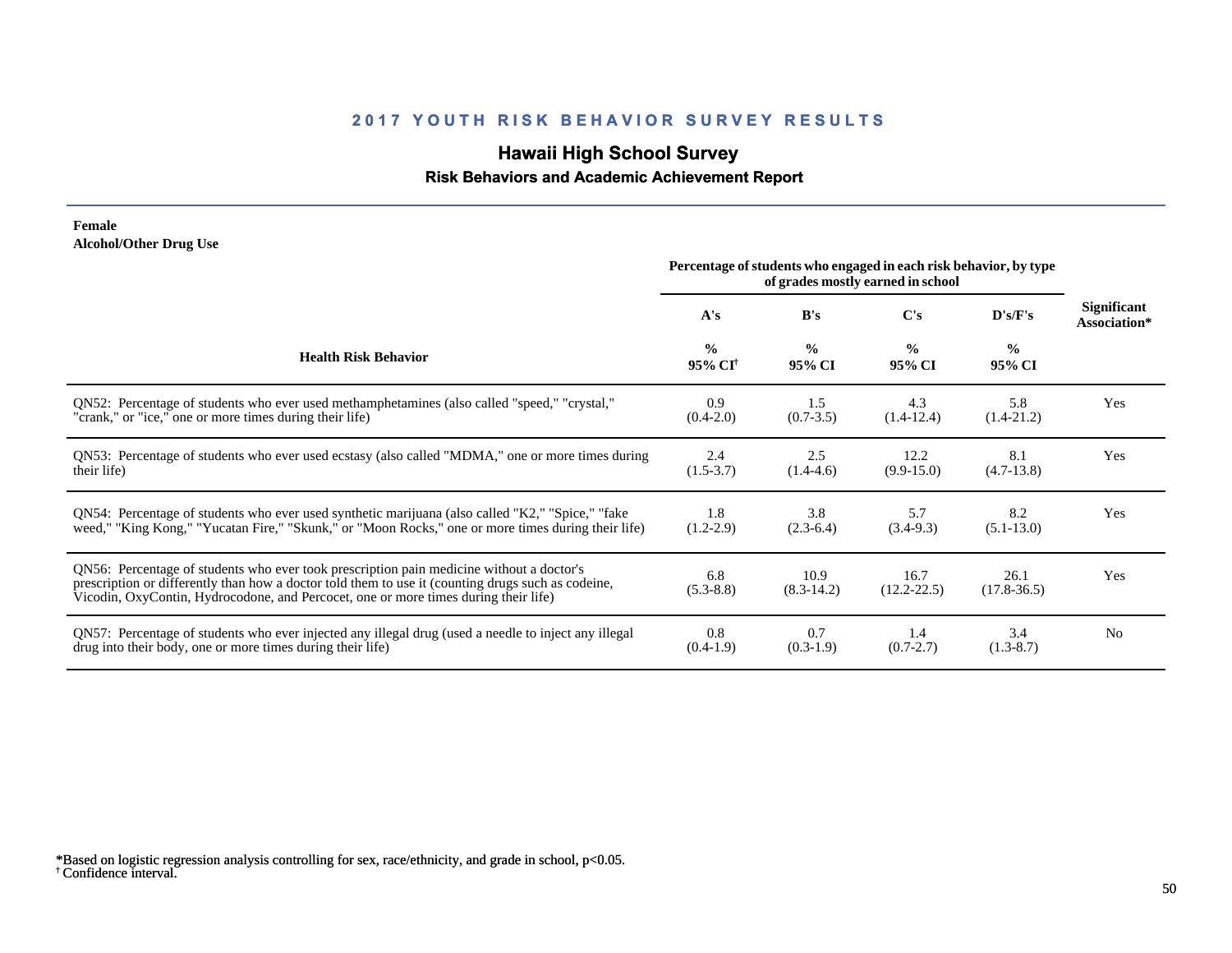# **Hawaii High School Survey**

 **Risk Behaviors and Academic Achievement Report**

| Female<br><b>Sexual Behaviors</b>                                                                                                                                     | Percentage of students who engaged in each risk behavior, by type |                         |                         |                         |                                    |
|-----------------------------------------------------------------------------------------------------------------------------------------------------------------------|-------------------------------------------------------------------|-------------------------|-------------------------|-------------------------|------------------------------------|
|                                                                                                                                                                       | A's                                                               | B's                     | C's                     | D's/F's                 | <b>Significant</b><br>Association* |
| <b>Health Risk Behavior</b>                                                                                                                                           | $\frac{0}{0}$<br>$95\%$ CI <sup>†</sup>                           | $\frac{0}{0}$<br>95% CI | $\frac{0}{0}$<br>95% CI | $\frac{0}{0}$<br>95% CI |                                    |
| QN60: Percentage of students who had sexual intercourse for the first time before age 13 years                                                                        | 1.2<br>$(0.7 - 2.2)$                                              | 2.8<br>$(1.5-5.4)$      | 1.9<br>$(0.8-4.8)$      | 6.6<br>$(2.4-17.0)$     | Yes                                |
| QN61: Percentage of students who had sexual intercourse with four or more persons during their life                                                                   | 3.0<br>$(2.1 - 4.4)$                                              | 5.0<br>$(3.6-6.8)$      | 8.0<br>$(5.0-12.6)$     | 7.4<br>$(4.3-12.4)$     | Yes                                |
| QN62: Percentage of students who were currently sexually active (had sexual intercourse with at least<br>one person, during the 3 months before the survey)           | 17.5<br>$(14.0 - 21.6)$                                           | 24.0<br>$(20.1 - 28.4)$ | 30.7<br>$(23.3-39.3)$   | 27.3<br>$(18.8 - 38.0)$ | Yes                                |
| QN63: Percentage of students who drank alcohol or used drugs before last sexual intercourse (among<br>students who were currently sexually active)                    | 15.6<br>$(10.3 - 22.8)$                                           | 17.5<br>$(11.7 - 25.3)$ | 32.0<br>$(16.3 - 53.2)$ | 18.5<br>$(7.0-40.7)$    | N <sub>o</sub>                     |
| QN64: Percentage of students who used a condom during last sexual intercourse (among students who<br>were currently sexually active)                                  | 46.3<br>$(34.6 - 58.3)$                                           | 46.7<br>$(37.0 - 56.7)$ | 31.1<br>$(17.1-49.6)$   | 18.5<br>$(8.2 - 36.5)$  | Yes                                |
| QN65: Percentage of students who used birth control pills before last sexual intercourse (to prevent<br>pregnancy, among students who were currently sexually active) | 19.3<br>$(11.7 - 30.0)$                                           | 16.6<br>$(10.7 - 24.9)$ | 4.0<br>$(1.8-8.7)$      | 7.9<br>$(2.3-24.0)$     | Yes                                |

<sup>†</sup> Confidence interval. \*Based on logistic regression analysis controlling for sex, race/ethnicity, and grade in school, p<0.05.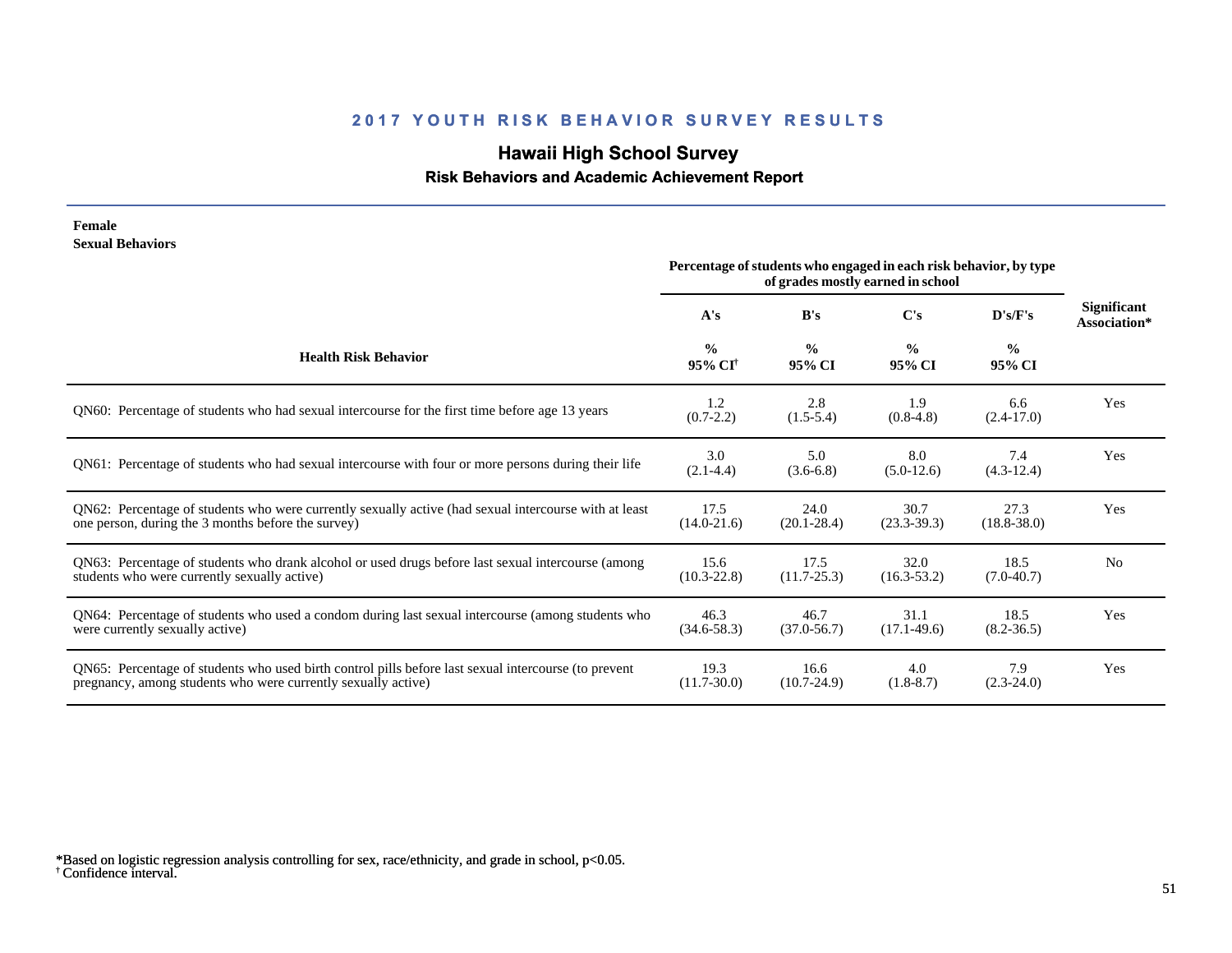# **Hawaii High School Survey**

 **Risk Behaviors and Academic Achievement Report**

#### **Female Sexual Behaviors**

|                                                                                                                                                                                                                                                                                                                                                                                                                            | Percentage of students who engaged in each risk behavior, by type<br>of grades mostly earned in school |                         |                         |                         |                             |
|----------------------------------------------------------------------------------------------------------------------------------------------------------------------------------------------------------------------------------------------------------------------------------------------------------------------------------------------------------------------------------------------------------------------------|--------------------------------------------------------------------------------------------------------|-------------------------|-------------------------|-------------------------|-----------------------------|
|                                                                                                                                                                                                                                                                                                                                                                                                                            | A's                                                                                                    | B's                     | C's                     | D's/F's                 | Significant<br>Association* |
| <b>Health Risk Behavior</b>                                                                                                                                                                                                                                                                                                                                                                                                | $\frac{0}{0}$<br>95% CI <sup>†</sup>                                                                   | $\frac{0}{0}$<br>95% CI | $\frac{0}{0}$<br>95% CI | $\frac{0}{0}$<br>95% CI |                             |
| QNIUDIMP: Percentage of students who used an IUD (such as Mirena or ParaGard) or implant (such<br>as Implanon or Nexplanon) before last sexual intercourse (to prevent pregnancy, among students who<br>were currently sexually active)                                                                                                                                                                                    | 4.6<br>$(2.0-10.1)$                                                                                    | 11.7<br>$(5.6-22.6)$    | 8.5<br>$(3.0-21.5)$     | 12.7<br>$(3.4 - 37.1)$  | N <sub>0</sub>              |
| <b>QNSHPARG</b> : Percentage of students who used a shot (such as Depo-Provera), patch (such as<br>OrthoEvra), or birth control ring (such as NuvaRing) before last sexual intercourse (to prevent<br>pregnancy, among students who were currently sexually active))                                                                                                                                                       | 4.5<br>$(2.3-8.9)$                                                                                     | 2.0<br>$(0.9-4.5)$      | 25.4<br>$(11.8-46.3)$   | 5.9<br>$(1.4-20.9)$     | Yes                         |
| QNOTHHPL: Percentage of students who used birth control pills; an IUD (such as Mirena or<br>ParaGard) or implant (such as Implanon or Nexplanon); or a shot (such as Depo-Provera), patch (such<br>as OrthoEvra), or birth control ring (such as NuvaRing) before last sexual intercourse (to prevent<br>pregnancy, among students who were currently sexually active)                                                     | 28.4<br>$(19.9 - 38.8)$                                                                                | 30.3<br>$(20.4 - 42.5)$ | 37.9<br>$(24.5-53.3)$   | 26.5<br>$(12.2 - 48.3)$ | N <sub>0</sub>              |
| QNDUALBC: Percentage of students who used both a condom during last sexual intercourse and birth<br>control pills; an IUD (such as Mirena or ParaGard) or implant (such as Implanon or Nexplanon); or a<br>shot (such as Depo-Provera), patch (such as OrthoEvra), or birth control ring (such as NuvaRing)<br>before last sexual intercourse (to prevent pregnancy, among students who were currently sexually<br>active) | 4.0<br>$(2.3-6.8)$                                                                                     | 10.5<br>$(5.7-18.8)$    | 1.1<br>$(0.3-4.5)$      | 0.5<br>$(0.1 - 3.5)$    | Yes                         |
| QNBCNONE: Percentage of students who did not use any method to prevent pregnancy during last<br>sexual intercourse (among students who were currently sexually active)                                                                                                                                                                                                                                                     | 10.7<br>$(5.8-18.6)$                                                                                   | 19.0<br>$(10.5 - 32.1)$ | 18.2<br>$(10.3 - 30.2)$ | 31.7<br>$(13.4 - 58.2)$ | N <sub>0</sub>              |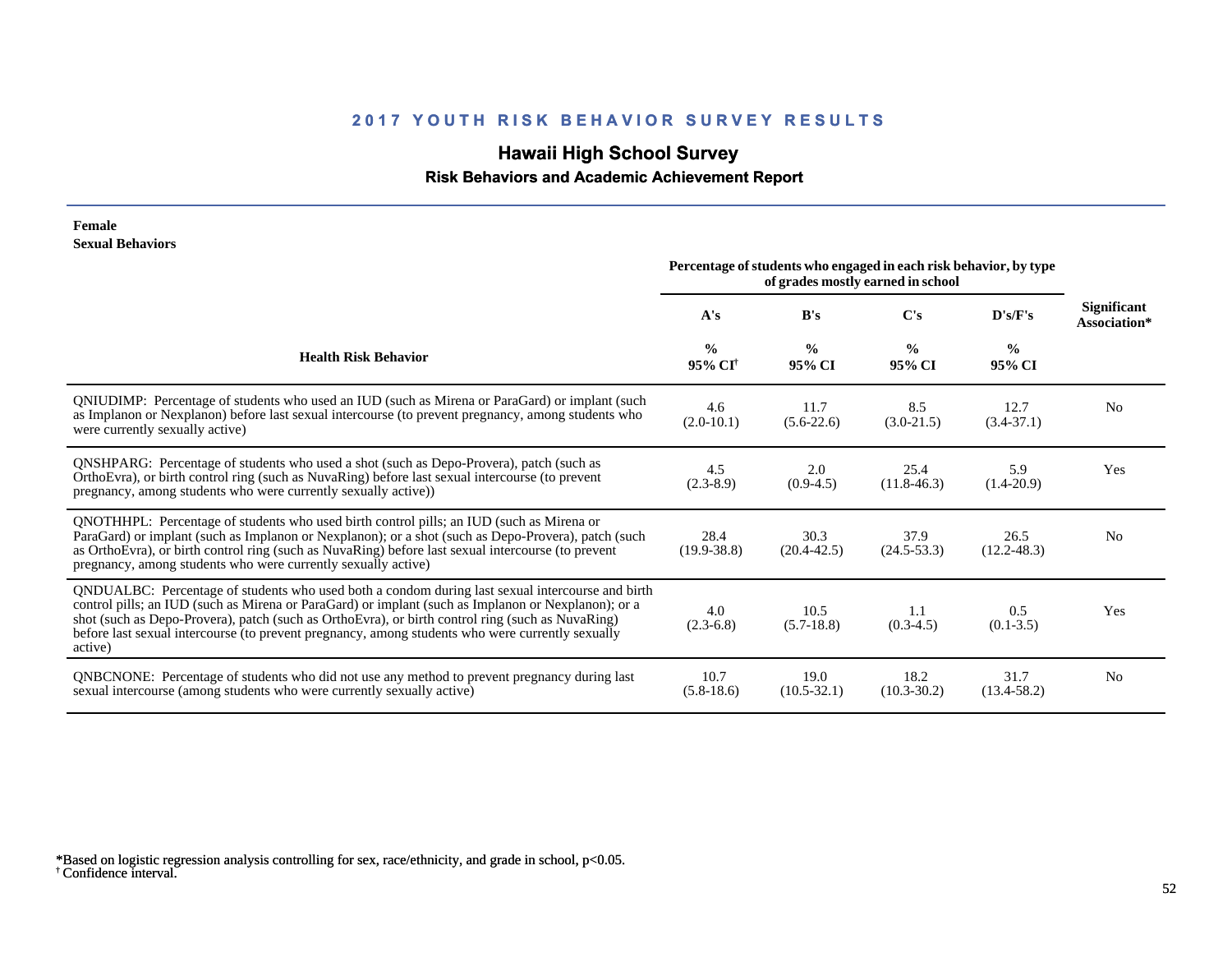## **Hawaii High School Survey**

#### **Risk Behaviors and Academic Achievement Report**

| Female                                                                                                       |                                                                                                        |                         |                         |                         |                             |
|--------------------------------------------------------------------------------------------------------------|--------------------------------------------------------------------------------------------------------|-------------------------|-------------------------|-------------------------|-----------------------------|
| <b>Dietary Behaviors</b>                                                                                     | Percentage of students who engaged in each risk behavior, by type<br>of grades mostly earned in school |                         |                         |                         |                             |
|                                                                                                              | A's                                                                                                    | B's                     | C's                     | D's/F's                 | Significant<br>Association* |
| <b>Health Risk Behavior</b>                                                                                  | $\frac{0}{0}$<br>95% CI <sup>†</sup>                                                                   | $\frac{0}{0}$<br>95% CI | $\frac{0}{0}$<br>95% CI | $\frac{0}{0}$<br>95% CI |                             |
| QNOBESE: Percentage of students who had obesity $(>= 95$ th percentile for body mass index, based on         | 7.9                                                                                                    | 11.3                    | 14.4                    | 17.5                    | Yes                         |
| sex- and age-specific reference data from the 2000 CDC growth charts) <sup>§</sup>                           | $(6.2 - 10.1)$                                                                                         | $(8.2 - 15.5)$          | $(10.3-19.7)$           | $(11.2 - 26.3)$         |                             |
| QNOWT: Percentage of students who were overweight $(>= 85$ th percentile but <95th percentile for            | 14.8                                                                                                   | 12.8                    | 21.6                    | 14.5                    | N <sub>0</sub>              |
| body mass index, based on sex- and age-specific reference data from the 2000 CDC growth charts) <sup>§</sup> | $(12.2 - 17.8)$                                                                                        | $(9.5-16.9)$            | $(15.1 - 30.0)$         | $(9.2 - 22.1)$          |                             |
| ON68: Percentage of students who described themselves as slightly or very overweight                         | 36.1<br>$(32.2 - 40.2)$                                                                                | 37.1<br>$(31.1 - 43.5)$ | 36.4<br>$(29.5-43.9)$   | 44.5<br>$(34.7 - 54.7)$ | N <sub>0</sub>              |
| QN70: Percentage of students who did not drink fruit juice (100% fruit juices one or more times              | 41.7                                                                                                   | 32.7                    | 37.2                    | 31.2                    | Yes                         |
| during the 7 days before the survey)                                                                         | $(38.0 - 45.6)$                                                                                        | $(27.8-37.9)$           | $(29.0 - 46.3)$         | $(22.8 - 41.2)$         |                             |
| QN71: Percentage of students who did not eat fruit (one or more times during the 7 days before the           | 10.1                                                                                                   | 11.8                    | 9.5                     | 10.0                    | No                          |
| survey)                                                                                                      | $(7.6-13.1)$                                                                                           | $(8.3 - 16.6)$          | $(6.7-13.4)$            | $(5.6-17.1)$            |                             |
| QNFR0: Percentage of students who did not eat fruit or drink 100% fruit juices (such as orange juice,        | 5.9                                                                                                    | 5.7                     | 6.6                     | 6.3                     | N <sub>0</sub>              |
| apple juice, or grape juice, during the 7 days before the survey)                                            | $(4.2 - 8.3)$                                                                                          | $(3.7 - 8.7)$           | $(4.1 - 10.3)$          | $(2.7-13.8)$            |                             |
| QNFR1: Percentage of students who ate fruit or drank 100% fruit juices one or more times per day             | 45.2                                                                                                   | 46.6                    | 42.5                    | 54.9                    | N <sub>0</sub>              |
| (such as orange juice, apple juice, or grape juice, during the 7 days before the survey)                     | $(41.4 - 49.0)$                                                                                        | $(40.6 - 52.6)$         | $(33.8 - 51.8)$         | $(43.4 - 66.0)$         |                             |

\*Based on logistic regression analysis controlling for sex, race/ethnicity, and grade in school, p<0.05.

† Confidence interval.

§ Based on reference data from the 2000 CDC Growth Charts. In 2017, new, slightly different ranges were used to calculate biologically implausible responses to height and weight questions.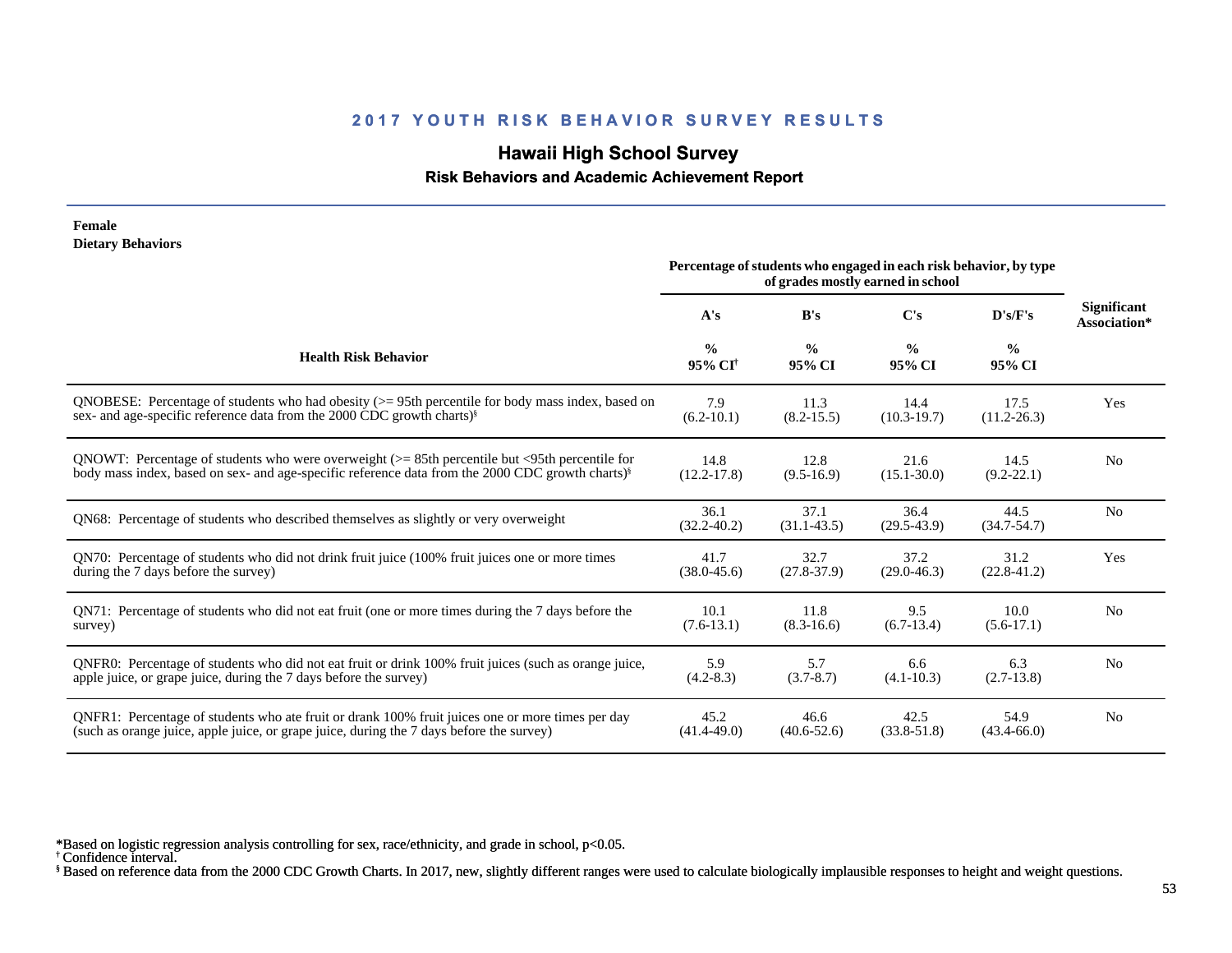## **Hawaii High School Survey**

#### **Risk Behaviors and Academic Achievement Report**

#### **Female Dietary Behaviors**

|                                                                                                       | Percentage of students who engaged in each risk behavior, by type<br>of grades mostly earned in school |                         |                         |                         |                                    |
|-------------------------------------------------------------------------------------------------------|--------------------------------------------------------------------------------------------------------|-------------------------|-------------------------|-------------------------|------------------------------------|
|                                                                                                       | A's                                                                                                    | B's                     | $\bf C's$               | D's/F's                 | <b>Significant</b><br>Association* |
| <b>Health Risk Behavior</b>                                                                           | $\frac{0}{0}$<br>$95\%$ CF                                                                             | $\frac{0}{0}$<br>95% CI | $\frac{0}{0}$<br>95% CI | $\frac{0}{0}$<br>95% CI |                                    |
| QNFR2: Percentage of students who ate fruit or drank 100% fruit juices two or more times per day      | 18.7                                                                                                   | 20.9                    | 19.1                    | 21.3                    | N <sub>0</sub>                     |
| (such as orange juice, apple juice, or grape juice, during the 7 days before the survey)              | $(15.9 - 21.9)$                                                                                        | $(16.7 - 25.8)$         | $(14.4 - 24.9)$         | $(15.2 - 28.9)$         |                                    |
| QNFR3: Percentage of students who ate fruit or drank 100% fruit juices three or more times per day    | 10.6                                                                                                   | 11.5                    | 14.3                    | 14.8                    | N <sub>0</sub>                     |
| (such as orange juice, apple juice, or grape juice, during the 7 days before the survey)              | $(8.5-13.1)$                                                                                           | $(8.4 - 15.5)$          | $(10.1 - 19.7)$         | $(9.3-22.6)$            |                                    |
| QN72: Percentage of students who did not eat green salad (one or more times during the 7 days before  | 36.0                                                                                                   | 38.3                    | 41.4                    | 39.7                    | N <sub>0</sub>                     |
| the survey)                                                                                           | $(32.4 - 39.8)$                                                                                        | $(31.2 - 46.0)$         | $(33.6-49.7)$           | $(29.1 - 51.5)$         |                                    |
| QN73: Percentage of students who did not eat potatoes (one or more times during the 7 days before the | 46.4                                                                                                   | 46.4                    | 44.7                    | 51.6                    | N <sub>0</sub>                     |
| survey)                                                                                               | $(41.2 - 51.7)$                                                                                        | $(41.7 - 51.2)$         | $(37.3 - 52.4)$         | $(41.8 - 61.2)$         |                                    |
| QN74: Percentage of students who did not eat carrots (one or more times during the 7 days before the  | 48.6                                                                                                   | 51.0                    | 56.4                    | 48.3                    | N <sub>0</sub>                     |
| survey)                                                                                               | $(44.3 - 53.0)$                                                                                        | $(46.2 - 55.8)$         | $(49.1 - 63.4)$         | $(39.0 - 57.7)$         |                                    |
| QN75: Percentage of students who did not eat other vegetables (one or more times during the 7 days    | 17.0                                                                                                   | 20.6                    | 21.9                    | 19.1                    | N <sub>0</sub>                     |
| before the survey)                                                                                    | $(14.4 - 20.0)$                                                                                        | $(16.5 - 25.6)$         | $(15.6 - 30.0)$         | $(12.1 - 28.8)$         |                                    |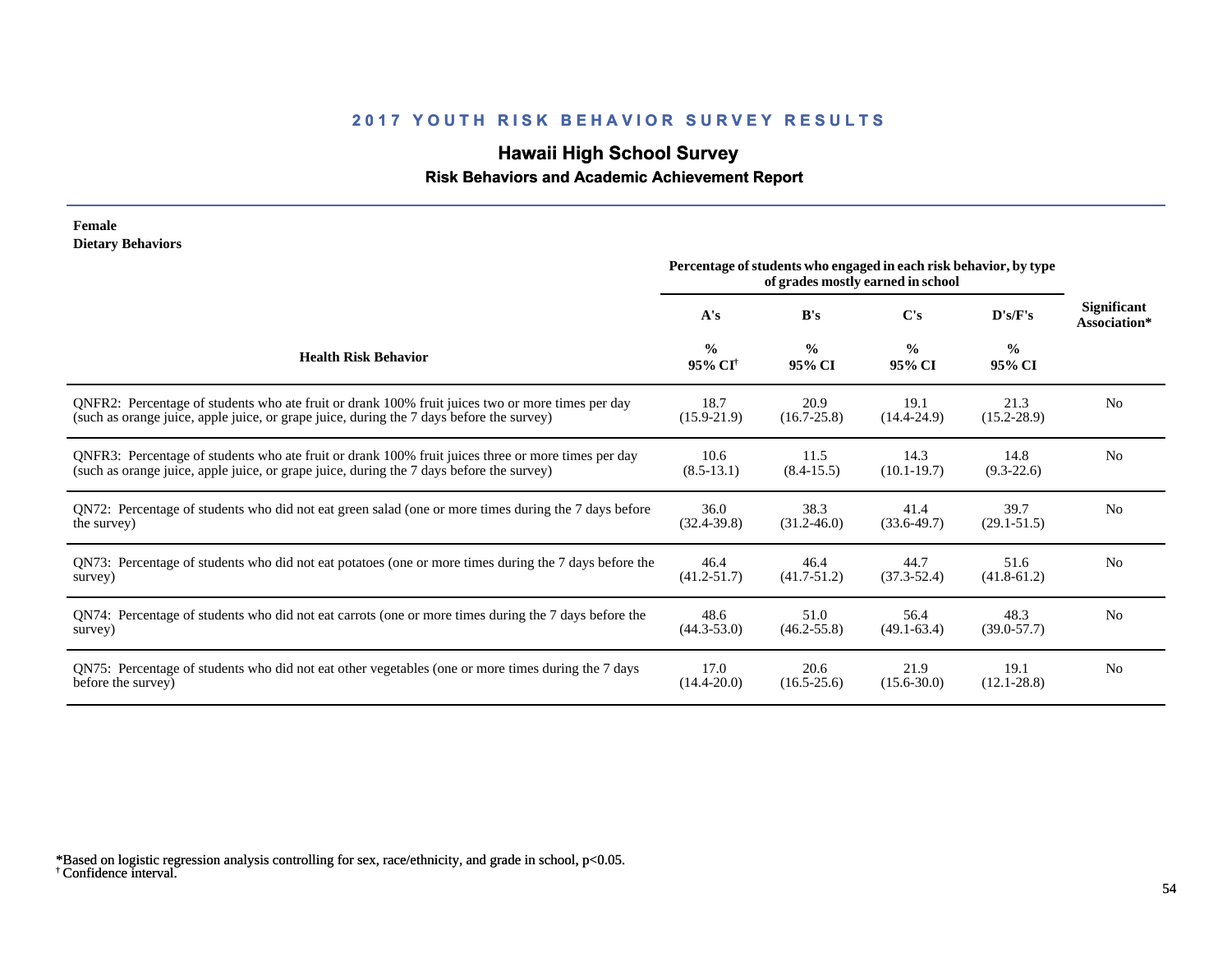# **Hawaii High School Survey**

 **Risk Behaviors and Academic Achievement Report**

| Female<br><b>Dietary Behaviors</b>                                                                                                                                                                                                       |                                                                                                        |                         |                         |                         |                                    |
|------------------------------------------------------------------------------------------------------------------------------------------------------------------------------------------------------------------------------------------|--------------------------------------------------------------------------------------------------------|-------------------------|-------------------------|-------------------------|------------------------------------|
|                                                                                                                                                                                                                                          | Percentage of students who engaged in each risk behavior, by type<br>of grades mostly earned in school |                         |                         |                         |                                    |
|                                                                                                                                                                                                                                          | A's                                                                                                    | B's                     | C's                     | D's/F's                 | <b>Significant</b><br>Association* |
| <b>Health Risk Behavior</b>                                                                                                                                                                                                              | $\frac{0}{0}$<br>95% CI <sup>†</sup>                                                                   | $\frac{0}{0}$<br>95% CI | $\frac{0}{0}$<br>95% CI | $\frac{0}{0}$<br>95% CI |                                    |
| QNVEG0: Percentage of students who did not eat vegetables (green salad, potatoes [excluding French]<br>fries, fried potatoes, or potato chips], carrots, or other vegetables, during the 7 days before the survey)                       | 5.2<br>$(3.8-7.1)$                                                                                     | 7.0<br>$(4.4 - 10.8)$   | 8.9<br>$(5.4-14.3)$     | 6.4<br>$(2.7-14.5)$     | N <sub>0</sub>                     |
| QNVEG1: Percentage of students who ate vegetables one or more times per day (green salad, potatoes<br>[excluding French fries, fried potatoes, or potato chips], carrots, or other vegetables, during the 7 days<br>before the survey)   | 59.2<br>$(54.7 - 63.6)$                                                                                | 52.2<br>$(47.8 - 56.5)$ | 50.4<br>$(41.7 - 59.0)$ | 62.6<br>$(55.7 - 69.0)$ | Yes                                |
| QNVEG2: Percentage of students who ate vegetables two or more times per day (green salad, potatoes<br>[excluding French fries, fried potatoes, or potato chips], carrots, or other vegetables, during the 7 days<br>before the survey)   | 20.9<br>$(18.3 - 23.7)$                                                                                | 20.9<br>$(17.0 - 25.5)$ | 21.1<br>$(16.6 - 26.3)$ | 26.9<br>$(19.5 - 35.8)$ | N <sub>0</sub>                     |
| QNVEG3: Percentage of students who ate vegetables three or more times per day (green salad,<br>potatoes [excluding French fries, fried potatoes, or potato chips], carrots, or other vegetables, during the<br>7 days before the survey) | 10.1<br>$(8.7-11.8)$                                                                                   | 9.4<br>$(6.3-13.8)$     | 9.0<br>$(5.5-14.2)$     | 16.4<br>$(10.4 - 25.0)$ | Yes                                |
| QN76: Percentage of students who did not drink a can, bottle, or glass of soda or pop (such as Coke,<br>Pepsi, or Sprite, not counting diet soda or diet pop, during the 7 days before the survey)                                       | 48.5<br>$(44.3 - 52.8)$                                                                                | 43.5<br>$(38.9 - 48.3)$ | 28.4<br>$(21.0-37.2)$   | 32.4<br>$(20.4 - 47.3)$ | <b>Yes</b>                         |
| QNSODA1: Percentage of students who drank a can, bottle, or glass of soda or pop one or more times<br>per day (such as Coke, Pepsi, or Sprite, not counting diet soda or diet pop, during the 7 days before the<br>survey)               | 4.8<br>$(3.4-6.6)$                                                                                     | 6.9<br>$(4.7-9.9)$      | 11.6<br>$(7.7-17.3)$    | 15.0<br>$(9.2 - 23.5)$  | Yes                                |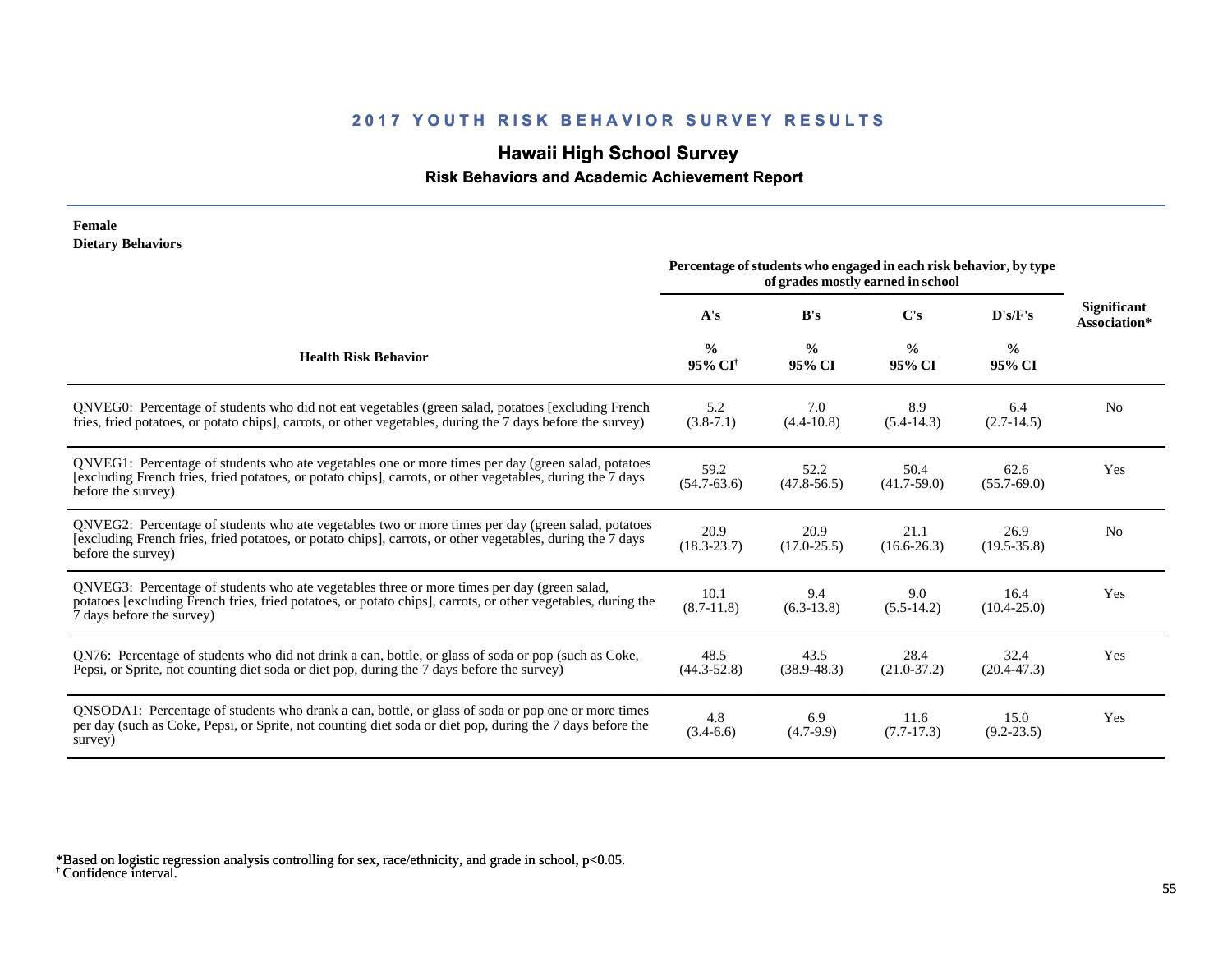## **Hawaii High School Survey**

#### **Risk Behaviors and Academic Achievement Report**

#### **Female Dietary Behaviors**

|                                                                                                                                                                                                                                                                                      | Percentage of students who engaged in each risk behavior, by type<br>of grades mostly earned in school |                         |                         |                         |                                    |
|--------------------------------------------------------------------------------------------------------------------------------------------------------------------------------------------------------------------------------------------------------------------------------------|--------------------------------------------------------------------------------------------------------|-------------------------|-------------------------|-------------------------|------------------------------------|
|                                                                                                                                                                                                                                                                                      | A's                                                                                                    | B's                     | C's                     | D's/F's                 | <b>Significant</b><br>Association* |
| <b>Health Risk Behavior</b>                                                                                                                                                                                                                                                          | $\frac{0}{0}$<br>95% CI <sup>†</sup>                                                                   | $\frac{0}{0}$<br>95% CI | $\frac{0}{0}$<br>95% CI | $\frac{0}{0}$<br>95% CI |                                    |
| QNSODA2: Percentage of students who drank a can, bottle, or glass of soda or pop two or more times<br>per day (such as Coke, Pepsi, or Sprite, not counting diet soda or diet pop, during the 7 days before the<br>survey)                                                           | 2.0<br>$(1.4-2.9)$                                                                                     | 3.1<br>$(1.9-5.1)$      | 9.6<br>$(6.0-15.1)$     | 10.9<br>$(6.2-18.4)$    | Yes                                |
| QNSODA3: Percentage of students who drank a can, bottle, or glass of soda or pop three or more<br>times per day (such as Coke, Pepsi, or Sprite, not counting diet soda or diet pop, during the 7 days<br>before the survey)                                                         | 0.5<br>$(0.2-1.0)$                                                                                     | 2.1<br>$(1.1 - 3.8)$    | 3.8<br>$(2.0-7.2)$      | 6.8<br>$(2.8-15.4)$     | Yes                                |
| QN77: Percentage of students who did not drink milk (during the 7 days before the survey)                                                                                                                                                                                            | 39.0<br>$(35.8 - 42.3)$                                                                                | 39.5<br>$(32.8 - 46.7)$ | 34.8<br>$(26.8 - 43.7)$ | 41.2<br>$(28.3 - 55.5)$ | N <sub>0</sub>                     |
| QNMILK1: Percentage of students who drank one or more glasses per day of milk (counting the milk<br>they drank in a glass or cup, from a carton, or with cereal and counting the half pint of milk served at<br>school as equal to one glass, during the 7 days before the survey)   | 15.8<br>$(12.3 - 20.1)$                                                                                | 14.7<br>$(10.1 - 20.9)$ | 12.9<br>$(8.7-18.7)$    | 16.5<br>$(11.2 - 23.6)$ | N <sub>0</sub>                     |
| QNMILK2: Percentage of students who drank two or more glasses per day of milk (counting the milk<br>they drank in a glass or cup, from a carton, or with cereal and counting the half pint of milk served at<br>school as equal to one glass, during the 7 days before the survey)   | 7.3<br>$(5.1 - 10.3)$                                                                                  | 7.5<br>$(4.2 - 13.0)$   | 7.1<br>$(4.3 - 11.3)$   | 7.6<br>$(3.4-15.9)$     | N <sub>0</sub>                     |
| QNMILK3: Percentage of students who drank three or more glasses per day of milk (counting the milk<br>they drank in a glass or cup, from a carton, or with cereal and counting the half pint of milk served at<br>school as equal to one glass, during the 7 days before the survey) | 2.2<br>$(1.1-4.2)$                                                                                     | 3.1<br>$(1.9-4.9)$      | 2.8<br>$(1.7-4.7)$      | 2.2<br>$(0.7-6.7)$      | N <sub>0</sub>                     |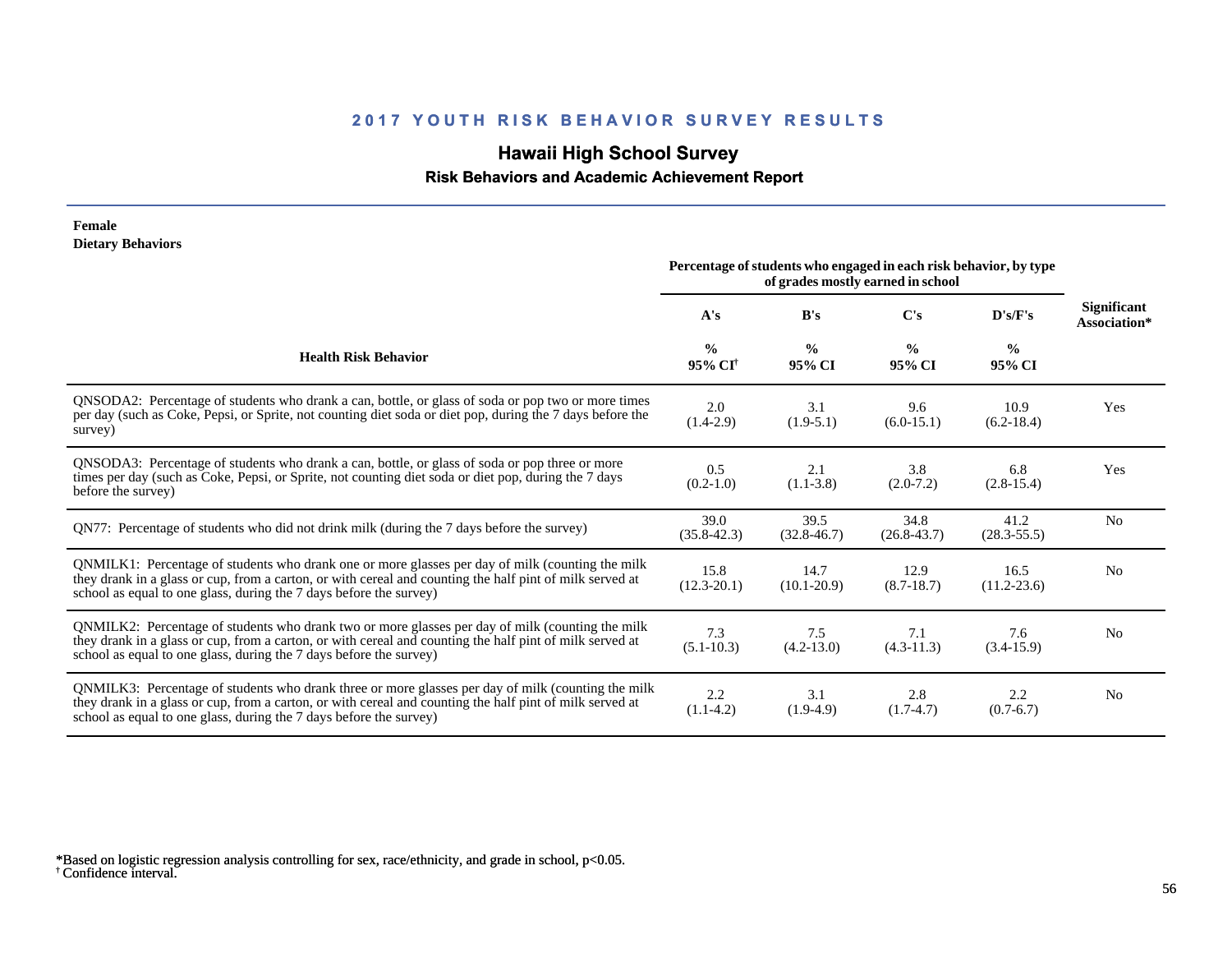# **Hawaii High School Survey**

### **Risk Behaviors and Academic Achievement Report**

| Female<br><b>Dietary Behaviors</b>                                                                        | Percentage of students who engaged in each risk behavior, by type<br>of grades mostly earned in school |                         |                         |                         |                                    |
|-----------------------------------------------------------------------------------------------------------|--------------------------------------------------------------------------------------------------------|-------------------------|-------------------------|-------------------------|------------------------------------|
|                                                                                                           | A's                                                                                                    | B's                     | C's                     | D's/F's                 | <b>Significant</b><br>Association* |
| <b>Health Risk Behavior</b>                                                                               | $\frac{0}{0}$<br>95% CI <sup>†</sup>                                                                   | $\frac{0}{0}$<br>95% CI | $\frac{0}{0}$<br>95% CI | $\frac{0}{0}$<br>95% CI |                                    |
| QN78: Percentage of students who did not eat breakfast (during the 7 days before the survey)              | 8.6<br>$(6.3-11.8)$                                                                                    | 15.1<br>$(10.6 - 21.2)$ | 17.6<br>$(12.4 - 24.3)$ | 21.4<br>$(12.0 - 35.2)$ | Yes                                |
| QNBK7DAY: Percentage of students who ate breakfast on all 7 days (during the 7 days before the<br>survey) | 39.6<br>$(34.8 - 44.6)$                                                                                | 30.8<br>$(25.6 - 36.6)$ | 19.6<br>$(15.0 - 25.3)$ | 19.1<br>$(12.2 - 28.6)$ | Yes                                |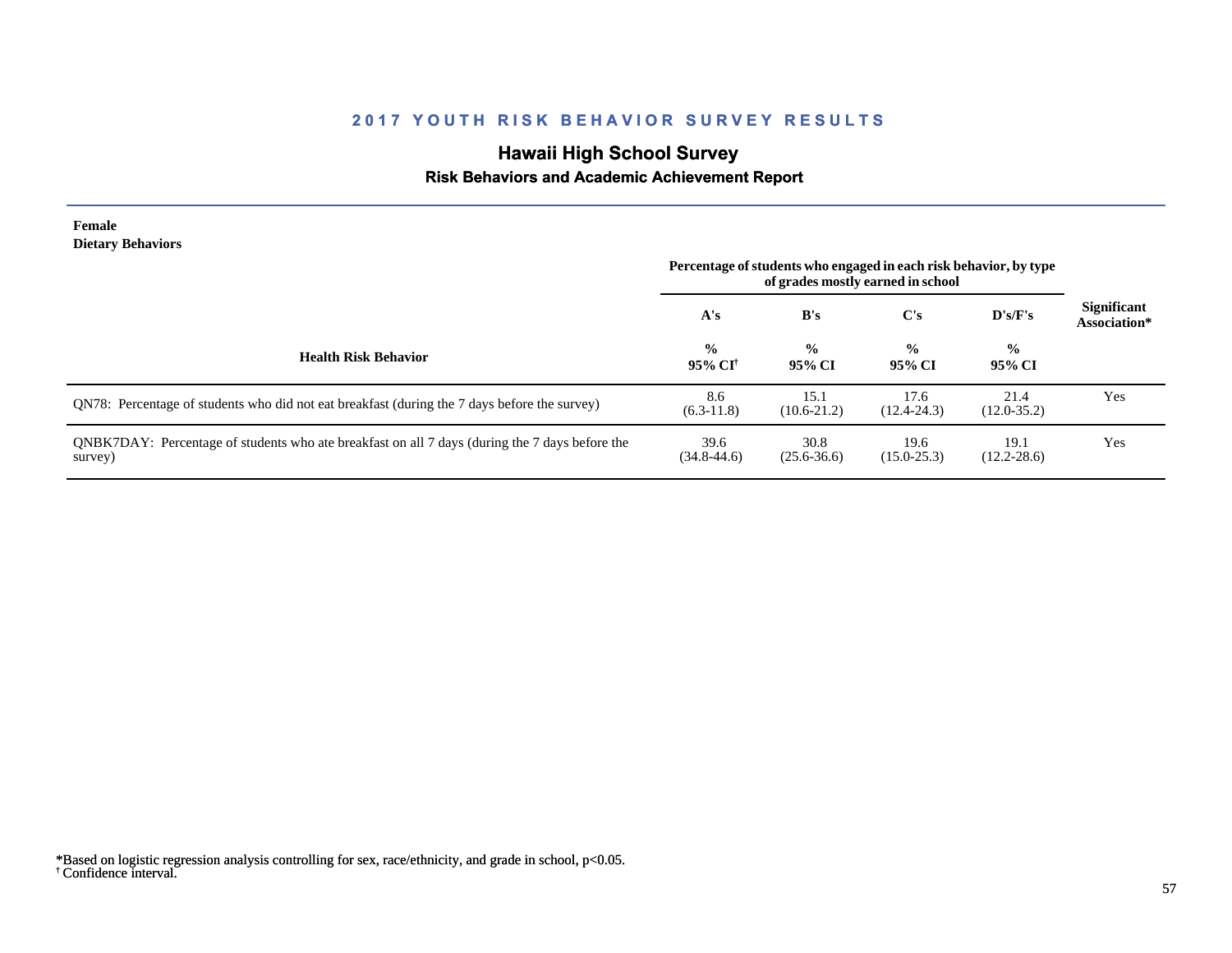## **Hawaii High School Survey**

 **Risk Behaviors and Academic Achievement Report**

#### **Female Physical Activity**

|                                                                                                                                                                                                                                                                                                                                                      | Percentage of students who engaged in each risk behavior, by type<br>of grades mostly earned in school |                         |                         |                         |                                    |
|------------------------------------------------------------------------------------------------------------------------------------------------------------------------------------------------------------------------------------------------------------------------------------------------------------------------------------------------------|--------------------------------------------------------------------------------------------------------|-------------------------|-------------------------|-------------------------|------------------------------------|
|                                                                                                                                                                                                                                                                                                                                                      | A's                                                                                                    | B's                     | C's                     | D's/F's                 | <b>Significant</b><br>Association* |
| <b>Health Risk Behavior</b>                                                                                                                                                                                                                                                                                                                          | $\frac{0}{0}$<br>95% CI <sup>+</sup>                                                                   | $\frac{6}{6}$<br>95% CI | $\frac{0}{0}$<br>95% CI | $\frac{0}{0}$<br>95% CI |                                    |
| QN79: Percentage of students who were physically active at least 60 minutes per day on 5 or more<br>days (in any kind of physical activity that increased their heart rate and made them breathe hard some<br>of the time during the 7 days before the survey)                                                                                       | 32.2<br>$(28.7 - 35.9)$                                                                                | 30.9<br>$(25.1 - 37.3)$ | 27.0<br>$(21.2 - 33.7)$ | 14.7<br>$(10.2 - 20.7)$ | Yes                                |
| QNPA0DAY: Percentage of students who did not participate in at least 60 minutes of physical activity<br>on at least 1 day (in any kind of physical activity that increased their heart rate and made them breathe<br>hard some of the time during the 7 days before the survey)                                                                      | 21.6<br>$(18.5 - 25.2)$                                                                                | 17.0<br>$(13.3 - 21.4)$ | 25.3<br>$(18.0 - 34.3)$ | 35.3<br>$(27.9 - 43.4)$ | Yes                                |
| QNPA7DAY: Percentage of students who were physically active at least 60 minutes per day on all 7<br>days (in any kind of physical activity that increased their heart rate and made them breathe hard some<br>of the time during the 7 days before the survey)                                                                                       | 15.9<br>$(12.8-19.4)$                                                                                  | 15.6<br>$(12.0 - 20.0)$ | 14.2<br>$(10.3-19.3)$   | 6.3<br>$(2.7-13.9)$     | N <sub>0</sub>                     |
| QN80: Percentage of students who watched television 3 or more hours per day (on an average school<br>day)                                                                                                                                                                                                                                            | 19.6<br>$(16.2 - 23.6)$                                                                                | 21.0<br>$(17.4 - 25.1)$ | 25.2<br>$(17.4 - 35.1)$ | 22.0<br>$(12.6 - 35.7)$ | N <sub>0</sub>                     |
| QN81: Percentage of students who played video or computer games or used a computer 3 or more<br>hours per day (counting time spent on things such as Xbox, PlayStation, an iPad or other tablet, a<br>smartphone, texting, YouTube, Instagram, Facebook, or other social media, for something that was not<br>school work, on an average school day) | 44.7<br>$(39.2 - 50.3)$                                                                                | 40.7<br>$(34.4 - 47.2)$ | 49.8<br>$(41.6 - 58.0)$ | 48.1<br>$(37.7 - 58.6)$ | N <sub>0</sub>                     |
| QN82: Percentage of students who attended physical education (PE) classes on 1 or more days (in an<br>average week when they were in school)                                                                                                                                                                                                         | 25.7<br>$(21.9 - 29.8)$                                                                                | 31.5<br>$(26.3 - 37.2)$ | 37.2<br>$(29.7-45.4)$   | 38.7<br>$(29.4 - 48.9)$ | Yes                                |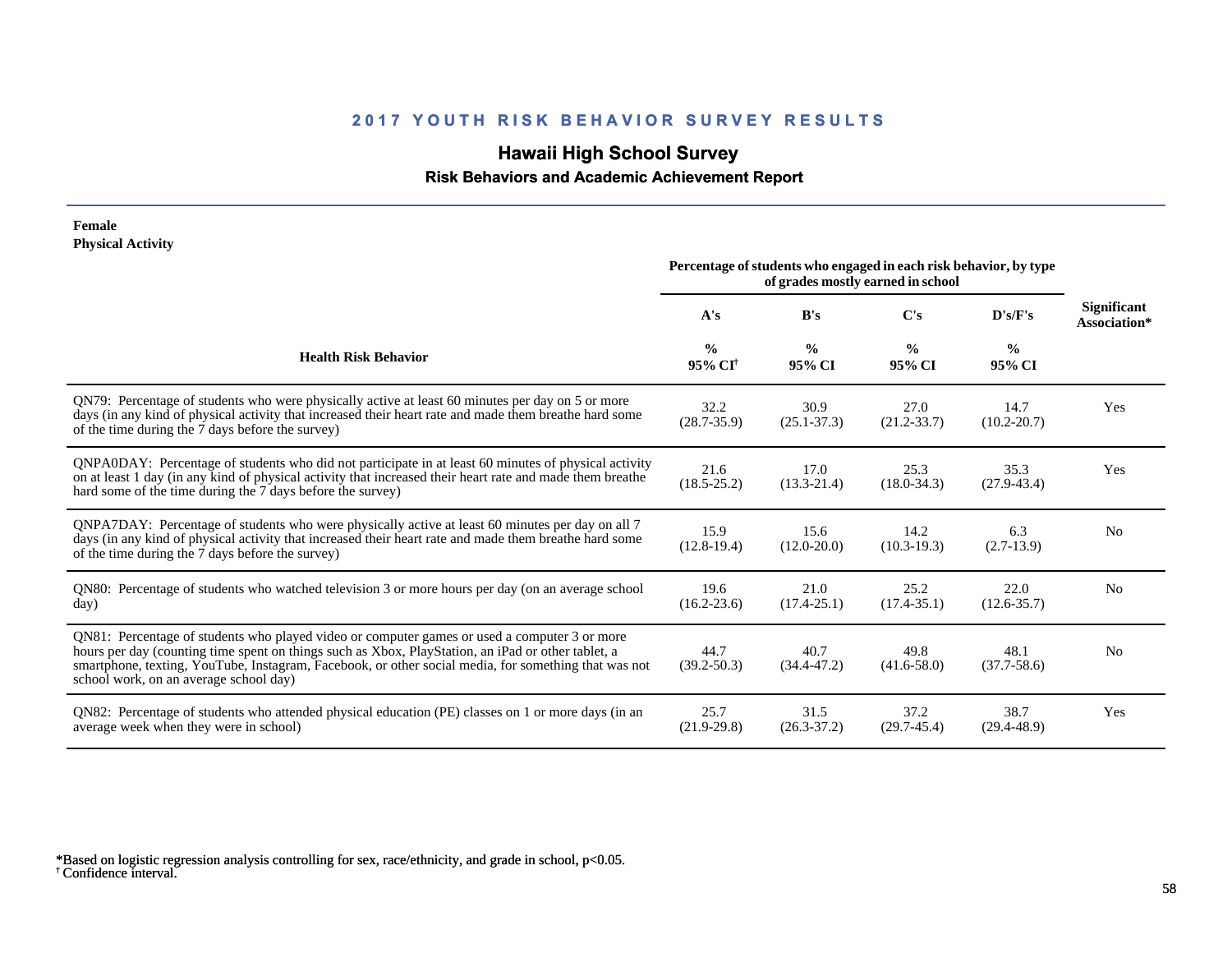# **Hawaii High School Survey**

### **Risk Behaviors and Academic Achievement Report**

| Female                   |  |
|--------------------------|--|
| <b>Physical Activity</b> |  |

L.

| 1 11 yən tarixi valit il                                                                                                                                                    | Percentage of students who engaged in each risk behavior, by type |                         |                         |                         |                             |
|-----------------------------------------------------------------------------------------------------------------------------------------------------------------------------|-------------------------------------------------------------------|-------------------------|-------------------------|-------------------------|-----------------------------|
|                                                                                                                                                                             | A's                                                               | B's                     | C's                     | D's/F's                 | Significant<br>Association* |
| <b>Health Risk Behavior</b>                                                                                                                                                 | $\frac{0}{0}$<br>95% CI <sup>+</sup>                              | $\frac{0}{0}$<br>95% CI | $\frac{0}{0}$<br>95% CI | $\frac{0}{0}$<br>95% CI |                             |
| ONDLYPE: Percentage of students who attended physical education (PE) classes on all 5 days (in an<br>average week when they were in school)                                 | 2.7<br>$(1.8-4.1)$                                                | 5.2<br>$(3.3-8.3)$      | 5.5<br>$(3.1-9.8)$      | 2.8<br>$(1.0-7.3)$      | Yes                         |
| QN83: Percentage of students who played on at least one sports team (counting any teams run by their<br>school or community groups, during the 12 months before the survey) | 52.4<br>$(47.3 - 57.5)$                                           | 48.7<br>$(43.3 - 54.1)$ | 38.9<br>$(31.6 - 46.7)$ | 41.9<br>$(28.8 - 56.2)$ | Yes                         |
| QN88: Percentage of students who got 8 or more hours of sleep (on an average school night)                                                                                  | 21.9<br>$(18.1 - 26.2)$                                           | 21.2<br>$(17.7 - 25.3)$ | 14.8<br>$(10.4 - 20.6)$ | 11.5<br>$(6.8-19.0)$    | Yes                         |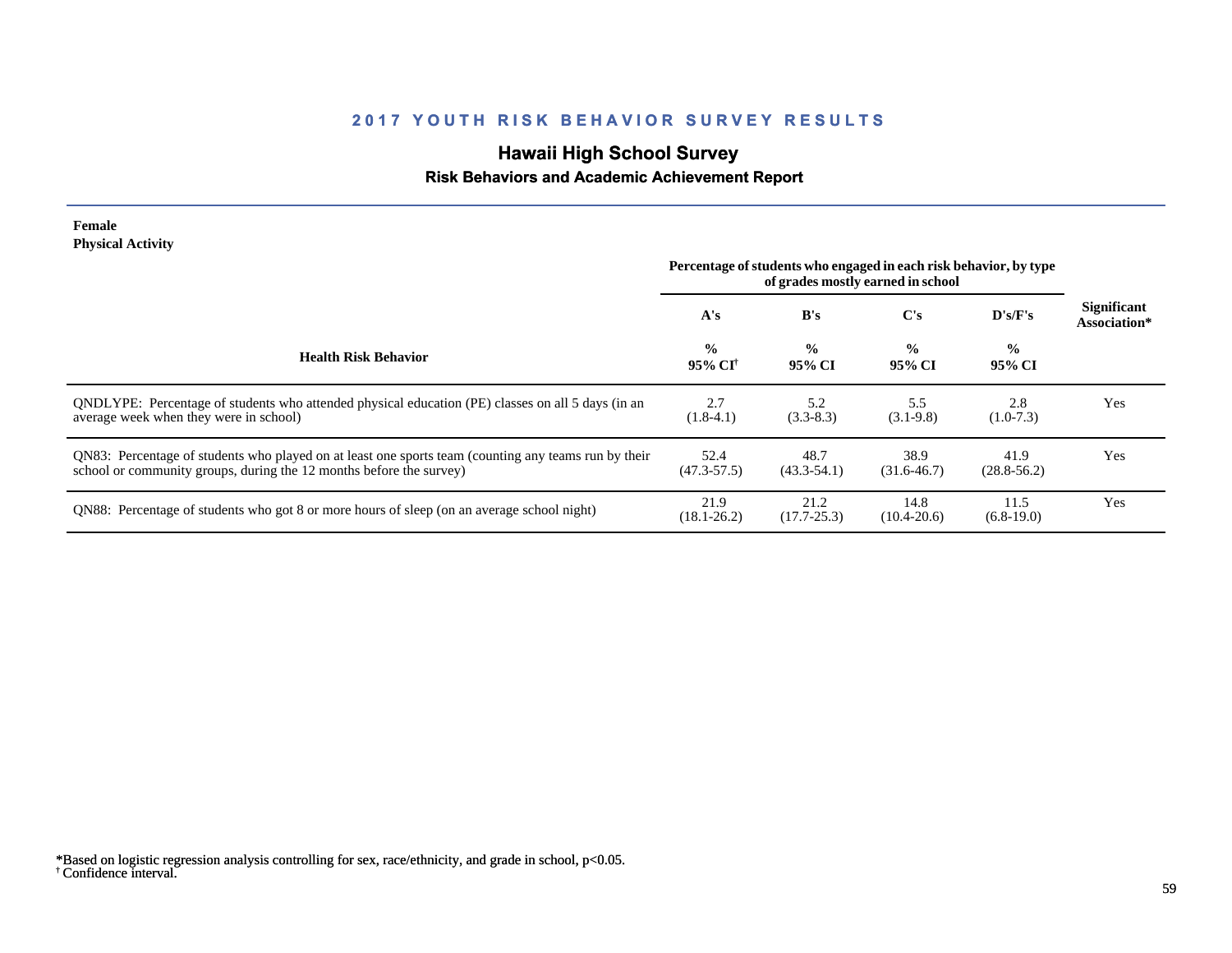# **Hawaii High School Survey**

### **Risk Behaviors and Academic Achievement Report**

| Female<br><b>Other</b>                                                                                                                                 |                         |                                                                                                        |                         |                         |                                    |
|--------------------------------------------------------------------------------------------------------------------------------------------------------|-------------------------|--------------------------------------------------------------------------------------------------------|-------------------------|-------------------------|------------------------------------|
|                                                                                                                                                        |                         | Percentage of students who engaged in each risk behavior, by type<br>of grades mostly earned in school |                         |                         |                                    |
|                                                                                                                                                        | A's                     | B's                                                                                                    | $\bf C's$               | D's/F's                 | <b>Significant</b><br>Association* |
| <b>Health Risk Behavior</b>                                                                                                                            | $\frac{0}{0}$<br>95% CF | $\frac{0}{0}$<br>95% CI                                                                                | $\frac{0}{0}$<br>95% CI | $\frac{6}{9}$<br>95% CI |                                    |
| QN86: Percentage of students who saw a dentist (for a check-up, exam, teeth cleaning, or other dental<br>work, during the 12 months before the survey) | 82.5<br>$(78.3 - 86.0)$ | 75.6<br>$(71.7-79.1)$                                                                                  | 74.4<br>$(67.6 - 80.1)$ | 60.3<br>$(51.4-68.5)$   | Yes                                |
| QNNODNT: Percentage of students who never saw a dentist (for a check-up, exam, teeth cleaning, or<br>other dental work)                                | 0.6<br>$(0.2-1.6)$      | 1.8<br>$(0.9 - 3.5)$                                                                                   | 1.2<br>$(0.5-2.8)$      | 1.2<br>$(0.5-3.0)$      | N <sub>0</sub>                     |
| QN87: Percentage of students who had ever been told by a doctor or nurse that they had asthma                                                          | 26.4<br>$(23.5-29.6)$   | 26.7<br>$(23.2 - 30.6)$                                                                                | 34.7<br>$(27.4 - 42.9)$ | 34.6<br>$(19.5 - 53.5)$ | N <sub>0</sub>                     |

<sup>†</sup> Confidence interval. \*Based on logistic regression analysis controlling for sex, race/ethnicity, and grade in school, p<0.05.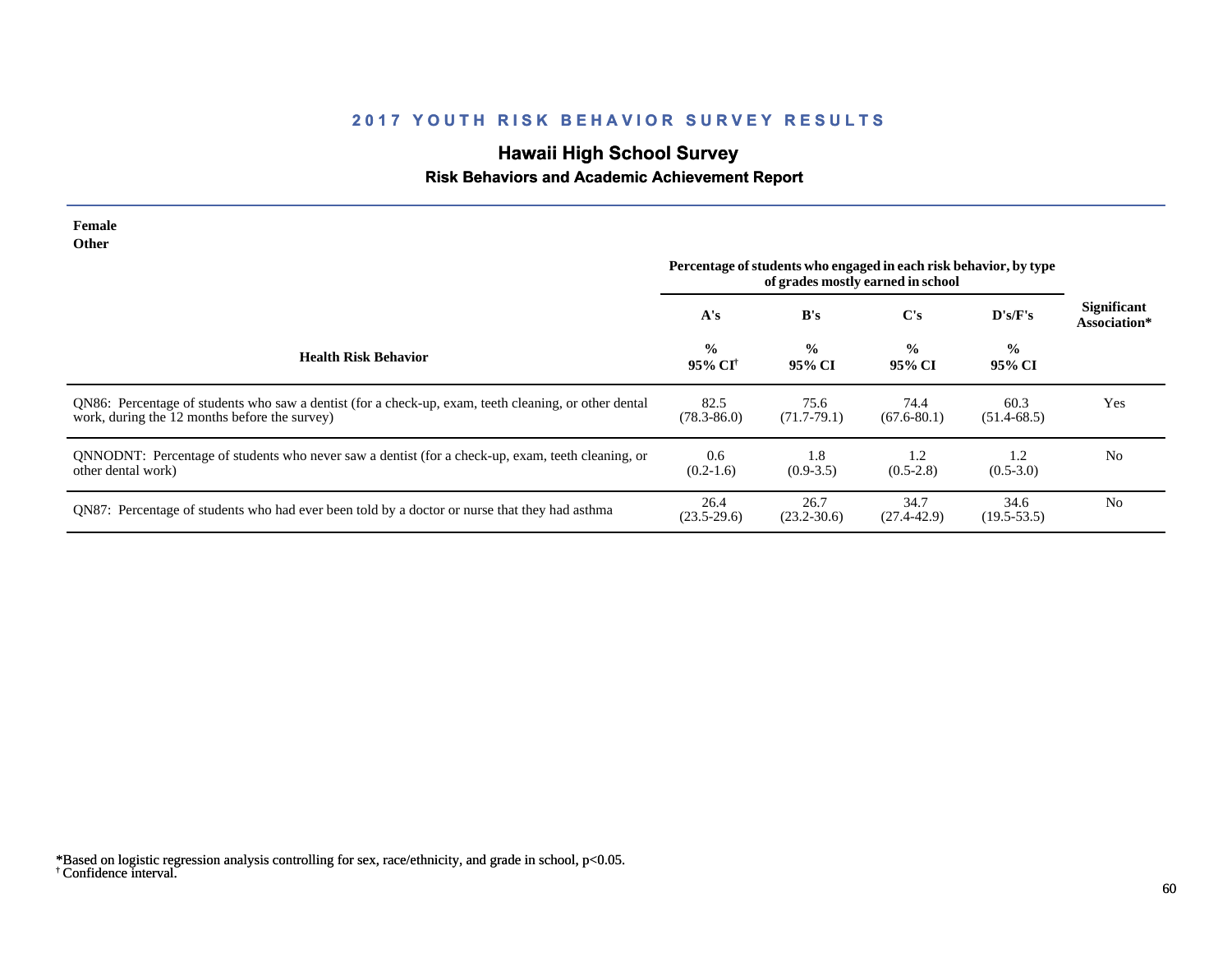# **Hawaii High School Survey**

 **Risk Behaviors and Academic Achievement Report**

| Female<br><b>Site-Added</b>                                                                                                                                                                                                                                                                                                                                                                                                                                                          | Percentage of students who engaged in each risk behavior, by type |                         |                         |                         |                                    |
|--------------------------------------------------------------------------------------------------------------------------------------------------------------------------------------------------------------------------------------------------------------------------------------------------------------------------------------------------------------------------------------------------------------------------------------------------------------------------------------|-------------------------------------------------------------------|-------------------------|-------------------------|-------------------------|------------------------------------|
|                                                                                                                                                                                                                                                                                                                                                                                                                                                                                      | A's                                                               | B's                     | $\bf C's$               | D's/F's                 | <b>Significant</b><br>Association* |
| <b>Health Risk Behavior</b>                                                                                                                                                                                                                                                                                                                                                                                                                                                          | $\frac{0}{0}$<br>95% CI <sup>+</sup>                              | $\frac{6}{9}$<br>95% CI | $\frac{0}{0}$<br>95% CI | $\frac{6}{6}$<br>95% CI |                                    |
| QN90: Percentage of students who report they do not describe themselves as only one race or ethnicity                                                                                                                                                                                                                                                                                                                                                                                | 17.1<br>$(14.7-19.8)$                                             | 20.2<br>$(17.1 - 23.6)$ | 26.5<br>$(21.2 - 32.7)$ | 26.2<br>$(18.8 - 35.4)$ | Yes                                |
| QN91: Percentage of students who reported that either of their parents or other adults in their family<br>are serving on active duty in the military                                                                                                                                                                                                                                                                                                                                 | 19.6<br>$(12.5 - 29.4)$                                           | 17.6<br>$(11.9 - 25.2)$ | 19.0<br>$(13.4 - 26.1)$ | 27.6<br>$(14.1 - 46.8)$ | N <sub>0</sub>                     |
| QN92: Percentage of students who reported someone they were dating or going out with purposely<br>tried to control them or emotionally hurt them one or more times (such things as being told who they<br>could and could not spend time with, being humiliated in front of others, or being threatened if they did<br>not do what they wanted, during the 12 months before the survey, among students who dated or went<br>out with someone during the 12 months before the survey) | 29.5<br>$(24.3 - 35.3)$                                           | 33.7<br>$(27.5 - 40.5)$ | 44.1<br>$(36.5 - 52.0)$ | 35.9<br>$(22.7 - 51.5)$ | N <sub>0</sub>                     |
| QN93: Percentage of students who disagree or strongly disagree that harassment and bullying by other<br>students is a problem at their school                                                                                                                                                                                                                                                                                                                                        | 24.7<br>$(20.6-29.3)$                                             | 18.4<br>$(13.7 - 24.1)$ | 20.0<br>$(15.5 - 25.3)$ | 18.9<br>$(13.6 - 25.6)$ | N <sub>0</sub>                     |
| QN94: Percentage of students who did something to purposely hurt themselves without wanting to die<br>(such as cutting or burning themselves on purpose one or more times during the 12 months before the<br>survey)                                                                                                                                                                                                                                                                 | 18.7<br>$(15.7 - 22.1)$                                           | 24.4<br>$(20.3-29.2)$   | 29.0<br>$(23.2 - 35.7)$ | 34.2<br>$(20.5 - 51.2)$ | Yes                                |
| QN95: Percentage of students who first tried using an electronic vapor product before age 13 years                                                                                                                                                                                                                                                                                                                                                                                   | 3.6<br>$(2.3-5.6)$                                                | 6.4<br>$(4.5-8.9)$      | 10.2<br>$(5.9-17.1)$    | 18.8<br>$(10.1 - 32.4)$ | Yes                                |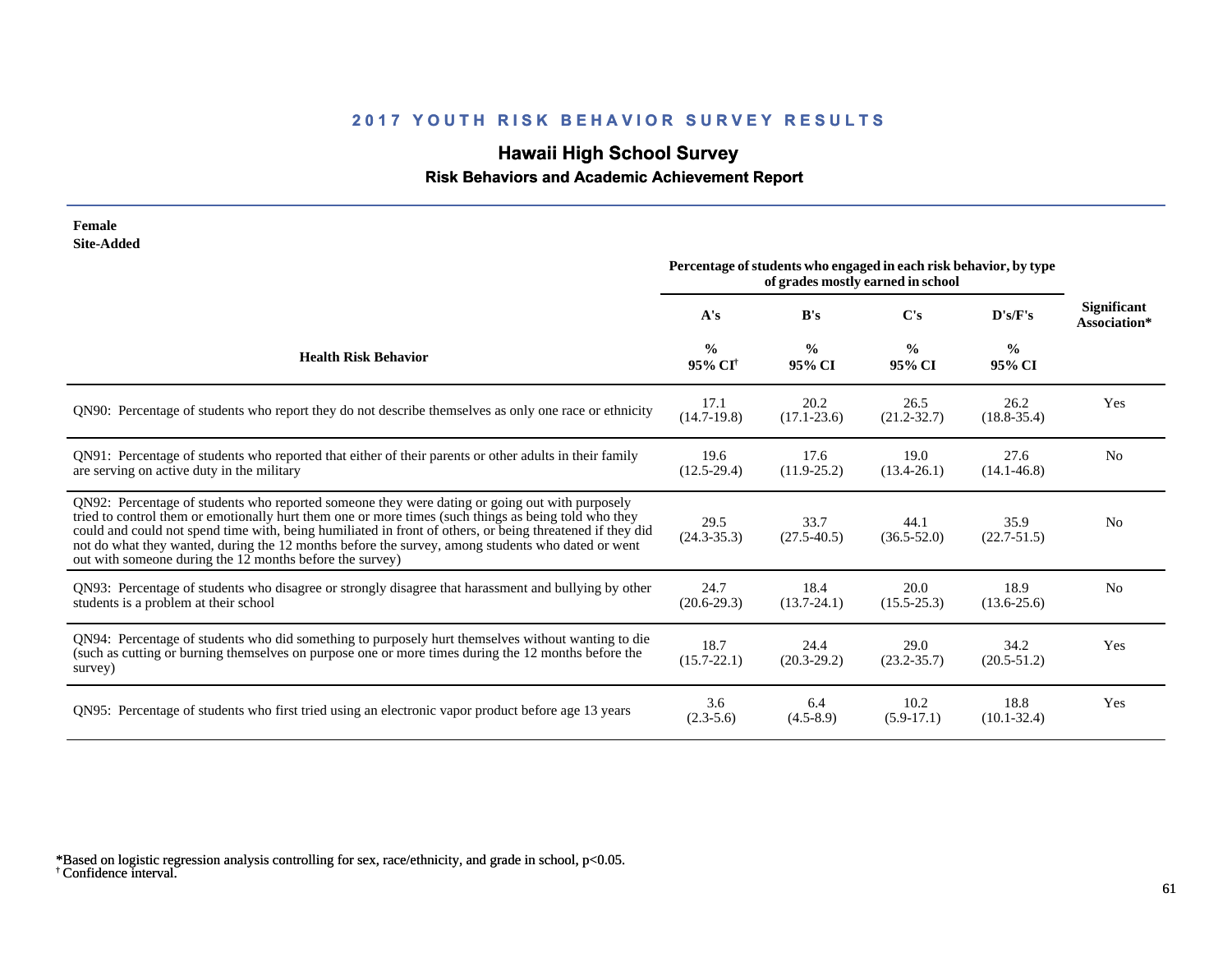# **Hawaii High School Survey**

#### **Risk Behaviors and Academic Achievement Report**

| Female                                                                                                                                                                                                                                                                                                                                                                                     |                                                                                                        |                         |                         |                         |                                    |
|--------------------------------------------------------------------------------------------------------------------------------------------------------------------------------------------------------------------------------------------------------------------------------------------------------------------------------------------------------------------------------------------|--------------------------------------------------------------------------------------------------------|-------------------------|-------------------------|-------------------------|------------------------------------|
| <b>Site-Added</b>                                                                                                                                                                                                                                                                                                                                                                          | Percentage of students who engaged in each risk behavior, by type<br>of grades mostly earned in school |                         |                         |                         |                                    |
|                                                                                                                                                                                                                                                                                                                                                                                            | A's                                                                                                    | B's                     | C's                     | D's/F's                 | <b>Significant</b><br>Association* |
| <b>Health Risk Behavior</b>                                                                                                                                                                                                                                                                                                                                                                | $\frac{0}{0}$<br>95% CI <sup>+</sup>                                                                   | $\frac{6}{9}$<br>95% CI | $\frac{0}{0}$<br>95% CI | $\frac{0}{0}$<br>95% CI |                                    |
| QN96: Percentage of students who usually got the alcohol they drank by buying it themselves (from a<br>store, such as a liquor store, convenience store, supermarket, discount store, or gas station, from a<br>restaurant, bar, or club, or from a public event such as a concert or sporting event, during the 30 days<br>before the survey, among students who currently drank alcohol) | 8.1<br>$(4.5-14.1)$                                                                                    | 5.3<br>$(2.5-10.8)$     | 10.2<br>$(3.6 - 25.5)$  | 23.2<br>$(11.4 - 41.4)$ | N <sub>0</sub>                     |
| QN97: Percentage of students who usually used marijuana by smoking it in a joint, bong, pipe, or blunt<br>(during the 30 days before the survey, among students who used marijuana)                                                                                                                                                                                                        | 81.5<br>$(71.2 - 88.7)$                                                                                | 79.3<br>$(68.4 - 87.2)$ | 84.7<br>$(75.9 - 90.6)$ | 84.7<br>$(68.5 - 93.4)$ | N <sub>0</sub>                     |
| QN98: Percentage of students who ever used hallucinogenic drugs (such as LSD, acid, PCP, angel<br>dust, mescaline, or mushrooms, one or more times during their life)                                                                                                                                                                                                                      | 2.6<br>$(1.9-3.5)$                                                                                     | 3.8<br>$(2.4-6.0)$      | 7.8<br>$(5.1 - 11.6)$   | 11.2<br>$(5.6-21.1)$    | Yes                                |
| QN99: Percentage of students who are transgender                                                                                                                                                                                                                                                                                                                                           | 0.8<br>$(0.3-1.9)$                                                                                     | 2.2<br>$(1.0-4.7)$      | 1.6<br>$(0.7-3.6)$      | 10.5<br>$(6.1-17.3)$    | Yes                                |
| QN100: Percentage of students who tried to lose weight or keep from gaining weight by going without<br>eating for 24 hours or more; taking any diet pills, powders, or liquids; vomiting or taking laxatives;<br>smoking cigarettes; or skipping meals (during the 30 days before the survey)                                                                                              | 21.6<br>$(18.9 - 24.6)$                                                                                | 28.0<br>$(23.7 - 32.7)$ | 32.1<br>$(24.6 - 40.6)$ | 35.7<br>$(24.5 - 48.8)$ | Yes                                |
| QN101: Percentage of students who drank a can, bottle, pouch, or glass of a juice drink (such as Fruit<br>Punch, Hawaiian Sun, Aloha Maid, Sunny Delight, or Tang, but not counting 100% fruit juice, one or<br>more times per day during the 7 days before the survey)                                                                                                                    | 5.1<br>$(4.0-6.5)$                                                                                     | 10.0<br>$(7.4-13.2)$    | 11.3<br>$(7.4-16.8)$    | 15.2<br>$(10.6-21.2)$   | Yes                                |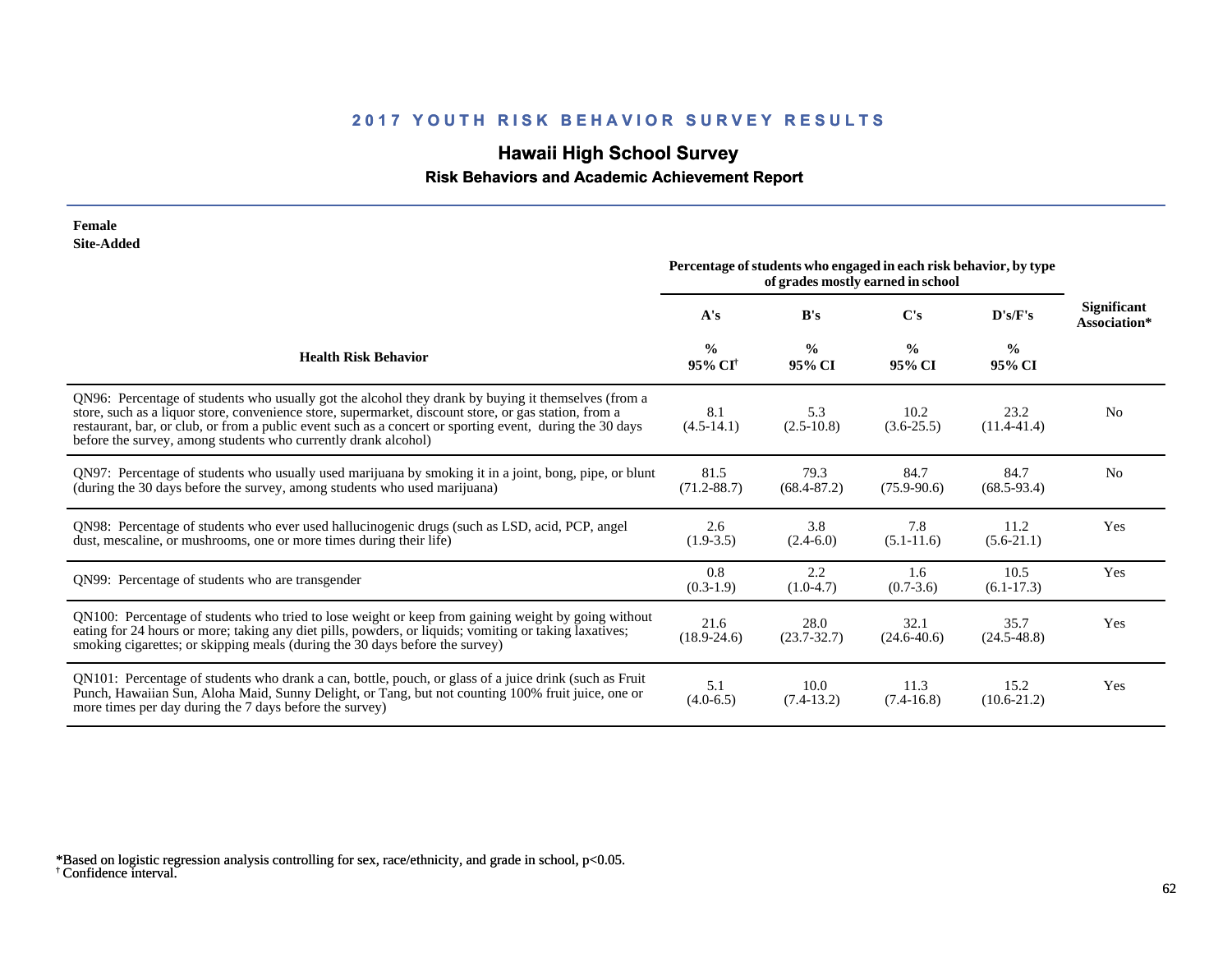# **Hawaii High School Survey**

#### **Risk Behaviors and Academic Achievement Report**

| Female<br><b>Site-Added</b><br>Percentage of students who engaged in each risk behavior, by type                                                                                                 |                                      |                         |                                   |                         |                    |  |
|--------------------------------------------------------------------------------------------------------------------------------------------------------------------------------------------------|--------------------------------------|-------------------------|-----------------------------------|-------------------------|--------------------|--|
|                                                                                                                                                                                                  |                                      |                         | of grades mostly earned in school |                         | <b>Significant</b> |  |
|                                                                                                                                                                                                  | A's                                  | B's                     | C's                               | D's/F's                 | Association*       |  |
| <b>Health Risk Behavior</b>                                                                                                                                                                      | $\frac{0}{0}$<br>95% CI <sup>+</sup> | $\frac{0}{0}$<br>95% CI | $\frac{0}{0}$<br>95% CI           | $\frac{0}{0}$<br>95% CI |                    |  |
| QN102: Percentage of students who most of the time or always went hungry because there was not<br>enough food in their home (during the 30 days before the survey)                               | 4.8<br>$(3.2 - 7.2)$                 | 6.4<br>$(4.5-9.2)$      | 9.7<br>$(6.4-14.5)$               | 18.5<br>$(10.1 - 31.4)$ | Yes                |  |
| QN103: Percentage of students who did exercises to strengthen or tone their muscles on three or more<br>days (such as push-ups, sit-ups, or weight lifting, during the 7 days before the survey) | 32.7<br>$(28.9 - 36.8)$              | 37.9<br>$(32.9 - 43.2)$ | 37.0<br>$(29.3 - 45.5)$           | 26.8<br>$(20.4 - 34.4)$ | N <sub>0</sub>     |  |
| QN104: Percentage of students who walk or ride their bike to or from school (one or more days during<br>an average week when they are in school and weather allows them to do so)                | 30.3<br>$(25.6 - 35.4)$              | 33.3<br>$(28.8 - 38.3)$ | 40.3<br>$(33.2 - 47.9)$           | 46.4<br>$(36.1 - 56.9)$ | Yes                |  |
| QN105: Percentage of students who have been taught about AIDS or HIV infection in school                                                                                                         | 71.8<br>$(65.4 - 77.4)$              | 73.2<br>$(66.3-79.1)$   | 73.1<br>$(64.5 - 80.3)$           | 65.5<br>$(50.3 - 78.1)$ | N <sub>o</sub>     |  |
| QN106: Percentage of students who most of the time or always wear sunscreen (with an SPF of 15 or<br>higher when they are outside for more than one hour on a sunny day)                         | 16.7<br>$(12.7 - 21.8)$              | 11.1<br>$(7.7-15.7)$    | 8.5<br>$(5.5-13.0)$               | 18.0<br>$(10.3 - 29.7)$ | Yes                |  |
| QN107: Percentage of students who had a toothache (during the 12 months before the survey)                                                                                                       | 27.3<br>$(22.2 - 33.0)$              | 27.1<br>$(23.2 - 31.4)$ | 31.7<br>$(25.9 - 38.0)$           | 34.0<br>$(19.6 - 52.1)$ | N <sub>0</sub>     |  |
| QN108: Percentage of students who saw a doctor or nurse (for a check-up or physical exam when they<br>were not sick or injured during the 12 months before the survey)                           | 71.5<br>$(67.3 - 75.3)$              | 67.4<br>$(62.7 - 71.8)$ | 63.0<br>$(56.9 - 68.7)$           | 54.6<br>$(44.1 - 64.7)$ | Yes                |  |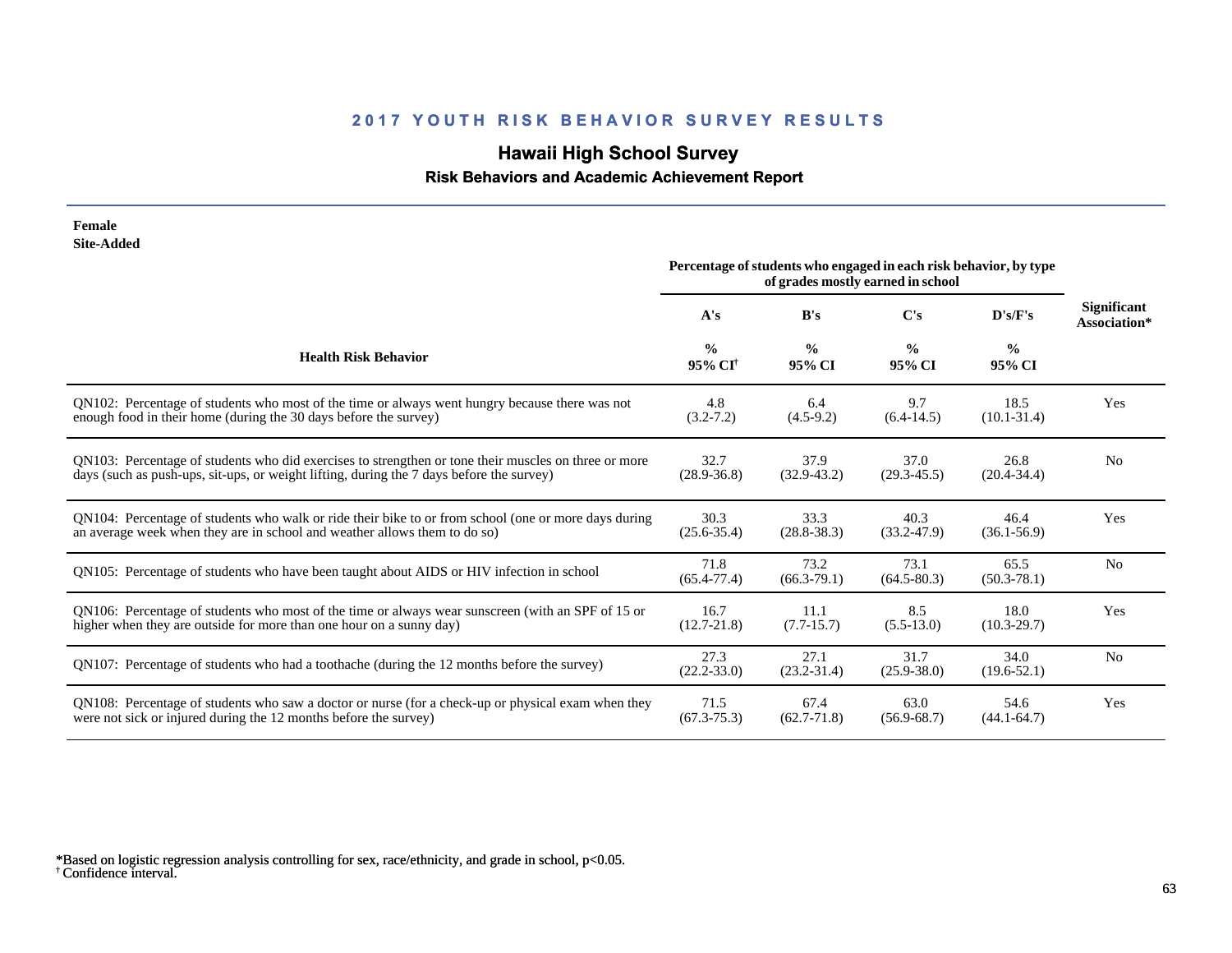# **Hawaii High School Survey**

#### **Risk Behaviors and Academic Achievement Report**

| <b>Site-Added</b>                                                                                                                                                                                                                           |                                      |                         |                                                                                                        |                         |                                    |
|---------------------------------------------------------------------------------------------------------------------------------------------------------------------------------------------------------------------------------------------|--------------------------------------|-------------------------|--------------------------------------------------------------------------------------------------------|-------------------------|------------------------------------|
|                                                                                                                                                                                                                                             |                                      |                         | Percentage of students who engaged in each risk behavior, by type<br>of grades mostly earned in school |                         |                                    |
|                                                                                                                                                                                                                                             | A's                                  | B's                     | $\bf C's$                                                                                              | D's/F's                 | <b>Significant</b><br>Association* |
| <b>Health Risk Behavior</b>                                                                                                                                                                                                                 | $\frac{0}{0}$<br>95% CI <sup>†</sup> | $\frac{0}{0}$<br>95% CI | $\frac{0}{0}$<br>95% CI                                                                                | $\frac{0}{0}$<br>95% CI |                                    |
| QN109: Percentage of students who had been told by a doctor or nurse that they had asthma and who                                                                                                                                           | 10.8                                 | 14.2                    | 12.2                                                                                                   | 21.9                    | N <sub>o</sub>                     |
| still have asthma                                                                                                                                                                                                                           | $(8.8-13.1)$                         | $(11.1-17.9)$           | $(8.4-17.3)$                                                                                           | $(10.1 - 41.2)$         |                                    |
| QN110: Percentage of students who did not go to school because they were sick (on one or more days                                                                                                                                          | 37.7                                 | 48.9                    | 59.8                                                                                                   | 73.5                    | Yes                                |
| during the 30 days before the survey)                                                                                                                                                                                                       | $(34.0 - 41.7)$                      | $(41.6-56.3)$           | $(49.9-68.9)$                                                                                          | $(64.9 - 80.7)$         |                                    |
| QN111: Percentage of students who usually slept in the home of a friend, family member, or other<br>person because they had to leave their home or their parent or guardian cannot afford housing (during<br>the 30 days before the survey) | 1.1<br>$(0.5-2.1)$                   | 2.2<br>$(1.3-3.6)$      | 4.2<br>$(2.4 - 7.3)$                                                                                   | 7.3<br>$(2.5-19.6)$     | Yes                                |
| QN112: Percentage of students who probably or definitely will complete a post high school program                                                                                                                                           | 82.3                                 | 75.1                    | 60.2                                                                                                   | 39.7                    | Yes                                |
| (such as a vocational training program, military service, community college, or 4-year college)                                                                                                                                             | $(78.3 - 85.7)$                      | $(69.7 - 79.9)$         | $(52.9-67.1)$                                                                                          | $(28.5 - 52.0)$         |                                    |
| QN113: Percentage of students who most of the time or always get the kind of help they need (among                                                                                                                                          | 24.5                                 | 20.8                    | 15.4                                                                                                   | 15.0                    | Yes                                |
| students who report having felt sad, empty, hopeless, angry, or anxious)                                                                                                                                                                    | $(21.1 - 28.2)$                      | $(16.5 - 25.8)$         | $(9.6 - 23.7)$                                                                                         | $(9.0-23.8)$            |                                    |
| QN114: Percentage of students who reported there is at least one teacher or other adult in their school                                                                                                                                     | 66.0                                 | 55.1                    | 57.1                                                                                                   | 51.5                    | Yes                                |
| that they can talk to if they have a problem                                                                                                                                                                                                | $(61.6 - 70.2)$                      | $(50.2 - 59.8)$         | $(47.3 - 66.4)$                                                                                        | $(32.4 - 70.1)$         |                                    |

**Female**

<sup>†</sup> Confidence interval. \*Based on logistic regression analysis controlling for sex, race/ethnicity, and grade in school, p<0.05.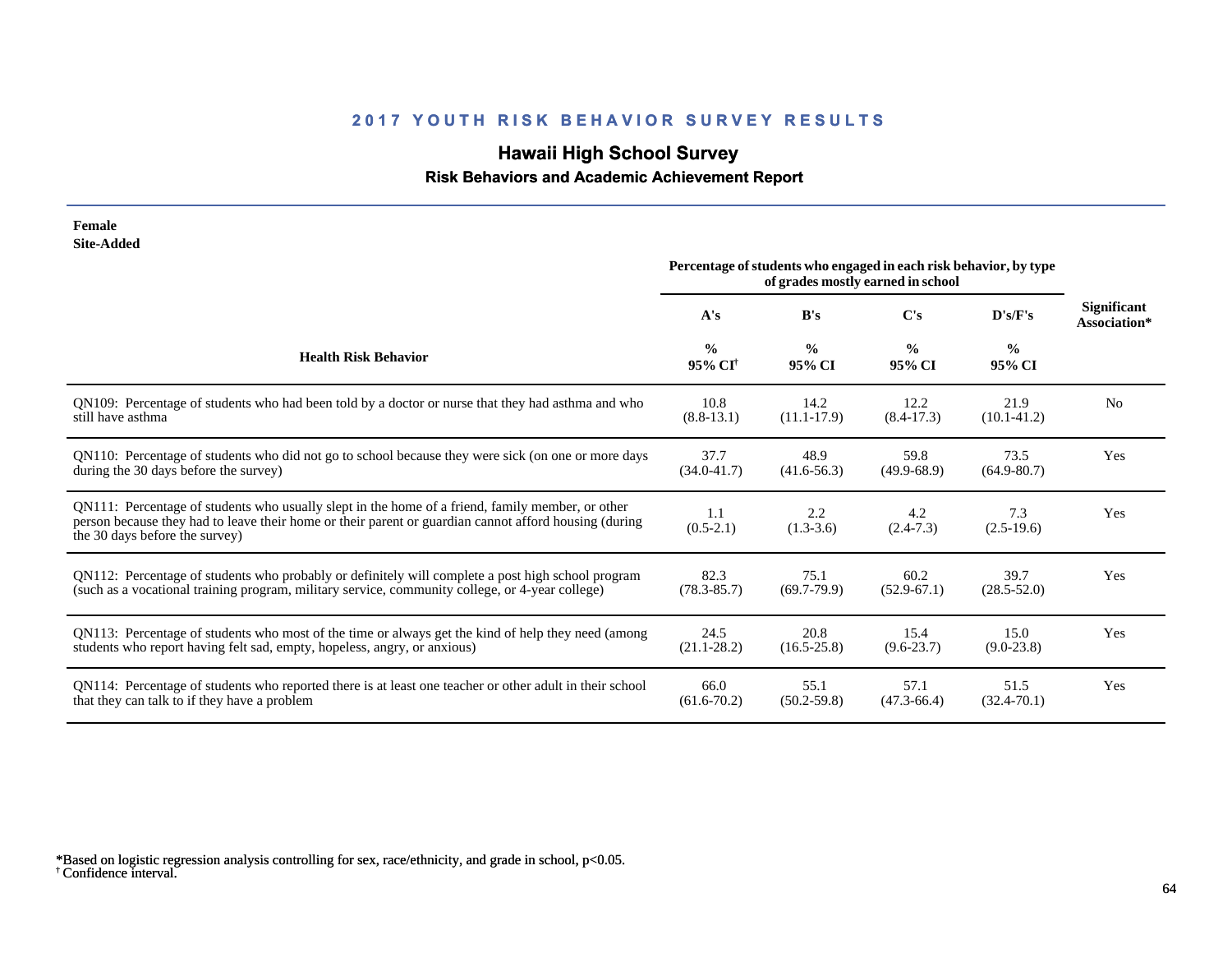# **Hawaii High School Survey**

### **Risk Behaviors and Academic Achievement Report**

| Female<br><b>Site-Added</b>                                                                            |                                      |                                                                                                        |                         |                         |                             |
|--------------------------------------------------------------------------------------------------------|--------------------------------------|--------------------------------------------------------------------------------------------------------|-------------------------|-------------------------|-----------------------------|
|                                                                                                        |                                      | Percentage of students who engaged in each risk behavior, by type<br>of grades mostly earned in school |                         |                         |                             |
|                                                                                                        | A's                                  | B's                                                                                                    | C's                     | D's/F's                 | Significant<br>Association* |
| <b>Health Risk Behavior</b>                                                                            | $\frac{0}{0}$<br>95% CI <sup>†</sup> | $\frac{0}{0}$<br>95% CI                                                                                | $\frac{0}{0}$<br>95% CI | $\frac{6}{6}$<br>95% CI |                             |
| QN115: Percentage of students who have an adult outside of school they can talk to about things that   | 76.0                                 | 67.4                                                                                                   | 66.1                    | 55.2                    | Yes                         |
| are important to them                                                                                  | $(72.6 - 79.2)$                      | $(62.2 - 72.2)$                                                                                        | $(57.8 - 73.4)$         | $(42.5 - 67.3)$         |                             |
| QN116: Percentage of students who reported their parents or other adults in their family talked with   | 54.3                                 | 56.3                                                                                                   | 57.2                    | 59.0                    | N <sub>0</sub>              |
| them about what they expect them to do or not to do when it comes to sex                               | $(49.4 - 59.1)$                      | $(52.3 - 60.1)$                                                                                        | $(48.7 - 65.3)$         | $(48.7 - 68.5)$         |                             |
| QN117: Percentage of students who report their parents would feel it was a little bit wrong, wrong, or | 91.4                                 | 90.2                                                                                                   | 89.4                    | 86.1                    | N <sub>0</sub>              |
| very wrong for them to drink beer, wine, or hard liquor regularly (such as rum, gin, vodka or whiskey) | $(88.7 - 93.4)$                      | $(85.2 - 93.6)$                                                                                        | $(86.5-91.8)$           | $(79.1 - 91.1)$         |                             |
| QN118: Percentage of students who have talked with one of their parents or another adult in their      | 43.4                                 | 43.4                                                                                                   | 34.9                    | 38.7                    | N <sub>0</sub>              |
| family about the dangers of tobacco, alcohol, or drug use (during the 12 months before the survey)     | $(39.7 - 47.3)$                      | $(39.2 - 47.7)$                                                                                        | $(26.1 - 44.9)$         | $(28.2 - 50.4)$         |                             |
| ON119: Percentage of students who have ridden in a car driven by someone, including the student,       | 14.9                                 | 21.0                                                                                                   | 28.1                    | 32.2                    | Yes                         |
| who was "high" or had been using alcohol or drugs (during the 30 days before the survey)               | $(12.3-17.9)$                        | $(17.0 - 25.6)$                                                                                        | $(22.1 - 35.0)$         | $(21.6 - 45.2)$         |                             |
| QN120: Percentage of students who ever use alcohol or drugs to relax, feel better about themselves, or | 13.2                                 | 19.8                                                                                                   | 36.5                    | 27.7                    | Yes                         |
| fit in                                                                                                 | $(10.0-17.2)$                        | $(16.2 - 23.9)$                                                                                        | $(29.7-44.0)$           | $(18.8 - 38.8)$         |                             |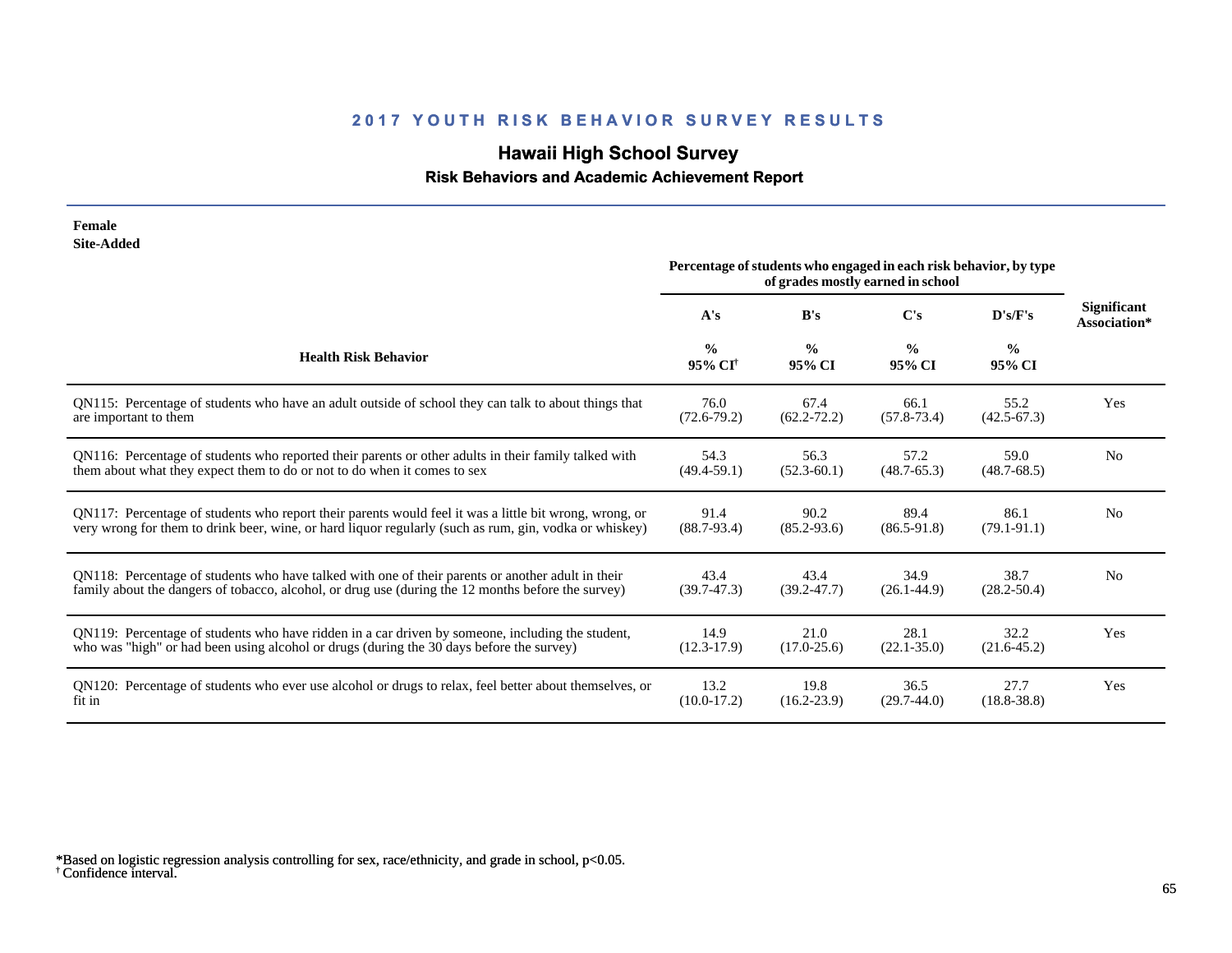# **Hawaii High School Survey**

#### **Risk Behaviors and Academic Achievement Report**

| Female<br><b>Site-Added</b>                                                                                                                                  |                                      |                                                                   |                                   |                         |                                    |
|--------------------------------------------------------------------------------------------------------------------------------------------------------------|--------------------------------------|-------------------------------------------------------------------|-----------------------------------|-------------------------|------------------------------------|
|                                                                                                                                                              |                                      | Percentage of students who engaged in each risk behavior, by type | of grades mostly earned in school |                         |                                    |
|                                                                                                                                                              | A's                                  | B's                                                               | $\bf C's$                         | D's/F's                 | <b>Significant</b><br>Association* |
| <b>Health Risk Behavior</b>                                                                                                                                  | $\frac{0}{0}$<br>95% CI <sup>+</sup> | $\frac{0}{0}$<br>95% CI                                           | $\frac{0}{0}$<br>95% CI           | $\frac{0}{0}$<br>95% CI |                                    |
| QN121: Percentage of students who ever use alcohol or drugs while they are alone                                                                             | 12.4<br>$(9.0-16.8)$                 | 18.1<br>$(14.6 - 22.1)$                                           | 21.4<br>$(16.1 - 28.0)$           | 35.2<br>$(26.4 - 45.0)$ | Yes                                |
| QN122: Percentage of students who ever forget things they did while using alcohol or drugs                                                                   | 10.7<br>$(8.5-13.4)$                 | 15.7<br>$(12.3-19.8)$                                             | 25.0<br>$(18.9 - 32.4)$           | 28.4<br>$(21.4 - 36.7)$ | Yes                                |
| QN123: Percentage of students who have ever gotten into trouble while they were using alcohol or<br>drugs                                                    | 7.8<br>$(5.1 - 11.7)$                | 9.8<br>$(7.5-12.8)$                                               | 22.0<br>$(16.3 - 29.0)$           | 22.7<br>$(16.0-31.1)$   | Yes                                |
| QN124: Percentage of students who have attended school under the influence of alcohol, marijuana, or<br>other drugs (during the 12 months before the survey) | 10.2<br>$(7.9-13.2)$                 | 15.1<br>$(12.0 - 18.8)$                                           | 22.5<br>$(16.8-29.5)$             | 23.4<br>$(15.9 - 32.9)$ | Yes                                |
| QN125: Percentage of students who have family or friends that have told them that they should cut<br>down on their drinking or drug use                      | 6.8<br>$(5.0-9.3)$                   | 9.8<br>$(7.2-13.2)$                                               | 21.1<br>$(14.3 - 30.1)$           | 19.9<br>$(14.3 - 26.9)$ | Yes                                |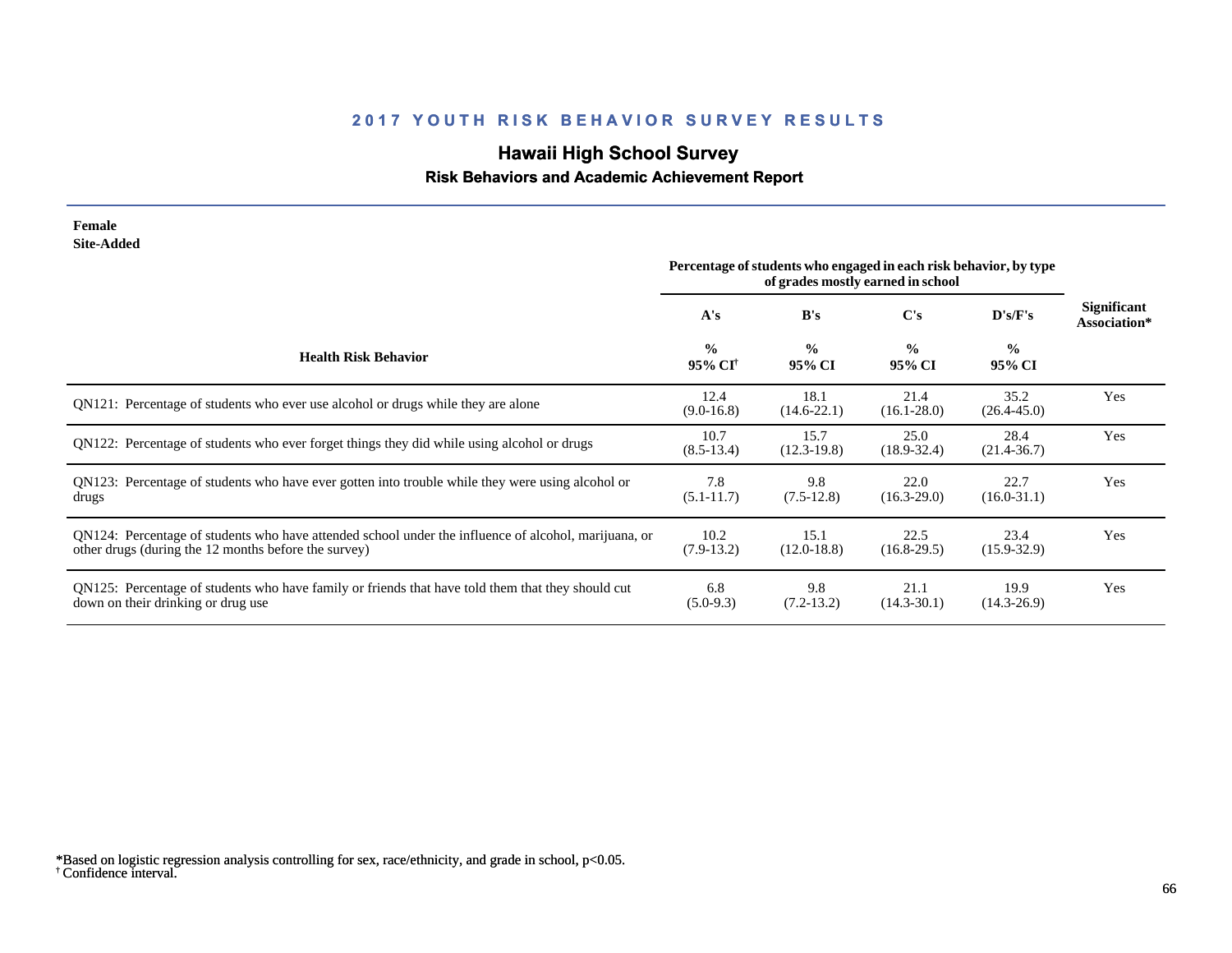## **Hawaii High School Survey**

 **Risk Behaviors and Academic Achievement Report**

#### **Hispanic/Latino Unintentional Injuries/Violence**

|                                                                                                                                                                                                                                                                                                        | Percentage of students who engaged in each risk behavior, by type<br>of grades mostly earned in school |                         |                         |                         |                                    |
|--------------------------------------------------------------------------------------------------------------------------------------------------------------------------------------------------------------------------------------------------------------------------------------------------------|--------------------------------------------------------------------------------------------------------|-------------------------|-------------------------|-------------------------|------------------------------------|
|                                                                                                                                                                                                                                                                                                        | A's                                                                                                    | B's                     | $\bf C's$               | D's/F's                 | <b>Significant</b><br>Association* |
| <b>Health Risk Behavior</b>                                                                                                                                                                                                                                                                            | $\frac{0}{0}$<br>95% CI <sup>+</sup>                                                                   | $\frac{0}{0}$<br>95% CI | $\frac{0}{0}$<br>95% CI | $\frac{0}{0}$<br>95% CI |                                    |
| QN11: Percentage of students who texted or e-mailed while driving a car or other vehicle (on at least 1)<br>day during the 30 days before the survey, among students who had driven a car or other vehicle during<br>the 30 days before the survey)                                                    | 42.3<br>$(33.1 - 52.1)$                                                                                | 40.8<br>$(31.6 - 50.8)$ | 39.3<br>$(26.4 - 53.8)$ | 42.5<br>$(26.9 - 59.7)$ | N <sub>0</sub>                     |
| QN12: Percentage of students who carried a weapon (such as a gun, knife, or club, on at least 1 day<br>during the 30 days before the survey)                                                                                                                                                           | 6.7<br>$(4.0-11.0)$                                                                                    | 11.4<br>$(8.0 - 16.0)$  | 15.4<br>$(8.6 - 26.1)$  | 13.5<br>$(7.7-22.8)$    | N <sub>0</sub>                     |
| QN15: Percentage of students who did not go to school because they felt unsafe at school or on their<br>way to or from school (on at least 1 day during the 30 days before the survey)                                                                                                                 | 5.4<br>$(3.2 - 8.7)$                                                                                   | 10.3<br>$(5.6-18.2)$    | 12.7<br>$(6.9-22.5)$    | 19.1<br>$(10.6 - 32.1)$ | Yes                                |
| QN17: Percentage of students who were in a physical fight (one or more times during the 12 months<br>before the survey)                                                                                                                                                                                | 13.0<br>$(9.2 - 18.1)$                                                                                 | 18.8<br>$(12.5 - 27.5)$ | 28.7<br>$(20.1 - 39.1)$ | 34.8<br>$(27.0 - 43.5)$ | Yes                                |
| QN19: Percentage of students who were ever physically forced to have sexual intercourse (when they<br>did not want to)                                                                                                                                                                                 | 9.9<br>$(6.3-15.4)$                                                                                    | 11.1<br>$(7.2 - 16.6)$  | 13.7<br>$(9.7-19.1)$    | 17.8<br>$(8.8 - 32.7)$  | N <sub>0</sub>                     |
| QN20: Percentage of students who experienced sexual violence (being forced by anyone to do sexual<br>things [counting such things as kissing, touching, or being physically forced to have sexual intercourse]<br>that they did not want to, one or more times during the 12 months before the survey) | 13.4<br>$(10.0-17.7)$                                                                                  | 14.9<br>$(10.9 - 20.0)$ | 15.7<br>$(10.4 - 22.9)$ | 25.3<br>$(16.6 - 36.6)$ | N <sub>0</sub>                     |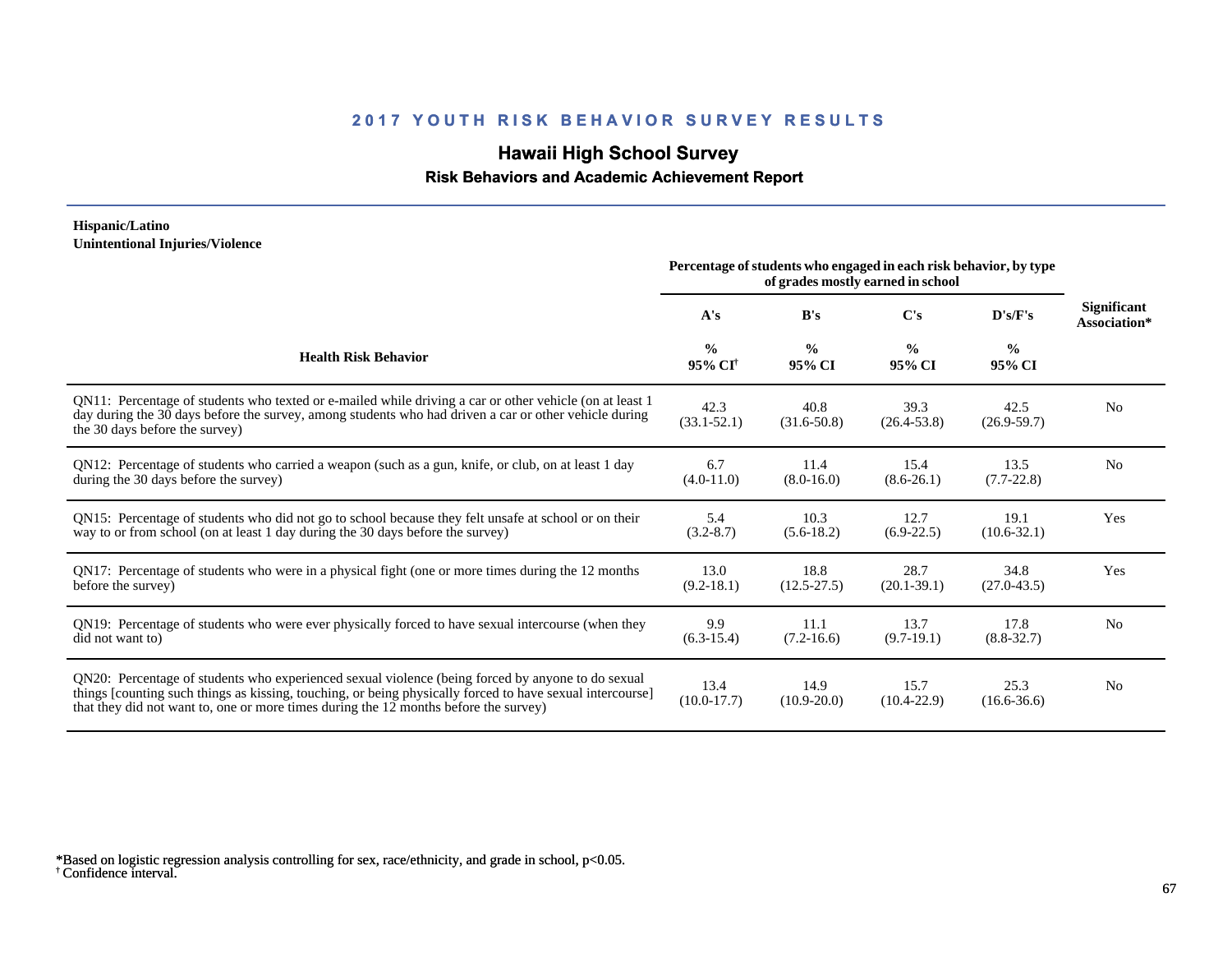## **Hawaii High School Survey**

 **Risk Behaviors and Academic Achievement Report**

#### **Hispanic/Latino Unintentional Injuries/Violence**

|                                                                                                                                                                                                                                                                                                                                                                                                                        | Percentage of students who engaged in each risk behavior, by type<br>of grades mostly earned in school |                         |                         |                         |                                    |
|------------------------------------------------------------------------------------------------------------------------------------------------------------------------------------------------------------------------------------------------------------------------------------------------------------------------------------------------------------------------------------------------------------------------|--------------------------------------------------------------------------------------------------------|-------------------------|-------------------------|-------------------------|------------------------------------|
|                                                                                                                                                                                                                                                                                                                                                                                                                        | A's                                                                                                    | B's                     | $\bf C's$               | D's/F's                 | <b>Significant</b><br>Association* |
| <b>Health Risk Behavior</b>                                                                                                                                                                                                                                                                                                                                                                                            | $\frac{0}{0}$<br>95% CI <sup>+</sup>                                                                   | $\frac{0}{0}$<br>95% CI | $\frac{0}{0}$<br>95% CI | $\frac{0}{0}$<br>95% CI |                                    |
| QN22: Percentage of students who experienced physical dating violence (being physically hurt on<br>purpose by someone they were dating or going out with [counting such things as being hit, slammed<br>into something, or injured with an object or weapon] one or more times during the 12 months before<br>the survey, among students who dated or went out with someone during the 12 months before the<br>survey) | 8.8<br>$(4.6 - 16.2)$                                                                                  | 8.7<br>$(3.8-18.4)$     | 10.5<br>$(4.4 - 22.8)$  | 19.6<br>$(9.9 - 35.1)$  | N <sub>0</sub>                     |
| QN23: Percentage of students who were bullied on school property (ever during the 12 months before                                                                                                                                                                                                                                                                                                                     | 21.3                                                                                                   | 21.7                    | 22.2                    | 17.5                    | N <sub>o</sub>                     |
| the survey)                                                                                                                                                                                                                                                                                                                                                                                                            | $(15.8 - 28.1)$                                                                                        | $(16.6 - 27.8)$         | $(17.0 - 28.5)$         | $(9.8-29.1)$            |                                    |
| QN24: Percentage of students who were electronically bullied (counting being bullied through texting,                                                                                                                                                                                                                                                                                                                  | 20.3                                                                                                   | 20.0                    | 15.2                    | 19.3                    | N <sub>0</sub>                     |
| Instagram, Facebook, or other social media, ever during the 12 months before the survey)                                                                                                                                                                                                                                                                                                                               | $(14.2 - 28.0)$                                                                                        | $(13.8 - 28.2)$         | $(11.0 - 20.7)$         | $(11.3 - 31.0)$         |                                    |
| QN25: Percentage of students who felt sad or hopeless (almost every day for $>=$ 2 weeks in a row so                                                                                                                                                                                                                                                                                                                   | 36.0                                                                                                   | 30.2                    | 41.7                    | 44.1                    | Yes                                |
| that they stopped doing some usual activities, ever during the 12 months before the survey)                                                                                                                                                                                                                                                                                                                            | $(30.4 - 42.1)$                                                                                        | $(25.8 - 35.1)$         | $(33.3 - 50.6)$         | $(31.9 - 57.0)$         |                                    |
| QN26: Percentage of students who seriously considered attempting suicide (ever during the 12 months                                                                                                                                                                                                                                                                                                                    | 19.8                                                                                                   | 14.3                    | 20.9                    | 22.9                    | N <sub>o</sub>                     |
| before the survey)                                                                                                                                                                                                                                                                                                                                                                                                     | $(14.6 - 26.2)$                                                                                        | $(10.1 - 19.8)$         | $(15.9 - 26.8)$         | $(14.1 - 34.9)$         |                                    |
| QN27: Percentage of students who made a plan about how they would attempt suicide (during the 12                                                                                                                                                                                                                                                                                                                       | 20.3                                                                                                   | 12.1                    | 21.1                    | 21.9                    | Yes                                |
| months before the survey)                                                                                                                                                                                                                                                                                                                                                                                              | $(13.8 - 28.9)$                                                                                        | $(8.4-17.1)$            | $(15.4 - 28.1)$         | $(12.7 - 35.0)$         |                                    |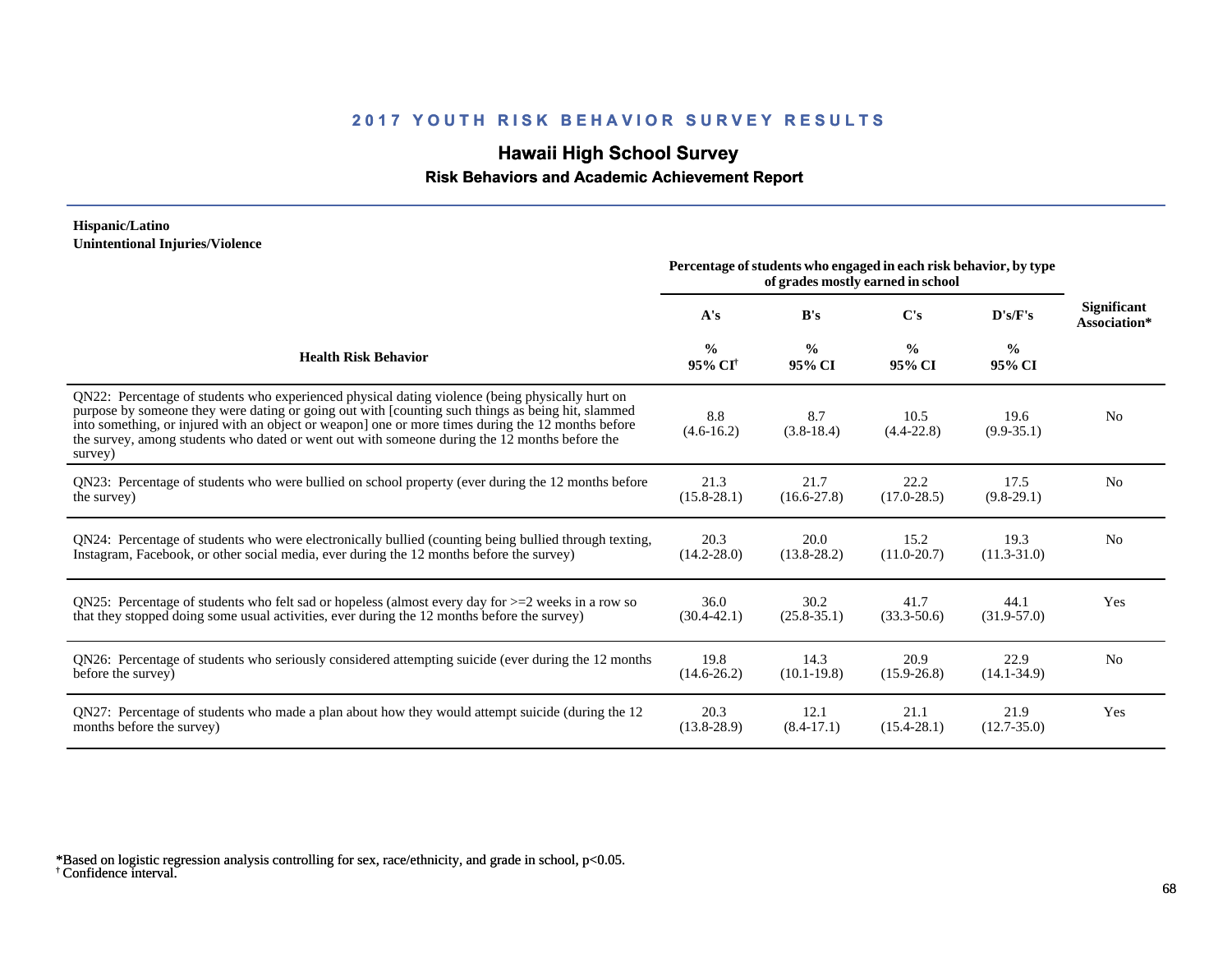## **Hawaii High School Survey**

#### **Risk Behaviors and Academic Achievement Report**

#### **Hispanic/Latino Unintentional Injuries/Violence**

|                                                                                                                                                                                                   | Percentage of students who engaged in each risk behavior, by type<br>of grades mostly earned in school |                         |                         |                         |                                    |
|---------------------------------------------------------------------------------------------------------------------------------------------------------------------------------------------------|--------------------------------------------------------------------------------------------------------|-------------------------|-------------------------|-------------------------|------------------------------------|
|                                                                                                                                                                                                   | A's                                                                                                    | B's                     | C's                     | D's/F's                 | <b>Significant</b><br>Association* |
| <b>Health Risk Behavior</b>                                                                                                                                                                       | $\frac{0}{0}$<br>$95\%$ CI <sup>†</sup>                                                                | $\frac{0}{0}$<br>95% CI | $\frac{0}{0}$<br>95% CI | $\frac{0}{0}$<br>95% CI |                                    |
| QN28: Percentage of students who attempted suicide (one or more times during the 12 months before<br>the survey)                                                                                  | 5.7<br>$(3.5-9.0)$                                                                                     | 7.1<br>$(4.3-11.4)$     | 16.5<br>$(10.2 - 25.6)$ | 23.5<br>$(13.2 - 38.3)$ | Yes                                |
| QN29: Percentage of students who had a suicide attempt that resulted in an injury, poisoning, or<br>overdose that had to be treated by a doctor or nurse (during the 12 months before the survey) | 1.8<br>$(0.7-4.7)$                                                                                     | 1.5<br>$(0.6-4.3)$      | 1.9<br>$(0.6 - 5.5)$    | 4.7<br>$(1.5-13.6)$     | N <sub>0</sub>                     |

<sup>†</sup> Confidence interval. \*Based on logistic regression analysis controlling for sex, race/ethnicity, and grade in school, p<0.05.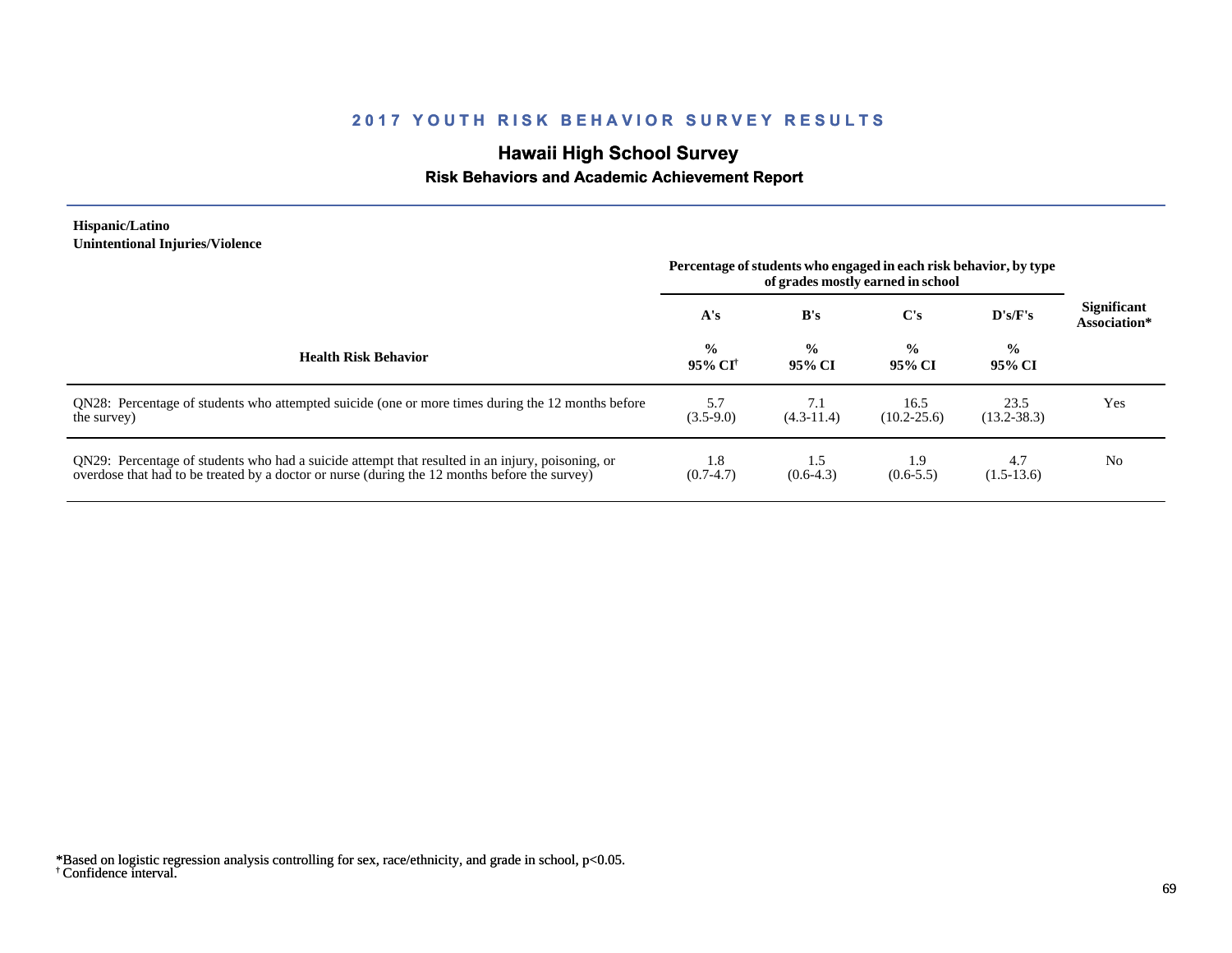# **Hawaii High School Survey**

#### **Risk Behaviors and Academic Achievement Report**

#### **Hispanic/Latino Tobacco Use**

|                                                                                                                                                                                                                                                                                                                | Percentage of students who engaged in each risk behavior, by type<br>of grades mostly earned in school |                         |                         |                         |                             |
|----------------------------------------------------------------------------------------------------------------------------------------------------------------------------------------------------------------------------------------------------------------------------------------------------------------|--------------------------------------------------------------------------------------------------------|-------------------------|-------------------------|-------------------------|-----------------------------|
|                                                                                                                                                                                                                                                                                                                | A's                                                                                                    | B's                     | C's                     | D's/F's                 | Significant<br>Association* |
| <b>Health Risk Behavior</b>                                                                                                                                                                                                                                                                                    | $\frac{0}{0}$<br>95% CI <sup>†</sup>                                                                   | $\frac{0}{0}$<br>95% CI | $\frac{0}{0}$<br>95% CI | $\frac{0}{0}$<br>95% CI |                             |
| QN31: Percentage of students who first tried cigarette smoking before age 13 years (even one or two                                                                                                                                                                                                            | 9.6                                                                                                    | 12.0                    | 14.0                    | 30.5                    | Yes                         |
| puffs)                                                                                                                                                                                                                                                                                                         | $(6.1-14.7)$                                                                                           | $(7.2-19.2)$            | $(8.6 - 22.0)$          | $(20.1 - 43.3)$         |                             |
| QN32: Percentage of students who currently smoked cigarettes (on at least 1 day during the 30 days                                                                                                                                                                                                             | 3.8                                                                                                    | 9.3                     | 10.0                    | 19.9                    | Yes                         |
| before the survey)                                                                                                                                                                                                                                                                                             | $(1.9-7.4)$                                                                                            | $(6.0-14.0)$            | $(5.1 - 18.8)$          | $(12.4 - 30.3)$         |                             |
| QNFRCIG: Percentage of students who currently smoked cigarettes frequently (on 20 or more days                                                                                                                                                                                                                 | 0.2                                                                                                    | 2.1                     | 0.4                     | 6.4                     | Yes                         |
| during the 30 days before the survey)                                                                                                                                                                                                                                                                          | $(0.1-1.0)$                                                                                            | $(0.9-5.0)$             | $(0.1-1.8)$             | $(3.0-13.2)$            |                             |
| QNDAYCIG: Percentage of students who currently smoked cigarettes daily (on all 30 days during the                                                                                                                                                                                                              | 0.2                                                                                                    | 0.6                     | 0.4                     | 5.1                     | N <sub>0</sub>              |
| 30 days before the survey)                                                                                                                                                                                                                                                                                     | $(0.1-1.0)$                                                                                            | $(0.2-1.9)$             | $(0.1-1.8)$             | $(2.1 - 11.8)$          |                             |
| QN35: Percentage of students who currently used an electronic vapor product (including e-cigarettes,<br>e-cigars, e-pipes, vape pipes, vaping pens, e-hookahs, and hookah pens [such as blu, NJOY, Vuse,<br>MarkTen, Logic, Vapin Plus, eGo, and Halo, on at least 1 day during the 30 days before the survey) | 17.3<br>$(13.1 - 22.6)$                                                                                | 25.3<br>$(20.1 - 31.3)$ | 31.7<br>$(23.0 - 41.9)$ | 45.4<br>$(33.1 - 58.3)$ | Yes                         |

<sup>†</sup> Confidence interval. \*Based on logistic regression analysis controlling for sex, race/ethnicity, and grade in school, p<0.05.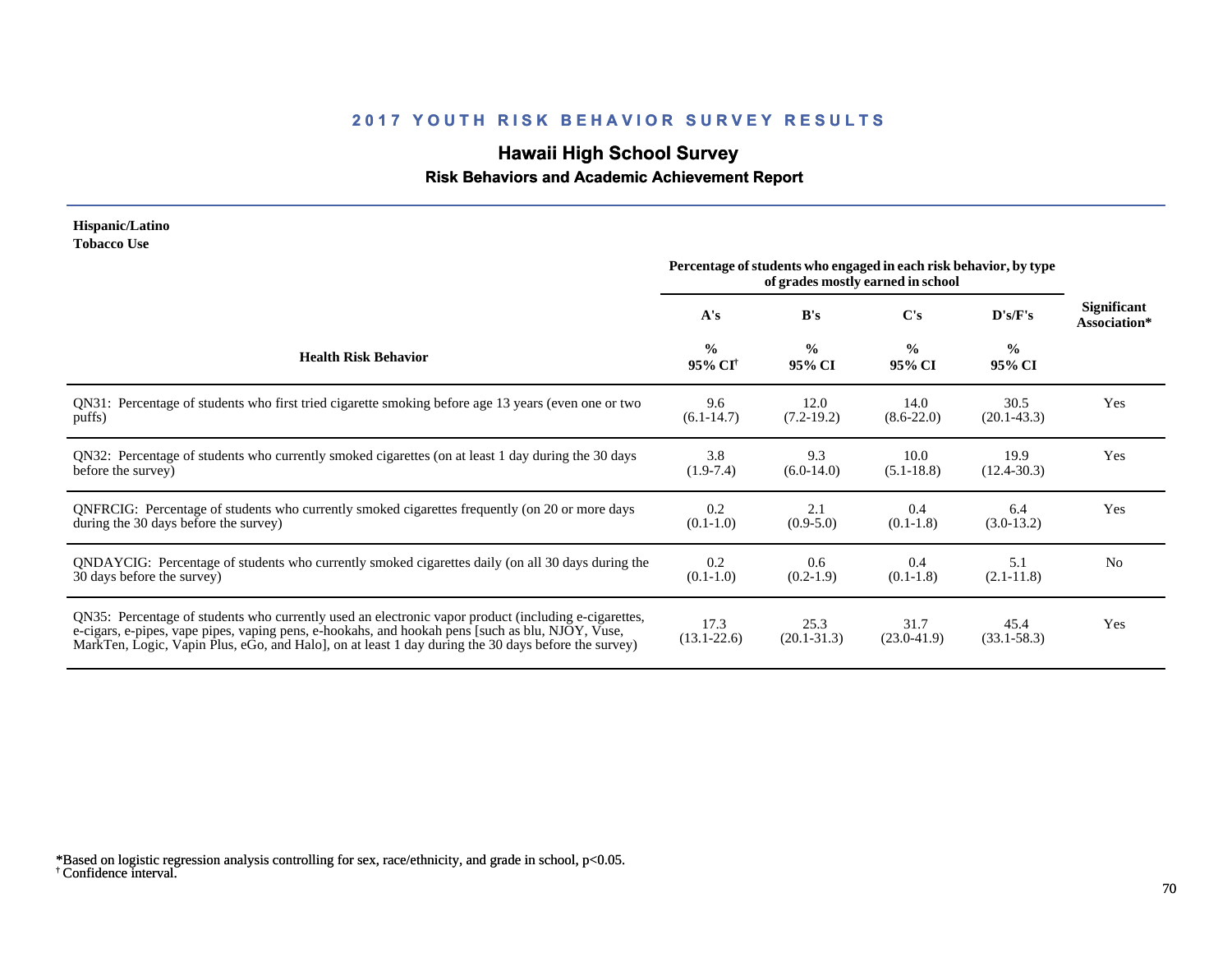## **Hawaii High School Survey**

#### **Risk Behaviors and Academic Achievement Report**

#### **Hispanic/Latino Alcohol/Other Drug Use**

|                                                                                                                                                                                                                                                                                       | Percentage of students who engaged in each risk behavior, by type<br>of grades mostly earned in school |                         |                         |                         |                             |
|---------------------------------------------------------------------------------------------------------------------------------------------------------------------------------------------------------------------------------------------------------------------------------------|--------------------------------------------------------------------------------------------------------|-------------------------|-------------------------|-------------------------|-----------------------------|
|                                                                                                                                                                                                                                                                                       | A's                                                                                                    | B's                     | $\bf C's$               | D's/F's                 | Significant<br>Association* |
| <b>Health Risk Behavior</b>                                                                                                                                                                                                                                                           | $\frac{0}{0}$<br>95% CI <sup>†</sup>                                                                   | $\frac{0}{0}$<br>95% CI | $\frac{0}{0}$<br>95% CI | $\frac{0}{0}$<br>95% CI |                             |
| QN41: Percentage of students who had their first drink of alcohol before age 13 years (other than a few                                                                                                                                                                               | 13.9                                                                                                   | 12.9                    | 29.2                    | 36.2                    | Yes                         |
| sips)                                                                                                                                                                                                                                                                                 | $(10.3-18.4)$                                                                                          | $(9.4-17.5)$            | $(22.6 - 36.8)$         | $(25.5 - 48.5)$         |                             |
| QN42: Percentage of students who currently drank alcohol (at least one drink of alcohol, on at least 1                                                                                                                                                                                | 18.5                                                                                                   | 24.7                    | 30.2                    | 38.7                    | Yes                         |
| day during the 30 days before the survey)                                                                                                                                                                                                                                             | $(13.3 - 25.1)$                                                                                        | $(19.6 - 30.8)$         | $(21.7-40.4)$           | $(29.6 - 48.6)$         |                             |
| QN44: Percentage of students who currently were binge drinking (had four or more drinks of alcohol<br>in a row for female students or five or more drinks of alcohol in a row for male students, within a<br>couple of hours, on at least 1 day during the 30 days before the survey) | 9.0<br>$(6.0-13.2)$                                                                                    | 11.7<br>$(9.3-14.7)$    | 15.2<br>$(9.8-22.8)$    | 29.1<br>$(19.9-40.2)$   | Yes                         |
| QN47: Percentage of students who tried marijuana for the first time before age 13 years                                                                                                                                                                                               | 5.6<br>$(2.9-10.6)$                                                                                    | 6.0<br>$(3.9-9.2)$      | 15.8<br>$(10.4 - 23.3)$ | 24.4<br>$(15.0 - 37.2)$ | Yes                         |
| QN48: Percentage of students who currently used marijuana (one or more times during the 30 days                                                                                                                                                                                       | 9.0                                                                                                    | 21.1                    | 29.9                    | 36.6                    | Yes                         |
| before the survey)                                                                                                                                                                                                                                                                    | $(5.8-13.5)$                                                                                           | $(16.2 - 27.0)$         | $(21.9-39.5)$           | $(24.8 - 50.3)$         |                             |
| QN49: Percentage of students who ever used cocaine (any form of cocaine, including powder, crack,                                                                                                                                                                                     | 7.3                                                                                                    | 7.6                     | 8.9                     | 14.7                    | N <sub>0</sub>              |
| or freebase, one or more times during their life)                                                                                                                                                                                                                                     | $(3.8-13.8)$                                                                                           | $(4.8-11.7)$            | $(4.7-16.2)$            | $(7.5-26.8)$            |                             |
| ON51: Percentage of students who ever used heroin (also called "smack," "junk," or "China White,"                                                                                                                                                                                     | 3.2                                                                                                    | 3.3                     | 6.3                     | 10.6                    | N <sub>0</sub>              |
| one or more times during their life)                                                                                                                                                                                                                                                  | $(1.6-6.4)$                                                                                            | $(1.5-6.8)$             | $(3.1 - 12.6)$          | $(4.9-21.4)$            |                             |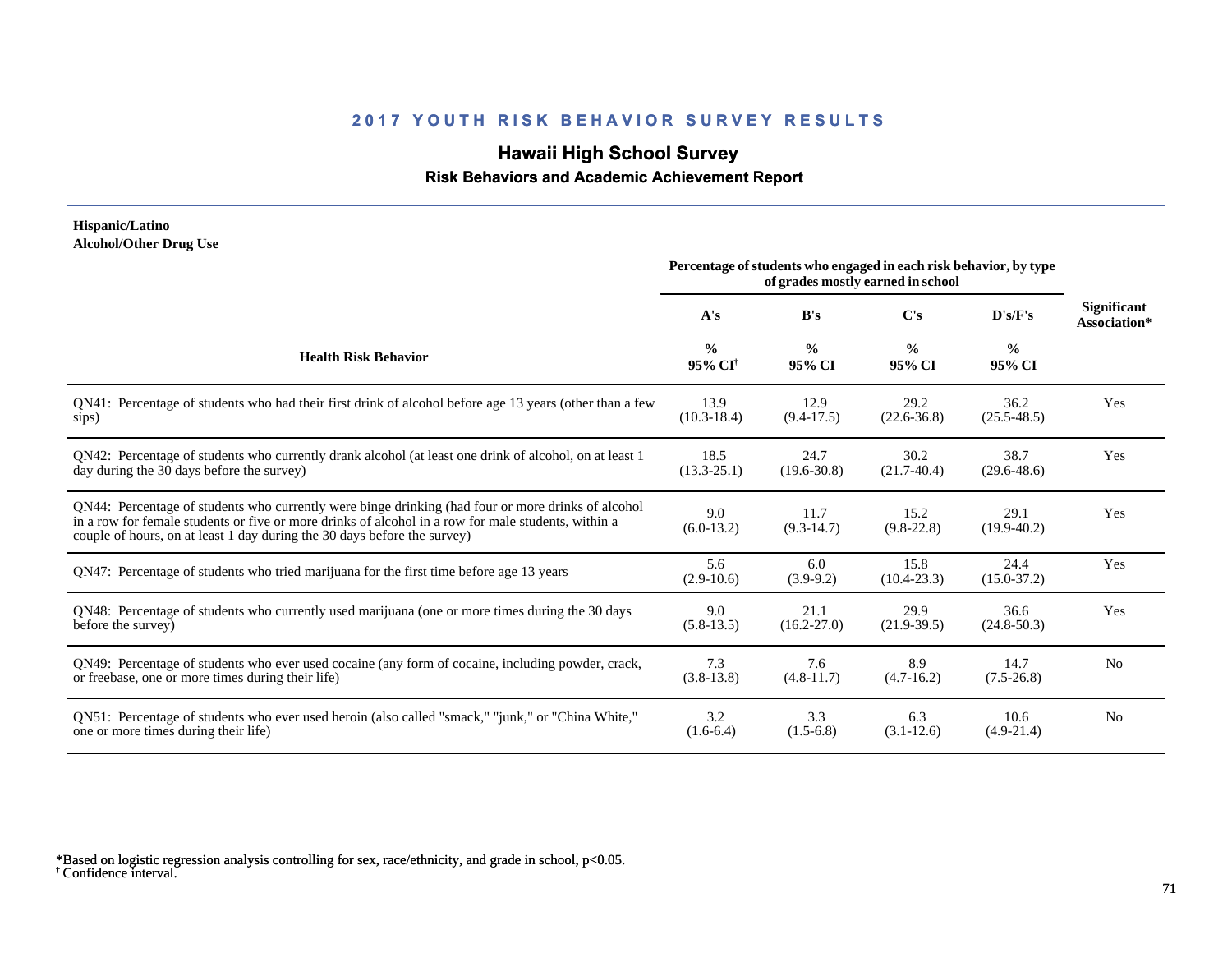## **Hawaii High School Survey**

#### **Risk Behaviors and Academic Achievement Report**

#### **Hispanic/Latino Alcohol/Other Drug Use**

|                                                                                                                                                                                                                                                                                       | Percentage of students who engaged in each risk behavior, by type<br>of grades mostly earned in school |                         |                         |                         |                                    |
|---------------------------------------------------------------------------------------------------------------------------------------------------------------------------------------------------------------------------------------------------------------------------------------|--------------------------------------------------------------------------------------------------------|-------------------------|-------------------------|-------------------------|------------------------------------|
|                                                                                                                                                                                                                                                                                       | A's                                                                                                    | B's                     | $\bf C's$               | D's/F's                 | <b>Significant</b><br>Association* |
| <b>Health Risk Behavior</b>                                                                                                                                                                                                                                                           | $\frac{0}{0}$<br>95% CI <sup>†</sup>                                                                   | $\frac{0}{0}$<br>95% CI | $\frac{0}{0}$<br>95% CI | $\frac{0}{0}$<br>95% CI |                                    |
| ON52: Percentage of students who ever used methamphetamines (also called "speed," "crystal,"                                                                                                                                                                                          | 1.9                                                                                                    | 3.0                     | 6.5                     | 9.5                     | Yes                                |
| "crank," or "ice," one or more times during their life)                                                                                                                                                                                                                               | $(1.0-3.7)$                                                                                            | $(1.5-5.9)$             | $(3.0-13.7)$            | $(4.1 - 20.3)$          |                                    |
| QN53: Percentage of students who ever used ecstasy (also called "MDMA," one or more times during                                                                                                                                                                                      | 6.5                                                                                                    | 6.0                     | 7.1                     | 14.9                    | N <sub>0</sub>                     |
| their life)                                                                                                                                                                                                                                                                           | $(4.0-10.3)$                                                                                           | $(3.5-10.2)$            | $(4.6-10.9)$            | $(8.1 - 25.9)$          |                                    |
| QN54: Percentage of students who ever used synthetic marijuana (also called "K2," "Spice," "fake                                                                                                                                                                                      | 5.8                                                                                                    | 7.5                     | 13.6                    | 14.5                    | Yes                                |
| weed," "King Kong," "Yucatan Fire," "Skunk," or "Moon Rocks," one or more times during their life)                                                                                                                                                                                    | $(3.5-9.4)$                                                                                            | $(4.7-11.8)$            | $(8.7 - 20.6)$          | $(7.7 - 25.7)$          |                                    |
| QN56: Percentage of students who ever took prescription pain medicine without a doctor's<br>prescription or differently than how a doctor told them to use it (counting drugs such as codeine,<br>Vicodin, OxyContin, Hydrocodone, and Percocet, one or more times during their life) | 8.5<br>$(5.6-12.6)$                                                                                    | 15.3<br>$(11.0-21.0)$   | 24.8<br>$(17.9 - 33.4)$ | 26.3<br>$(17.1 - 38.2)$ | Yes                                |
| QN57: Percentage of students who ever injected any illegal drug (used a needle to inject any illegal                                                                                                                                                                                  | 2.5                                                                                                    | 3.0                     | 4.0                     | 7.7                     | N <sub>0</sub>                     |
| drug into their body, one or more times during their life)                                                                                                                                                                                                                            | $(1.0-5.7)$                                                                                            | $(1.4-6.1)$             | $(1.8-8.5)$             | $(2.9-18.7)$            |                                    |

<sup>†</sup> Confidence interval. \*Based on logistic regression analysis controlling for sex, race/ethnicity, and grade in school, p<0.05.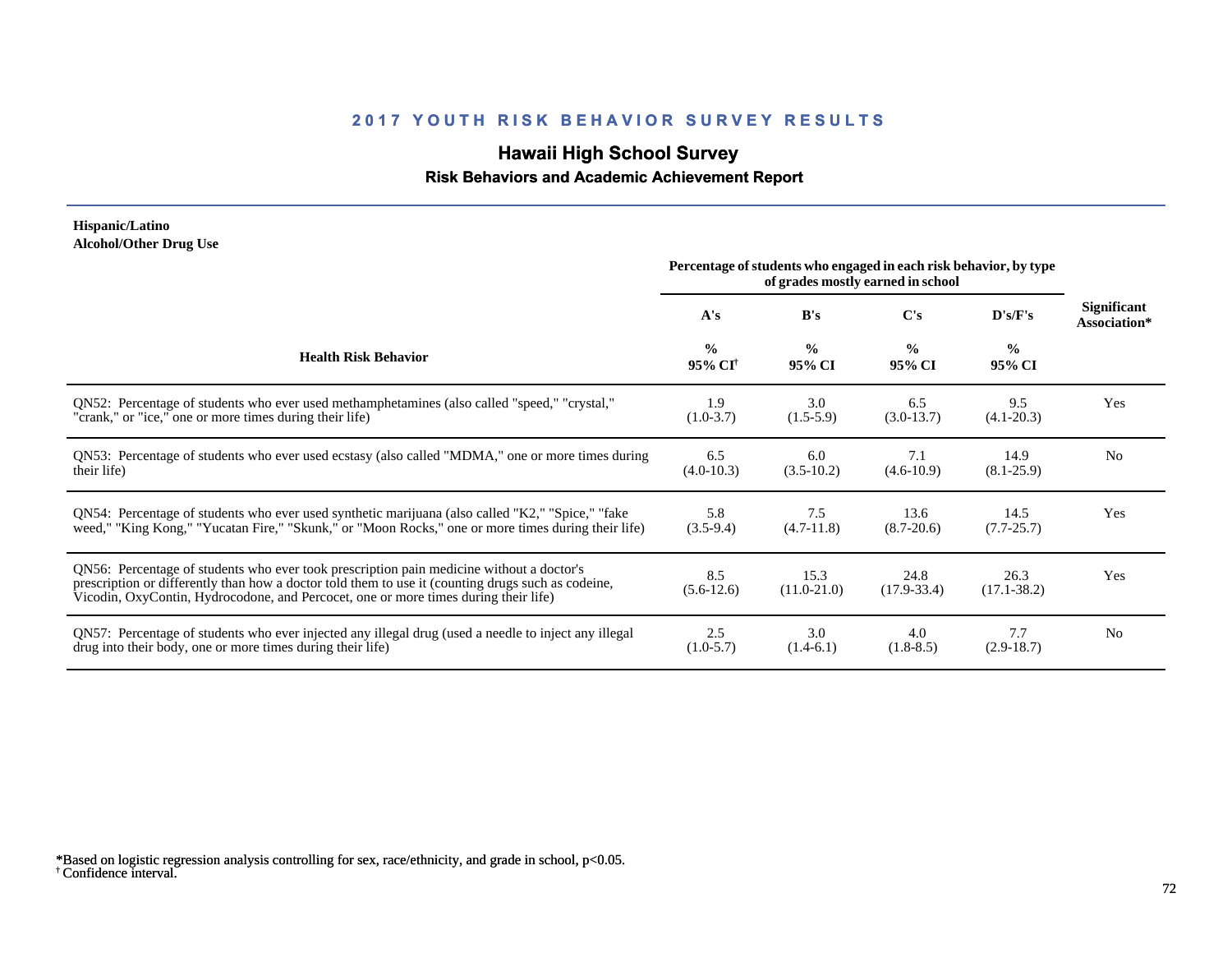# **Hawaii High School Survey**

# **Risk Behaviors and Academic Achievement Report**

| Hispanic/Latino<br><b>Sexual Behaviors</b>                                                                                                                            | Percentage of students who engaged in each risk behavior, by type |                         |                         |                         |                                    |
|-----------------------------------------------------------------------------------------------------------------------------------------------------------------------|-------------------------------------------------------------------|-------------------------|-------------------------|-------------------------|------------------------------------|
|                                                                                                                                                                       | A's                                                               | B's                     | $\bf C's$               | D's/F's                 | <b>Significant</b><br>Association* |
| <b>Health Risk Behavior</b>                                                                                                                                           | $\frac{0}{0}$<br>95% CI <sup>†</sup>                              | $\frac{0}{0}$<br>95% CI | $\frac{0}{0}$<br>95% CI | $\frac{0}{0}$<br>95% CI |                                    |
| QN60: Percentage of students who had sexual intercourse for the first time before age 13 years                                                                        | $0.6^{\circ}$<br>$(0.2-1.5)$                                      | 3.1<br>$(1.7-5.6)$      | 3.9<br>$(1.9-7.6)$      | 12.6<br>$(5.3-27.2)$    | Yes                                |
| QN61: Percentage of students who had sexual intercourse with four or more persons during their life                                                                   | 4.0<br>$(2.4-6.5)$                                                | 10.8<br>$(6.8-16.5)$    | 8.5<br>$(4.6-15.1)$     | 16.7<br>$(9.7 - 27.3)$  | Yes                                |
| QN62: Percentage of students who were currently sexually active (had sexual intercourse with at least<br>one person, during the 3 months before the survey)           | 14.3<br>$(9.1 - 21.6)$                                            | 23.6<br>$(18.6 - 29.6)$ | 30.1<br>$(22.8 - 38.5)$ | 32.0<br>$(22.5 - 43.4)$ | Yes                                |
| QN63: Percentage of students who drank alcohol or used drugs before last sexual intercourse (among<br>students who were currently sexually active)                    | 14.2<br>$(7.9-24.1)$                                              | 22.6<br>$(12.3 - 37.8)$ | 14.8<br>$(7.0-28.5)$    | 29.7<br>$(13.3 - 53.7)$ | N <sub>0</sub>                     |
| QN64: Percentage of students who used a condom during last sexual intercourse (among students who<br>were currently sexually active)                                  | 52.2<br>$(36.7 - 67.2)$                                           | 48.4<br>$(32.5-64.6)$   | 40.9<br>$(25.1 - 58.8)$ | 32.9<br>$(15.6 - 56.6)$ | Yes                                |
| QN65: Percentage of students who used birth control pills before last sexual intercourse (to prevent<br>pregnancy, among students who were currently sexually active) | 28.3<br>$(14.2 - 48.4)$                                           | 18.5<br>$(8.8 - 34.8)$  | 16.6<br>$(5.7-39.8)$    | 3.7<br>$(1.1-11.4)$     | N <sub>0</sub>                     |

<sup>†</sup> Confidence interval. \*Based on logistic regression analysis controlling for sex, race/ethnicity, and grade in school, p<0.05.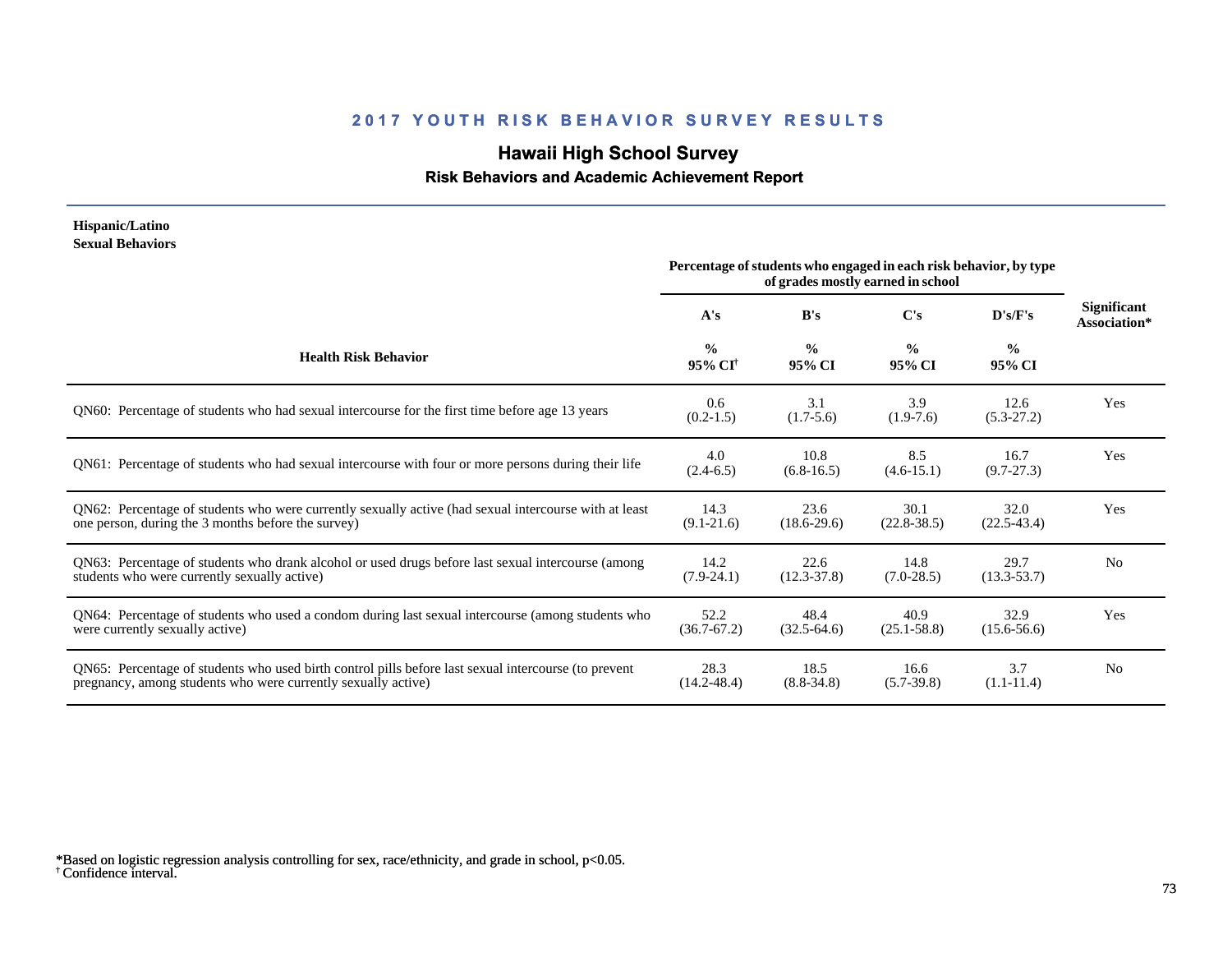# **Hawaii High School Survey**

 **Risk Behaviors and Academic Achievement Report**

#### **Hispanic/Latino Sexual Behaviors**

|                                                                                                                                                                                                                                                                                                                                                                                                                            | Percentage of students who engaged in each risk behavior, by type<br>of grades mostly earned in school |                         |                         |                         |                                    |
|----------------------------------------------------------------------------------------------------------------------------------------------------------------------------------------------------------------------------------------------------------------------------------------------------------------------------------------------------------------------------------------------------------------------------|--------------------------------------------------------------------------------------------------------|-------------------------|-------------------------|-------------------------|------------------------------------|
|                                                                                                                                                                                                                                                                                                                                                                                                                            | A's                                                                                                    | B's                     | C's                     | D's/F's                 | <b>Significant</b><br>Association* |
| <b>Health Risk Behavior</b>                                                                                                                                                                                                                                                                                                                                                                                                | $\frac{0}{0}$<br>$95\%$ CI <sup>†</sup>                                                                | $\frac{0}{0}$<br>95% CI | $\frac{0}{0}$<br>95% CI | $\frac{0}{0}$<br>95% CI |                                    |
| QNIUDIMP: Percentage of students who used an IUD (such as Mirena or ParaGard) or implant (such<br>as Implanon or Nexplanon) before last sexual intercourse (to prevent pregnancy, among students who<br>were currently sexually active)                                                                                                                                                                                    | 7.2<br>$(2.2 - 20.7)$                                                                                  | 8.3<br>$(3.1 - 20.2)$   | 8.2<br>$(2.5 - 24.0)$   | 17.1<br>$(5.0-44.9)$    | N <sub>0</sub>                     |
| <b>QNSHPARG:</b> Percentage of students who used a shot (such as Depo-Provera), patch (such as<br>OrthoEvra), or birth control ring (such as NuvaRing) before last sexual intercourse (to prevent<br>pregnancy, among students who were currently sexually active))                                                                                                                                                        | 1.1<br>$(0.1 - 7.2)$                                                                                   | 9.3<br>$(2.9-25.8)$     | 4.6<br>$(1.6-12.6)$     | 14.5<br>$(3.5-43.8)$    | Yes                                |
| QNOTHHPL: Percentage of students who used birth control pills; an IUD (such as Mirena or<br>ParaGard) or implant (such as Implanon or Nexplanon); or a shot (such as Depo-Provera), patch (such<br>as OrthoEvra), or birth control ring (such as NuvaRing) before last sexual intercourse (to prevent<br>pregnancy, among students who were currently sexually active)                                                     | 36.5<br>$(20.4 - 56.3)$                                                                                | 36.1<br>$(20.5 - 55.2)$ | 29.4<br>$(15.7 - 48.3)$ | 35.2<br>$(18.1 - 57.2)$ | N <sub>0</sub>                     |
| QNDUALBC: Percentage of students who used both a condom during last sexual intercourse and birth<br>control pills; an IUD (such as Mirena or ParaGard) or implant (such as Implanon or Nexplanon); or a<br>shot (such as Depo-Provera), patch (such as OrthoEvra), or birth control ring (such as NuvaRing)<br>before last sexual intercourse (to prevent pregnancy, among students who were currently sexually<br>active) | 6.8<br>$(3.2-13.9)$                                                                                    | 9.3<br>$(4.0-20.2)$     | 13.2<br>$(3.4-39.8)$    | 12.9<br>$(2.3-48.1)$    | Yes                                |
| QNBCNONE: Percentage of students who did not use any method to prevent pregnancy during last<br>sexual intercourse (among students who were currently sexually active)                                                                                                                                                                                                                                                     | 3.4<br>$(0.8-13.9)$                                                                                    | 9.9<br>$(3.8-23.4)$     | 25.7<br>$(11.8 - 47.0)$ | 26.4<br>$(11.2 - 50.7)$ | N <sub>0</sub>                     |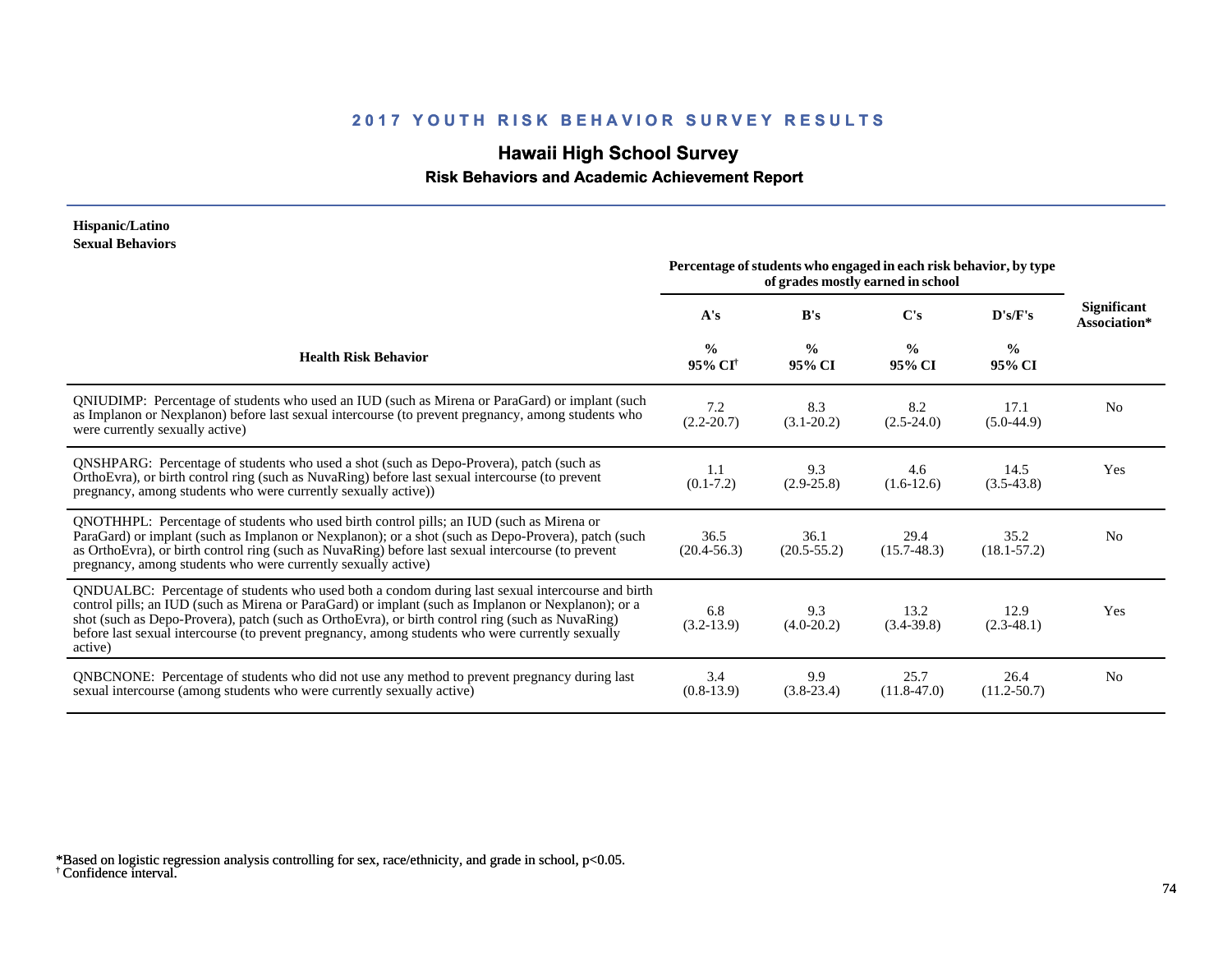# **Hawaii High School Survey**

### **Risk Behaviors and Academic Achievement Report**

| Hispanic/Latino<br><b>Dietary Behaviors</b>                                                                  |                                      |                         |                                                                                                        |                         |                                    |
|--------------------------------------------------------------------------------------------------------------|--------------------------------------|-------------------------|--------------------------------------------------------------------------------------------------------|-------------------------|------------------------------------|
|                                                                                                              |                                      |                         | Percentage of students who engaged in each risk behavior, by type<br>of grades mostly earned in school |                         |                                    |
|                                                                                                              | A's                                  | B's                     | $\bf C's$                                                                                              | D's/F's                 | <b>Significant</b><br>Association* |
| <b>Health Risk Behavior</b>                                                                                  | $\frac{0}{0}$<br>95% CI <sup>+</sup> | $\frac{0}{0}$<br>95% CI | $\frac{0}{0}$<br>95% CI                                                                                | $\frac{0}{0}$<br>95% CI |                                    |
| QNOBESE: Percentage of students who had obesity $(>= 95$ th percentile for body mass index, based on         | 7.8                                  | 10.5                    | 21.3                                                                                                   | 15.4                    | Yes                                |
| sex- and age-specific reference data from the 2000 CDC growth charts) <sup>§</sup>                           | $(5.3-11.4)$                         | $(6.9-15.9)$            | $(14.6-29.9)$                                                                                          | $(8.4 - 26.7)$          |                                    |
| QNOWT: Percentage of students who were overweight $(>= 85$ th percentile but <95th percentile for            | 20.8                                 | 16.3                    | 17.5                                                                                                   | 24.3                    | N <sub>0</sub>                     |
| body mass index, based on sex- and age-specific reference data from the 2000 CDC growth charts) <sup>§</sup> | $(15.6 - 27.2)$                      | $(12.4 - 21.1)$         | $(12.6 - 23.8)$                                                                                        | $(15.2 - 36.5)$         |                                    |
| QN68: Percentage of students who described themselves as slightly or very overweight                         | 26.9<br>$(22.4 - 32.0)$              | 37.7<br>$(32.8-42.9)$   | 33.9<br>$(26.2 - 42.6)$                                                                                | 35.7<br>$(24.3 - 49.0)$ | N <sub>0</sub>                     |
| QN70: Percentage of students who did not drink fruit juice (100% fruit juices one or more times              | 38.4                                 | 27.4                    | 26.4                                                                                                   | 22.0                    | N <sub>0</sub>                     |
| during the 7 days before the survey)                                                                         | $(30.6 - 46.8)$                      | $(20.0 - 36.3)$         | $(20.2 - 33.7)$                                                                                        | $(13.3 - 34.2)$         |                                    |
| QN71: Percentage of students who did not eat fruit (one or more times during the 7 days before the           | 13.3                                 | 10.5                    | 15.9                                                                                                   | 13.6                    | N <sub>0</sub>                     |
| survey)                                                                                                      | $(7.0-23.7)$                         | $(6.6-16.3)$            | $(10.9 - 22.6)$                                                                                        | $(7.6-23.2)$            |                                    |
| QNFR0: Percentage of students who did not eat fruit or drink 100% fruit juices (such as orange juice,        | 7.9                                  | 7.0                     | 11.5                                                                                                   | 4.4                     | Yes                                |
| apple juice, or grape juice, during the 7 days before the survey)                                            | $(3.7-16.2)$                         | $(3.6-13.1)$            | $(7.6-16.9)$                                                                                           | $(1.6-11.4)$            |                                    |
| QNFR1: Percentage of students who ate fruit or drank 100% fruit juices one or more times per day             | 54.3                                 | 54.1                    | 48.0                                                                                                   | 51.6                    | N <sub>0</sub>                     |
| (such as orange juice, apple juice, or grape juice, during the 7 days before the survey)                     | $(44.7 - 63.7)$                      | $(42.8 - 64.9)$         | $(38.7 - 57.5)$                                                                                        | $(38.9 - 64.0)$         |                                    |

\*Based on logistic regression analysis controlling for sex, race/ethnicity, and grade in school, p<0.05.

† Confidence interval.

§ Based on reference data from the 2000 CDC Growth Charts. In 2017, new, slightly different ranges were used to calculate biologically implausible responses to height and weight questions.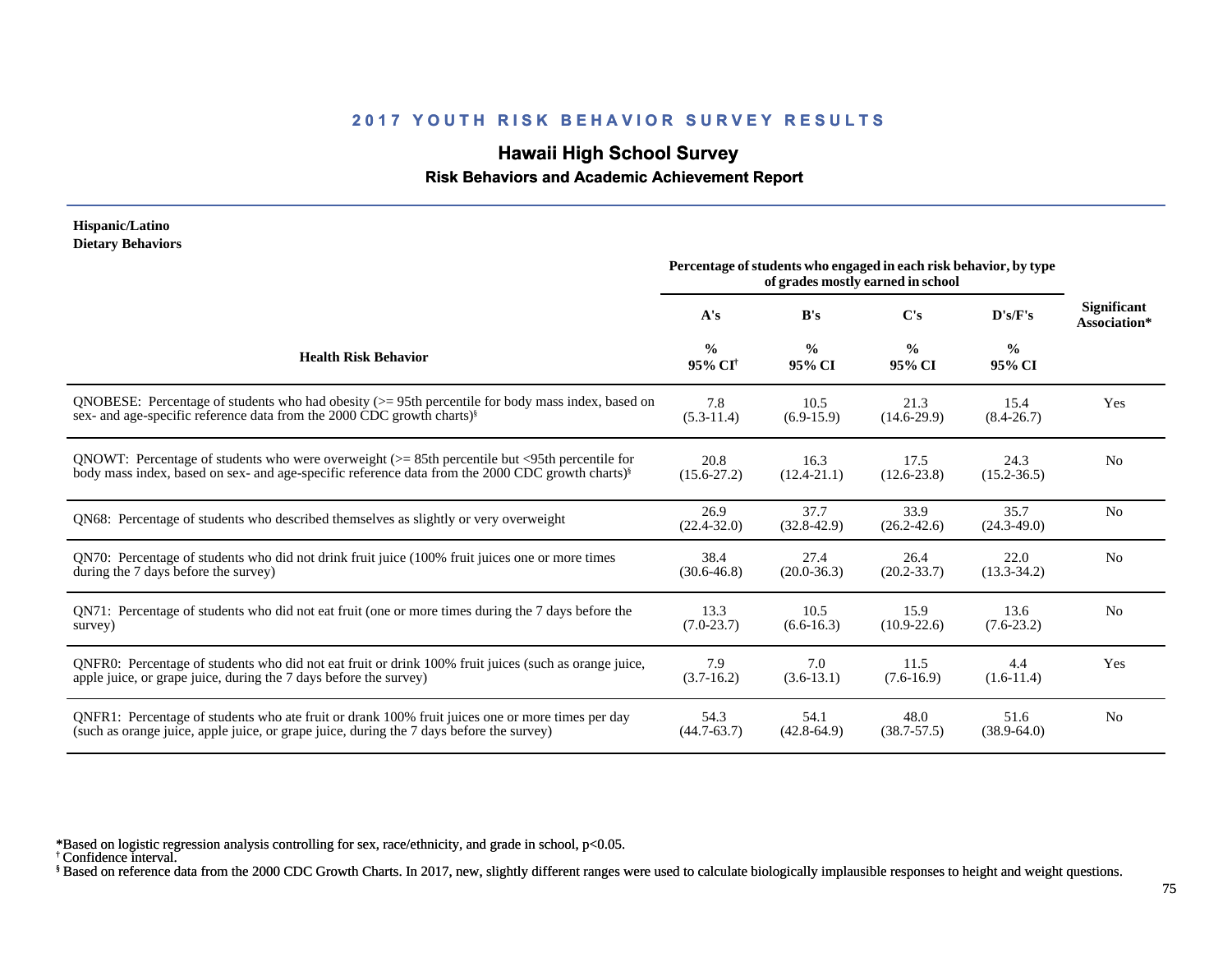# **Hawaii High School Survey**

#### **Risk Behaviors and Academic Achievement Report**

#### **Hispanic/Latino Dietary Behaviors**

|                                                                                                       | Percentage of students who engaged in each risk behavior, by type<br>of grades mostly earned in school |                         |                         |                         |                                    |
|-------------------------------------------------------------------------------------------------------|--------------------------------------------------------------------------------------------------------|-------------------------|-------------------------|-------------------------|------------------------------------|
|                                                                                                       | A's                                                                                                    | B's                     | $\bf C's$               | D's/F's                 | <b>Significant</b><br>Association* |
| <b>Health Risk Behavior</b>                                                                           | $\frac{0}{0}$<br>95% CI <sup>†</sup>                                                                   | $\frac{0}{0}$<br>95% CI | $\frac{0}{0}$<br>95% CI | $\frac{6}{6}$<br>95% CI |                                    |
| ONFR2: Percentage of students who ate fruit or drank 100% fruit juices two or more times per day      | 28.8                                                                                                   | 22.7                    | 23.8                    | 14.2                    | N <sub>0</sub>                     |
| (such as orange juice, apple juice, or grape juice, during the 7 days before the survey)              | $(22.0 - 36.6)$                                                                                        | $(17.7 - 28.7)$         | $(16.4 - 33.3)$         | $(8.3-23.1)$            |                                    |
| QNFR3: Percentage of students who ate fruit or drank 100% fruit juices three or more times per day    | 18.7                                                                                                   | 14.2                    | 17.3                    | 7.6                     | N <sub>0</sub>                     |
| (such as orange juice, apple juice, or grape juice, during the 7 days before the survey)              | $(13.3 - 25.7)$                                                                                        | $(9.9 - 20.0)$          | $(11.4 - 25.3)$         | $(3.4-16.1)$            |                                    |
| QN72: Percentage of students who did not eat green salad (one or more times during the 7 days before  | 33.2                                                                                                   | 43.1                    | 43.5                    | 43.4                    | N <sub>o</sub>                     |
| the survey)                                                                                           | $(26.9 - 40.2)$                                                                                        | $(34.3 - 52.4)$         | $(34.2 - 53.2)$         | $(32.1 - 55.4)$         |                                    |
| QN73: Percentage of students who did not eat potatoes (one or more times during the 7 days before the | 39.6                                                                                                   | 41.9                    | 31.4                    | 39.6                    | N <sub>0</sub>                     |
| survey)                                                                                               | $(33.5-46.1)$                                                                                          | $(35.3 - 48.9)$         | $(23.8-40.1)$           | $(26.3 - 54.5)$         |                                    |
| QN74: Percentage of students who did not eat carrots (one or more times during the 7 days before the  | 42.8                                                                                                   | 44.1                    | 45.3                    | 52.2                    | N <sub>o</sub>                     |
| survey)                                                                                               | $(33.5 - 52.7)$                                                                                        | $(35.8 - 52.7)$         | $(31.4-59.9)$           | $(40.2 - 63.9)$         |                                    |
| QN75: Percentage of students who did not eat other vegetables (one or more times during the 7 days    | 17.5                                                                                                   | 21.2                    | 21.7                    | 18.3                    | N <sub>o</sub>                     |
| before the survey)                                                                                    | $(12.0 - 24.8)$                                                                                        | $(15.7 - 28.0)$         | $(15.2 - 30.1)$         | $(12.1 - 26.9)$         |                                    |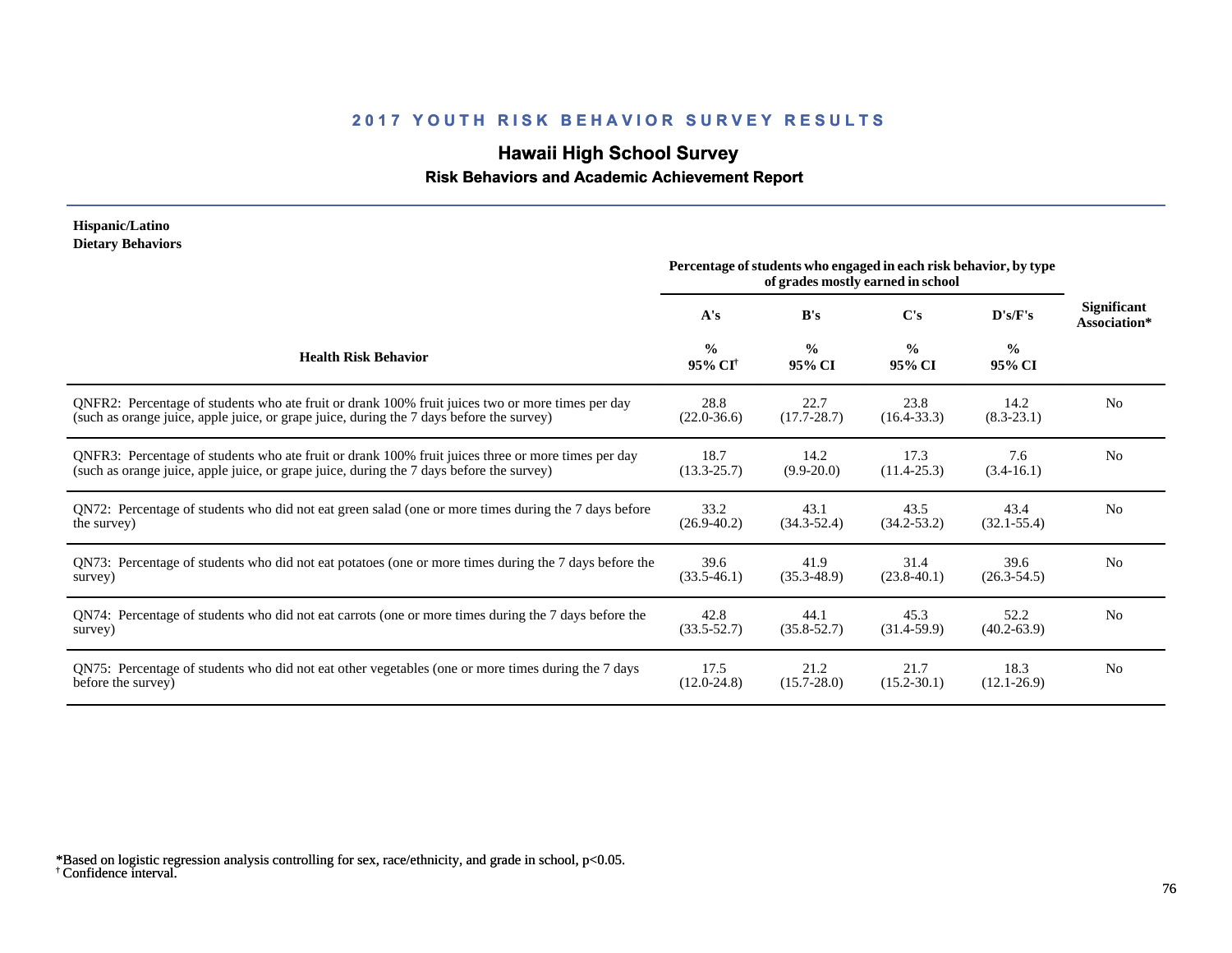# **Hawaii High School Survey**

 **Risk Behaviors and Academic Achievement Report**

#### **Hispanic/Latino Dietary Behaviors**

|                                                                                                                                                                                                                                          | Percentage of students who engaged in each risk behavior, by type |                         |                         |                         |                                    |
|------------------------------------------------------------------------------------------------------------------------------------------------------------------------------------------------------------------------------------------|-------------------------------------------------------------------|-------------------------|-------------------------|-------------------------|------------------------------------|
|                                                                                                                                                                                                                                          | A's                                                               | B's                     | C's                     | D's/F's                 | <b>Significant</b><br>Association* |
| <b>Health Risk Behavior</b>                                                                                                                                                                                                              | $\frac{0}{0}$<br>95% CI <sup>†</sup>                              | $\frac{0}{0}$<br>95% CI | $\frac{0}{0}$<br>95% CI | $\frac{6}{6}$<br>95% CI |                                    |
| QNVEG0: Percentage of students who did not eat vegetables (green salad, potatoes [excluding French<br>fries, fried potatoes, or potato chips], carrots, or other vegetables, during the 7 days before the survey)                        | 8.4<br>$(4.6-14.9)$                                               | 6.1<br>$(3.4 - 10.8)$   | 4.8<br>$(2.0-11.0)$     | 4.7<br>$(2.1 - 10.4)$   | N <sub>o</sub>                     |
| QNVEG1: Percentage of students who ate vegetables one or more times per day (green salad, potatoes<br>[excluding French fries, fried potatoes, or potato chips], carrots, or other vegetables, during the 7 days<br>before the survey)   | 64.1<br>$(56.4 - 71.2)$                                           | 54.5<br>$(47.2 - 61.5)$ | 57.8<br>$(48.1 - 67.0)$ | 61.6<br>$(46.6 - 74.7)$ | N <sub>0</sub>                     |
| QNVEG2: Percentage of students who ate vegetables two or more times per day (green salad, potatoes<br>[excluding French fries, fried potatoes, or potato chips], carrots, or other vegetables, during the 7 days<br>before the survey)   | 29.3<br>$(21.9 - 37.9)$                                           | 22.4<br>$(16.2 - 30.2)$ | 28.6<br>$(21.3-37.1)$   | 25.9<br>$(13.0 - 45.0)$ | N <sub>0</sub>                     |
| QNVEG3: Percentage of students who ate vegetables three or more times per day (green salad,<br>potatoes [excluding French fries, fried potatoes, or potato chips], carrots, or other vegetables, during the<br>7 days before the survey) | 11.1<br>$(6.7-17.8)$                                              | 14.3<br>$(8.8 - 22.5)$  | 10.8<br>$(6.1 - 18.2)$  | 10.4<br>$(4.4 - 22.4)$  | N <sub>0</sub>                     |
| QN76: Percentage of students who did not drink a can, bottle, or glass of soda or pop (such as Coke,<br>Pepsi, or Sprite, not counting diet soda or diet pop, during the 7 days before the survey)                                       | 42.7<br>$(37.4 - 48.1)$                                           | 39.6<br>$(34.2 - 45.2)$ | 28.0<br>$(19.3 - 38.7)$ | 17.6<br>$(9.6 - 30.2)$  | Yes                                |
| QNSODA1: Percentage of students who drank a can, bottle, or glass of soda or pop one or more times<br>per day (such as Coke, Pepsi, or Sprite, not counting diet soda or diet pop, during the 7 days before the<br>survey)               | 6.6<br>$(3.5-12.2)$                                               | 11.6<br>$(6.4-20.1)$    | 9.3<br>$(5.3 - 15.8)$   | 24.9<br>$(15.8 - 37.1)$ | Yes                                |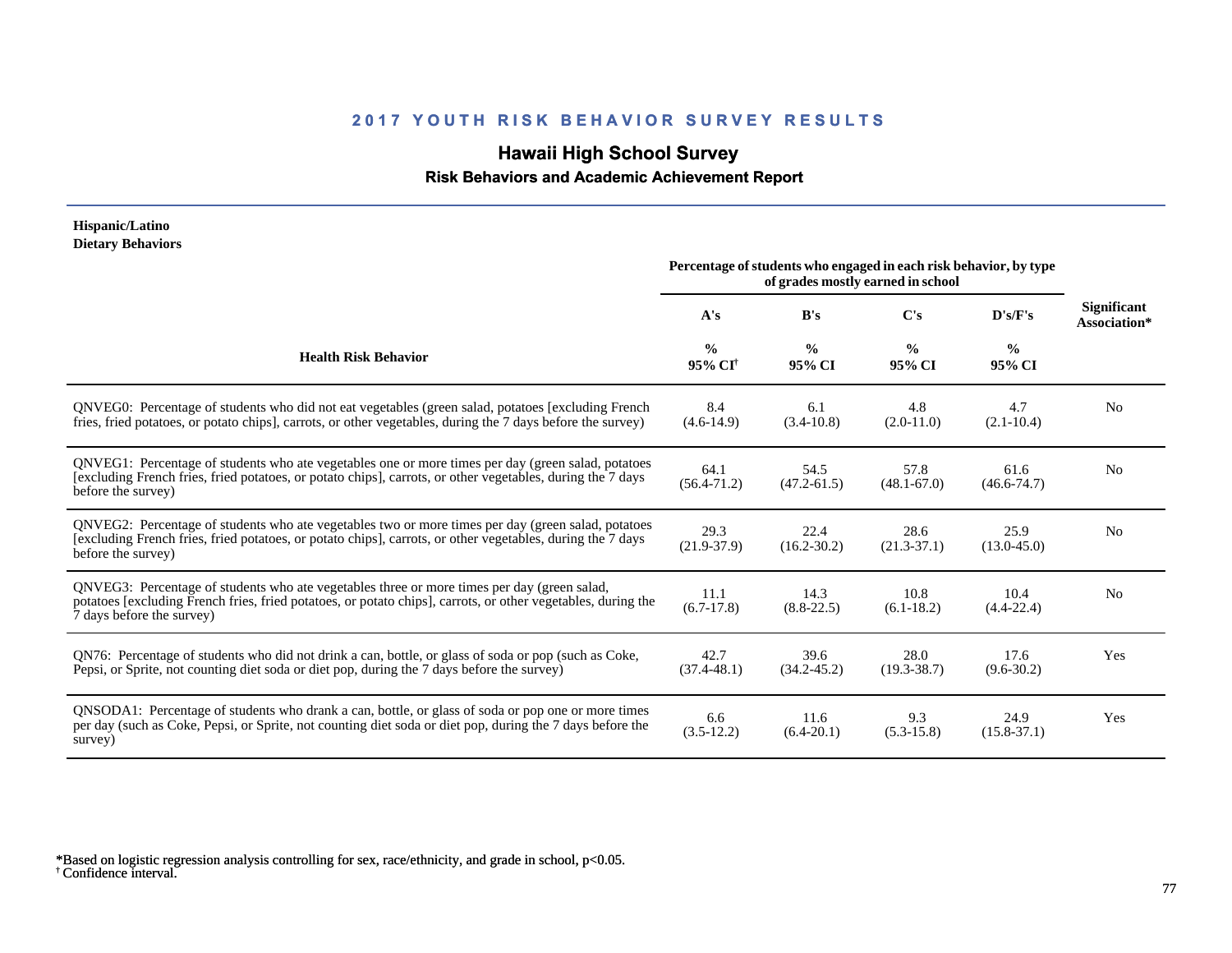# **Hawaii High School Survey**

#### **Risk Behaviors and Academic Achievement Report**

#### **Hispanic/Latino Dietary Behaviors**

|                                                                                                                                                                                                                                                                                      | Percentage of students who engaged in each risk behavior, by type<br>of grades mostly earned in school |                         |                         |                         |                                    |
|--------------------------------------------------------------------------------------------------------------------------------------------------------------------------------------------------------------------------------------------------------------------------------------|--------------------------------------------------------------------------------------------------------|-------------------------|-------------------------|-------------------------|------------------------------------|
|                                                                                                                                                                                                                                                                                      | A's                                                                                                    | B's                     | $\bf C's$               | D's/F's                 | <b>Significant</b><br>Association* |
| <b>Health Risk Behavior</b>                                                                                                                                                                                                                                                          | $\frac{0}{0}$<br>95% CI <sup>†</sup>                                                                   | $\frac{0}{0}$<br>95% CI | $\frac{0}{0}$<br>95% CI | $\frac{0}{0}$<br>95% CI |                                    |
| QNSODA2: Percentage of students who drank a can, bottle, or glass of soda or pop two or more times<br>per day (such as Coke, Pepsi, or Sprite, not counting diet soda or diet pop, during the 7 days before the<br>survey)                                                           | 2.5<br>$(1.1-5.8)$                                                                                     | 7.8<br>$(4.5-13.2)$     | 8.1<br>$(4.3-14.6)$     | 13.2<br>$(6.8-24.2)$    | Yes                                |
| QNSODA3: Percentage of students who drank a can, bottle, or glass of soda or pop three or more<br>times per day (such as Coke, Pepsi, or Sprite, not counting diet soda or diet pop, during the 7 days<br>before the survey)                                                         | 0.8<br>$(0.2 - 3.5)$                                                                                   | 4.2<br>$(2.3 - 7.6)$    | 2.7<br>$(1.0-7.1)$      | 9.1<br>$(4.4 - 17.8)$   | N <sub>0</sub>                     |
| QN77: Percentage of students who did not drink milk (during the 7 days before the survey)                                                                                                                                                                                            | 33.6<br>$(28.2 - 39.6)$                                                                                | 32.5<br>$(25.7-40.1)$   | 28.4<br>$(22.1 - 35.8)$ | 31.1<br>$(20.1 - 44.6)$ | N <sub>0</sub>                     |
| QNMILK1: Percentage of students who drank one or more glasses per day of milk (counting the milk<br>they drank in a glass or cup, from a carton, or with cereal and counting the half pint of milk served at<br>school as equal to one glass, during the 7 days before the survey)   | 18.3<br>$(14.5 - 22.9)$                                                                                | 24.0<br>$(17.5 - 32.1)$ | 24.3<br>$(15.9 - 35.3)$ | 18.1<br>$(11.4 - 27.5)$ | N <sub>0</sub>                     |
| QNMILK2: Percentage of students who drank two or more glasses per day of milk (counting the milk<br>they drank in a glass or cup, from a carton, or with cereal and counting the half pint of milk served at<br>school as equal to one glass, during the 7 days before the survey)   | 6.4<br>$(4.3-9.3)$                                                                                     | 15.4<br>$(9.9-23.4)$    | 14.9<br>$(9.6-22.3)$    | 4.6<br>$(1.6-12.5)$     | Yes                                |
| QNMILK3: Percentage of students who drank three or more glasses per day of milk (counting the milk<br>they drank in a glass or cup, from a carton, or with cereal and counting the half pint of milk served at<br>school as equal to one glass, during the 7 days before the survey) | 3.2<br>$(1.3-7.4)$                                                                                     | 6.9<br>$(3.5-13.2)$     | 6.2<br>$(3.0-12.4)$     | 2.4<br>$(0.7 - 8.4)$    | Yes                                |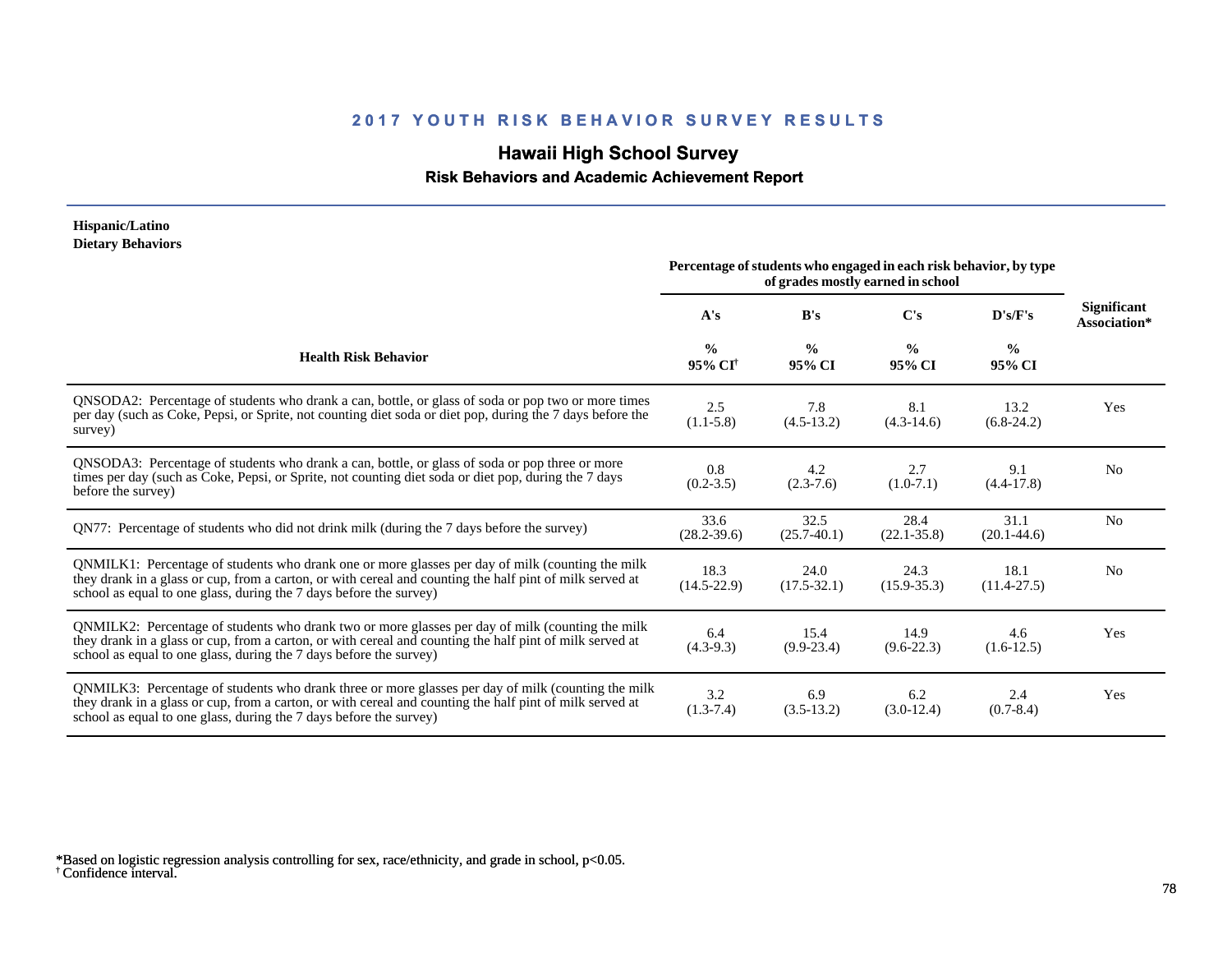# **Hawaii High School Survey**

### **Risk Behaviors and Academic Achievement Report**

| <b>Hispanic/Latino</b><br><b>Dietary Behaviors</b>                                                        | Percentage of students who engaged in each risk behavior, by type<br>of grades mostly earned in school |                         |                         |                          |                                    |
|-----------------------------------------------------------------------------------------------------------|--------------------------------------------------------------------------------------------------------|-------------------------|-------------------------|--------------------------|------------------------------------|
|                                                                                                           | A's                                                                                                    | B's                     | $\bf C's$               | D's/F's                  | <b>Significant</b><br>Association* |
| <b>Health Risk Behavior</b>                                                                               | $\frac{6}{6}$<br>95% CI†                                                                               | $\frac{0}{0}$<br>95% CI | $\frac{0}{0}$<br>95% CI | $\frac{6}{10}$<br>95% CI |                                    |
| QN78: Percentage of students who did not eat breakfast (during the 7 days before the survey)              | 12.6<br>$(8.5 - 18.3)$                                                                                 | 16.2<br>$(11.8-21.8)$   | 24.3<br>$(18.0 - 31.9)$ | 19.5<br>$(12.4 - 29.2)$  | Yes                                |
| QNBK7DAY: Percentage of students who ate breakfast on all 7 days (during the 7 days before the<br>survey) | 34.4<br>$(26.2 - 43.8)$                                                                                | 36.9<br>$(30.9 - 43.4)$ | 25.8<br>$(19.8 - 32.8)$ | 18.4<br>$(11.5-28.1)$    | Yes                                |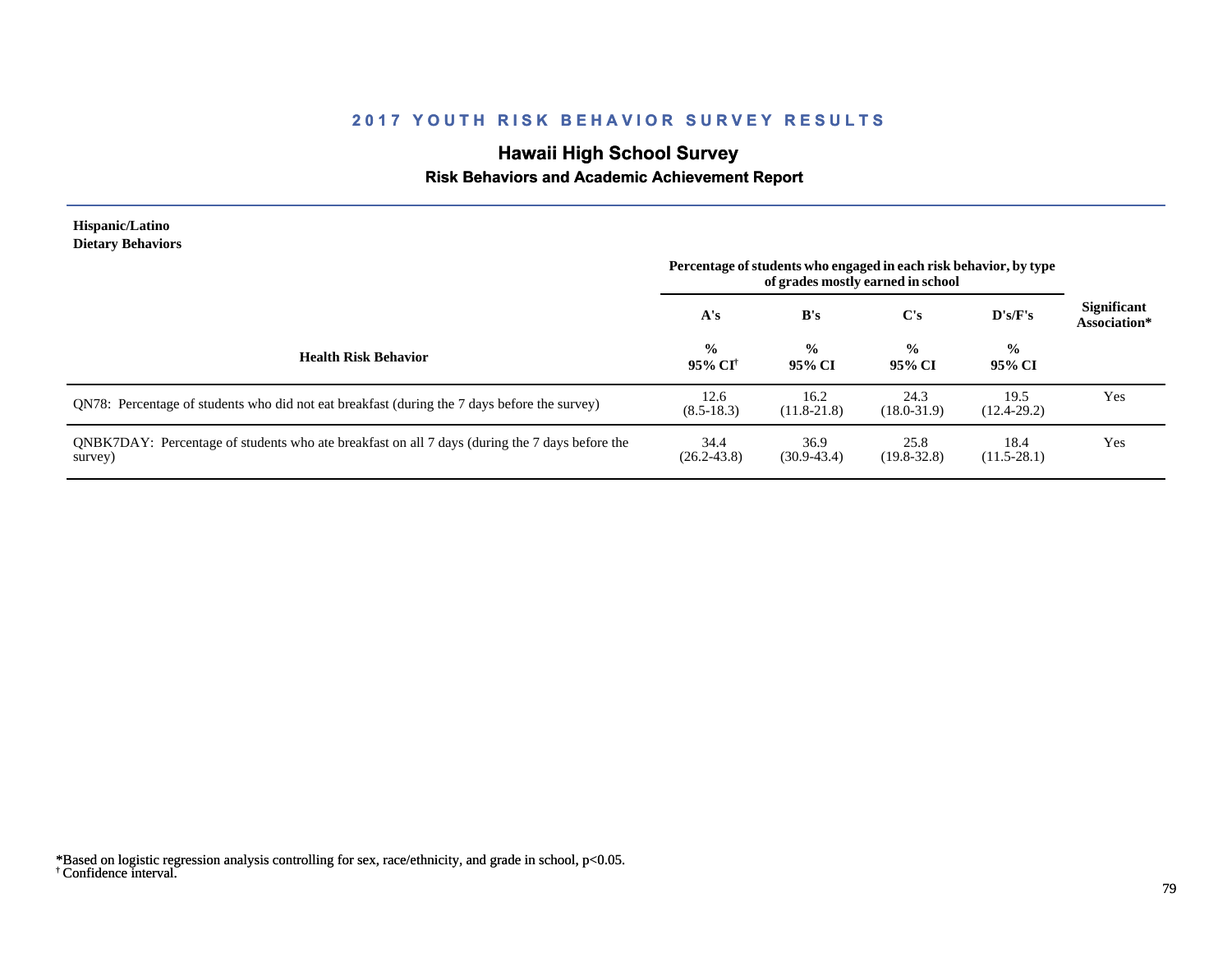# **Hawaii High School Survey**

 **Risk Behaviors and Academic Achievement Report**

#### **Hispanic/Latino Physical Activity**

|                                                                                                                                                                                                                                                                                                                                                      | Percentage of students who engaged in each risk behavior, by type<br>of grades mostly earned in school |                         |                         |                         |                                    |
|------------------------------------------------------------------------------------------------------------------------------------------------------------------------------------------------------------------------------------------------------------------------------------------------------------------------------------------------------|--------------------------------------------------------------------------------------------------------|-------------------------|-------------------------|-------------------------|------------------------------------|
|                                                                                                                                                                                                                                                                                                                                                      | A's                                                                                                    | B's                     | C's                     | D's/F's                 | <b>Significant</b><br>Association* |
| <b>Health Risk Behavior</b>                                                                                                                                                                                                                                                                                                                          | $\frac{0}{0}$<br>95% CI <sup>†</sup>                                                                   | $\frac{6}{6}$<br>95% CI | $\frac{0}{0}$<br>95% CI | $\frac{0}{0}$<br>95% CI |                                    |
| QN79: Percentage of students who were physically active at least 60 minutes per day on 5 or more<br>days (in any kind of physical activity that increased their heart rate and made them breathe hard some<br>of the time during the 7 days before the survey)                                                                                       | 39.9<br>$(32.0 - 48.3)$                                                                                | 37.6<br>$(30.4 - 45.4)$ | 41.7<br>$(30.3 - 54.1)$ | 22.0<br>$(12.4 - 36.0)$ | N <sub>0</sub>                     |
| QNPA0DAY: Percentage of students who did not participate in at least 60 minutes of physical activity<br>on at least 1 day (in any kind of physical activity that increased their heart rate and made them breathe<br>hard some of the time during the 7 days before the survey)                                                                      | 21.2<br>$(13.7 - 31.3)$                                                                                | 19.0<br>$(13.5 - 26.0)$ | 15.9<br>$(9.0-26.6)$    | 36.5<br>$(25.5-49.2)$   | Yes                                |
| ONPA7DAY: Percentage of students who were physically active at least 60 minutes per day on all 7<br>days (in any kind of physical activity that increased their heart rate and made them breathe hard some<br>of the time during the 7 days before the survey)                                                                                       | 19.0<br>$(14.2 - 24.9)$                                                                                | 21.5<br>$(17.1 - 26.6)$ | 25.2<br>$(17.4 - 35.1)$ | 13.2<br>$(5.8-27.5)$    | N <sub>0</sub>                     |
| QN80: Percentage of students who watched television 3 or more hours per day (on an average school<br>day)                                                                                                                                                                                                                                            | 22.0<br>$(17.2 - 27.7)$                                                                                | 23.4<br>$(17.7 - 30.3)$ | 20.6<br>$(14.3 - 28.6)$ | 20.8<br>$(13.1 - 31.5)$ | N <sub>0</sub>                     |
| QN81: Percentage of students who played video or computer games or used a computer 3 or more<br>hours per day (counting time spent on things such as Xbox, PlayStation, an iPad or other tablet, a<br>smartphone, texting, YouTube, Instagram, Facebook, or other social media, for something that was not<br>school work, on an average school day) | 36.9<br>$(30.1 - 44.3)$                                                                                | 35.8<br>$(27.1 - 45.6)$ | 43.7<br>$(34.5 - 53.3)$ | 33.8<br>$(23.5 - 45.9)$ | N <sub>0</sub>                     |
| QN82: Percentage of students who attended physical education (PE) classes on 1 or more days (in an<br>average week when they were in school)                                                                                                                                                                                                         | 32.1<br>$(23.2 - 42.4)$                                                                                | 39.2<br>$(31.8 - 47.2)$ | 49.4<br>$(40.4 - 58.4)$ | 43.5<br>$(32.3 - 55.4)$ | N <sub>0</sub>                     |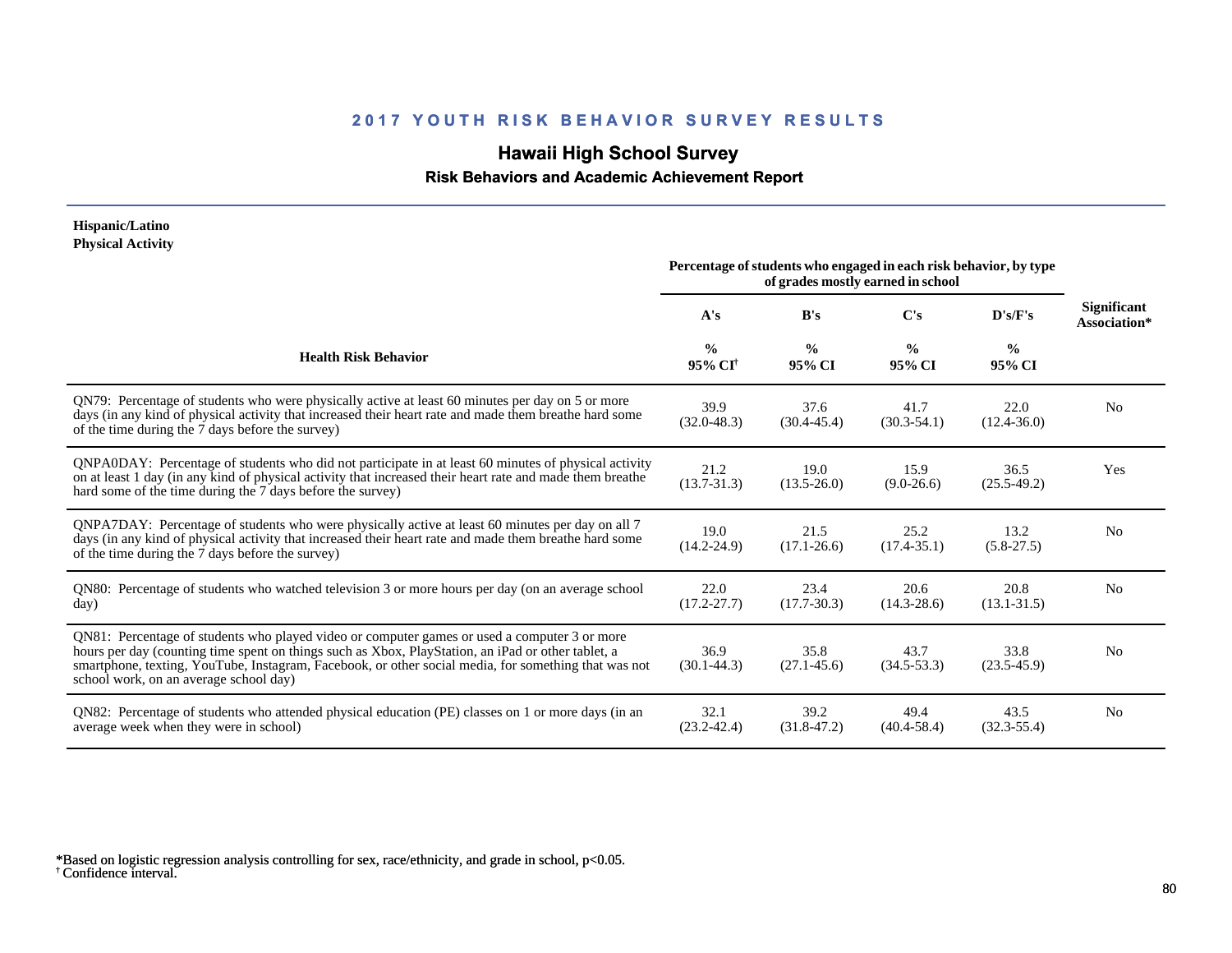# **Hawaii High School Survey**

### **Risk Behaviors and Academic Achievement Report**

#### **Hispanic/Latino Physical Activity**

| 1 11 yəllar tallı yıly                                                                                                                                                      | Percentage of students who engaged in each risk behavior, by type<br>of grades mostly earned in school |                         |                         |                         |                                    |
|-----------------------------------------------------------------------------------------------------------------------------------------------------------------------------|--------------------------------------------------------------------------------------------------------|-------------------------|-------------------------|-------------------------|------------------------------------|
|                                                                                                                                                                             | A's                                                                                                    | B's                     | $\bf C's$               | D's/F's                 | <b>Significant</b><br>Association* |
| <b>Health Risk Behavior</b>                                                                                                                                                 | $\frac{0}{0}$<br>95% CI <sup>†</sup>                                                                   | $\frac{0}{0}$<br>95% CI | $\frac{0}{0}$<br>95% CI | $\frac{0}{0}$<br>95% CI |                                    |
| QNDLYPE: Percentage of students who attended physical education (PE) classes on all 5 days (in an<br>average week when they were in school)                                 | 4.6<br>$(2.4 - 8.9)$                                                                                   | 9.4<br>$(5.2 - 16.3)$   | 8.1<br>$(4.2-14.9)$     | 8.0<br>$(3.3-18.0)$     | N <sub>0</sub>                     |
| QN83: Percentage of students who played on at least one sports team (counting any teams run by their<br>school or community groups, during the 12 months before the survey) | 56.1<br>$(46.7 - 65.0)$                                                                                | 57.8<br>$(51.1-64.3)$   | 52.0<br>$(42.6 - 61.2)$ | 31.5<br>$(21.1 - 44.2)$ | Yes                                |
| QN88: Percentage of students who got 8 or more hours of sleep (on an average school night)                                                                                  | 17.1<br>$(12.1 - 23.6)$                                                                                | 33.6<br>$(27.2 - 40.6)$ | 18.3<br>$(14.1 - 23.4)$ | 19.4<br>$(12.5 - 28.9)$ | Yes                                |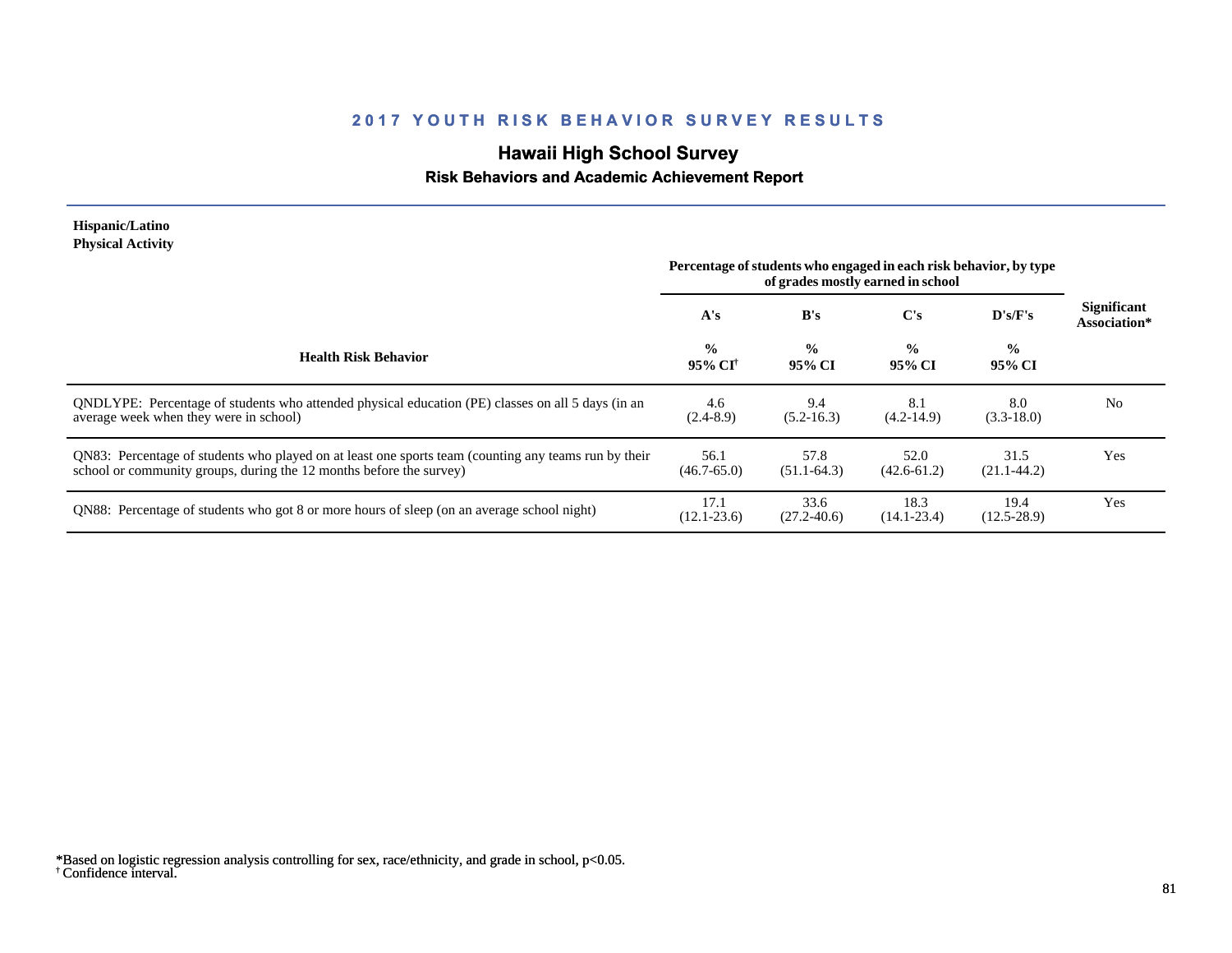# **Hawaii High School Survey**

#### **Risk Behaviors and Academic Achievement Report**

#### **Hispanic/Latino Other**

|                                                                                                                                                        | Percentage of students who engaged in each risk behavior, by type<br>of grades mostly earned in school |                         |                         |                         |                                    |
|--------------------------------------------------------------------------------------------------------------------------------------------------------|--------------------------------------------------------------------------------------------------------|-------------------------|-------------------------|-------------------------|------------------------------------|
|                                                                                                                                                        | A's                                                                                                    | B's                     | $\bf C's$               | D's/F's                 | <b>Significant</b><br>Association* |
| <b>Health Risk Behavior</b>                                                                                                                            | $\frac{0}{0}$<br>95% CI <sup>†</sup>                                                                   | $\frac{0}{0}$<br>95% CI | $\frac{0}{0}$<br>95% CI | $\frac{0}{0}$<br>95% CI |                                    |
| QN86: Percentage of students who saw a dentist (for a check-up, exam, teeth cleaning, or other dental<br>work, during the 12 months before the survey) | 78.9<br>$(72.7 - 84.0)$                                                                                | 70.3<br>$(62.9 - 76.8)$ | 70.4<br>$(62.5 - 77.1)$ | 58.2<br>$(43.3 - 71.8)$ | Yes                                |
| ONNODNT: Percentage of students who never saw a dentist (for a check-up, exam, teeth cleaning, or<br>other dental work)                                | 0.9<br>$(0.3-2.8)$                                                                                     | 2.4<br>$(1.0-5.7)$      | 1.8<br>$(0.5-6.0)$      | 7.7<br>$(3.4 - 16.7)$   | No                                 |
| QN87: Percentage of students who had ever been told by a doctor or nurse that they had asthma                                                          | 39.6<br>$(31.7-48.2)$                                                                                  | 34.2<br>$(27.7-41.4)$   | 37.9<br>$(28.2 - 48.6)$ | 26.8<br>$(16.5-40.3)$   | N <sub>0</sub>                     |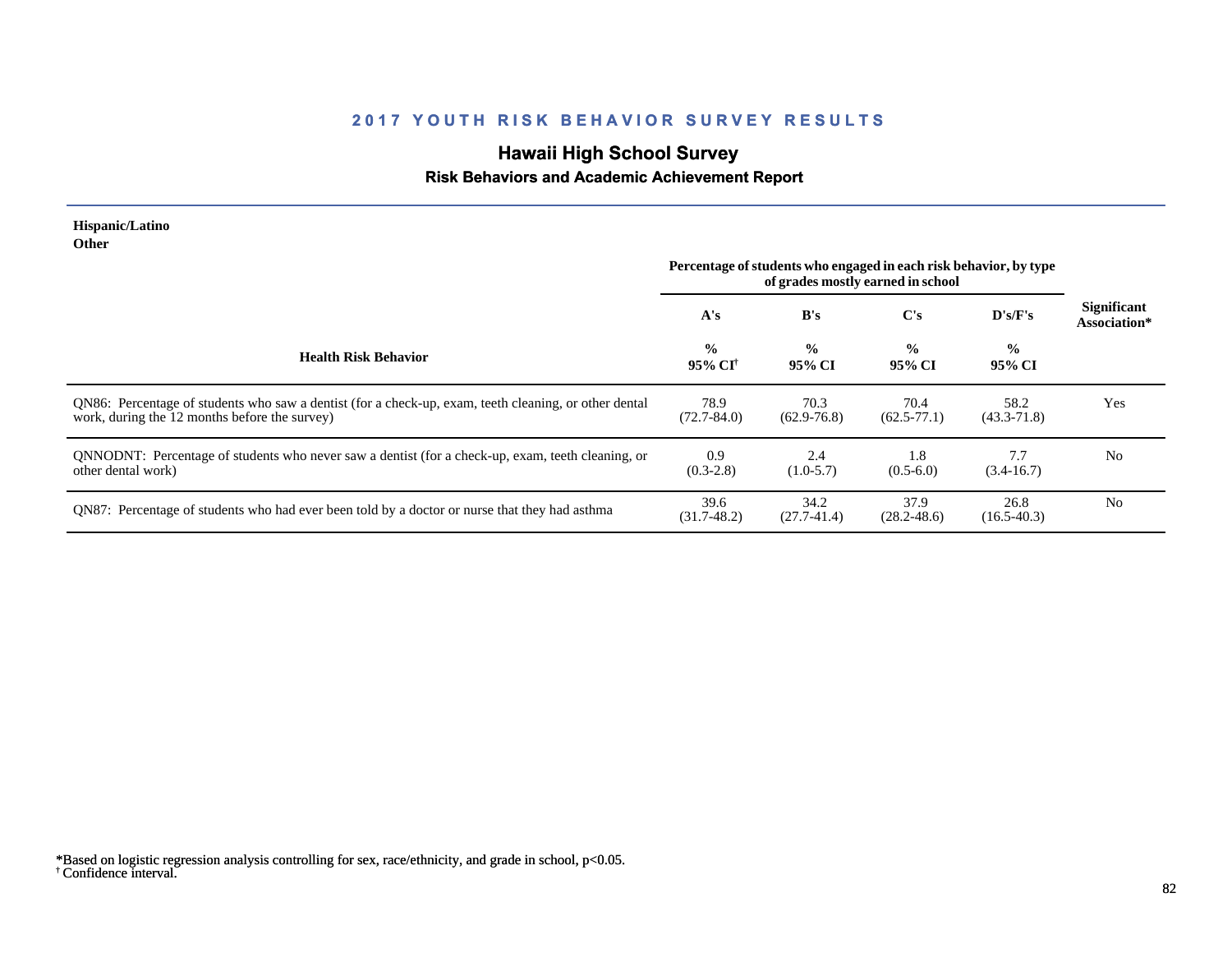# **Hawaii High School Survey**

 **Risk Behaviors and Academic Achievement Report**

#### **Hispanic/Latino Site-Added**

|                                                                                                                                                                                                                                                                                                                                                                                                                                                                                      | Percentage of students who engaged in each risk behavior, by type<br>of grades mostly earned in school |                         |                         |                         |                                    |
|--------------------------------------------------------------------------------------------------------------------------------------------------------------------------------------------------------------------------------------------------------------------------------------------------------------------------------------------------------------------------------------------------------------------------------------------------------------------------------------|--------------------------------------------------------------------------------------------------------|-------------------------|-------------------------|-------------------------|------------------------------------|
|                                                                                                                                                                                                                                                                                                                                                                                                                                                                                      | A's                                                                                                    | B's                     | $\bf C's$               | D's/F's                 | <b>Significant</b><br>Association* |
| <b>Health Risk Behavior</b>                                                                                                                                                                                                                                                                                                                                                                                                                                                          | $\frac{0}{0}$<br>95% CI <sup>+</sup>                                                                   | $\frac{0}{0}$<br>95% CI | $\frac{0}{0}$<br>95% CI | $\frac{0}{0}$<br>95% CI |                                    |
| QN90: Percentage of students who report they do not describe themselves as only one race or ethnicity                                                                                                                                                                                                                                                                                                                                                                                | 33.5<br>$(25.6 - 42.5)$                                                                                | 37.2<br>$(30.7-44.1)$   | 33.7<br>$(24.6 - 44.3)$ | 25.7<br>$(17.2 - 36.5)$ | N <sub>0</sub>                     |
| QN91: Percentage of students who reported that either of their parents or other adults in their family<br>are serving on active duty in the military                                                                                                                                                                                                                                                                                                                                 | 27.2<br>$(19.4 - 36.9)$                                                                                | 28.7<br>$(19.3 - 40.3)$ | 30.4<br>$(21.2 - 41.5)$ | 27.3<br>$(16.2 - 42.2)$ | N <sub>0</sub>                     |
| QN92: Percentage of students who reported someone they were dating or going out with purposely<br>tried to control them or emotionally hurt them one or more times (such things as being told who they<br>could and could not spend time with, being humiliated in front of others, or being threatened if they did<br>not do what they wanted, during the 12 months before the survey, among students who dated or went<br>out with someone during the 12 months before the survey) | 34.5<br>$(27.2 - 42.7)$                                                                                | 31.6<br>$(24.5 - 39.5)$ | 30.9<br>$(20.1 - 44.2)$ | 51.0<br>$(32.5-69.1)$   | <b>Yes</b>                         |
| QN93: Percentage of students who disagree or strongly disagree that harassment and bullying by other<br>students is a problem at their school                                                                                                                                                                                                                                                                                                                                        | 29.4<br>$(21.8-38.4)$                                                                                  | 17.2<br>$(13.7 - 21.4)$ | 21.5<br>$(13.2 - 32.9)$ | 23.8<br>$(14.7 - 36.2)$ | <b>Yes</b>                         |
| QN94: Percentage of students who did something to purposely hurt themselves without wanting to die<br>(such as cutting or burning themselves on purpose one or more times during the 12 months before the<br>survey)                                                                                                                                                                                                                                                                 | 20.5<br>$(15.9 - 25.9)$                                                                                | 19.0<br>$(14.0 - 25.4)$ | 25.0<br>$(18.4 - 33.2)$ | 29.1<br>$(18.2 - 43.0)$ | N <sub>0</sub>                     |
| QN95: Percentage of students who first tried using an electronic vapor product before age 13 years                                                                                                                                                                                                                                                                                                                                                                                   | 7.6<br>$(4.7-12.2)$                                                                                    | 7.4<br>$(3.8-14.1)$     | 12.3<br>$(7.7-19.1)$    | 11.9<br>$(6.4-21.1)$    | N <sub>0</sub>                     |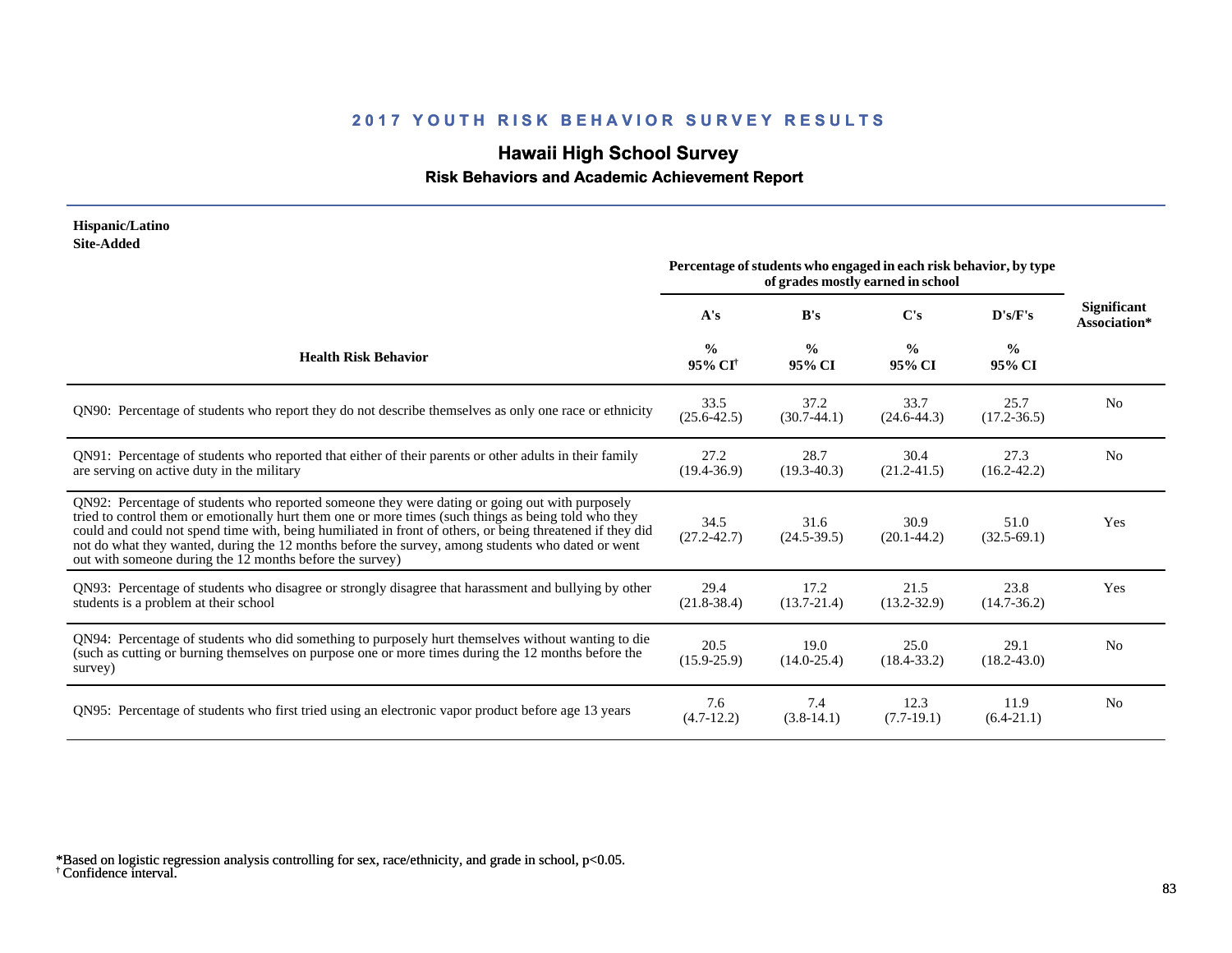# **Hawaii High School Survey**

### **Risk Behaviors and Academic Achievement Report**

#### **Hispanic/Latino Site-Added**

|                                                                                                                                                                                                                                                                                                                                                                                            | Percentage of students who engaged in each risk behavior, by type<br>of grades mostly earned in school |                         |                         |                         |                                    |
|--------------------------------------------------------------------------------------------------------------------------------------------------------------------------------------------------------------------------------------------------------------------------------------------------------------------------------------------------------------------------------------------|--------------------------------------------------------------------------------------------------------|-------------------------|-------------------------|-------------------------|------------------------------------|
|                                                                                                                                                                                                                                                                                                                                                                                            | A's                                                                                                    | B's                     | $\bf C's$               | D's/F's                 | <b>Significant</b><br>Association* |
| <b>Health Risk Behavior</b>                                                                                                                                                                                                                                                                                                                                                                | $\frac{0}{0}$<br>95% CI <sup>†</sup>                                                                   | $\frac{0}{0}$<br>95% CI | $\frac{0}{0}$<br>95% CI | $\frac{0}{0}$<br>95% CI |                                    |
| QN96: Percentage of students who usually got the alcohol they drank by buying it themselves (from a<br>store, such as a liquor store, convenience store, supermarket, discount store, or gas station, from a<br>restaurant, bar, or club, or from a public event such as a concert or sporting event, during the 30 days<br>before the survey, among students who currently drank alcohol) | 10.0<br>$(3.9-23.2)$                                                                                   | 16.0<br>$(7.7 - 30.3)$  | 11.4<br>$(4.8 - 24.7)$  | 20.7<br>$(8.5-42.4)$    | N <sub>0</sub>                     |
| QN97: Percentage of students who usually used marijuana by smoking it in a joint, bong, pipe, or blunt<br>(during the 30 days before the survey, among students who used marijuana)                                                                                                                                                                                                        | 46.5<br>$(28.4 - 65.5)$                                                                                | 79.9<br>$(65.3 - 89.3)$ | 77.1<br>$(58.2 - 89.1)$ | 91.9<br>$(78.1 - 97.3)$ | Yes                                |
| QN98: Percentage of students who ever used hallucinogenic drugs (such as LSD, acid, PCP, angel<br>dust, mescaline, or mushrooms, one or more times during their life)                                                                                                                                                                                                                      | 6.1<br>$(3.9-9.5)$                                                                                     | 8.9<br>$(5.8-13.4)$     | 10.5<br>$(6.5-16.4)$    | 16.7<br>$(9.4 - 27.8)$  | N <sub>0</sub>                     |
| QN99: Percentage of students who are transgender                                                                                                                                                                                                                                                                                                                                           | 1.3<br>$(0.5-3.2)$                                                                                     | 1.9<br>$(0.6-5.4)$      | 2.6<br>$(0.6-10.5)$     | 3.9<br>$(0.9-15.1)$     | N <sub>0</sub>                     |
| QN100: Percentage of students who tried to lose weight or keep from gaining weight by going without<br>eating for 24 hours or more; taking any diet pills, powders, or liquids; vomiting or taking laxatives;<br>smoking cigarettes; or skipping meals (during the 30 days before the survey)                                                                                              | 21.8<br>$(13.9 - 32.4)$                                                                                | 23.5<br>$(18.0 - 30.1)$ | 32.6<br>$(24.2 - 42.4)$ | 30.4<br>$(18.6 - 45.6)$ | Yes                                |
| QN101: Percentage of students who drank a can, bottle, pouch, or glass of a juice drink (such as Fruit<br>Punch, Hawaiian Sun, Aloha Maid, Sunny Delight, or Tang, but not counting 100% fruit juice, one or<br>more times per day during the 7 days before the survey)                                                                                                                    | 6.7<br>$(3.7-11.8)$                                                                                    | 11.3<br>$(8.3-15.2)$    | 15.5<br>$(9.6-24.0)$    | 24.1<br>$(15.9 - 34.8)$ | Yes                                |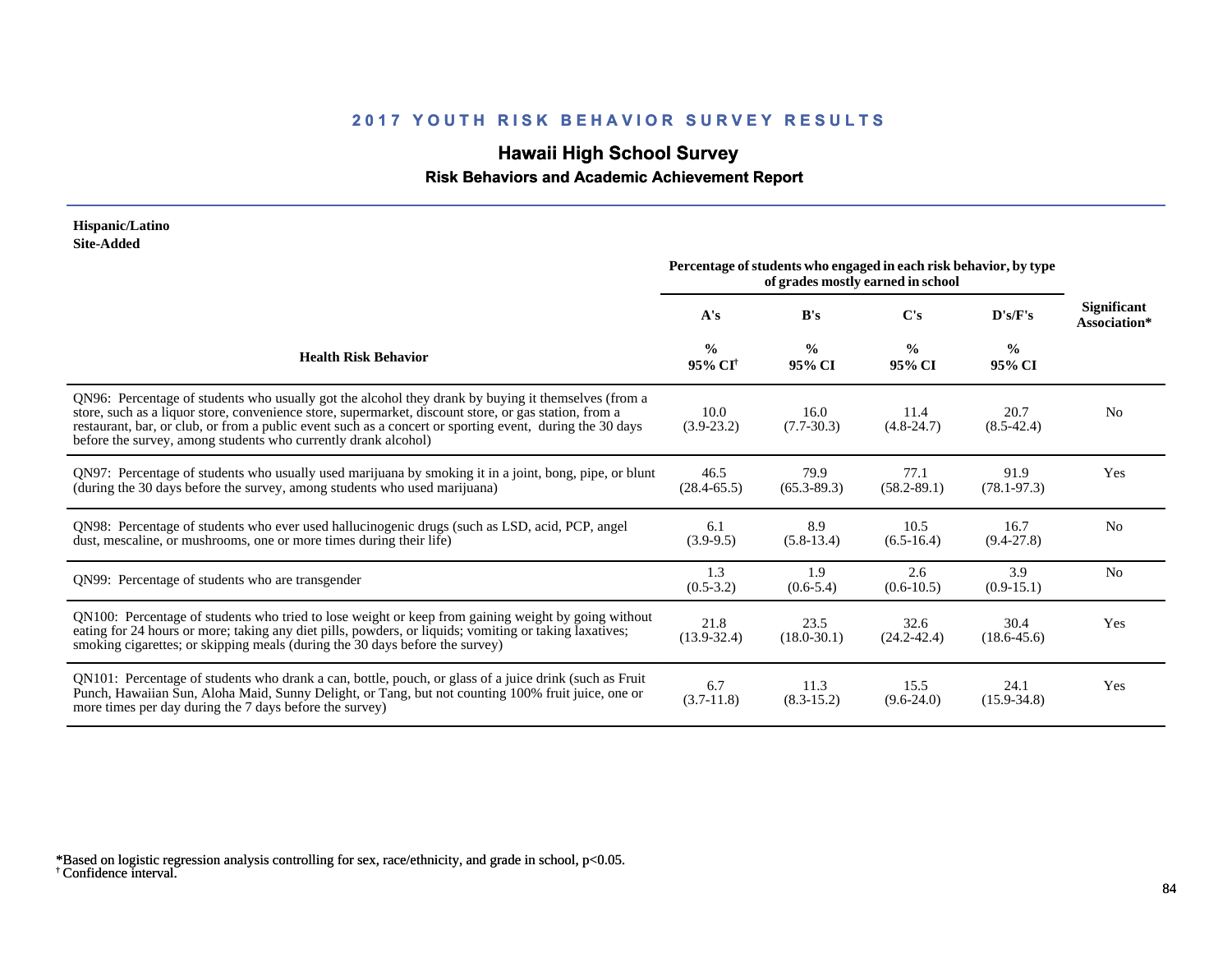# **Hawaii High School Survey**

#### **Risk Behaviors and Academic Achievement Report**

| Hispanic/Latino<br><b>Site-Added</b>                                                                                                                                                             |                                      |                                                                                                        |                         |                         |                                    |
|--------------------------------------------------------------------------------------------------------------------------------------------------------------------------------------------------|--------------------------------------|--------------------------------------------------------------------------------------------------------|-------------------------|-------------------------|------------------------------------|
|                                                                                                                                                                                                  |                                      | Percentage of students who engaged in each risk behavior, by type<br>of grades mostly earned in school |                         |                         |                                    |
|                                                                                                                                                                                                  | A's                                  | B's                                                                                                    | C's                     | D's/F's                 | <b>Significant</b><br>Association* |
| <b>Health Risk Behavior</b>                                                                                                                                                                      | $\frac{0}{0}$<br>95% CI <sup>+</sup> | $\frac{0}{0}$<br>95% CI                                                                                | $\frac{0}{0}$<br>95% CI | $\frac{0}{0}$<br>95% CI |                                    |
| QN102: Percentage of students who most of the time or always went hungry because there was not<br>enough food in their home (during the 30 days before the survey)                               | 5.7<br>$(3.4-9.3)$                   | 7.1<br>$(4.8-10.4)$                                                                                    | 9.6<br>$(5.7-15.9)$     | 11.9<br>$(5.1 - 25.2)$  | N <sub>0</sub>                     |
| QN103: Percentage of students who did exercises to strengthen or tone their muscles on three or more<br>days (such as push-ups, sit-ups, or weight lifting, during the 7 days before the survey) | 44.0<br>$(35.9 - 52.3)$              | 48.3<br>$(41.0 - 55.6)$                                                                                | 51.0<br>$(40.5 - 61.5)$ | 35.7<br>$(26.0 - 46.7)$ | N <sub>0</sub>                     |
| QN104: Percentage of students who walk or ride their bike to or from school (one or more days during<br>an average week when they are in school and weather allows them to do so)                | 30.9<br>$(24.8 - 37.8)$              | 35.2<br>$(28.9 - 42.1)$                                                                                | 39.8<br>$(31.1-49.2)$   | 40.9<br>$(29.0 - 54.0)$ | N <sub>0</sub>                     |
| QN105: Percentage of students who have been taught about AIDS or HIV infection in school                                                                                                         | 76.1<br>$(70.1 - 81.2)$              | 70.5<br>$(57.9 - 80.5)$                                                                                | 79.3<br>$(66.2 - 88.3)$ | 63.8<br>$(50.4 - 75.3)$ | N <sub>0</sub>                     |
| QN106: Percentage of students who most of the time or always wear sunscreen (with an SPF of 15 or<br>higher when they are outside for more than one hour on a sunny day)                         | 11.8<br>$(7.8-17.5)$                 | 7.4<br>$(4.2 - 12.7)$                                                                                  | 8.4<br>$(3.9-17.0)$     | 20.7<br>$(10.4 - 37.1)$ | N <sub>0</sub>                     |
| QN107: Percentage of students who had a toothache (during the 12 months before the survey)                                                                                                       | 25.6<br>$(19.7 - 32.6)$              | 29.3<br>$(22.9 - 36.7)$                                                                                | 25.4<br>$(17.6 - 35.4)$ | 26.5<br>$(14.6 - 43.0)$ | N <sub>0</sub>                     |
| QN108: Percentage of students who saw a doctor or nurse (for a check-up or physical exam when they<br>were not sick or injured during the 12 months before the survey)                           | 71.7<br>$(63.6 - 78.7)$              | 63.6<br>$(54.7 - 71.7)$                                                                                | 60.4<br>$(49.0 - 70.7)$ | 55.8<br>$(45.2 - 65.9)$ | N <sub>0</sub>                     |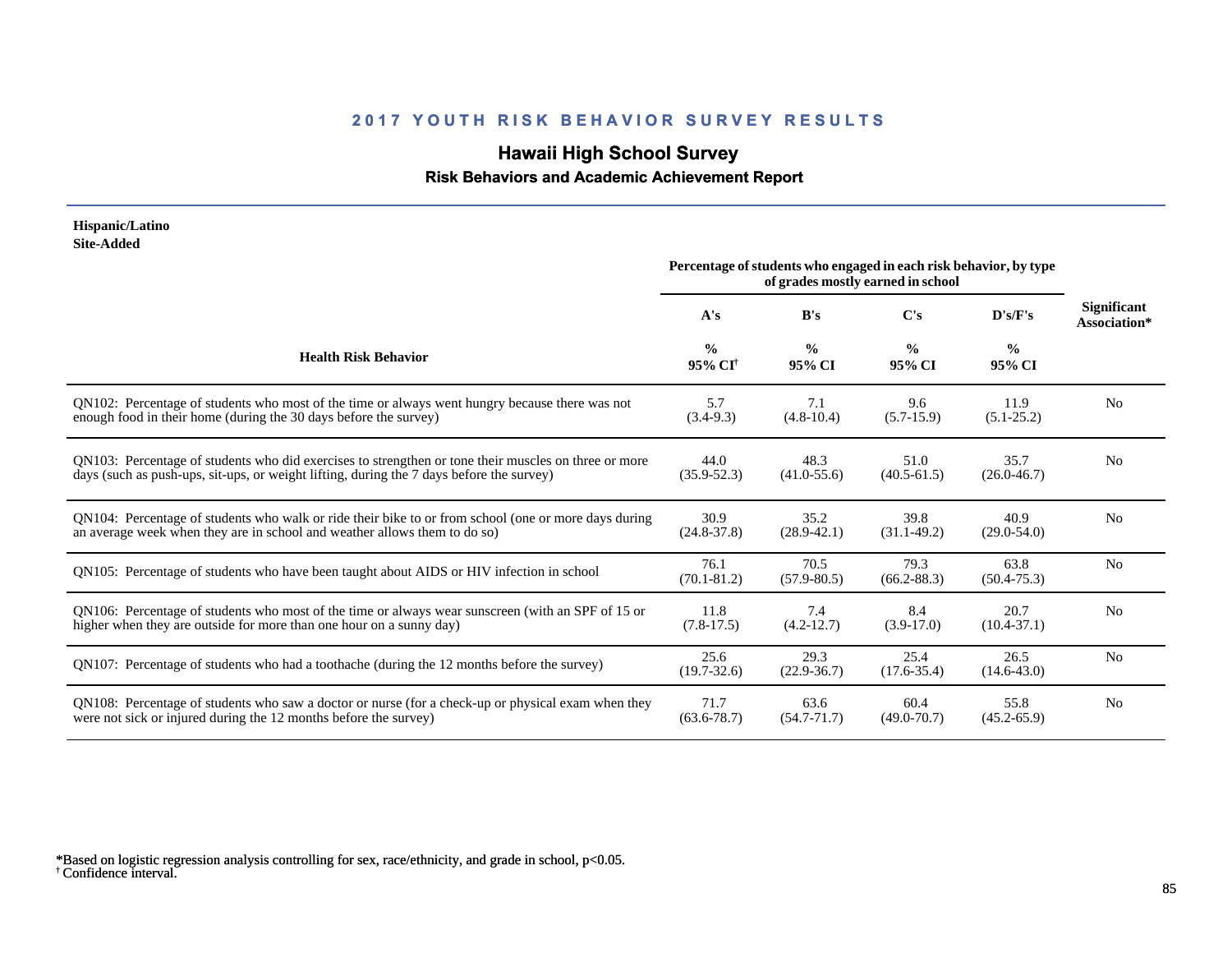# **Hawaii High School Survey**

#### **Risk Behaviors and Academic Achievement Report**

#### **Hispanic/Latino Site-Added**

|                                                                                                                                                                                                                                             | Percentage of students who engaged in each risk behavior, by type<br>of grades mostly earned in school |                         |                         |                         |                                    |
|---------------------------------------------------------------------------------------------------------------------------------------------------------------------------------------------------------------------------------------------|--------------------------------------------------------------------------------------------------------|-------------------------|-------------------------|-------------------------|------------------------------------|
|                                                                                                                                                                                                                                             | A's                                                                                                    | B's                     | $\bf C's$               | D's/F's                 | <b>Significant</b><br>Association* |
| <b>Health Risk Behavior</b>                                                                                                                                                                                                                 | $\frac{0}{0}$<br>95% CI <sup>+</sup>                                                                   | $\frac{0}{0}$<br>95% CI | $\frac{0}{0}$<br>95% CI | $\frac{0}{0}$<br>95% CI |                                    |
| QN109: Percentage of students who had been told by a doctor or nurse that they had asthma and who                                                                                                                                           | 17.2                                                                                                   | 18.4                    | 16.7                    | 10.4                    | N <sub>0</sub>                     |
| still have asthma                                                                                                                                                                                                                           | $(11.8-24.4)$                                                                                          | $(12.8 - 25.7)$         | $(10.9 - 24.7)$         | $(4.6-21.8)$            |                                    |
| QN110: Percentage of students who did not go to school because they were sick (on one or more days                                                                                                                                          | 39.3                                                                                                   | 42.1                    | 53.8                    | 56.1                    | Yes                                |
| during the 30 days before the survey)                                                                                                                                                                                                       | $(32.1 - 46.9)$                                                                                        | $(34.0 - 50.5)$         | $(43.0 - 64.3)$         | $(44.5 - 67.2)$         |                                    |
| QN111: Percentage of students who usually slept in the home of a friend, family member, or other<br>person because they had to leave their home or their parent or guardian cannot afford housing (during<br>the 30 days before the survey) | 3.9<br>$(2.3-6.5)$                                                                                     | 3.2<br>$(1.8-5.8)$      | 7.9<br>$(4.5-13.6)$     | 3.4<br>$(1.3-8.4)$      | N <sub>0</sub>                     |
| QN112: Percentage of students who probably or definitely will complete a post high school program                                                                                                                                           | 71.7                                                                                                   | 70.0                    | 58.9                    | 43.3                    | Yes                                |
| (such as a vocational training program, military service, community college, or 4-year college)                                                                                                                                             | $(62.7 - 79.2)$                                                                                        | $(63.3 - 75.9)$         | $(50.2 - 67.0)$         | $(30.3 - 57.2)$         |                                    |
| QN113: Percentage of students who most of the time or always get the kind of help they need (among                                                                                                                                          | 30.7                                                                                                   | 15.7                    | 20.1                    | 11.1                    | Yes                                |
| students who report having felt sad, empty, hopeless, angry, or anxious)                                                                                                                                                                    | $(23.6 - 38.9)$                                                                                        | $(8.3-27.6)$            | $(11.6 - 32.5)$         | $(6.5-18.3)$            |                                    |
| QN114: Percentage of students who reported there is at least one teacher or other adult in their school                                                                                                                                     | 68.5                                                                                                   | 62.2                    | 59.1                    | 56.2                    | N <sub>0</sub>                     |
| that they can talk to if they have a problem                                                                                                                                                                                                | $(61.8-74.5)$                                                                                          | $(53.2 - 70.4)$         | $(48.8 - 68.6)$         | $(39.6 - 71.5)$         |                                    |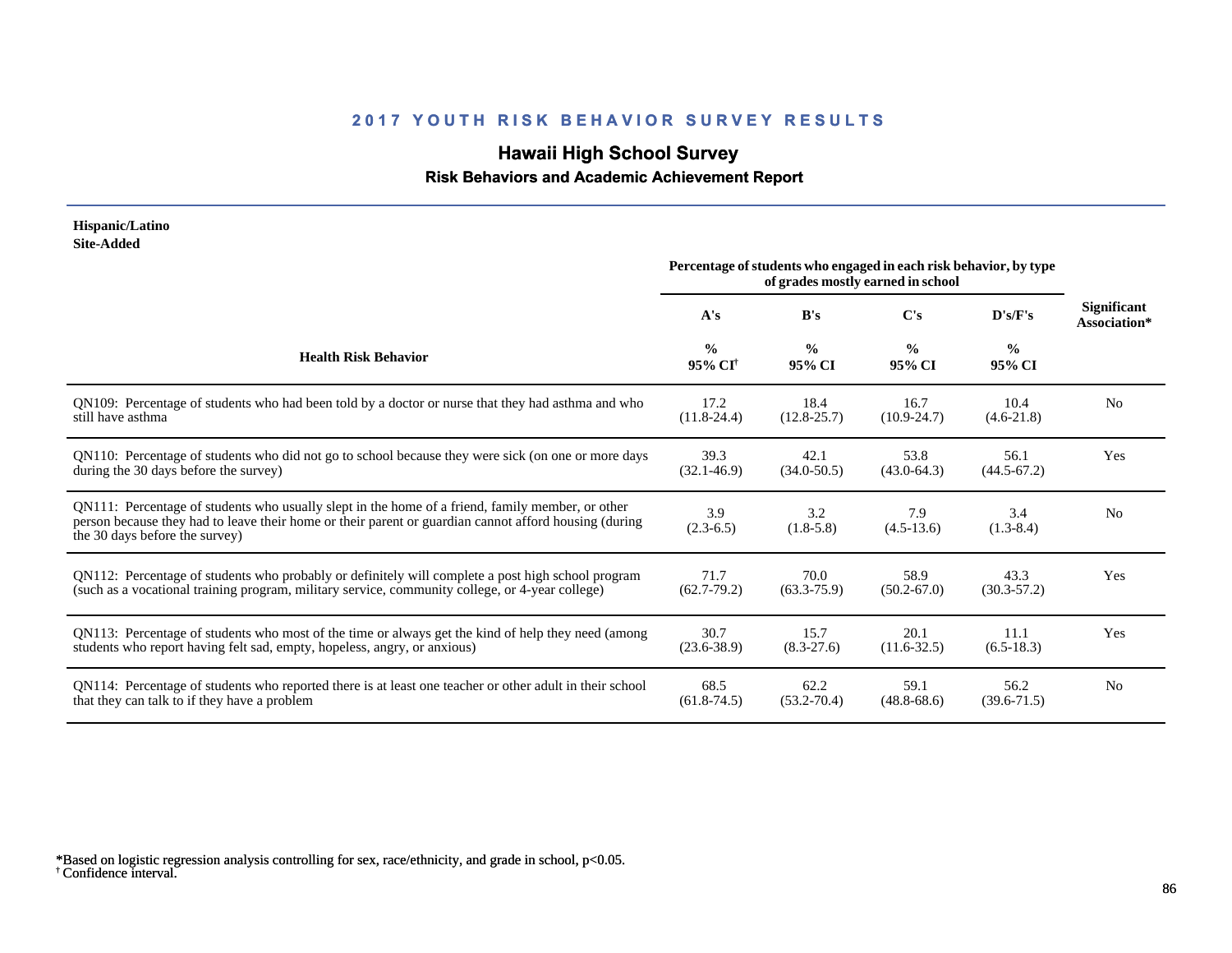# **Hawaii High School Survey**

### **Risk Behaviors and Academic Achievement Report**

#### **Hispanic/Latino Site-Added**

|                                                                                                        | Percentage of students who engaged in each risk behavior, by type<br>of grades mostly earned in school |                         |                         |                         |                             |
|--------------------------------------------------------------------------------------------------------|--------------------------------------------------------------------------------------------------------|-------------------------|-------------------------|-------------------------|-----------------------------|
|                                                                                                        | A's                                                                                                    | B's                     | $\bf C's$               | D's/F's                 | Significant<br>Association* |
| <b>Health Risk Behavior</b>                                                                            | $\frac{0}{0}$<br>95% CI†                                                                               | $\frac{0}{0}$<br>95% CI | $\frac{0}{0}$<br>95% CI | $\frac{0}{0}$<br>95% CI |                             |
| QN115: Percentage of students who have an adult outside of school they can talk to about things that   | 77.8                                                                                                   | 74.2                    | 75.9                    | 54.2                    | Yes                         |
| are important to them                                                                                  | $(72.4 - 82.3)$                                                                                        | $(66.8 - 80.5)$         | $(65.9 - 83.7)$         | $(40.7 - 67.2)$         |                             |
| QN116: Percentage of students who reported their parents or other adults in their family talked with   | 63.3                                                                                                   | 61.2                    | 64.3                    | 42.2                    | N <sub>0</sub>              |
| them about what they expect them to do or not to do when it comes to sex                               | $(56.3 - 69.7)$                                                                                        | $(52.6-69.1)$           | $(53.6 - 73.7)$         | $(28.6 - 57.1)$         |                             |
| QN117: Percentage of students who report their parents would feel it was a little bit wrong, wrong, or | 91.3                                                                                                   | 91.8                    | 82.7                    | 79.6                    | Yes                         |
| very wrong for them to drink beer, wine, or hard liquor regularly (such as rum, gin, vodka or whiskey) | $(84.4 - 95.3)$                                                                                        | $(87.6 - 94.6)$         | $(73.6 - 89.1)$         | $(65.6 - 88.9)$         |                             |
| QN118: Percentage of students who have talked with one of their parents or another adult in their      | 51.9                                                                                                   | 48.0                    | 40.4                    | 49.5                    | N <sub>0</sub>              |
| family about the dangers of tobacco, alcohol, or drug use (during the 12 months before the survey)     | $(45.7 - 58.2)$                                                                                        | $(40.2 - 55.9)$         | $(32.1 - 49.3)$         | $(38.5 - 60.5)$         |                             |
| QN119: Percentage of students who have ridden in a car driven by someone, including the student,       | 20.4                                                                                                   | 20.8                    | 25.9                    | 37.0                    | No                          |
| who was "high" or had been using alcohol or drugs (during the 30 days before the survey)               | $(15.9 - 25.9)$                                                                                        | $(16.3 - 26.1)$         | $(18.3 - 35.3)$         | $(26.4 - 49.1)$         |                             |
| QN120: Percentage of students who ever use alcohol or drugs to relax, feel better about themselves, or | 21.8                                                                                                   | 24.6                    | 28.3                    | 40.0                    | N <sub>0</sub>              |
| fit in                                                                                                 | $(13.9 - 32.5)$                                                                                        | $(18.7 - 31.6)$         | $(21.6 - 36.2)$         | $(26.1 - 55.7)$         |                             |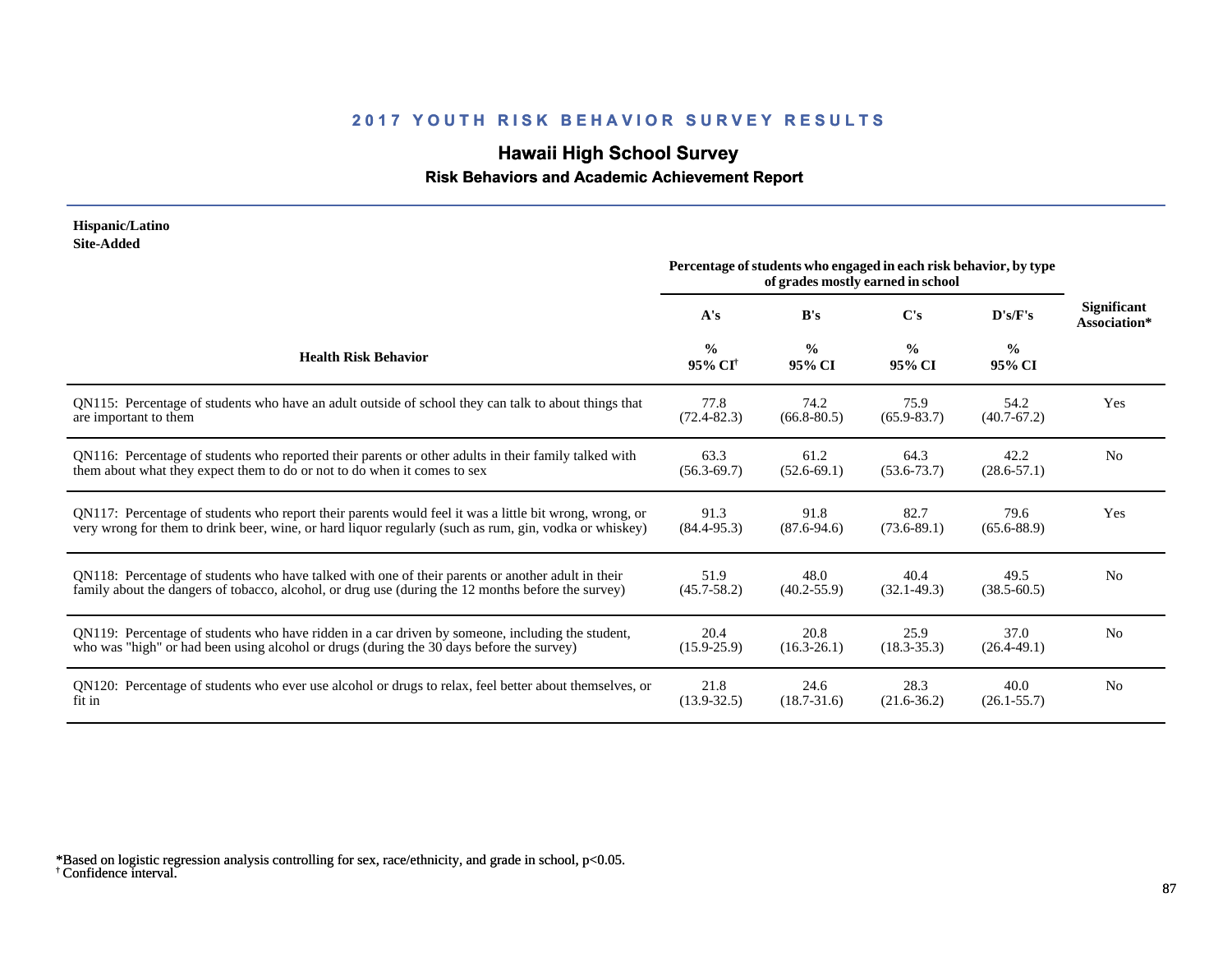# **Hawaii High School Survey**

### **Risk Behaviors and Academic Achievement Report**

#### **Hispanic/Latino Site-Added**

|                                                                                                                                                              | Percentage of students who engaged in each risk behavior, by type<br>of grades mostly earned in school |                         |                         |                         |                                    |
|--------------------------------------------------------------------------------------------------------------------------------------------------------------|--------------------------------------------------------------------------------------------------------|-------------------------|-------------------------|-------------------------|------------------------------------|
|                                                                                                                                                              | A's                                                                                                    | B's                     | C's                     | D's/F's                 | <b>Significant</b><br>Association* |
| <b>Health Risk Behavior</b>                                                                                                                                  | $\frac{6}{6}$<br>95% CI <sup>+</sup>                                                                   | $\frac{0}{0}$<br>95% CI | $\frac{0}{0}$<br>95% CI | $\frac{0}{0}$<br>95% CI |                                    |
| QN121: Percentage of students who ever use alcohol or drugs while they are alone                                                                             | 18.7<br>$(12.0 - 27.9)$                                                                                | 25.0<br>$(19.9 - 30.8)$ | 25.2<br>$(17.9-34.1)$   | 36.0<br>$(24.4 - 49.6)$ | N <sub>0</sub>                     |
| QN122: Percentage of students who ever forget things they did while using alcohol or drugs                                                                   | 16.9<br>$(10.8 - 25.4)$                                                                                | 20.1<br>$(15.3 - 26.0)$ | 18.4<br>$(12.4 - 26.5)$ | 25.7<br>$(17.4 - 36.2)$ | N <sub>0</sub>                     |
| QN123: Percentage of students who have ever gotten into trouble while they were using alcohol or<br>drugs                                                    | 16.4<br>$(11.0 - 23.8)$                                                                                | 20.6<br>$(15.5 - 26.7)$ | 18.9<br>$(12.0 - 28.3)$ | 29.6<br>$(20.3-41.1)$   | N <sub>0</sub>                     |
| QN124: Percentage of students who have attended school under the influence of alcohol, marijuana, or<br>other drugs (during the 12 months before the survey) | 15.6<br>$(11.2 - 21.2)$                                                                                | 18.1<br>$(12.3 - 25.7)$ | 21.5<br>$(13.8 - 32.1)$ | 36.0<br>$(26.8 - 46.3)$ | Yes                                |
| QN125: Percentage of students who have family or friends that have told them that they should cut<br>down on their drinking or drug use                      | 12.8<br>$(7.6-20.6)$                                                                                   | 13.7<br>$(8.1 - 22.2)$  | 17.6<br>$(11.8 - 25.4)$ | 19.6<br>$(12.3 - 29.7)$ | N <sub>0</sub>                     |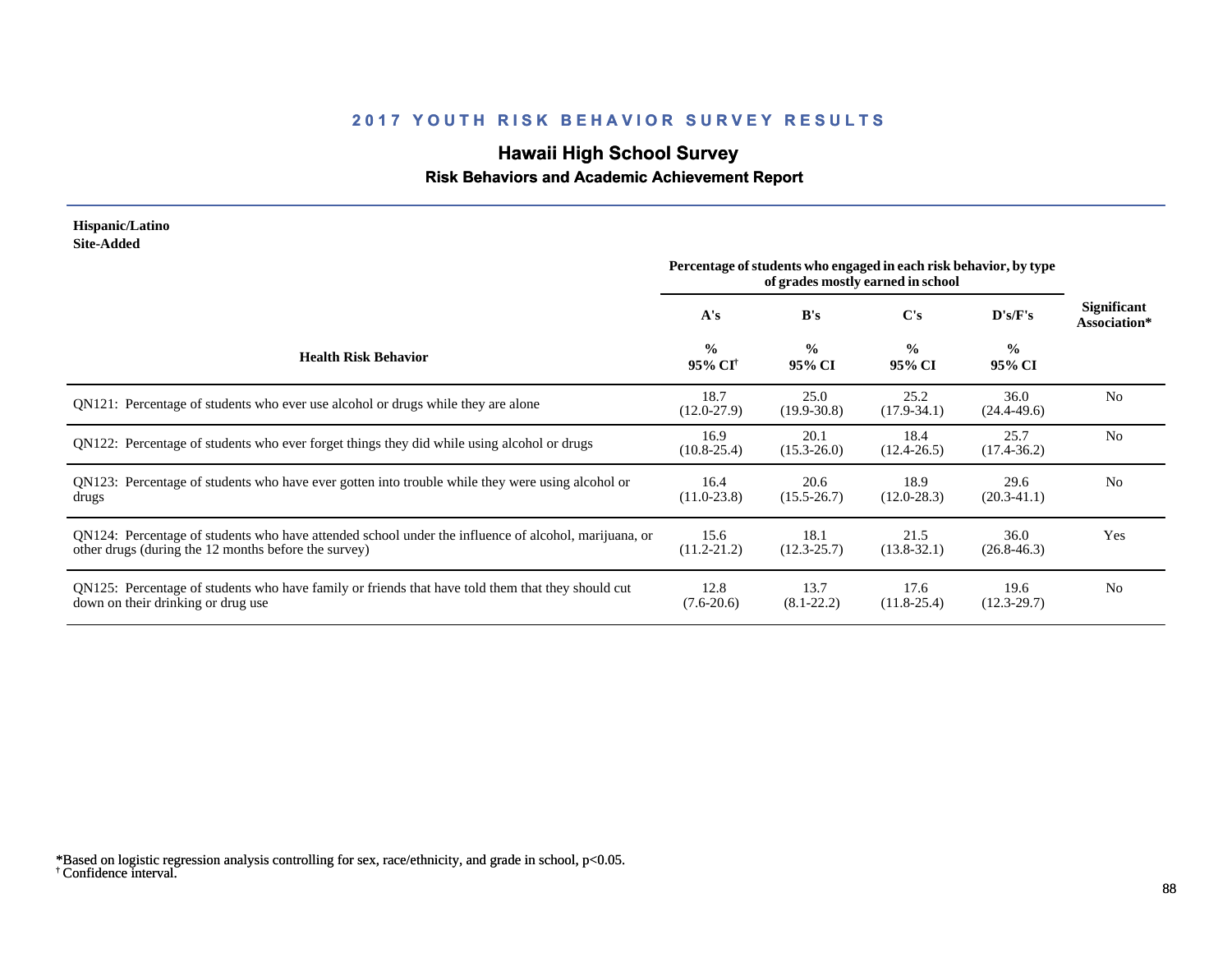# **Hawaii High School Survey**

 **Risk Behaviors and Academic Achievement Report**

#### **White\* Unintentional Injuries/Violence**

|                                                                                                                                                                                                                                                                                                        | Percentage of students who engaged in each risk behavior, by type<br>of grades mostly earned in school |                         |                         |                         |                                                       |
|--------------------------------------------------------------------------------------------------------------------------------------------------------------------------------------------------------------------------------------------------------------------------------------------------------|--------------------------------------------------------------------------------------------------------|-------------------------|-------------------------|-------------------------|-------------------------------------------------------|
|                                                                                                                                                                                                                                                                                                        | A's                                                                                                    | B's                     | C's                     | D's/F's                 | <b>Significant</b><br><b>Association</b> <sup>†</sup> |
| <b>Health Risk Behavior</b>                                                                                                                                                                                                                                                                            | $\frac{0}{0}$<br>95% CI <sup>§</sup>                                                                   | $\frac{0}{0}$<br>95% CI | $\frac{0}{0}$<br>95% CI | $\frac{0}{0}$<br>95% CI |                                                       |
| QN11: Percentage of students who texted or e-mailed while driving a car or other vehicle (on at least 1)<br>day during the 30 days before the survey, among students who had driven a car or other vehicle during<br>the 30 days before the survey)                                                    | 34.2<br>$(21.6 - 49.5)$                                                                                | 39.5<br>$(28.3 - 51.9)$ |                         |                         |                                                       |
| QN12: Percentage of students who carried a weapon (such as a gun, knife, or club, on at least 1 day<br>during the 30 days before the survey)                                                                                                                                                           | 8.0<br>$(4.1 - 15.1)$                                                                                  | 23.9<br>$(13.3 - 39.0)$ | 27.8<br>$(10.8 - 55.1)$ |                         |                                                       |
| QN15: Percentage of students who did not go to school because they felt unsafe at school or on their<br>way to or from school (on at least 1 day during the 30 days before the survey)                                                                                                                 | 4.0<br>$(1.6-9.7)$                                                                                     | 4.0<br>$(1.3-11.5)$     | 13.1<br>$(5.1-29.6)$    |                         |                                                       |
| QN17: Percentage of students who were in a physical fight (one or more times during the 12 months<br>before the survey)                                                                                                                                                                                | 9.2<br>$(5.8-14.3)$                                                                                    | 25.6<br>$(18.4 - 34.5)$ | 41.3<br>$(24.7 - 60.1)$ |                         |                                                       |
| QN19: Percentage of students who were ever physically forced to have sexual intercourse (when they<br>did not want to)                                                                                                                                                                                 | 6.5<br>$(3.5-11.6)$                                                                                    | 7.0<br>$(2.9-16.0)$     | 18.0<br>$(8.1 - 35.5)$  |                         |                                                       |
| QN20: Percentage of students who experienced sexual violence (being forced by anyone to do sexual<br>things [counting such things as kissing, touching, or being physically forced to have sexual intercourse]<br>that they did not want to, one or more times during the 12 months before the survey) | 12.7<br>$(7.5-20.5)$                                                                                   | 15.7<br>$(8.3 - 27.8)$  | 9.0<br>$(3.8-19.8)$     |                         |                                                       |

\*Non-Hispanic.

† Based on logistic regression analysis controlling for sex, race/ethnicity, and grade in school, p<0.05.

§Confidence interval.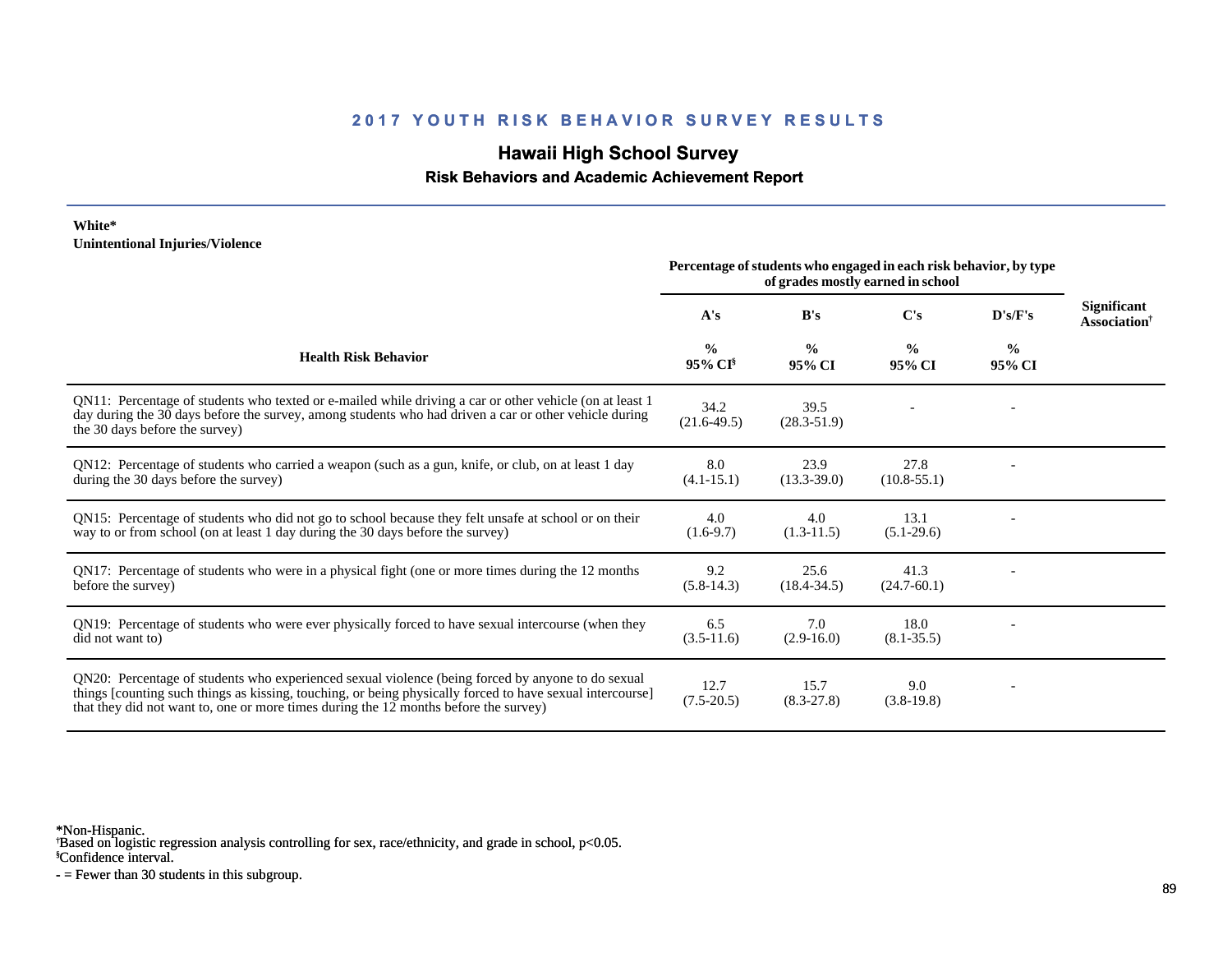# **Hawaii High School Survey**

 **Risk Behaviors and Academic Achievement Report**

#### **White\* Unintentional Injuries/Violence**

|                                                                                                                                                                                                                                                                                                                                                                                                                        | Percentage of students who engaged in each risk behavior, by type<br>of grades mostly earned in school |                         |                         |                         |                                                |
|------------------------------------------------------------------------------------------------------------------------------------------------------------------------------------------------------------------------------------------------------------------------------------------------------------------------------------------------------------------------------------------------------------------------|--------------------------------------------------------------------------------------------------------|-------------------------|-------------------------|-------------------------|------------------------------------------------|
|                                                                                                                                                                                                                                                                                                                                                                                                                        | A's                                                                                                    | B's                     | C's                     | D's/F's                 | <b>Significant</b><br>Association <sup>†</sup> |
| <b>Health Risk Behavior</b>                                                                                                                                                                                                                                                                                                                                                                                            | $\frac{0}{0}$<br>95% CI                                                                                | $\frac{0}{0}$<br>95% CI | $\frac{0}{0}$<br>95% CI | $\frac{0}{0}$<br>95% CI |                                                |
| QN22: Percentage of students who experienced physical dating violence (being physically hurt on<br>purpose by someone they were dating or going out with [counting such things as being hit, slammed<br>into something, or injured with an object or weapon] one or more times during the 12 months before<br>the survey, among students who dated or went out with someone during the 12 months before the<br>survey) | 8.3<br>$(3.4-19.2)$                                                                                    | 14.7<br>$(5.7-32.9)$    | 20.7<br>$(13.5 - 30.4)$ |                         |                                                |
| QN23: Percentage of students who were bullied on school property (ever during the 12 months before<br>the survey)                                                                                                                                                                                                                                                                                                      | 18.1<br>$(12.6 - 25.4)$                                                                                | 25.1<br>$(16.7 - 35.9)$ | 50.9<br>$(37.7-64.0)$   |                         |                                                |
| QN24: Percentage of students who were electronically bullied (counting being bullied through texting,<br>Instagram, Facebook, or other social media, ever during the 12 months before the survey)                                                                                                                                                                                                                      | 9.1<br>$(5.9-13.8)$                                                                                    | 17.6<br>$(12.1 - 25.0)$ | 31.7<br>$(20.2 - 46.0)$ |                         |                                                |
| QN25: Percentage of students who felt sad or hopeless (almost every day for $>=$ 2 weeks in a row so<br>that they stopped doing some usual activities, ever during the 12 months before the survey)                                                                                                                                                                                                                    | 26.3<br>$(20.8 - 32.6)$                                                                                | 37.4<br>$(27.9 - 47.9)$ | 47.4<br>$(34.6 - 60.4)$ |                         |                                                |
| QN26: Percentage of students who seriously considered attempting suicide (ever during the 12 months<br>before the survey)                                                                                                                                                                                                                                                                                              | 13.0<br>$(8.2 - 19.8)$                                                                                 | 16.9<br>$(8.4 - 30.9)$  | 32.3<br>$(22.7-43.8)$   |                         |                                                |
| QN27: Percentage of students who made a plan about how they would attempt suicide (during the 12<br>months before the survey)                                                                                                                                                                                                                                                                                          | 10.3<br>$(5.9-17.5)$                                                                                   | 14.6<br>$(6.0-31.2)$    | 31.6<br>$(20.9-44.6)$   |                         |                                                |

\*Non-Hispanic.

† Based on logistic regression analysis controlling for sex, race/ethnicity, and grade in school, p<0.05.

§Confidence interval.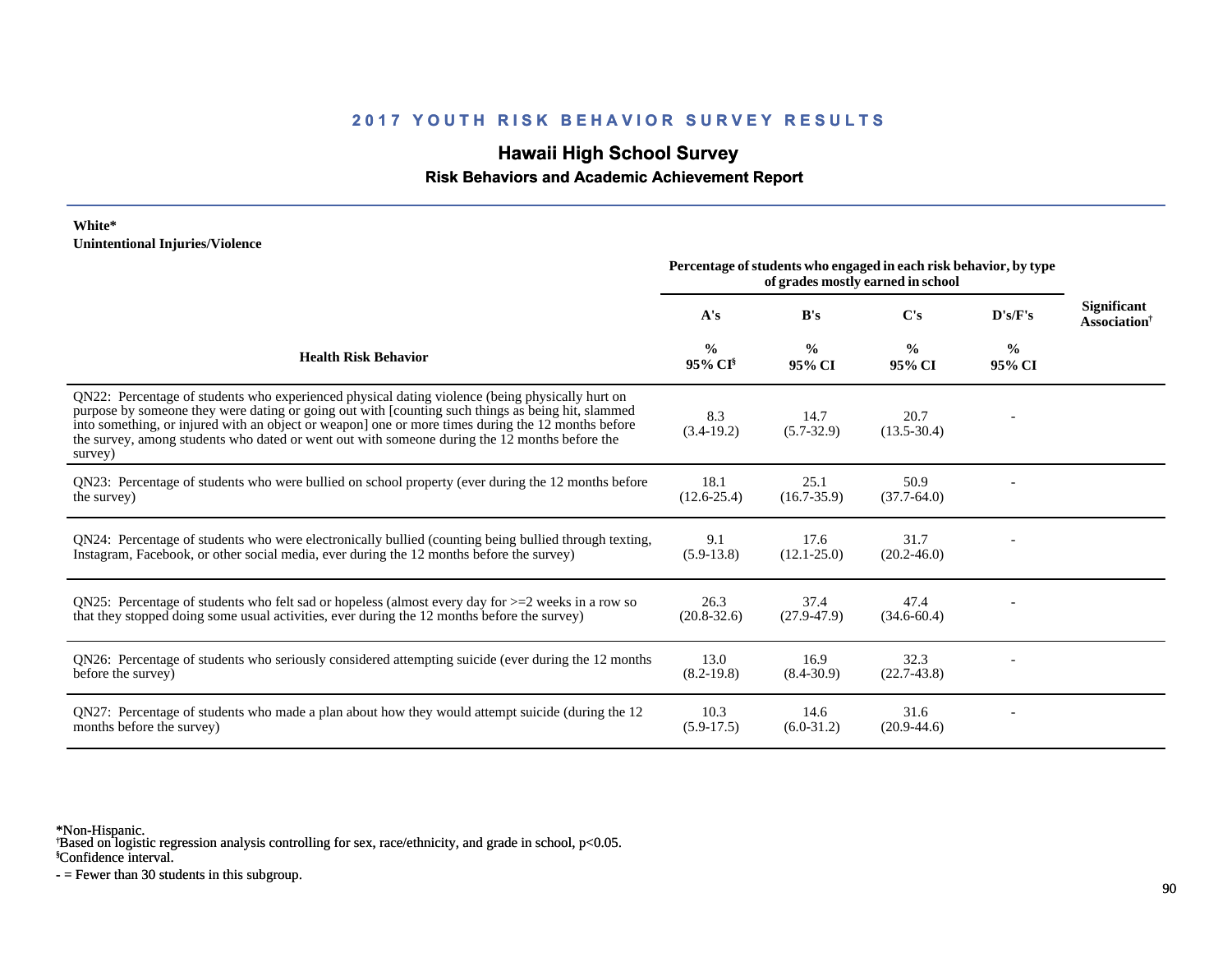# **Hawaii High School Survey**

### **Risk Behaviors and Academic Achievement Report**

#### **White\* Unintentional Injuries/Violence**

|                                                                                                                                                                                                   | Percentage of students who engaged in each risk behavior, by type<br>of grades mostly earned in school |                                   |                         |                          |                                                       |
|---------------------------------------------------------------------------------------------------------------------------------------------------------------------------------------------------|--------------------------------------------------------------------------------------------------------|-----------------------------------|-------------------------|--------------------------|-------------------------------------------------------|
|                                                                                                                                                                                                   | A's                                                                                                    | B's                               | $\bf C's$               | $\bf{D's/F's}$           | <b>Significant</b><br><b>Association</b> <sup>†</sup> |
| <b>Health Risk Behavior</b>                                                                                                                                                                       | $\frac{0}{0}$<br>95% CI <sup>§</sup>                                                                   | $\frac{0}{0}$<br>95% CI           | $\frac{0}{0}$<br>95% CI | $\frac{0}{0}$<br>95% CI  |                                                       |
| QN28: Percentage of students who attempted suicide (one or more times during the 12 months before<br>the survey)                                                                                  | 4.0<br>$(1.7-8.9)$                                                                                     | 1.0 <sub>1</sub><br>$(0.2 - 5.0)$ | 16.0<br>$(4.2 - 45.5)$  |                          |                                                       |
| QN29: Percentage of students who had a suicide attempt that resulted in an injury, poisoning, or<br>overdose that had to be treated by a doctor or nurse (during the 12 months before the survey) | 1.9<br>$(0.6-6.1)$                                                                                     | 1.0<br>$(0.2 - 5.0)$              | 3.9<br>$(0.9-15.5)$     | $\overline{\phantom{0}}$ |                                                       |

\*Non-Hispanic.

† Based on logistic regression analysis controlling for sex, race/ethnicity, and grade in school, p<0.05.

§Confidence interval.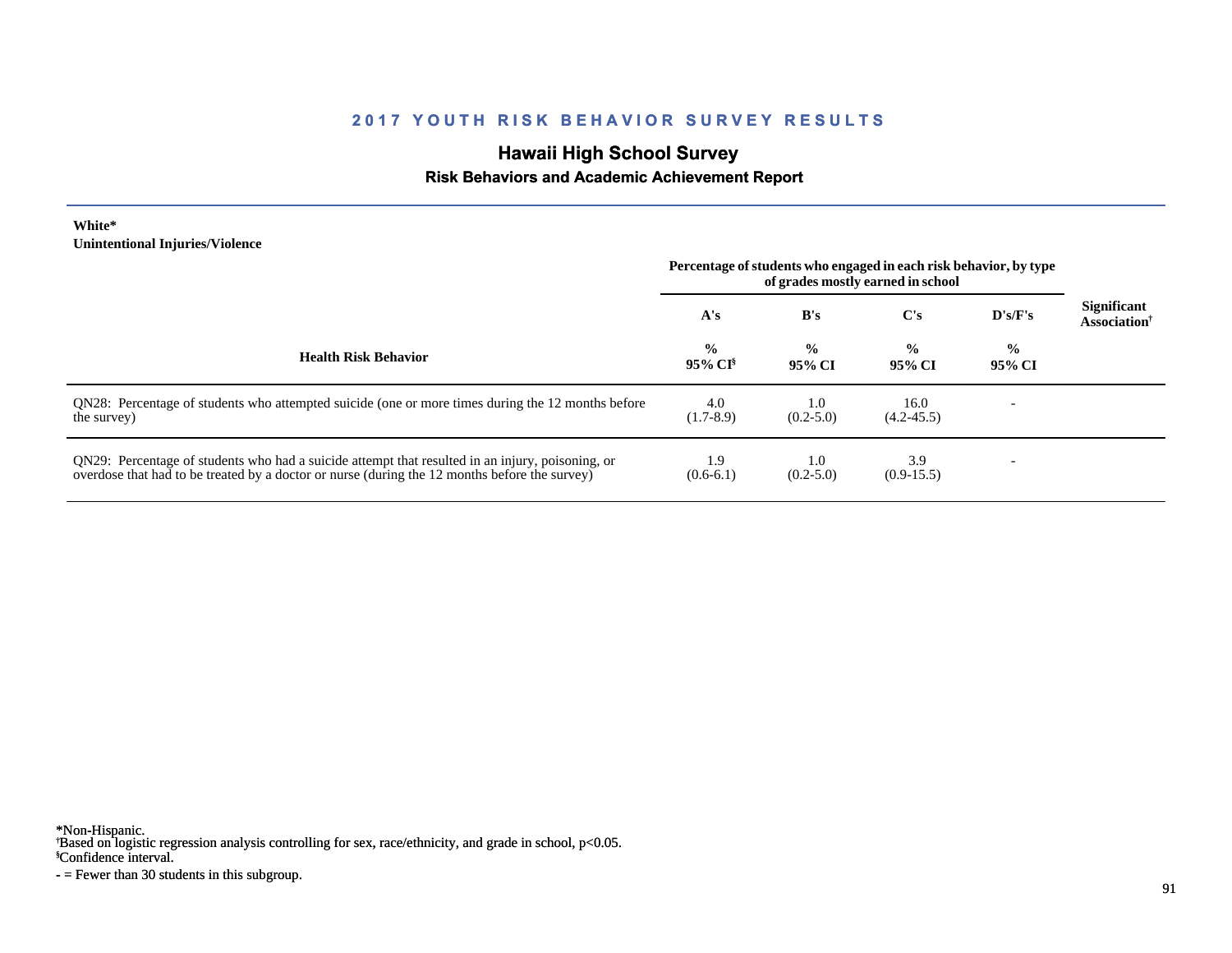# **Hawaii High School Survey**

### **Risk Behaviors and Academic Achievement Report**

#### **White\* Tobacco Use**

|                                                                                                                                                                                                                                                                                                                | Percentage of students who engaged in each risk behavior, by type<br>of grades mostly earned in school |                         |                         |                         |                                                       |
|----------------------------------------------------------------------------------------------------------------------------------------------------------------------------------------------------------------------------------------------------------------------------------------------------------------|--------------------------------------------------------------------------------------------------------|-------------------------|-------------------------|-------------------------|-------------------------------------------------------|
|                                                                                                                                                                                                                                                                                                                | A's                                                                                                    | B's                     | $\bf C's$               | D's/F's                 | <b>Significant</b><br><b>Association</b> <sup>†</sup> |
| <b>Health Risk Behavior</b>                                                                                                                                                                                                                                                                                    | $\frac{0}{0}$<br>95% CI <sup>§</sup>                                                                   | $\frac{0}{0}$<br>95% CI | $\frac{0}{0}$<br>95% CI | $\frac{0}{0}$<br>95% CI |                                                       |
| QN31: Percentage of students who first tried cigarette smoking before age 13 years (even one or two<br>puffs)                                                                                                                                                                                                  | 2.7<br>$(1.1-6.4)$                                                                                     | 8.5<br>$(3.0-21.6)$     | 11.8<br>$(4.8-26.2)$    |                         |                                                       |
| QN32: Percentage of students who currently smoked cigarettes (on at least 1 day during the 30 days<br>before the survey)                                                                                                                                                                                       | 5.1<br>$(2.5 - 10.0)$                                                                                  | 6.6<br>$(2.9-14.6)$     | 19.9<br>$(5.7 - 50.6)$  |                         |                                                       |
| QNFRCIG: Percentage of students who currently smoked cigarettes frequently (on 20 or more days<br>during the 30 days before the survey)                                                                                                                                                                        | 0.9<br>$(0.3-3.1)$                                                                                     | 3.0<br>$(0.6-14.0)$     | 2.1<br>$(0.6-7.6)$      |                         |                                                       |
| QNDAYCIG: Percentage of students who currently smoked cigarettes daily (on all 30 days during the<br>30 days before the survey)                                                                                                                                                                                | 0.5<br>$(0.1-2.1)$                                                                                     | 3.0<br>$(0.6-14.0)$     | 1.7<br>$(0.3 - 7.7)$    |                         |                                                       |
| QN35: Percentage of students who currently used an electronic vapor product (including e-cigarettes,<br>e-cigars, e-pipes, vape pipes, vaping pens, e-hookahs, and hookah pens [such as blu, NJOY, Vuse,<br>MarkTen, Logic, Vapin Plus, eGo, and Halo, on at least 1 day during the 30 days before the survey) | 12.6<br>$(7.9-19.5)$                                                                                   | 20.4<br>$(14.2 - 28.5)$ | 36.5<br>$(14.8 - 65.5)$ |                         |                                                       |

\*Non-Hispanic.

† Based on logistic regression analysis controlling for sex, race/ethnicity, and grade in school, p<0.05.

§Confidence interval.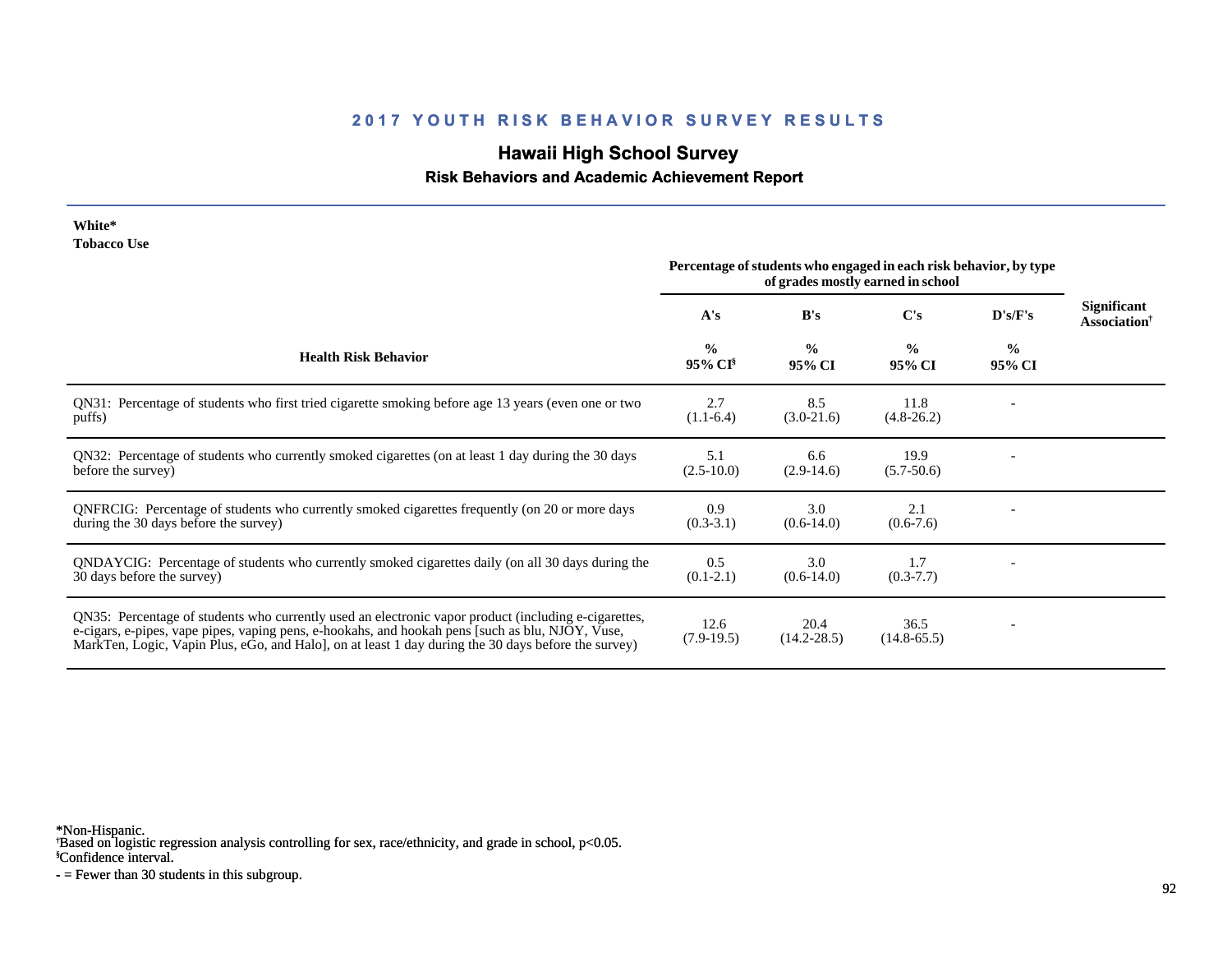# **Hawaii High School Survey**

#### **Risk Behaviors and Academic Achievement Report**

#### **White\* Alcohol/Other Drug Use**

|                                                                                                                                                                                                                                                                                       | Percentage of students who engaged in each risk behavior, by type<br>of grades mostly earned in school |                         |                         |                         |                                                |
|---------------------------------------------------------------------------------------------------------------------------------------------------------------------------------------------------------------------------------------------------------------------------------------|--------------------------------------------------------------------------------------------------------|-------------------------|-------------------------|-------------------------|------------------------------------------------|
|                                                                                                                                                                                                                                                                                       | A's                                                                                                    | B's                     | $\bf C's$               | D's/F's                 | <b>Significant</b><br>Association <sup>†</sup> |
| <b>Health Risk Behavior</b>                                                                                                                                                                                                                                                           | $\frac{0}{0}$<br>95% CI                                                                                | $\frac{0}{0}$<br>95% CI | $\frac{0}{0}$<br>95% CI | $\frac{0}{0}$<br>95% CI |                                                |
| QN41: Percentage of students who had their first drink of alcohol before age 13 years (other than a few<br>sips)                                                                                                                                                                      | 11.0<br>$(7.2 - 16.6)$                                                                                 | 12.1<br>$(7.3-19.4)$    | 21.9<br>$(11.2 - 38.4)$ |                         |                                                |
| QN42: Percentage of students who currently drank alcohol (at least one drink of alcohol, on at least 1<br>day during the 30 days before the survey)                                                                                                                                   | 27.4<br>$(21.5 - 34.3)$                                                                                | 27.9<br>$(21.1 - 35.8)$ | 53.9<br>$(33.7 - 72.9)$ |                         |                                                |
| QN44: Percentage of students who currently were binge drinking (had four or more drinks of alcohol<br>in a row for female students or five or more drinks of alcohol in a row for male students, within a<br>couple of hours, on at least 1 day during the 30 days before the survey) | 9.9<br>$(6.7-14.4)$                                                                                    | 18.8<br>$(13.5 - 25.6)$ | 21.0<br>$(8.8-42.3)$    |                         |                                                |
| QN47: Percentage of students who tried marijuana for the first time before age 13 years                                                                                                                                                                                               | 4.7<br>$(2.3-9.0)$                                                                                     | 10.1<br>$(4.8 - 20.0)$  | 15.1<br>$(7.1-29.2)$    |                         |                                                |
| QN48: Percentage of students who currently used marijuana (one or more times during the 30 days<br>before the survey)                                                                                                                                                                 | 12.1<br>$(9.2 - 15.8)$                                                                                 | 18.4<br>$(12.8 - 25.8)$ | 36.7<br>$(24.7 - 50.6)$ |                         |                                                |
| QN49: Percentage of students who ever used cocaine (any form of cocaine, including powder, crack,<br>or freebase, one or more times during their life)                                                                                                                                | 5.6<br>$(2.4-12.3)$                                                                                    | 8.9<br>$(5.0-15.6)$     | 15.6<br>$(8.0 - 28.3)$  |                         |                                                |
| ON51: Percentage of students who ever used heroin (also called "smack," "junk," or "China White,"<br>one or more times during their life)                                                                                                                                             | 3.3<br>$(1.2-9.3)$                                                                                     | 3.9<br>$(0.8-16.0)$     | 6.9<br>$(2.8-15.9)$     |                         |                                                |

\*Non-Hispanic.

† Based on logistic regression analysis controlling for sex, race/ethnicity, and grade in school, p<0.05.

§Confidence interval.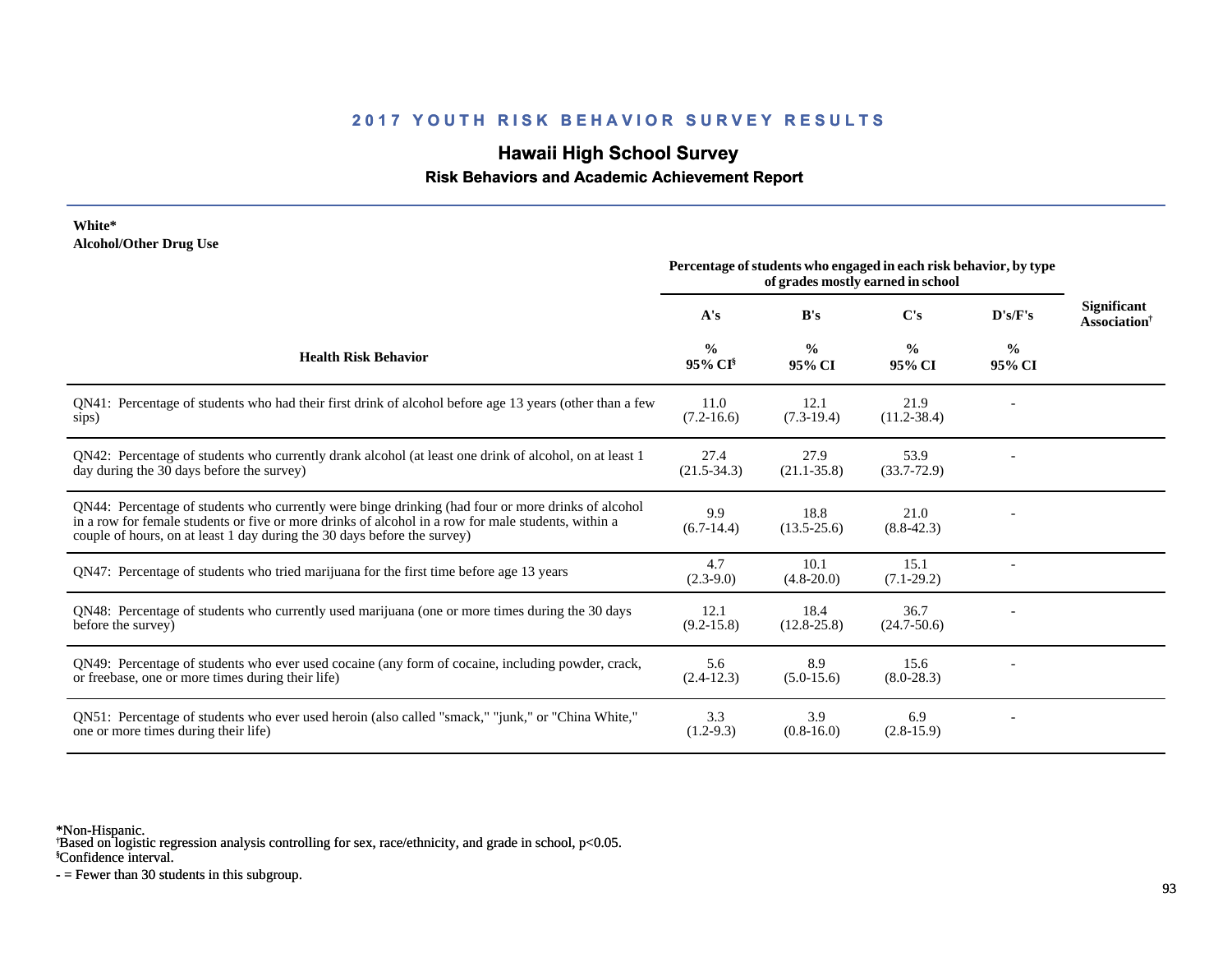# **Hawaii High School Survey**

 **Risk Behaviors and Academic Achievement Report**

#### **White\* Alcohol/Other Drug Use**

|                                                                                                                                                                                                                                                                                       | Percentage of students who engaged in each risk behavior, by type<br>of grades mostly earned in school |                         |                         |                         |                                                       |
|---------------------------------------------------------------------------------------------------------------------------------------------------------------------------------------------------------------------------------------------------------------------------------------|--------------------------------------------------------------------------------------------------------|-------------------------|-------------------------|-------------------------|-------------------------------------------------------|
|                                                                                                                                                                                                                                                                                       | A's                                                                                                    | B's                     | C's                     | D's/F's                 | <b>Significant</b><br><b>Association</b> <sup>†</sup> |
| <b>Health Risk Behavior</b>                                                                                                                                                                                                                                                           | $\frac{0}{0}$<br>95% CI <sup>§</sup>                                                                   | $\frac{0}{0}$<br>95% CI | $\frac{0}{0}$<br>95% CI | $\frac{0}{0}$<br>95% CI |                                                       |
| ON52: Percentage of students who ever used methamphetamines (also called "speed," "crystal,"<br>"crank," or "ice," one or more times during their life)                                                                                                                               | 3.9<br>$(1.7-8.9)$                                                                                     | 3.1<br>$(0.6-14.1)$     | 9.2<br>$(3.0-25.3)$     |                         |                                                       |
| QN53: Percentage of students who ever used ecstasy (also called "MDMA," one or more times during<br>their life)                                                                                                                                                                       | 4.6<br>$(2.1-9.9)$                                                                                     | 4.8<br>$(1.6-13.6)$     | 12.8<br>$(4.9-29.4)$    |                         |                                                       |
| QN54: Percentage of students who ever used synthetic marijuana (also called "K2," "Spice," "fake<br>weed," "King Kong," "Yucatan Fire," "Skunk," or "Moon Rocks," one or more times during their life)                                                                                | 5.5<br>$(3.0-10.0)$                                                                                    | 4.7<br>$(1.5-13.4)$     | 13.8<br>$(5.1 - 32.0)$  |                         |                                                       |
| QN56: Percentage of students who ever took prescription pain medicine without a doctor's<br>prescription or differently than how a doctor told them to use it (counting drugs such as codeine,<br>Vicodin, OxyContin, Hydrocodone, and Percocet, one or more times during their life) | 8.7<br>$(5.7-13.2)$                                                                                    | 12.5<br>$(6.0-24.4)$    | 21.9<br>$(12.4 - 35.8)$ |                         |                                                       |
| QN57: Percentage of students who ever injected any illegal drug (used a needle to inject any illegal<br>drug into their body, one or more times during their life)                                                                                                                    | 0.5<br>$(0.1 - 3.5)$                                                                                   | 4.5<br>$(1.2-15.8)$     | 3.7<br>$(1.2-11.1)$     |                         |                                                       |

\*Non-Hispanic.

† Based on logistic regression analysis controlling for sex, race/ethnicity, and grade in school, p<0.05.

§Confidence interval.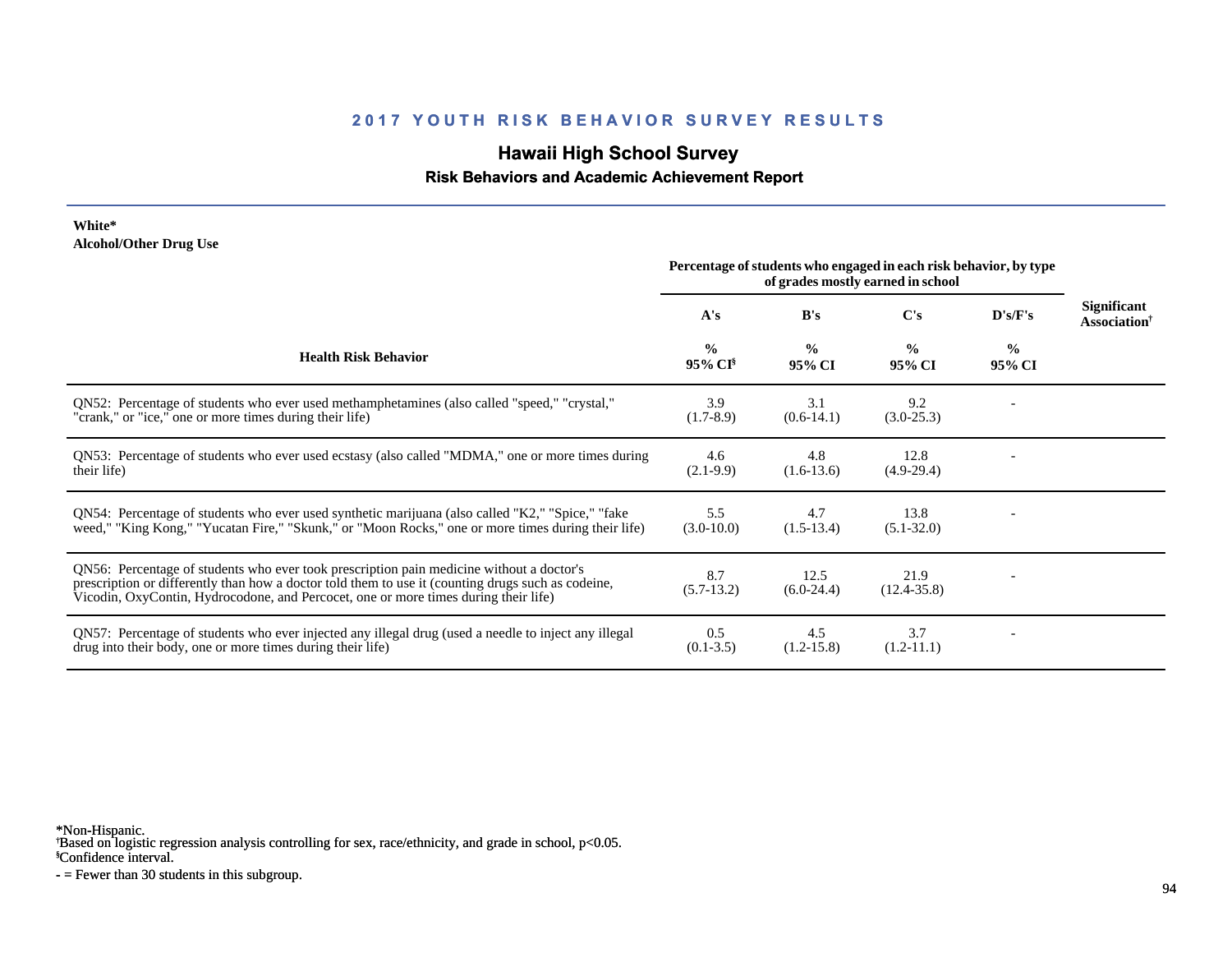# **Hawaii High School Survey**

 **Risk Behaviors and Academic Achievement Report**

| White*<br><b>Sexual Behaviors</b>                                                                                                                                     | Percentage of students who engaged in each risk behavior, by type |                         |                         |                         |                                         |
|-----------------------------------------------------------------------------------------------------------------------------------------------------------------------|-------------------------------------------------------------------|-------------------------|-------------------------|-------------------------|-----------------------------------------|
|                                                                                                                                                                       | A's                                                               | B's                     | $\bf C's$               | D's/F's                 | Significant<br>Association <sup>†</sup> |
| <b>Health Risk Behavior</b>                                                                                                                                           | $\frac{0}{0}$<br>95% CI                                           | $\frac{0}{0}$<br>95% CI | $\frac{0}{0}$<br>95% CI | $\frac{6}{9}$<br>95% CI |                                         |
| QN60: Percentage of students who had sexual intercourse for the first time before age 13 years                                                                        | 2.2<br>$(0.6 - 7.5)$                                              | 4.5<br>$(1.2-15.9)$     | 3.0<br>$(0.7-11.2)$     |                         |                                         |
| QN61: Percentage of students who had sexual intercourse with four or more persons during their life                                                                   | 5.7<br>$(3.4-9.2)$                                                | 8.4<br>$(3.7-18.2)$     | 3.5<br>$(0.6 - 16.8)$   |                         |                                         |
| QN62: Percentage of students who were currently sexually active (had sexual intercourse with at least<br>one person, during the 3 months before the survey)           | 15.8<br>$(11.5-21.2)$                                             | 25.7<br>$(17.8 - 35.6)$ | 30.5<br>$(17.3 - 48.0)$ |                         |                                         |
| QN63: Percentage of students who drank alcohol or used drugs before last sexual intercourse (among<br>students who were currently sexually active)                    | 22.4<br>$(9.7-43.9)$                                              |                         |                         |                         |                                         |
| QN64: Percentage of students who used a condom during last sexual intercourse (among students who<br>were currently sexually active)                                  | 28.8<br>$(15.7 - 46.7)$                                           |                         |                         |                         |                                         |
| QN65: Percentage of students who used birth control pills before last sexual intercourse (to prevent<br>pregnancy, among students who were currently sexually active) | 29.9<br>$(14.3 - 52.2)$                                           |                         |                         |                         |                                         |

\*Non-Hispanic.

† Based on logistic regression analysis controlling for sex, race/ethnicity, and grade in school, p<0.05.

§Confidence interval.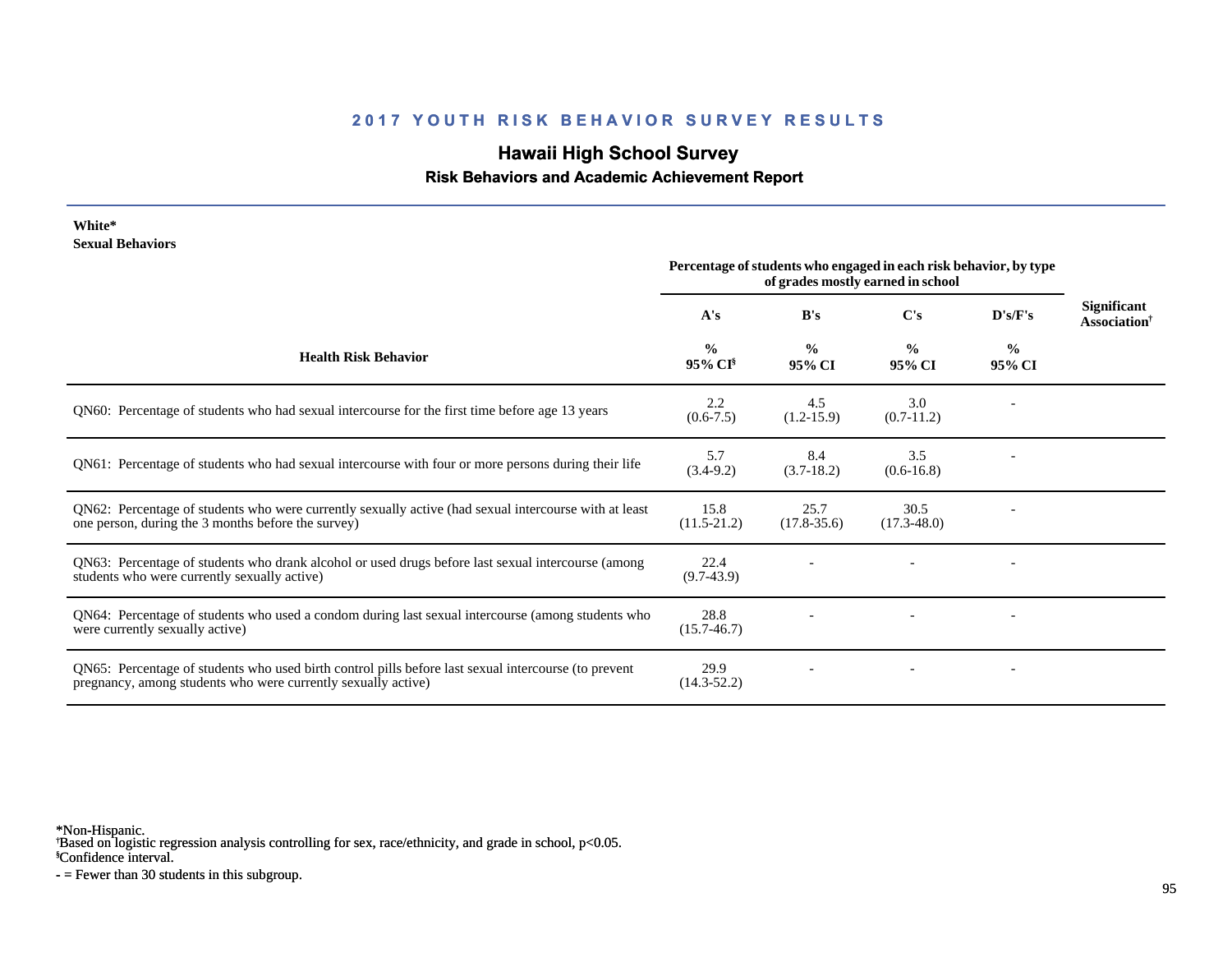# **Hawaii High School Survey**

 **Risk Behaviors and Academic Achievement Report**

#### **White\* Sexual Behaviors**

|                                                                                                                                                                                                                                                                                                                                                                                                                            | Percentage of students who engaged in each risk behavior, by type<br>of grades mostly earned in school |                         |                         |                         |                                                       |
|----------------------------------------------------------------------------------------------------------------------------------------------------------------------------------------------------------------------------------------------------------------------------------------------------------------------------------------------------------------------------------------------------------------------------|--------------------------------------------------------------------------------------------------------|-------------------------|-------------------------|-------------------------|-------------------------------------------------------|
|                                                                                                                                                                                                                                                                                                                                                                                                                            | A's                                                                                                    | B's                     | $\bf C's$               | D's/F's                 | <b>Significant</b><br><b>Association</b> <sup>†</sup> |
| <b>Health Risk Behavior</b>                                                                                                                                                                                                                                                                                                                                                                                                | $\frac{0}{0}$<br>95% CI                                                                                | $\frac{0}{0}$<br>95% CI | $\frac{0}{0}$<br>95% CI | $\frac{0}{0}$<br>95% CI |                                                       |
| QNIUDIMP: Percentage of students who used an IUD (such as Mirena or ParaGard) or implant (such<br>as Implanon or Nexplanon) before last sexual intercourse (to prevent pregnancy, among students who<br>were currently sexually active)                                                                                                                                                                                    | 8.4<br>$(2.6-24.1)$                                                                                    |                         |                         |                         |                                                       |
| QNSHPARG: Percentage of students who used a shot (such as Depo-Provera), patch (such as<br>OrthoEvra), or birth control ring (such as NuvaRing) before last sexual intercourse (to prevent<br>pregnancy, among students who were currently sexually active))                                                                                                                                                               | 3.1<br>$(1.0-9.6)$                                                                                     |                         |                         |                         |                                                       |
| QNOTHHPL: Percentage of students who used birth control pills; an IUD (such as Mirena or<br>ParaGard) or implant (such as Implanon or Nexplanon); or a shot (such as Depo-Provera), patch (such<br>as OrthoEvra), or birth control ring (such as NuvaRing) before last sexual intercourse (to prevent<br>pregnancy, among students who were currently sexually active)                                                     | 41.5<br>$(24.2 - 61.1)$                                                                                |                         |                         |                         |                                                       |
| QNDUALBC: Percentage of students who used both a condom during last sexual intercourse and birth<br>control pills; an IUD (such as Mirena or ParaGard) or implant (such as Implanon or Nexplanon); or a<br>shot (such as Depo-Provera), patch (such as OrthoEvra), or birth control ring (such as NuvaRing)<br>before last sexual intercourse (to prevent pregnancy, among students who were currently sexually<br>active) | 2.8<br>$(0.9-8.1)$                                                                                     |                         |                         |                         |                                                       |
| QNBCNONE: Percentage of students who did not use any method to prevent pregnancy during last<br>sexual intercourse (among students who were currently sexually active)                                                                                                                                                                                                                                                     | 8.4<br>$(1.5-35.9)$                                                                                    |                         |                         |                         |                                                       |

\*Non-Hispanic.

† Based on logistic regression analysis controlling for sex, race/ethnicity, and grade in school, p<0.05.

§Confidence interval.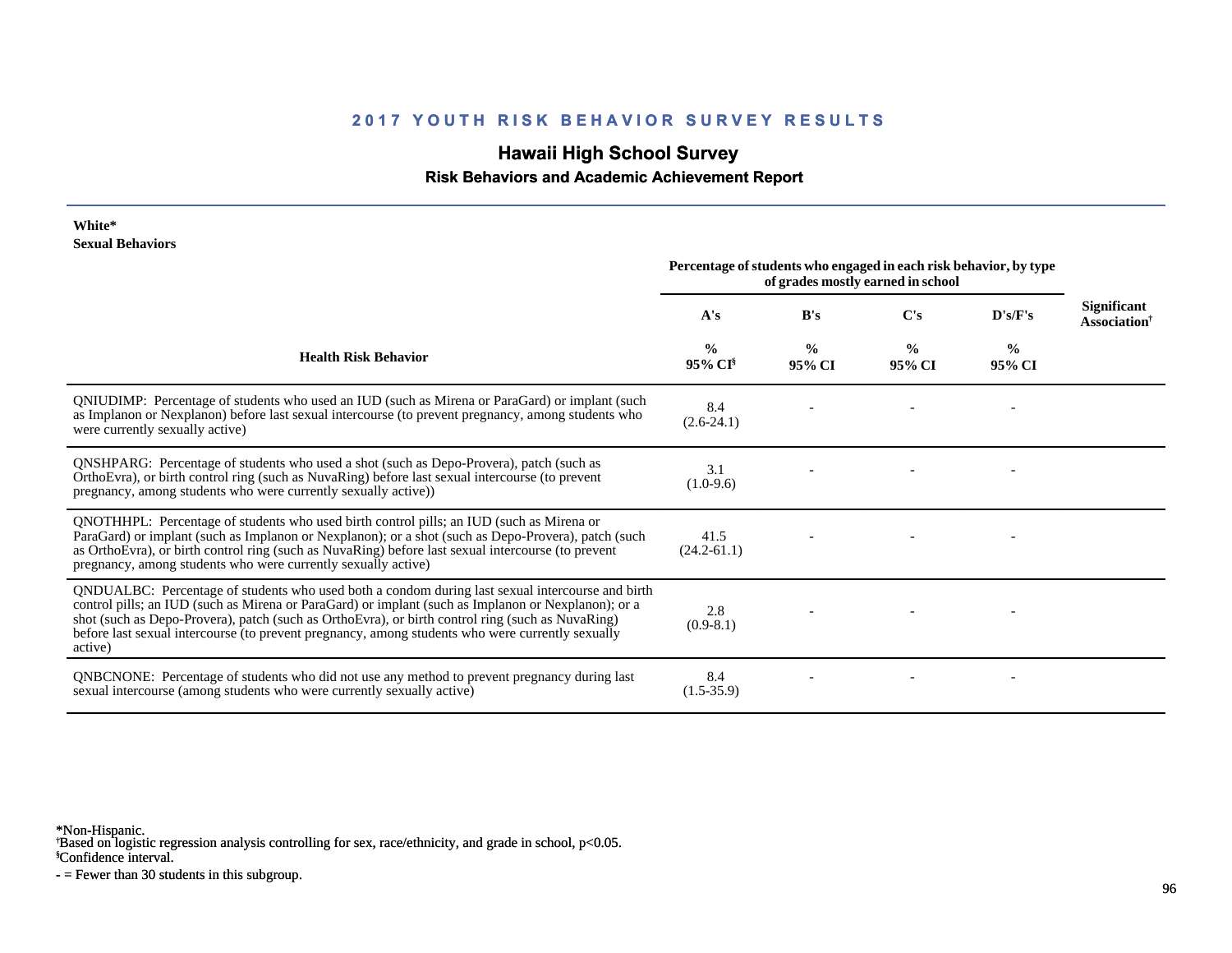# **Hawaii High School Survey**

 **Risk Behaviors and Academic Achievement Report**

| White*<br><b>Dietary Behaviors</b>                                                                                                                                                                                |                                      |                         |                                                                                                        |                         |                                                       |
|-------------------------------------------------------------------------------------------------------------------------------------------------------------------------------------------------------------------|--------------------------------------|-------------------------|--------------------------------------------------------------------------------------------------------|-------------------------|-------------------------------------------------------|
|                                                                                                                                                                                                                   |                                      |                         | Percentage of students who engaged in each risk behavior, by type<br>of grades mostly earned in school |                         |                                                       |
|                                                                                                                                                                                                                   | A's                                  | B's                     | C's                                                                                                    | D's/F's                 | <b>Significant</b><br><b>Association</b> <sup>†</sup> |
| <b>Health Risk Behavior</b>                                                                                                                                                                                       | $\frac{0}{0}$<br>95% CI <sup>§</sup> | $\frac{0}{0}$<br>95% CI | $\frac{0}{0}$<br>95% CI                                                                                | $\frac{6}{9}$<br>95% CI |                                                       |
| QNOBESE: Percentage of students who had obesity $(>= 95$ th percentile for body mass index, based on<br>sex- and age-specific reference data from the 2000 CDC growth charts)                                     | 3.5<br>$(1.6-7.5)$                   | 3.8<br>$(1.2 - 11.0)$   | 14.4<br>$(5.3 - 33.6)$                                                                                 |                         |                                                       |
| QNOWT: Percentage of students who were overweight $(>= 85$ th percentile but <95th percentile for<br>body mass index, based on sex- and age-specific reference data from the 2000 CDC growth charts) <sup>1</sup> | 10.2<br>$(6.9-14.8)$                 | 3.0<br>$(1.0-8.3)$      | 17.7<br>$(7.5-36.3)$                                                                                   |                         |                                                       |
| ON68: Percentage of students who described themselves as slightly or very overweight                                                                                                                              | 22.1<br>$(17.0 - 28.1)$              | 20.6<br>$(14.3 - 28.8)$ | 26.7<br>$(15.8 - 41.4)$                                                                                |                         |                                                       |
| QN70: Percentage of students who did not drink fruit juice (100% fruit juices one or more times<br>during the 7 days before the survey)                                                                           | 29.2<br>$(22.8 - 36.6)$              | 33.7<br>$(25.2 - 43.3)$ | 31.9<br>$(19.5-47.5)$                                                                                  |                         |                                                       |
| QN71: Percentage of students who did not eat fruit (one or more times during the 7 days before the<br>survey)                                                                                                     | 6.0<br>$(3.0-11.7)$                  | 13.7<br>$(8.9 - 20.3)$  | 17.5<br>$(7.5 - 35.7)$                                                                                 |                         |                                                       |
| QNFR0: Percentage of students who did not eat fruit or drink 100% fruit juices (such as orange juice,<br>apple juice, or grape juice, during the 7 days before the survey)                                        | 3.9<br>$(1.8-8.6)$                   | 6.1<br>$(2.0-17.1)$     | 7.8<br>$(2.6-20.9)$                                                                                    |                         |                                                       |
| ONFR1: Percentage of students who ate fruit or drank 100% fruit juices one or more times per day<br>(such as orange juice, apple juice, or grape juice, during the 7 days before the survey)                      | 59.8<br>$(53.3 - 65.9)$              | 56.0<br>$(38.2 - 72.3)$ | 54.2<br>$(31.8 - 75.0)$                                                                                |                         |                                                       |

\*Non-Hispanic.

† Based on logistic regression analysis controlling for sex, race/ethnicity, and grade in school, p<0.05.

§Confidence interval.

¶ Based on reference data from the 2000 CDC Growth Charts. In 2017, new, slightly different ranges were used to calculate biologically implausible responses to height and weight questions.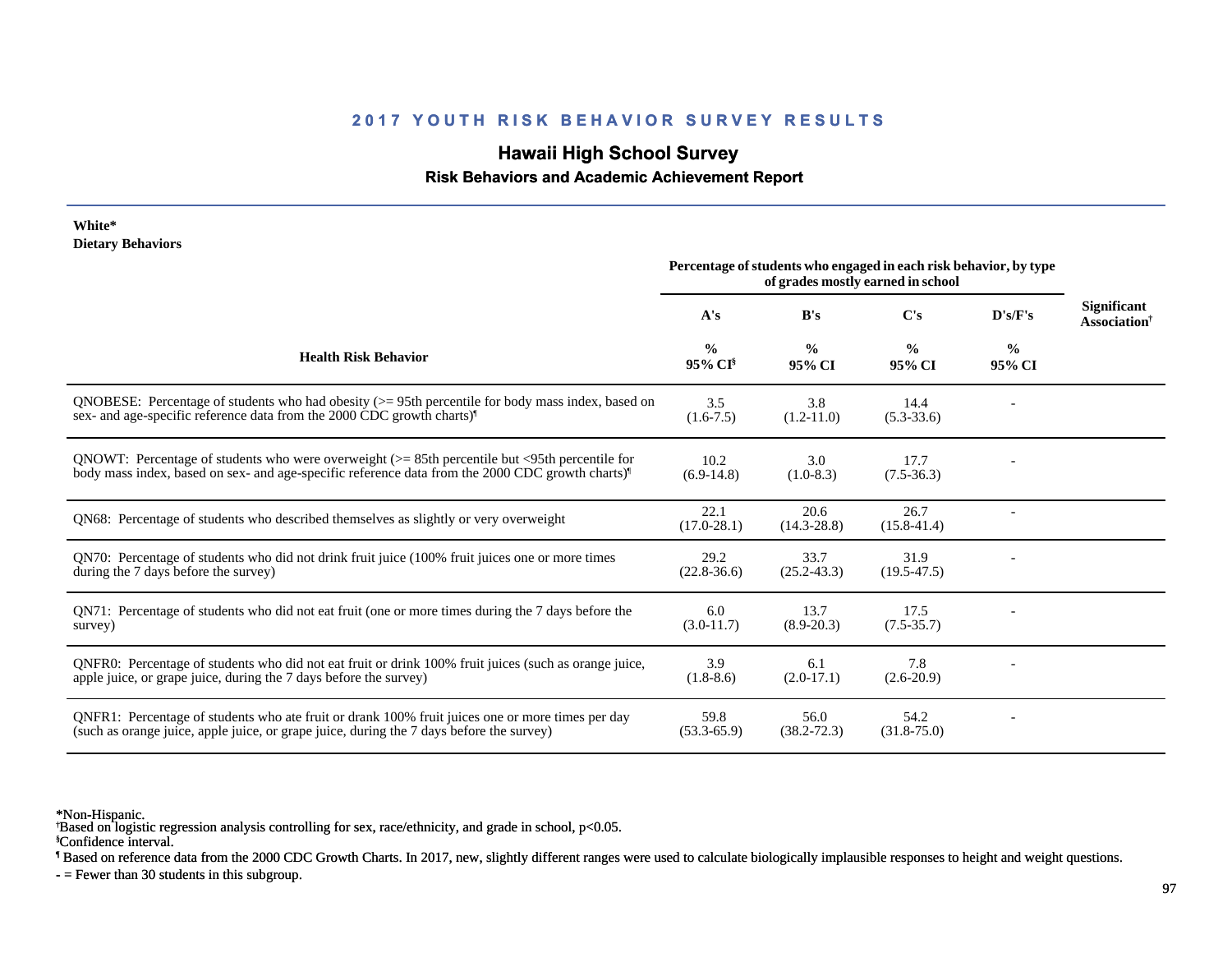# **Hawaii High School Survey**

### **Risk Behaviors and Academic Achievement Report**

#### **White\* Dietary Behaviors**

|                                                                                                                                                                                                | Percentage of students who engaged in each risk behavior, by type<br>of grades mostly earned in school |                         |                         |                         |                                                       |
|------------------------------------------------------------------------------------------------------------------------------------------------------------------------------------------------|--------------------------------------------------------------------------------------------------------|-------------------------|-------------------------|-------------------------|-------------------------------------------------------|
|                                                                                                                                                                                                | A's                                                                                                    | B's                     | C's                     | D's/F's                 | <b>Significant</b><br><b>Association</b> <sup>†</sup> |
| <b>Health Risk Behavior</b>                                                                                                                                                                    | $\frac{0}{0}$<br>95% CI                                                                                | $\frac{0}{0}$<br>95% CI | $\frac{0}{0}$<br>95% CI | $\frac{0}{0}$<br>95% CI |                                                       |
| QNFR2: Percentage of students who ate fruit or drank 100% fruit juices two or more times per day<br>(such as orange juice, apple juice, or grape juice, during the 7 days before the survey)   | 22.5<br>$(18.0 - 27.7)$                                                                                | 27.5<br>$(16.6 - 42.0)$ | 11.4<br>$(4.8-24.8)$    |                         |                                                       |
| QNFR3: Percentage of students who ate fruit or drank 100% fruit juices three or more times per day<br>(such as orange juice, apple juice, or grape juice, during the 7 days before the survey) | 15.7<br>$(12.3 - 19.7)$                                                                                | 14.5<br>$(7.3 - 26.7)$  | 8.7<br>$(2.9-23.2)$     |                         |                                                       |
| QN72: Percentage of students who did not eat green salad (one or more times during the 7 days before<br>the survey)                                                                            | 25.2<br>$(17.7 - 34.5)$                                                                                | 40.5<br>$(29.1 - 53.1)$ | 34.9<br>$(18.7 - 55.4)$ |                         |                                                       |
| QN73: Percentage of students who did not eat potatoes (one or more times during the 7 days before the<br>survey)                                                                               | 35.2<br>$(29.6 - 41.3)$                                                                                | 46.5<br>$(34.6 - 58.7)$ | 39.5<br>$(22.5-59.4)$   |                         |                                                       |
| QN74: Percentage of students who did not eat carrots (one or more times during the 7 days before the<br>survey)                                                                                | 42.2<br>$(35.4 - 49.3)$                                                                                | 49.4<br>$(35.8-63.1)$   | 49.6<br>$(27.8 - 71.5)$ |                         |                                                       |
| QN75: Percentage of students who did not eat other vegetables (one or more times during the 7 days<br>before the survey)                                                                       | 11.1<br>$(6.9-17.5)$                                                                                   | 20.2<br>$(11.9-32.2)$   | 21.2<br>$(9.0-42.2)$    |                         |                                                       |

\*Non-Hispanic.

† Based on logistic regression analysis controlling for sex, race/ethnicity, and grade in school, p<0.05.

§Confidence interval.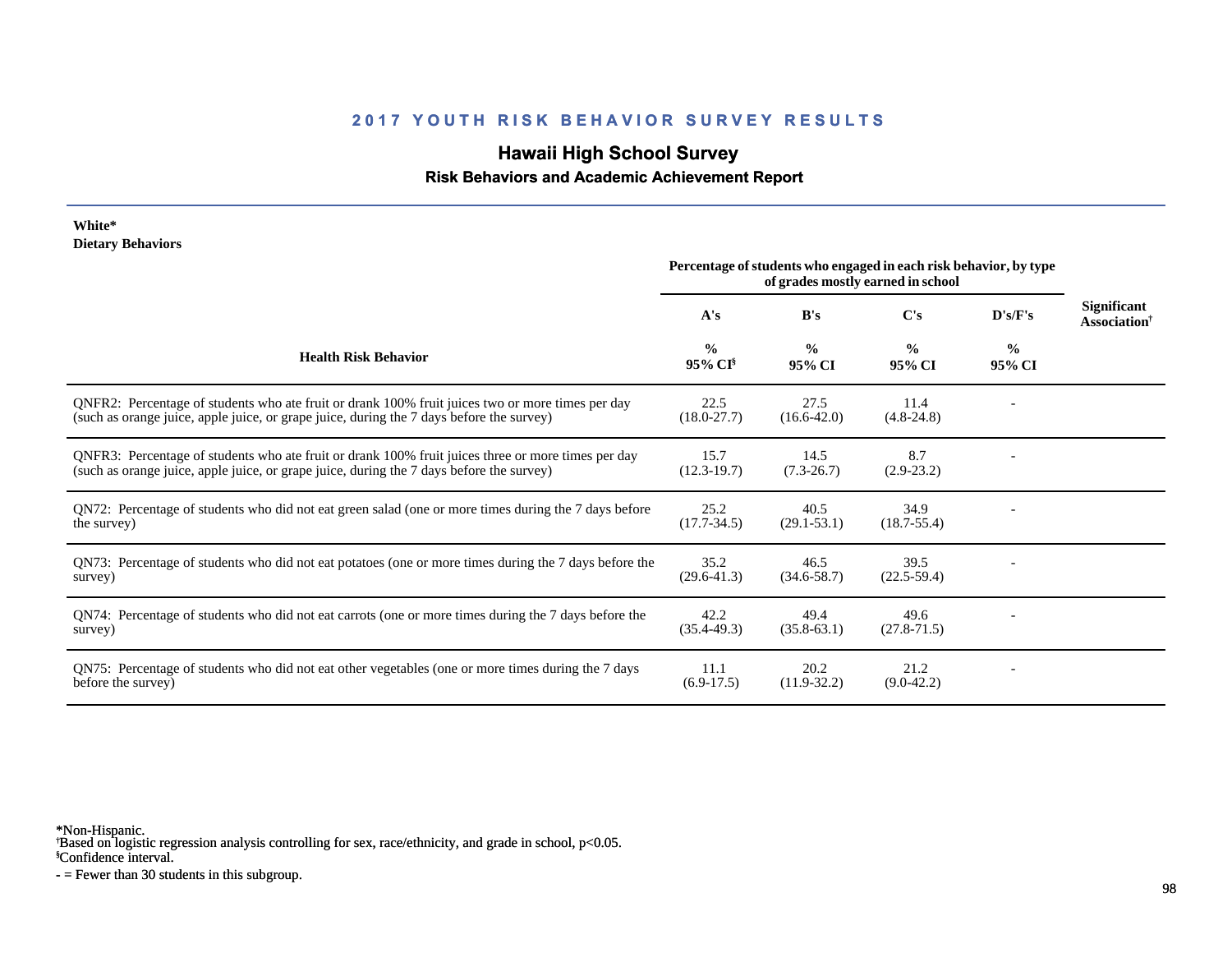# **Hawaii High School Survey**

 **Risk Behaviors and Academic Achievement Report**

| White*<br><b>Dietary Behaviors</b>                                                                                                                                                                                                       |                                      |                         |                                                                                                        |                         |                                                       |
|------------------------------------------------------------------------------------------------------------------------------------------------------------------------------------------------------------------------------------------|--------------------------------------|-------------------------|--------------------------------------------------------------------------------------------------------|-------------------------|-------------------------------------------------------|
|                                                                                                                                                                                                                                          |                                      |                         | Percentage of students who engaged in each risk behavior, by type<br>of grades mostly earned in school |                         |                                                       |
|                                                                                                                                                                                                                                          | A's                                  | B's                     | C's                                                                                                    | D's/F's                 | <b>Significant</b><br><b>Association</b> <sup>†</sup> |
| <b>Health Risk Behavior</b>                                                                                                                                                                                                              | $\frac{0}{0}$<br>95% CI <sup>§</sup> | $\frac{0}{0}$<br>95% CI | $\frac{0}{0}$<br>95% CI                                                                                | $\frac{6}{9}$<br>95% CI |                                                       |
| ONVEG0: Percentage of students who did not eat vegetables (green salad, potatoes [excluding French<br>fries, fried potatoes, or potato chips], carrots, or other vegetables, during the 7 days before the survey)                        | 2.8<br>$(1.2-6.4)$                   | 15.2<br>$(9.5 - 23.6)$  | 4.0<br>$(0.5 - 23.7)$                                                                                  |                         |                                                       |
| QNVEG1: Percentage of students who ate vegetables one or more times per day (green salad, potatoes<br>[excluding French fries, fried potatoes, or potato chips], carrots, or other vegetables, during the 7 days<br>before the survey)   | 74.2<br>$(67.2 - 80.1)$              | 64.8<br>$(52.4 - 75.4)$ | 78.2<br>$(63.2 - 88.2)$                                                                                |                         |                                                       |
| QNVEG2: Percentage of students who ate vegetables two or more times per day (green salad, potatoes<br>[excluding French fries, fried potatoes, or potato chips], carrots, or other vegetables, during the 7 days<br>before the survey)   | 29.3<br>$(23.7 - 35.6)$              | 22.8<br>$(14.3 - 34.3)$ | 16.2<br>$(6.0-37.0)$                                                                                   |                         |                                                       |
| QNVEG3: Percentage of students who ate vegetables three or more times per day (green salad,<br>potatoes [excluding French fries, fried potatoes, or potato chips], carrots, or other vegetables, during the<br>7 days before the survey) | 15.7<br>$(11.7 - 20.7)$              | 8.2<br>$(3.4-18.6)$     | 6.6<br>$(1.5-23.9)$                                                                                    |                         |                                                       |
| QN76: Percentage of students who did not drink a can, bottle, or glass of soda or pop (such as Coke,<br>Pepsi, or Sprite, not counting diet soda or diet pop, during the 7 days before the survey)                                       | 40.9<br>$(32.2 - 50.2)$              | 35.0<br>$(25.7 - 45.6)$ | 22.1<br>$(13.0 - 34.8)$                                                                                |                         |                                                       |
| QNSODA1: Percentage of students who drank a can, bottle, or glass of soda or pop one or more times<br>per day (such as Coke, Pepsi, or Sprite, not counting diet soda or diet pop, during the 7 days before the<br>survey)               | 6.1<br>$(2.9-12.6)$                  | 6.6<br>$(2.9-14.2)$     | 9.1<br>$(4.5-17.8)$                                                                                    |                         |                                                       |

\*Non-Hispanic.

† Based on logistic regression analysis controlling for sex, race/ethnicity, and grade in school, p<0.05.

§Confidence interval.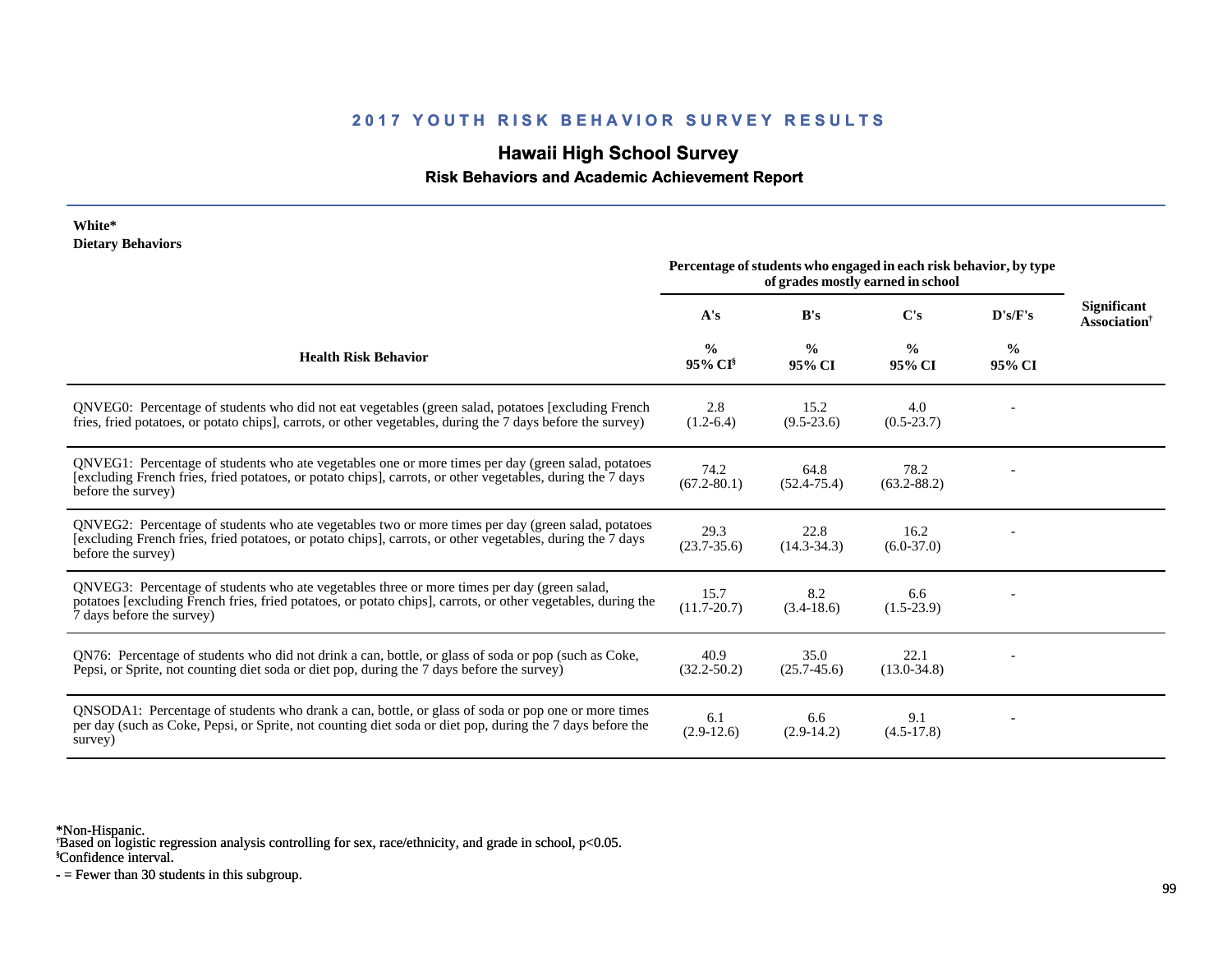# **Hawaii High School Survey**

 **Risk Behaviors and Academic Achievement Report**

#### **White\* Dietary Behaviors**

|                                                                                                                                                                                                                                                                                      | Percentage of students who engaged in each risk behavior, by type<br>of grades mostly earned in school |                         |                         |                         |                                                       |
|--------------------------------------------------------------------------------------------------------------------------------------------------------------------------------------------------------------------------------------------------------------------------------------|--------------------------------------------------------------------------------------------------------|-------------------------|-------------------------|-------------------------|-------------------------------------------------------|
|                                                                                                                                                                                                                                                                                      | A's                                                                                                    | B's                     | C's                     | D's/F's                 | <b>Significant</b><br><b>Association</b> <sup>†</sup> |
| <b>Health Risk Behavior</b>                                                                                                                                                                                                                                                          | $\frac{0}{0}$<br>95% CI                                                                                | $\frac{0}{0}$<br>95% CI | $\frac{0}{0}$<br>95% CI | $\frac{0}{0}$<br>95% CI |                                                       |
| QNSODA2: Percentage of students who drank a can, bottle, or glass of soda or pop two or more times<br>per day (such as Coke, Pepsi, or Sprite, not counting diet soda or diet pop, during the 7 days before the<br>survey)                                                           | 3.6<br>$(1.6-7.9)$                                                                                     | 3.7<br>$(1.1 - 11.7)$   | 6.2<br>$(2.7-13.4)$     |                         |                                                       |
| QNSODA3: Percentage of students who drank a can, bottle, or glass of soda or pop three or more<br>times per day (such as Coke, Pepsi, or Sprite, not counting diet soda or diet pop, during the 7 days<br>before the survey)                                                         | 1.9<br>$(0.8-4.5)$                                                                                     | 1.0<br>$(0.3-4.1)$      | 2.3<br>$(0.6-9.0)$      |                         |                                                       |
| QN77: Percentage of students who did not drink milk (during the 7 days before the survey)                                                                                                                                                                                            | 31.4<br>$(25.4 - 38.1)$                                                                                | 40.8<br>$(30.8 - 51.6)$ | 33.7<br>$(15.5 - 58.5)$ |                         |                                                       |
| QNMILK1: Percentage of students who drank one or more glasses per day of milk (counting the milk<br>they drank in a glass or cup, from a carton, or with cereal and counting the half pint of milk served at<br>school as equal to one glass, during the 7 days before the survey)   | 28.9<br>$(19.7-40.3)$                                                                                  | 19.8<br>$(11.1 - 32.8)$ | 18.9<br>$(7.2 - 41.1)$  |                         |                                                       |
| QNMILK2: Percentage of students who drank two or more glasses per day of milk (counting the milk<br>they drank in a glass or cup, from a carton, or with cereal and counting the half pint of milk served at<br>school as equal to one glass, during the 7 days before the survey)   | 14.9<br>$(9.9-21.9)$                                                                                   | 10.8<br>$(5.5 - 20.0)$  | 12.2<br>$(3.1 - 37.3)$  |                         |                                                       |
| QNMILK3: Percentage of students who drank three or more glasses per day of milk (counting the milk<br>they drank in a glass or cup, from a carton, or with cereal and counting the half pint of milk served at<br>school as equal to one glass, during the 7 days before the survey) | 4.7<br>$(2.7 - 7.9)$                                                                                   | 5.2<br>$(1.8-14.2)$     | 0.9<br>$(0.1-6.3)$      |                         |                                                       |

\*Non-Hispanic.

† Based on logistic regression analysis controlling for sex, race/ethnicity, and grade in school, p<0.05.

§Confidence interval.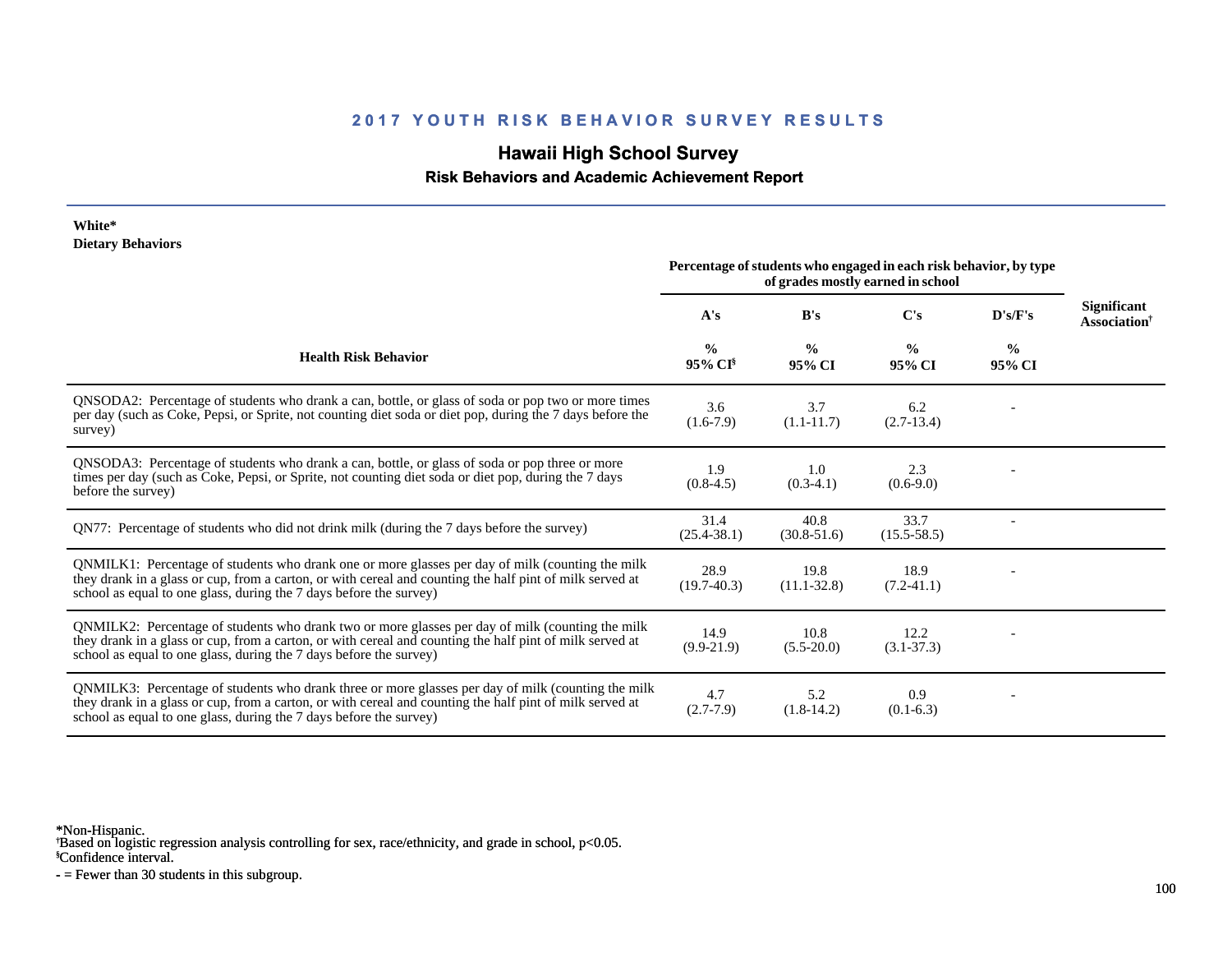# **Hawaii High School Survey**

### **Risk Behaviors and Academic Achievement Report**

| White*<br><b>Dietary Behaviors</b>                                                                        | Percentage of students who engaged in each risk behavior, by type |                         |                         |                          |                                                       |
|-----------------------------------------------------------------------------------------------------------|-------------------------------------------------------------------|-------------------------|-------------------------|--------------------------|-------------------------------------------------------|
|                                                                                                           | A's                                                               | B's                     | C's                     | D's/F's                  | <b>Significant</b><br><b>Association</b> <sup>†</sup> |
| <b>Health Risk Behavior</b>                                                                               | $\frac{6}{10}$<br>95% CI <sup>§</sup>                             | $\frac{0}{0}$<br>95% CI | $\frac{0}{0}$<br>95% CI | $\frac{0}{0}$<br>95% CI  |                                                       |
| QN78: Percentage of students who did not eat breakfast (during the 7 days before the survey)              | 11.8<br>$(7.5-18.2)$                                              | 14.7<br>$(9.9-21.3)$    | 22.2<br>$(8.3-47.4)$    | $\overline{\phantom{a}}$ |                                                       |
| QNBK7DAY: Percentage of students who ate breakfast on all 7 days (during the 7 days before the<br>survey) | 50.5<br>$(42.7 - 58.3)$                                           | 33.4<br>$(26.0 - 41.8)$ | 31.9<br>$(13.6 - 58.4)$ | ۰                        |                                                       |

\*Non-Hispanic.

† Based on logistic regression analysis controlling for sex, race/ethnicity, and grade in school, p<0.05.

§Confidence interval.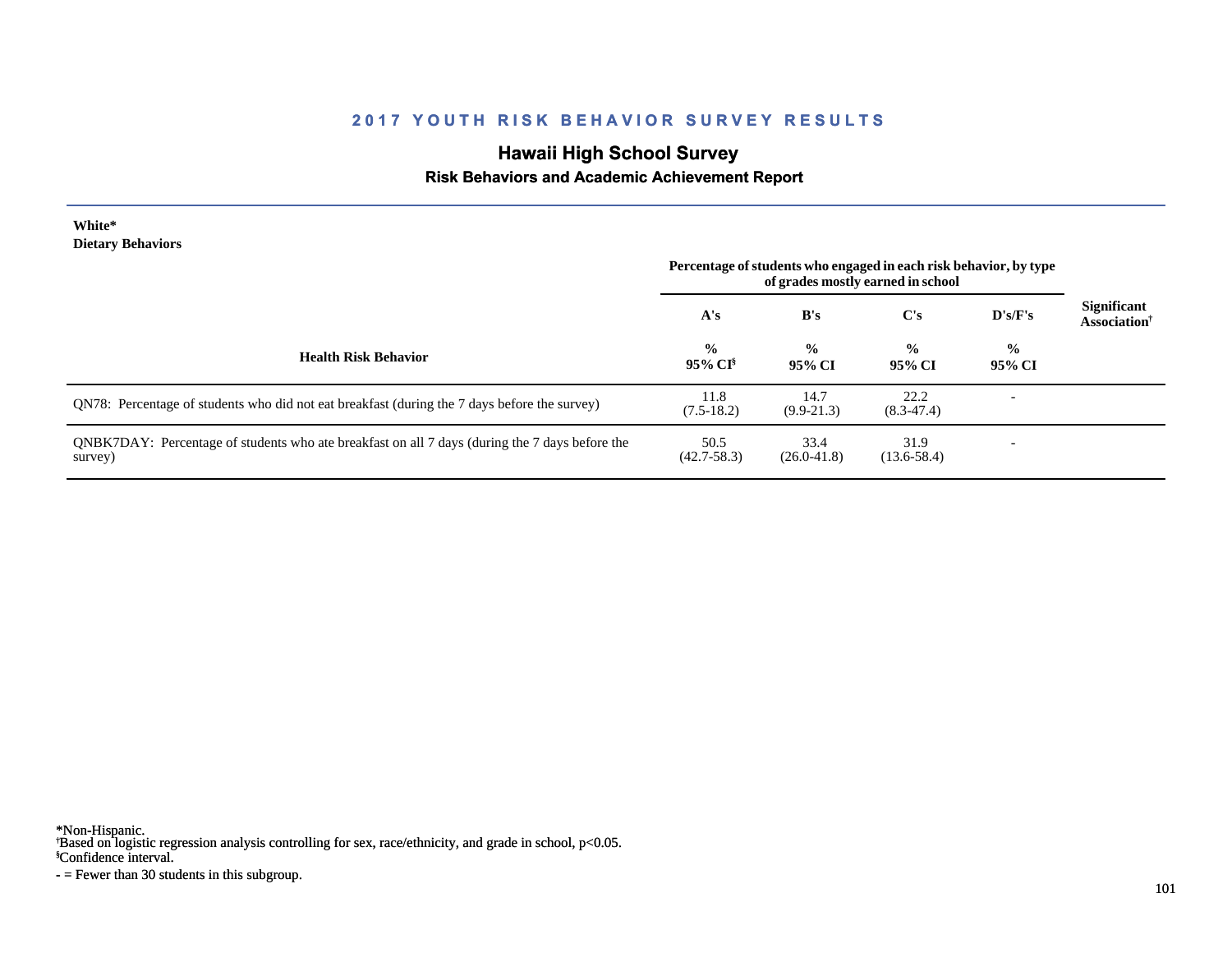# **Hawaii High School Survey**

 **Risk Behaviors and Academic Achievement Report**

#### **White\* Physical Activity**

|                                                                                                                                                                                                                                                                                                                                                      | Percentage of students who engaged in each risk behavior, by type<br>of grades mostly earned in school |                         |                         |                         |                                                       |
|------------------------------------------------------------------------------------------------------------------------------------------------------------------------------------------------------------------------------------------------------------------------------------------------------------------------------------------------------|--------------------------------------------------------------------------------------------------------|-------------------------|-------------------------|-------------------------|-------------------------------------------------------|
|                                                                                                                                                                                                                                                                                                                                                      | A's                                                                                                    | B's                     | C's                     | D's/F's                 | <b>Significant</b><br><b>Association</b> <sup>†</sup> |
| <b>Health Risk Behavior</b>                                                                                                                                                                                                                                                                                                                          | $\frac{0}{0}$<br>95% CI                                                                                | $\frac{0}{0}$<br>95% CI | $\frac{0}{0}$<br>95% CI | $\frac{0}{0}$<br>95% CI |                                                       |
| QN79: Percentage of students who were physically active at least 60 minutes per day on 5 or more<br>days (in any kind of physical activity that increased their heart rate and made them breathe hard some<br>of the time during the 7 days before the survey)                                                                                       | 47.4<br>$(36.8 - 58.3)$                                                                                | 42.4<br>$(28.4 - 57.7)$ | 30.7<br>$(16.4 - 50.0)$ |                         |                                                       |
| QNPA0DAY: Percentage of students who did not participate in at least 60 minutes of physical activity<br>on at least 1 day (in any kind of physical activity that increased their heart rate and made them breathe<br>hard some of the time during the 7 days before the survey)                                                                      | 15.3<br>$(9.9-22.8)$                                                                                   | 10.6<br>$(4.0-25.4)$    | 11.6<br>$(5.3-23.4)$    |                         |                                                       |
| QNPA7DAY: Percentage of students who were physically active at least 60 minutes per day on all 7<br>days (in any kind of physical activity that increased their heart rate and made them breathe hard some<br>of the time during the 7 days before the survey)                                                                                       | 25.1<br>$(12.8 - 43.2)$                                                                                | 26.1<br>$(13.5 - 44.4)$ | 18.6<br>$(6.7-42.0)$    |                         |                                                       |
| QN80: Percentage of students who watched television 3 or more hours per day (on an average school<br>day)                                                                                                                                                                                                                                            | 19.0<br>$(12.9 - 27.0)$                                                                                | 18.8<br>$(10.9 - 30.5)$ | 6.6<br>$(2.7-15.1)$     |                         |                                                       |
| QN81: Percentage of students who played video or computer games or used a computer 3 or more<br>hours per day (counting time spent on things such as Xbox, PlayStation, an iPad or other tablet, a<br>smartphone, texting, YouTube, Instagram, Facebook, or other social media, for something that was not<br>school work, on an average school day) | 29.2<br>$(22.5 - 37.0)$                                                                                | 45.0<br>$(36.2 - 54.1)$ | 44.4<br>$(24.7 - 66.0)$ |                         |                                                       |
| QN82: Percentage of students who attended physical education (PE) classes on 1 or more days (in an<br>average week when they were in school)                                                                                                                                                                                                         | 39.8<br>$(32.1 - 47.9)$                                                                                | 40.7<br>$(31.5 - 50.5)$ | 52.4<br>$(37.5 - 66.9)$ |                         |                                                       |

\*Non-Hispanic.

† Based on logistic regression analysis controlling for sex, race/ethnicity, and grade in school, p<0.05.

§Confidence interval.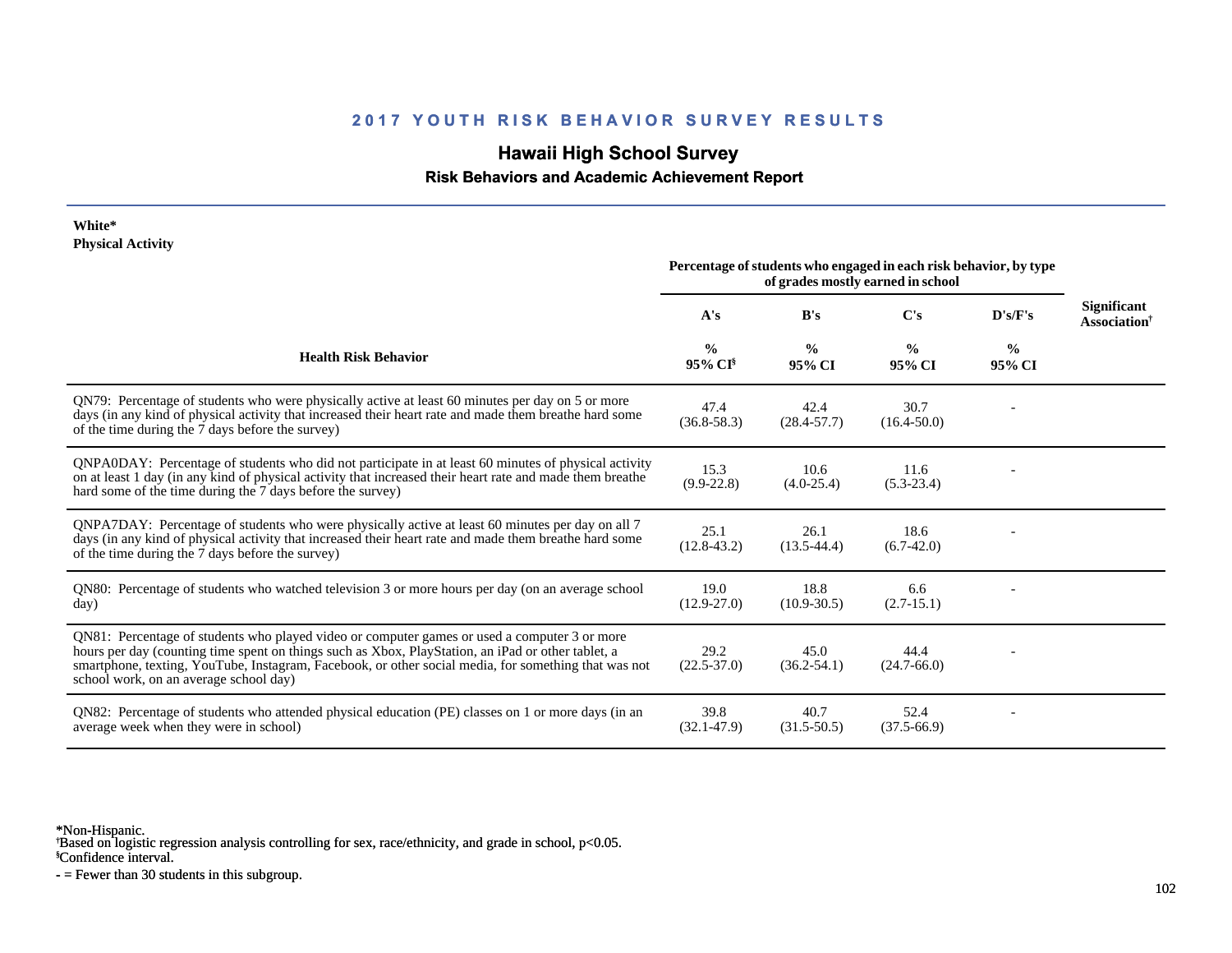# **Hawaii High School Survey**

### **Risk Behaviors and Academic Achievement Report**

| White*                   |  |
|--------------------------|--|
| <b>Physical Activity</b> |  |

|                                                                                                                                                                             | Percentage of students who engaged in each risk behavior, by type |                         |                         |                         |                                                       |
|-----------------------------------------------------------------------------------------------------------------------------------------------------------------------------|-------------------------------------------------------------------|-------------------------|-------------------------|-------------------------|-------------------------------------------------------|
|                                                                                                                                                                             | A's                                                               | B's                     | C's                     | D's/F's                 | <b>Significant</b><br><b>Association</b> <sup>†</sup> |
| <b>Health Risk Behavior</b>                                                                                                                                                 | $\frac{6}{10}$<br>95% CI <sup>§</sup>                             | $\frac{0}{0}$<br>95% CI | $\frac{0}{0}$<br>95% CI | $\frac{0}{0}$<br>95% CI |                                                       |
| ONDLYPE: Percentage of students who attended physical education (PE) classes on all 5 days (in an<br>average week when they were in school)                                 | 2.2<br>$(1.2 - 3.9)$                                              | 2.0<br>$(0.6-6.4)$      | 4.4<br>$(0.9-18.8)$     |                         |                                                       |
| QN83: Percentage of students who played on at least one sports team (counting any teams run by their<br>school or community groups, during the 12 months before the survey) | 57.9<br>$(50.9 - 64.5)$                                           | 51.5<br>$(40.6 - 62.3)$ | 52.4<br>$(38.0 - 66.3)$ |                         |                                                       |
| QN88: Percentage of students who got 8 or more hours of sleep (on an average school night)                                                                                  | 36.9<br>$(30.0 - 44.5)$                                           | 29.2<br>$(17.1 - 45.2)$ | 16.8<br>$(6.6 - 36.5)$  |                         |                                                       |

\*Non-Hispanic.

† Based on logistic regression analysis controlling for sex, race/ethnicity, and grade in school, p<0.05.

§Confidence interval.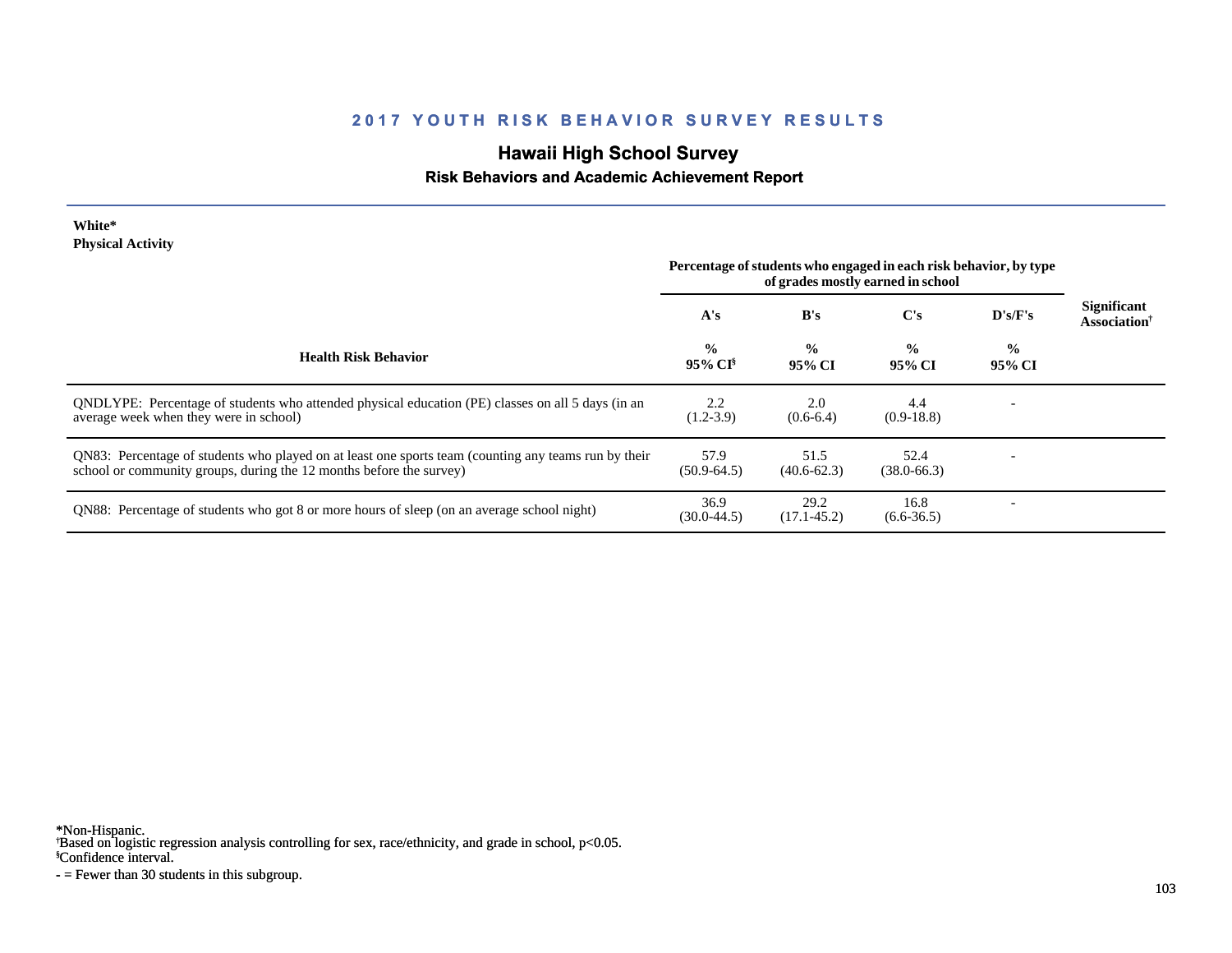# **Hawaii High School Survey**

### **Risk Behaviors and Academic Achievement Report**

| White*<br><b>Other</b>                                                                                                                                 | Percentage of students who engaged in each risk behavior, by type<br>of grades mostly earned in school |                         |                         |                          |                                                       |
|--------------------------------------------------------------------------------------------------------------------------------------------------------|--------------------------------------------------------------------------------------------------------|-------------------------|-------------------------|--------------------------|-------------------------------------------------------|
|                                                                                                                                                        | A's                                                                                                    | B's                     | C's                     | D's/F's                  | <b>Significant</b><br><b>Association</b> <sup>†</sup> |
| <b>Health Risk Behavior</b>                                                                                                                            | $\frac{0}{0}$<br>95% CI <sup>§</sup>                                                                   | $\frac{0}{0}$<br>95% CI | $\frac{6}{6}$<br>95% CI | $\frac{6}{6}$<br>95% CI  |                                                       |
| QN86: Percentage of students who saw a dentist (for a check-up, exam, teeth cleaning, or other dental<br>work, during the 12 months before the survey) | 86.5<br>$(76.8-92.5)$                                                                                  | 89.5<br>$(81.9-94.1)$   | 73.1<br>$(57.7 - 84.4)$ | $\overline{\phantom{a}}$ |                                                       |
| QNNODNT: Percentage of students who never saw a dentist (for a check-up, exam, teeth cleaning, or<br>other dental work)                                | 0.4<br>$(0.1-1.9)$                                                                                     | 0.5<br>$(0.1 - 3.6)$    | 3.1<br>$(0.4-19.3)$     |                          |                                                       |
| QN87: Percentage of students who had ever been told by a doctor or nurse that they had asthma                                                          | 18.2<br>$(13.7 - 23.9)$                                                                                | 15.3<br>$(8.9-24.9)$    | 21.1<br>$(8.5-43.6)$    |                          |                                                       |

\*Non-Hispanic.

† Based on logistic regression analysis controlling for sex, race/ethnicity, and grade in school, p<0.05.

§Confidence interval.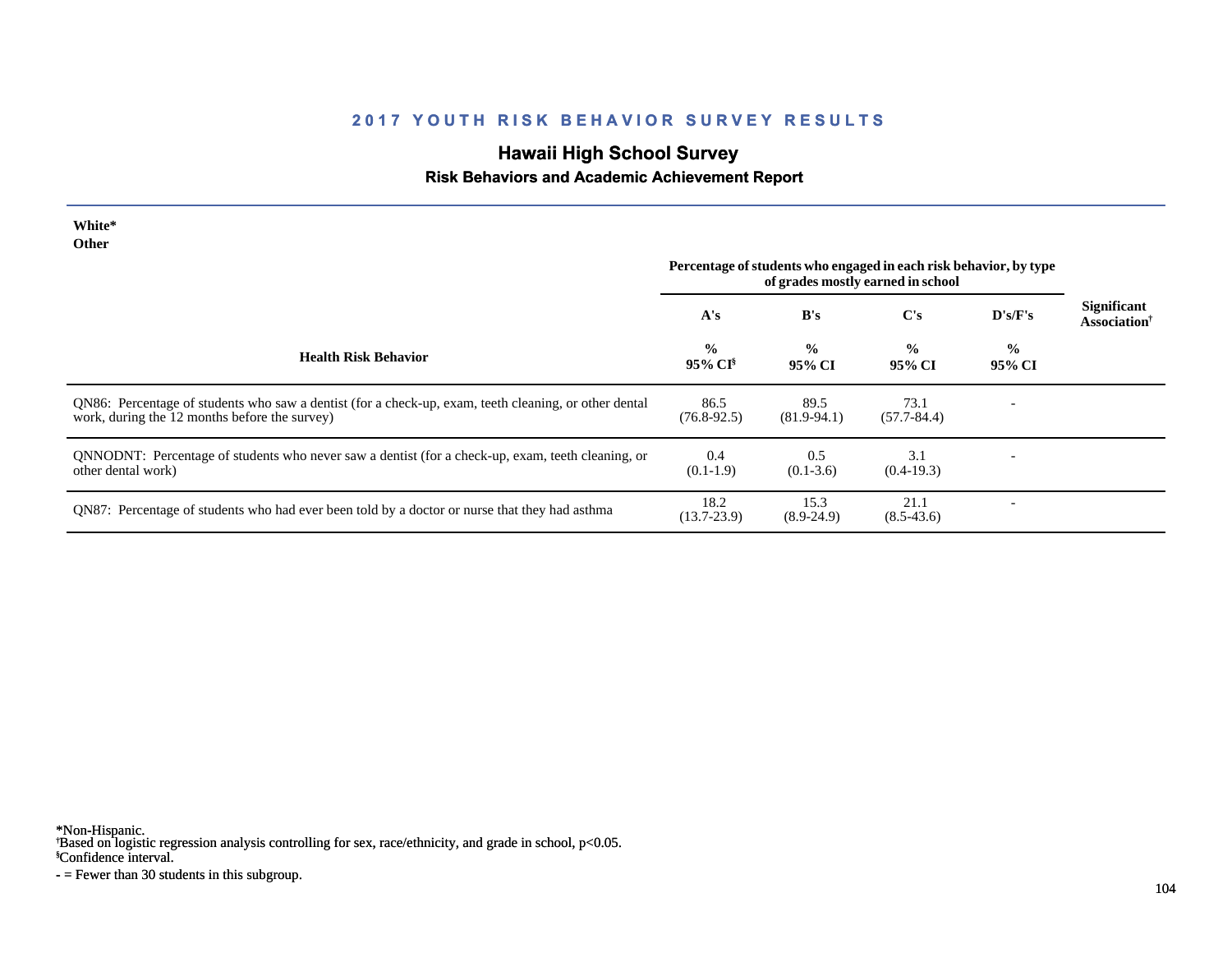# **Hawaii High School Survey**

 **Risk Behaviors and Academic Achievement Report**

| White*<br><b>Site-Added</b>                                                                                                                                                                                                                                                                                                                                                                                                                                                          |                         |                         |                                                                                                        |                         |                                                       |
|--------------------------------------------------------------------------------------------------------------------------------------------------------------------------------------------------------------------------------------------------------------------------------------------------------------------------------------------------------------------------------------------------------------------------------------------------------------------------------------|-------------------------|-------------------------|--------------------------------------------------------------------------------------------------------|-------------------------|-------------------------------------------------------|
|                                                                                                                                                                                                                                                                                                                                                                                                                                                                                      |                         |                         | Percentage of students who engaged in each risk behavior, by type<br>of grades mostly earned in school |                         |                                                       |
|                                                                                                                                                                                                                                                                                                                                                                                                                                                                                      | A's                     | B's                     | C's                                                                                                    | D's/F's                 | <b>Significant</b><br><b>Association</b> <sup>†</sup> |
| <b>Health Risk Behavior</b>                                                                                                                                                                                                                                                                                                                                                                                                                                                          | $\frac{0}{0}$<br>95% CI | $\frac{0}{0}$<br>95% CI | $\frac{0}{0}$<br>95% CI                                                                                | $\frac{0}{0}$<br>95% CI |                                                       |
| QN90: Percentage of students who report they do not describe themselves as only one race or ethnicity                                                                                                                                                                                                                                                                                                                                                                                | 9.9<br>$(5.3-17.9)$     | 16.3<br>$(7.9 - 30.5)$  | 19.8<br>$(11.9-31.3)$                                                                                  |                         |                                                       |
| QN91: Percentage of students who reported that either of their parents or other adults in their family<br>are serving on active duty in the military                                                                                                                                                                                                                                                                                                                                 | 34.8<br>$(18.1 - 56.4)$ | 33.2<br>$(12.4 - 63.6)$ | 25.7<br>$(13.0-44.7)$                                                                                  |                         |                                                       |
| QN92: Percentage of students who reported someone they were dating or going out with purposely<br>tried to control them or emotionally hurt them one or more times (such things as being told who they<br>could and could not spend time with, being humiliated in front of others, or being threatened if they did<br>not do what they wanted, during the 12 months before the survey, among students who dated or went<br>out with someone during the 12 months before the survey) | 23.2<br>$(15.3 - 33.6)$ | 32.6<br>$(20.9 - 46.9)$ |                                                                                                        |                         |                                                       |
| QN93: Percentage of students who disagree or strongly disagree that harassment and bullying by other<br>students is a problem at their school                                                                                                                                                                                                                                                                                                                                        | 25.8<br>$(16.7 - 37.7)$ | 27.5<br>$(20.7 - 35.5)$ | 18.1<br>$(6.3-42.2)$                                                                                   |                         |                                                       |
| QN94: Percentage of students who did something to purposely hurt themselves without wanting to die<br>(such as cutting or burning themselves on purpose one or more times during the 12 months before the<br>survey)                                                                                                                                                                                                                                                                 | 14.0<br>$(10.3 - 18.7)$ | 15.2<br>$(10.5 - 21.5)$ | 28.6<br>$(18.1 - 42.0)$                                                                                |                         |                                                       |
| QN95: Percentage of students who first tried using an electronic vapor product before age 13 years                                                                                                                                                                                                                                                                                                                                                                                   | 1.7<br>$(0.7-4.2)$      | 5.8<br>$(2.3-13.7)$     | 11.5<br>$(4.9-24.8)$                                                                                   |                         |                                                       |

\*Non-Hispanic.

† Based on logistic regression analysis controlling for sex, race/ethnicity, and grade in school, p<0.05.

§Confidence interval.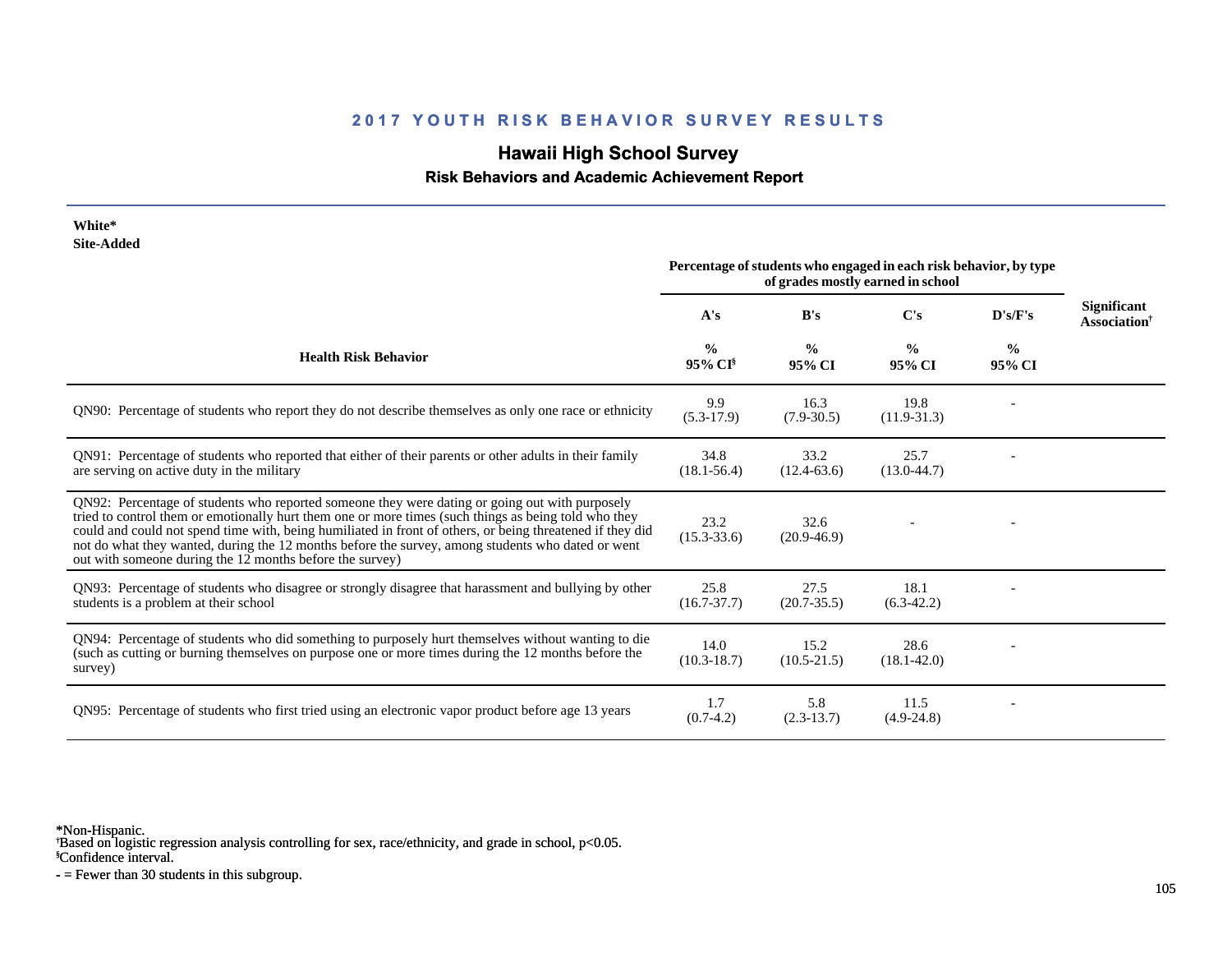# **Hawaii High School Survey**

### **Risk Behaviors and Academic Achievement Report**

| White*<br><b>Site-Added</b>                                                                                                                                                                                                                                                                                                                                                                |                                      |                         |                                                                                                        |                         |                                                       |
|--------------------------------------------------------------------------------------------------------------------------------------------------------------------------------------------------------------------------------------------------------------------------------------------------------------------------------------------------------------------------------------------|--------------------------------------|-------------------------|--------------------------------------------------------------------------------------------------------|-------------------------|-------------------------------------------------------|
|                                                                                                                                                                                                                                                                                                                                                                                            |                                      |                         | Percentage of students who engaged in each risk behavior, by type<br>of grades mostly earned in school |                         |                                                       |
|                                                                                                                                                                                                                                                                                                                                                                                            | A's                                  | B's                     | C's                                                                                                    | D's/F's                 | <b>Significant</b><br><b>Association</b> <sup>†</sup> |
| <b>Health Risk Behavior</b>                                                                                                                                                                                                                                                                                                                                                                | $\frac{0}{0}$<br>95% CI <sup>§</sup> | $\frac{0}{0}$<br>95% CI | $\frac{0}{0}$<br>95% CI                                                                                | $\frac{0}{0}$<br>95% CI |                                                       |
| QN96: Percentage of students who usually got the alcohol they drank by buying it themselves (from a<br>store, such as a liquor store, convenience store, supermarket, discount store, or gas station, from a<br>restaurant, bar, or club, or from a public event such as a concert or sporting event, during the 30 days<br>before the survey, among students who currently drank alcohol) | 13.0<br>$(6.3-24.9)$                 | 2.9<br>$(0.7-11.9)$     |                                                                                                        |                         |                                                       |
| QN97: Percentage of students who usually used marijuana by smoking it in a joint, bong, pipe, or blunt<br>(during the 30 days before the survey, among students who used marijuana)                                                                                                                                                                                                        | 86.8<br>$(70.2 - 94.8)$              |                         |                                                                                                        |                         |                                                       |
| QN98: Percentage of students who ever used hallucinogenic drugs (such as LSD, acid, PCP, angel<br>dust, mescaline, or mushrooms, one or more times during their life)                                                                                                                                                                                                                      | 8.8<br>$(5.5-13.8)$                  | 11.8<br>$(6.7-19.9)$    | 9.6<br>$(4.3 - 20.0)$                                                                                  |                         |                                                       |
| QN99: Percentage of students who are transgender                                                                                                                                                                                                                                                                                                                                           | 1.4<br>$(0.3-6.7)$                   | 3.3<br>$(1.2-8.6)$      | 7.1<br>$(1.6-26.9)$                                                                                    |                         |                                                       |
| QN100: Percentage of students who tried to lose weight or keep from gaining weight by going without<br>eating for 24 hours or more; taking any diet pills, powders, or liquids; vomiting or taking laxatives;<br>smoking cigarettes; or skipping meals (during the 30 days before the survey)                                                                                              | 18.1<br>$(13.7 - 23.4)$              | 18.1<br>$(11.4 - 27.6)$ | 35.2<br>$(21.1 - 52.6)$                                                                                |                         |                                                       |
| QN101: Percentage of students who drank a can, bottle, pouch, or glass of a juice drink (such as Fruit<br>Punch, Hawaiian Sun, Aloha Maid, Sunny Delight, or Tang, but not counting 100% fruit juice, one or<br>more times per day during the 7 days before the survey)                                                                                                                    | 3.2<br>$(1.6-6.3)$                   | 4.3<br>$(1.7-10.5)$     | 5.8<br>$(1.5-19.8)$                                                                                    |                         |                                                       |

\*Non-Hispanic.

† Based on logistic regression analysis controlling for sex, race/ethnicity, and grade in school, p<0.05.

§Confidence interval.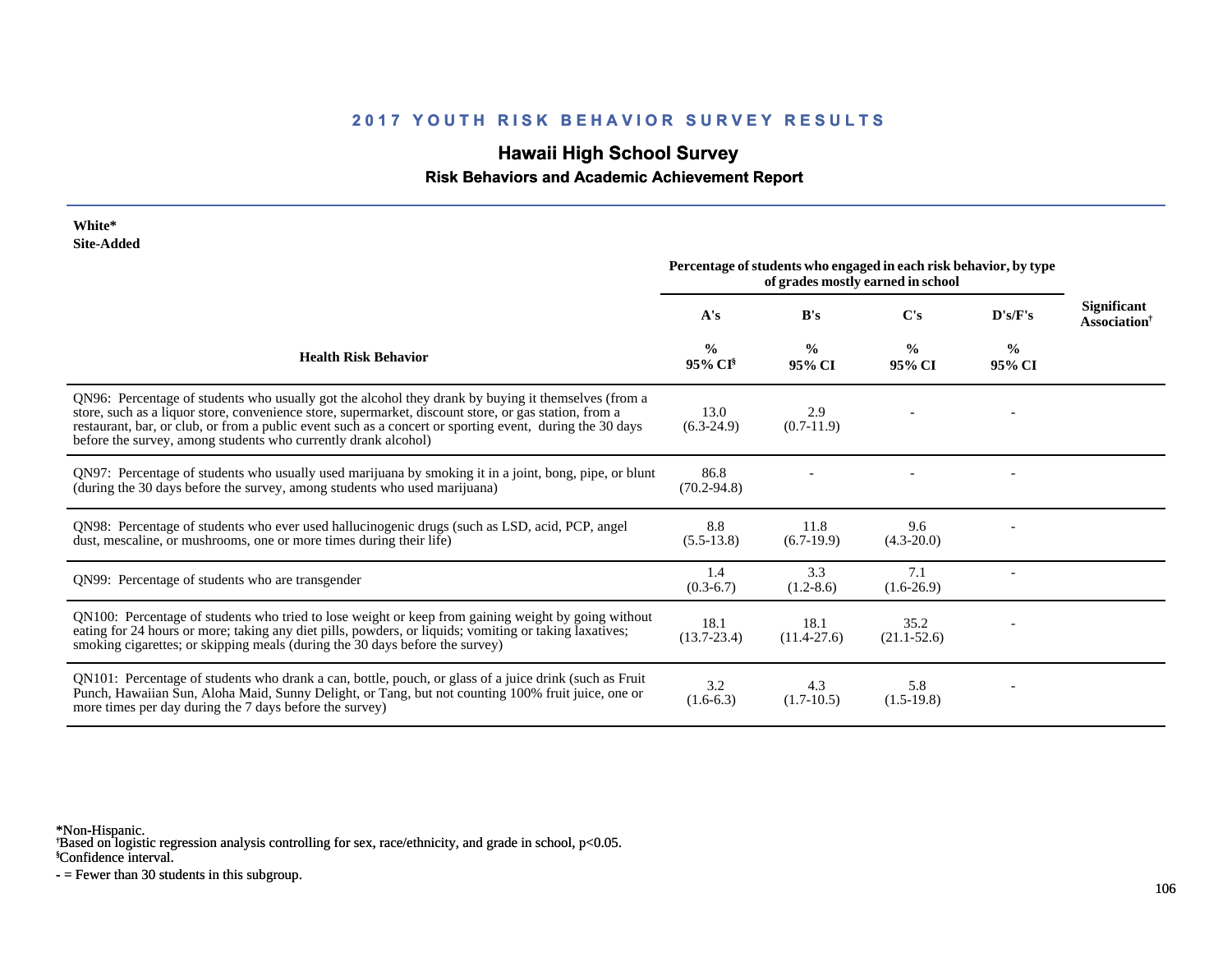# **Hawaii High School Survey**

 **Risk Behaviors and Academic Achievement Report**

| White*<br><b>Site-Added</b>                                                                                                                                                                      |                                      |                         |                                                                                                        |                         |                                                       |
|--------------------------------------------------------------------------------------------------------------------------------------------------------------------------------------------------|--------------------------------------|-------------------------|--------------------------------------------------------------------------------------------------------|-------------------------|-------------------------------------------------------|
|                                                                                                                                                                                                  |                                      |                         | Percentage of students who engaged in each risk behavior, by type<br>of grades mostly earned in school |                         |                                                       |
|                                                                                                                                                                                                  | A's                                  | B's                     | C's                                                                                                    | D's/F's                 | <b>Significant</b><br><b>Association</b> <sup>†</sup> |
| <b>Health Risk Behavior</b>                                                                                                                                                                      | $\frac{0}{0}$<br>95% CI <sup>§</sup> | $\frac{0}{0}$<br>95% CI | $\frac{0}{0}$<br>95% CI                                                                                | $\frac{0}{0}$<br>95% CI |                                                       |
| QN102: Percentage of students who most of the time or always went hungry because there was not<br>enough food in their home (during the 30 days before the survey)                               | 4.1<br>$(1.4-11.6)$                  | 4.5<br>$(1.6-12.0)$     | 6.0<br>$(2.6-13.3)$                                                                                    |                         |                                                       |
| QN103: Percentage of students who did exercises to strengthen or tone their muscles on three or more<br>days (such as push-ups, sit-ups, or weight lifting, during the 7 days before the survey) | 44.6<br>$(35.4 - 54.1)$              | 45.2<br>$(33.6 - 57.3)$ | 43.7<br>$(29.6 - 59.0)$                                                                                |                         |                                                       |
| QN104: Percentage of students who walk or ride their bike to or from school (one or more days during<br>an average week when they are in school and weather allows them to do so)                | 27.4<br>$(22.5 - 32.9)$              | 24.4<br>$(11.3 - 45.0)$ | 59.4<br>$(41.6 - 75.0)$                                                                                |                         |                                                       |
| QN105: Percentage of students who have been taught about AIDS or HIV infection in school                                                                                                         | 72.6<br>$(61.7 - 81.2)$              | 82.2<br>$(74.2 - 88.1)$ | 48.4<br>$(31.1-66.1)$                                                                                  |                         |                                                       |
| QN106: Percentage of students who most of the time or always wear sunscreen (with an SPF of 15 or<br>higher when they are outside for more than one hour on a sunny day)                         | 24.5<br>$(16.5 - 34.7)$              | 15.8<br>$(9.6 - 25.1)$  | 4.2<br>$(1.3-12.4)$                                                                                    |                         |                                                       |
| QN107: Percentage of students who had a toothache (during the 12 months before the survey)                                                                                                       | 22.6<br>$(17.3 - 28.9)$              | 26.3<br>$(19.1 - 35.1)$ | 36.9<br>$(18.3 - 60.4)$                                                                                |                         |                                                       |
| QN108: Percentage of students who saw a doctor or nurse (for a check-up or physical exam when they<br>were not sick or injured during the 12 months before the survey)                           | 74.1<br>$(68.0 - 79.4)$              | 76.4<br>$(68.6 - 82.6)$ | 56.1<br>$(42.2 - 69.1)$                                                                                |                         |                                                       |

\*Non-Hispanic.

† Based on logistic regression analysis controlling for sex, race/ethnicity, and grade in school, p<0.05.

§Confidence interval.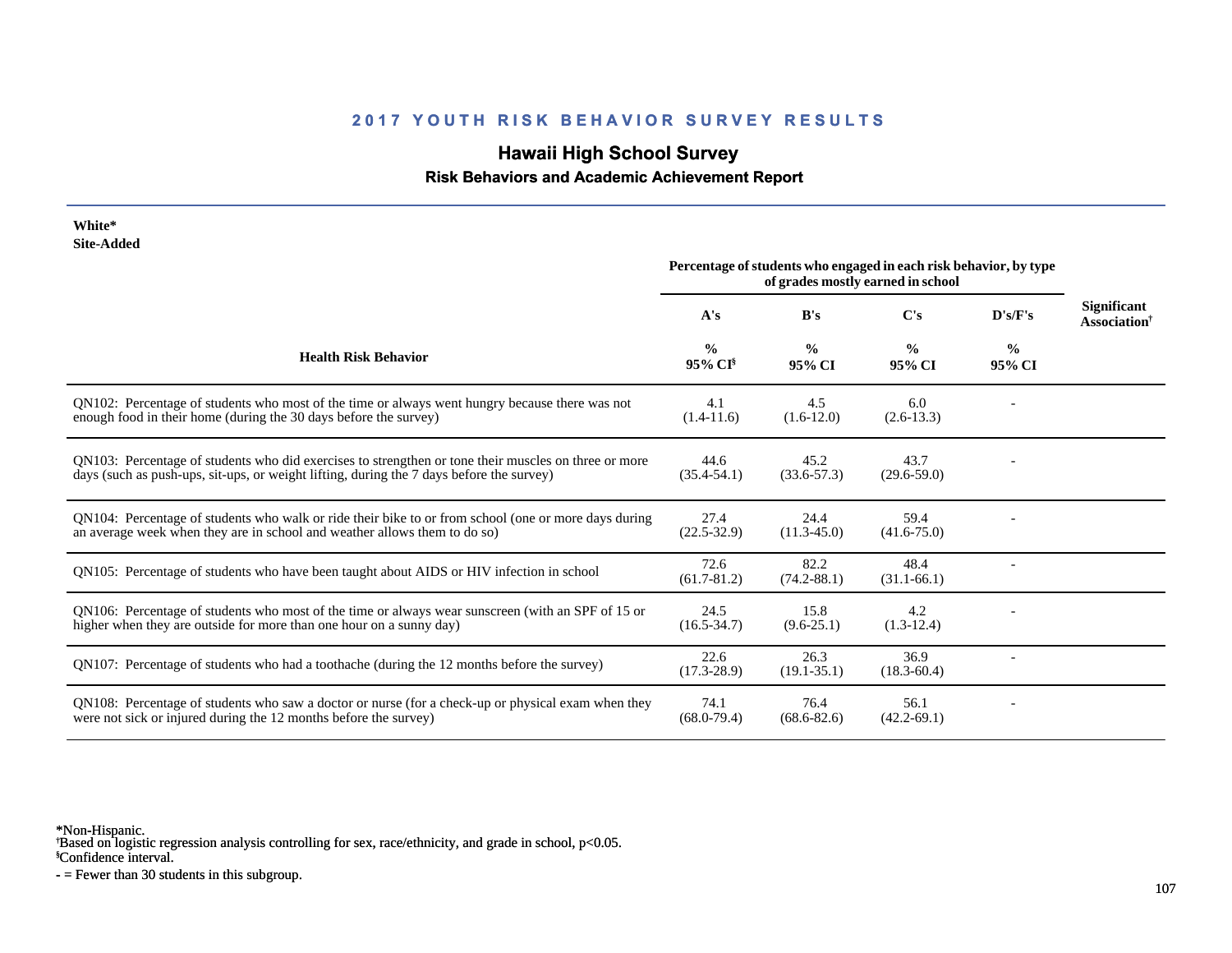# **Hawaii High School Survey**

 **Risk Behaviors and Academic Achievement Report**

| White*<br><b>Site-Added</b>                                                                                                                                                                                                                 |                                                                                                        |                         |                         |                         |                                                |
|---------------------------------------------------------------------------------------------------------------------------------------------------------------------------------------------------------------------------------------------|--------------------------------------------------------------------------------------------------------|-------------------------|-------------------------|-------------------------|------------------------------------------------|
|                                                                                                                                                                                                                                             | Percentage of students who engaged in each risk behavior, by type<br>of grades mostly earned in school |                         |                         |                         |                                                |
|                                                                                                                                                                                                                                             | A's                                                                                                    | B's                     | C's                     | D's/F's                 | <b>Significant</b><br>Association <sup>†</sup> |
| <b>Health Risk Behavior</b>                                                                                                                                                                                                                 | $\frac{0}{0}$<br>95% CI                                                                                | $\frac{0}{0}$<br>95% CI | $\frac{0}{0}$<br>95% CI | $\frac{0}{0}$<br>95% CI |                                                |
| QN109: Percentage of students who had been told by a doctor or nurse that they had asthma and who<br>still have asthma                                                                                                                      | 7.1<br>$(4.0-12.5)$                                                                                    | 4.0<br>$(1.8-8.8)$      | 3.2<br>$(0.4 - 20.0)$   |                         |                                                |
| QN110: Percentage of students who did not go to school because they were sick (on one or more days<br>during the 30 days before the survey)                                                                                                 | 39.7<br>$(29.3 - 51.1)$                                                                                | 43.1<br>$(30.1 - 57.2)$ | 55.6<br>$(40.3 - 69.8)$ |                         |                                                |
| QN111: Percentage of students who usually slept in the home of a friend, family member, or other<br>person because they had to leave their home or their parent or guardian cannot afford housing (during<br>the 30 days before the survey) | 2.0<br>$(0.6-6.7)$                                                                                     | 0.6<br>$(0.1 - 3.9)$    | 9.8<br>$(3.9-22.7)$     |                         |                                                |
| QN112: Percentage of students who probably or definitely will complete a post high school program<br>(such as a vocational training program, military service, community college, or 4-year college)                                        | 89.9<br>$(83.9 - 93.9)$                                                                                | 84.6<br>$(75.0 - 91.0)$ | 64.7<br>$(53.3 - 74.6)$ |                         |                                                |
| QN113: Percentage of students who most of the time or always get the kind of help they need (among<br>students who report having felt sad, empty, hopeless, angry, or anxious)                                                              | 26.7<br>$(19.3 - 35.7)$                                                                                | 24.3<br>$(19.0 - 30.5)$ | 24.4<br>$(13.3 - 40.5)$ |                         |                                                |
| QN114: Percentage of students who reported there is at least one teacher or other adult in their school<br>that they can talk to if they have a problem                                                                                     | 70.2<br>$(64.5 - 75.4)$                                                                                | 50.5<br>$(42.8 - 58.1)$ | 39.7<br>$(24.8 - 56.8)$ |                         |                                                |

\*Non-Hispanic.

† Based on logistic regression analysis controlling for sex, race/ethnicity, and grade in school, p<0.05.

§Confidence interval.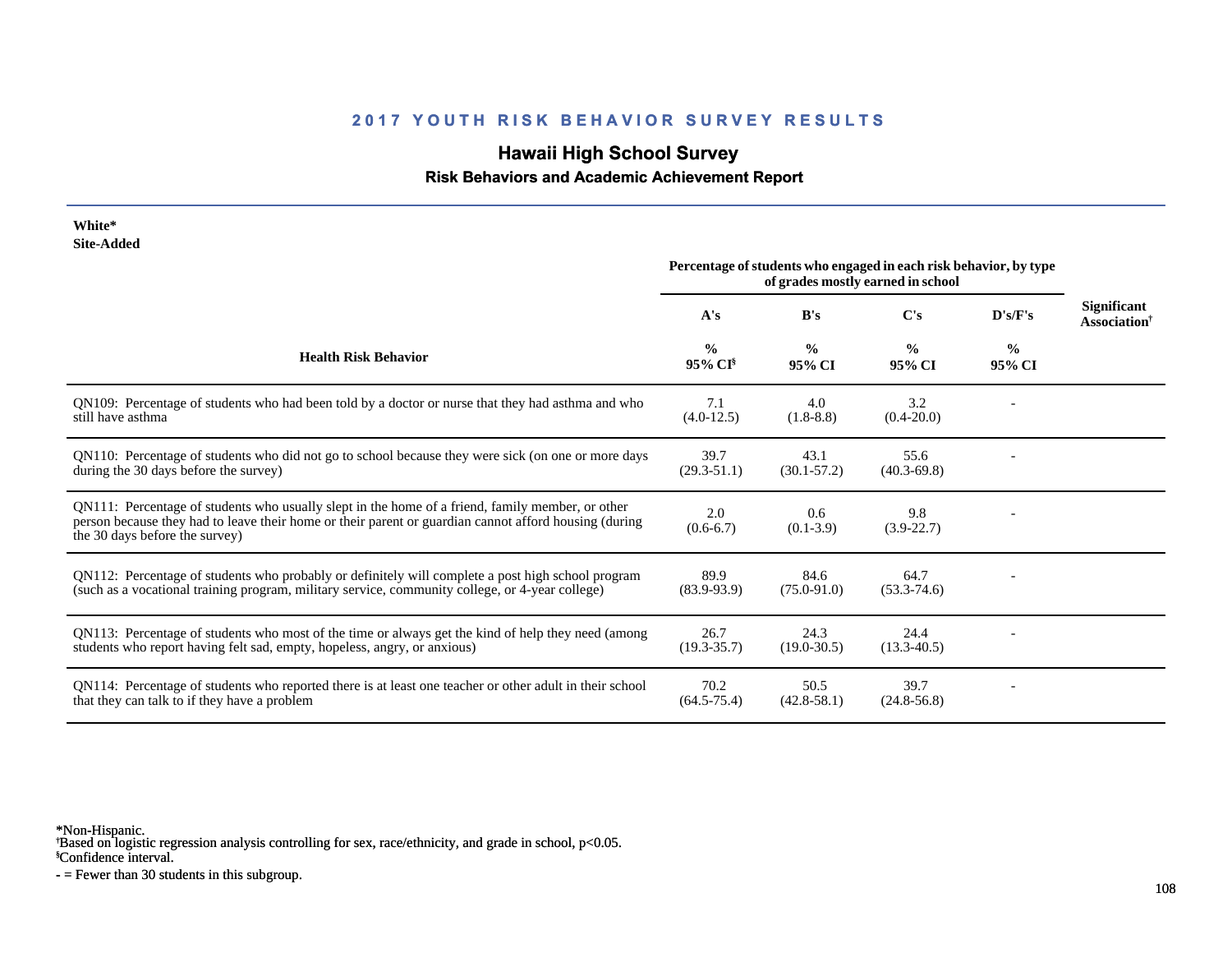### **2017 YOUTH RISK BEHAVIOR SURVEY RESULTS**

# **Hawaii High School Survey**

 **Risk Behaviors and Academic Achievement Report**

| White*                                                                                                                                                                                                           |                                                                                                        |                         |                         |                         |                                                       |
|------------------------------------------------------------------------------------------------------------------------------------------------------------------------------------------------------------------|--------------------------------------------------------------------------------------------------------|-------------------------|-------------------------|-------------------------|-------------------------------------------------------|
| <b>Site-Added</b>                                                                                                                                                                                                | Percentage of students who engaged in each risk behavior, by type<br>of grades mostly earned in school |                         |                         |                         |                                                       |
|                                                                                                                                                                                                                  | A's                                                                                                    | B's                     | C's                     | D's/F's                 | <b>Significant</b><br><b>Association</b> <sup>†</sup> |
| <b>Health Risk Behavior</b>                                                                                                                                                                                      | $\frac{0}{0}$<br>95% CI <sup>§</sup>                                                                   | $\frac{0}{0}$<br>95% CI | $\frac{0}{0}$<br>95% CI | $\frac{0}{0}$<br>95% CI |                                                       |
| QN115: Percentage of students who have an adult outside of school they can talk to about things that<br>are important to them                                                                                    | 81.7<br>$(73.8 - 87.7)$                                                                                | 81.7<br>$(72.8 - 88.1)$ | 58.0<br>$(41.5 - 72.9)$ |                         |                                                       |
| QN116: Percentage of students who reported their parents or other adults in their family talked with<br>them about what they expect them to do or not to do when it comes to sex                                 | 67.4<br>$(59.5 - 74.4)$                                                                                | 60.6<br>$(50.1 - 70.2)$ | 56.4<br>$(45.8 - 66.4)$ |                         |                                                       |
| QN117: Percentage of students who report their parents would feel it was a little bit wrong, wrong, or<br>very wrong for them to drink beer, wine, or hard liquor regularly (such as rum, gin, vodka or whiskey) | 95.7<br>$(92.2 - 97.7)$                                                                                | 80.2<br>$(71.0 - 87.1)$ | 70.2<br>$(49.2 - 85.2)$ |                         |                                                       |
| QN118: Percentage of students who have talked with one of their parents or another adult in their<br>family about the dangers of tobacco, alcohol, or drug use (during the 12 months before the survey)          | 60.3<br>$(52.8 - 67.3)$                                                                                | 63.9<br>$(48.6 - 76.8)$ | 31.0<br>$(19.7-45.1)$   |                         |                                                       |
| QN119: Percentage of students who have ridden in a car driven by someone, including the student,<br>who was "high" or had been using alcohol or drugs (during the 30 days before the survey)                     | 17.8<br>$(14.2 - 22.1)$                                                                                | 27.0<br>$(20.3 - 35.1)$ | 28.8<br>$(15.6 - 47.0)$ |                         |                                                       |
| QN120: Percentage of students who ever use alcohol or drugs to relax, feel better about themselves, or<br>fit in                                                                                                 | 12.4<br>$(7.0-20.8)$                                                                                   | 18.9<br>$(12.9 - 26.8)$ | 35.8<br>$(22.4 - 51.8)$ |                         |                                                       |

\*Non-Hispanic.

† Based on logistic regression analysis controlling for sex, race/ethnicity, and grade in school, p<0.05.

§Confidence interval.

- = Fewer than 30 students in this subgroup.